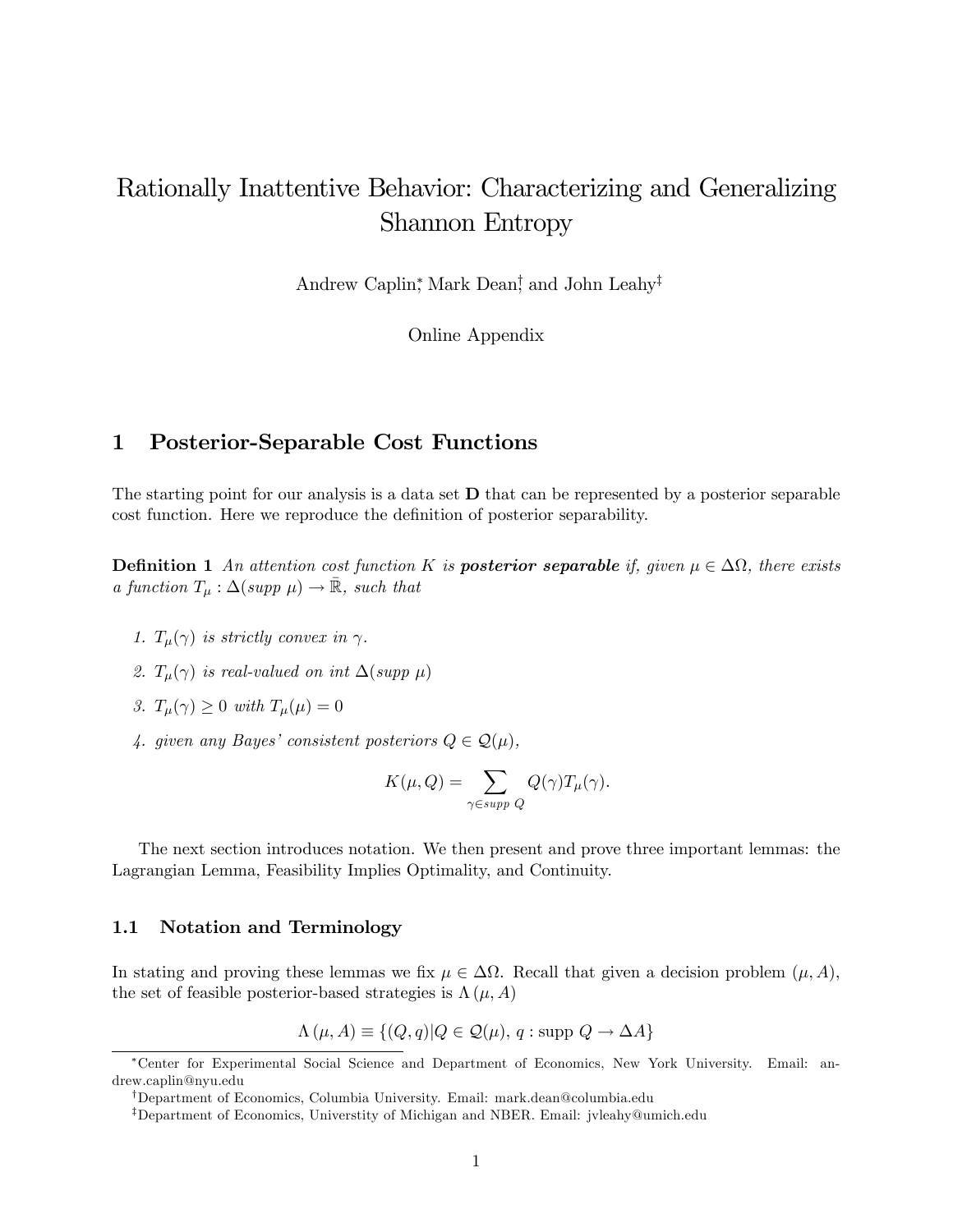where

$$
Q(\mu) = \left\{ Q \in \Delta \Delta \text{supp } \mu \middle| \mu = \sum_{\gamma \in \text{supp } Q} \gamma Q(\gamma) \right\}
$$

Recall that the value of strategy  $(Q, q) \in \Lambda(\mu, A)$  given cost function K is

$$
V(Q, q | \mu, A, K) = U(Q, q | \mu, A) - K(\mu, Q)
$$
  
= 
$$
U(Q, q | \mu, A) - \sum_{\gamma \in \text{supp } Q} Q(\gamma) T_{\mu}(\gamma),
$$

where

$$
U(Q, q | \mu, A) = \sum_{\gamma \in \text{supp } Q} \sum_{a \in A} Q(\gamma) q(a | \gamma) u(\gamma, a).
$$

Recall also that  $N^a_\mu(\gamma)$  is the net utility of action a given posterior  $\gamma$ ,

$$
N^a_\mu(\gamma) \equiv u(\gamma, a) - T_\mu(\gamma),
$$

where  $u(\gamma, a) \equiv \sum_{\omega \in \text{supp } \gamma} \gamma(\omega) a(\omega)$  denotes the expected utility of action a given posterior  $\gamma$ . This provides an alternative method of identifying the value of  $(Q, q) \in \Lambda(\mu, A)$  as,

$$
V(Q, q | \mu, A, K) = \sum_{\gamma \in \text{supp } Q} \sum_{a \in A} Q(\gamma) q(a | \gamma) N^a_\mu(\gamma).
$$

Finally, recall that  $\hat{V}(\mu, A|K)$  refers to the supremum of V over all feasible strategies  $(Q, q)$  and  $\Lambda(\mu, A|K)$  is the set of strategies that achieve the supremum:

$$
\hat{V}(\mu, A|K) \equiv \sup_{(Q,q)\in\Lambda(\mu, A)} V(Q, q|\mu, A, K);
$$
  

$$
\hat{\Lambda}(\mu, A|K) \equiv \left\{ (Q, q) \in \Lambda(\mu, A) | V(Q, q|\mu, A, K) = \hat{V}(\mu, A|K) \right\}.
$$

It is useful for the results that follow to assign "values" to strategies that are feasible from the prior  $\mu' \in \Delta(\text{supp }\mu)$  rather than for the given prior  $\mu \in \Delta(\Omega)$ . We first define in a standard manner the gross utility of strategy  $(Q', q') \in \Lambda(\mu', A)$  for  $\mu' \in \Delta(\text{supp }\mu)$  as,

$$
U(Q',q'|\mu',A) = \sum_{\gamma' \in \text{supp } Q'} \sum_{a \in A} Q'(\gamma')q'(a'|\gamma')u(\gamma',a')
$$

We then define a " $\mu$ -based" net utility function for strategies  $(Q', q') \in \Lambda(\mu', A)$  for  $\mu' \in \Delta$ (supp  $\mu$ ) using the costs associated with  $\mu$ ,

$$
V_{\mu}(Q', q'|\mu', A, K) \equiv U(Q', q'|\mu', A) - \sum_{\gamma \in \text{supp } Q'} Q'(\gamma) T_{\mu}(\gamma).
$$
 (1.1)

Note that, as supp  $\mu' \subseteq \text{supp } \mu$ , we can treat  $\Delta(\text{supp }\mu')$  as a subset of  $\Delta(\text{supp }\mu)$  by assuming that any distribution  $\gamma \in \Delta(\text{supp }\mu')$  puts zero probability on any state  $\omega$   $\in$ supp  $\mu$ /supp  $\mu'$ . Thus  $T_{\mu}$  is well defined for all relevant posteriors.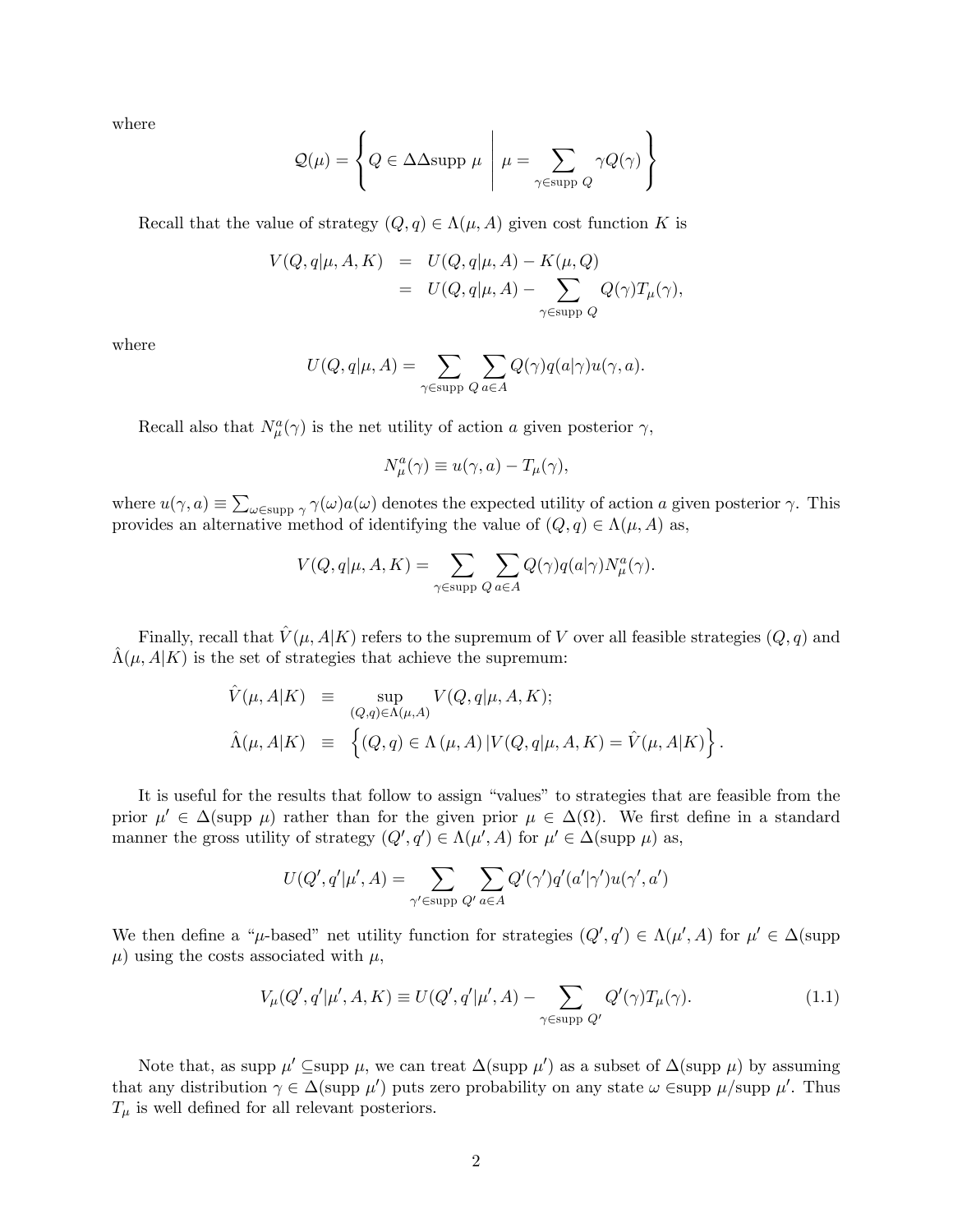If  $\mu' = \mu$  and therefore  $(Q', q') \in \Lambda(\mu, A)$  then this is the standard value function,

$$
V_{\mu}(Q', q'|\mu, A, K) = U(Q', q'|\mu, A) - K(\mu, Q') = V(Q', q'|\mu, A, K).
$$

Finally, we use the following notation to denote the set of posteriors that are ever used as part of an optimal strategy from some prior given cost function K

$$
\tilde{\Gamma}(\mu|K) = \{ \gamma \in \text{supp } \mu | \exists A \subset \mathcal{A} \text{ and } (Q, q) \in \hat{\Lambda}(\mu, A|K) \text{ with } \gamma \in \text{supp } Q \}. \tag{1.2}
$$

We will show in Corollary 1.1 below that  $\Gamma(\mu|K)$  is equal to the set  $\Gamma(\mu|K)$ , which is the of posteriors at which  $T_{\mu}$  is subdifferentiable.<sup>1</sup>

The posterior separable cost function  $K$  and choice set  $A$  are fixed for much of the analysis that follows, so we suppress them whenever possible, for example writing  $V_{\mu}(Q', q'|\mu')$  in place of  $V_{\mu}(Q', q'|\mu', A, K)$  and  $\Lambda(\mu')$  in place of  $\Lambda(\mu', A)$  for feasible strategies.

#### 1.2 The Lower Epigraph of  $V_\mu$

Key to the proof of the Lagrangian lemma is the lower epigraph of  $V_\mu$  for a fixed A. To specify we reduce the dimension of the state space by defining  $J = |\text{supp }\mu|$ , correspondingly index states by  $1 \le j \le J$ , and identify each prior by  $\mu \in \mathbb{R}^{J-1}_+$  with  $\sum_{j=1}^{J-1} \mu(j) \le 1$  and with  $\mu(J) = 1 - \sum_{j=1}^{J-1} \mu(j)$ left as implicit. Let  $\Delta^{J-1}$  denote the set of vectors in  $\mathbb{R}^{J-1}_+$  with  $\sum_{j=1}^{J-1} \mu(j) \leq 1$ .

**Definition 2** The lower epigraph of  $V_{\mu}(Q', q'|\mu')$  is

$$
\mathcal{E}(\mu) \equiv \left\{ (y, \mu') \in \mathbb{R} \times \Delta^{J-1} \mid y \le V_{\mu}(Q', q' | \mu') \text{ some } (Q', q') \in \Lambda(\mu') \right\}.
$$

What makes this set of interest is that it is convex and therefore we can apply the separating hyperplane theorem. This is a key step in the Lagrangian characterization of optimal strategies in Lemma 1.

## **Remark 1** For every  $\mu \in \Delta(\Omega)$ ,  $\mathcal{E}(\mu)$  is a convex subset of  $\mathbb{R}^J$ .

To establish convexity we introduce a mixture operation on the collection of sets  $\Lambda(\mu')$  for all  $\mu' \in \Delta(\text{supp }\mu)$ . Given any finite set of strategies,  $\{(Q_l, q_l) \in \Lambda(\mu_l)\}_{1 \leq l \leq L}$ , and strictly positive probability weights  $\{\alpha_l\}_{1 \leq l \leq L}$ , we define the corresponding mixture strategy  $(Q_\alpha, q_\alpha)$  by:

$$
Q_{\alpha}(\gamma) = \sum_{l} \alpha_{l} Q_{l}(\gamma) \text{ all } \gamma \in \bigcup_{l} \text{supp } Q_{l} \equiv \text{supp } Q_{\alpha};
$$

$$
q_{\alpha}(a|\gamma) = \frac{\sum_{l} \alpha_{l} q_{l}(a|\gamma) Q_{l}(\gamma)}{Q_{\alpha}(\gamma)} \text{ all } \gamma \in \text{supp } Q_{\alpha}, \ a \in A;
$$

<sup>&</sup>lt;sup>1</sup>See Rockafeller [1970] for an extensive discussion of the subdifferentiability of convex functions.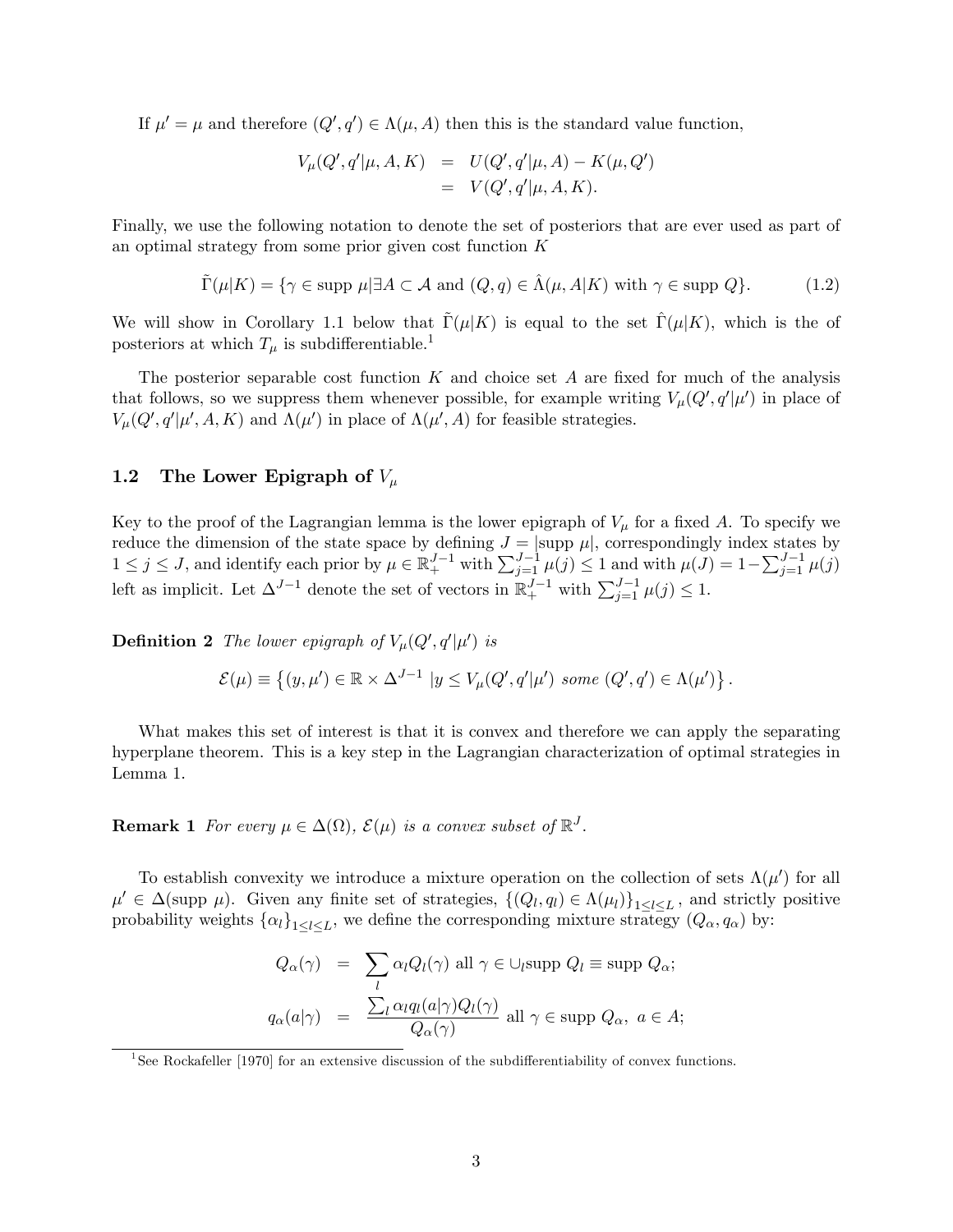Defining  $\mu(\alpha) = \sum_l \alpha_l \mu_l$  as the corresponding weighted average of priors it is immediate that  $(Q_{\alpha}, q_{\alpha}) \in \Lambda(\mu(\alpha))$  and it can readily be confirmed that  $V_{\mu}$  is linear in the mixture operation,

$$
V_{\mu}(Q_{\alpha}, q_{\alpha}|\mu(\alpha)) = \sum_{l} \alpha_{l} V_{\mu}(Q_{l}, q_{l}|\mu_{l}).
$$

This directly implies that  $\mathcal{E}(\mu)$  is a convex.

#### 1.3 Three Lemmas

In this section we establish three lemmas concerning posterior-separable models. The first two, the Lagrangian lemma and Feasibility Implies Optimality, present properties of the solution to the problem of maximizing expected utility subject to a posterior separable cost function. The third, Continuity, presents a property of posterior-separable cost functions that represent data.

#### 1.3.1 The Lagrangian Lemma

We now establish the Lagrangian lemma, which makes direct use of the above mixture operation as well as of the convexity of  $\mathcal{E}(\mu)$ . In stating the lemma we reintroduce the fixed posterior-separable cost function  $K$  and choice set  $A$ . We suppress them where clear in the body of the proof.

**Lemma 1 (Lagrangean):** Given a posterior-separable cost function  $K$  and decision problem  $(\mu, A), (Q, q) \in \hat{\Lambda}(\mu, A | K)$  if and only if  $\exists \theta \in \mathbb{R}^{J-1}$  such that, given  $\gamma$  Esupp Q and  $a \in A$ with  $q(a|\gamma) > 0$ ,

$$
N_{\mu}^{a'}(\gamma') - \sum_{j=1}^{J-1} \theta(j)\gamma'(j) \leq N_{\mu}^{a}(\gamma) - \sum_{j=1}^{J-1} \theta(j)\gamma(j),
$$

all  $\gamma' \in \Delta(\text{supp }\mu)$  and  $a' \in A$ .

**Proof.** We first show necessity: that this holds for any optimal strategy  $(Q, q) \in \Lambda(\mu)$ . We note first that optimality implies that  $(V(Q,q|\mu),\mu)$  is an upper boundary point of cl( $\mathcal{E}(\mu)$ ), the closure of  $\mathcal{E}(\mu)$ . If not then there exists  $y > V(Q, q | \mu)$  such that  $(y, \mu) \in \text{cl}(\mathcal{E}(\mu))$ , and hence also  $(y', \mu) \in$  $\mathcal{E}(\mu)$  such that  $y' > V(Q, q | \mu)$ . Hence there exists  $(Q', q') \in \Lambda(\mu)$  with  $V(Q', q' | \mu) > V(Q, q | \mu)$ , contradicting the optimality of  $(Q, q)$ . Since  $(V(Q, q|\mu), \mu)$  is a boundary point of the closure of  $\mathcal{E}(\mu)$ , which inherits convexity, we can identify a supporting hyperplane  $\theta(j)$  for  $0 \leq j \leq J-1$  with  $\theta(j) \neq 0$  for some j such that,

$$
\theta(0)y - \sum_{j=1}^{J-1} \theta(j)\mu'(j) \le \theta(0)V(Q, q|\mu) - \sum_{j=1}^{J-1} \theta(j)\mu(j),\tag{1.3}
$$

all  $(y, \mu') \in \mathcal{E}(\mu)$ . We show now that  $\theta(0) > 0$ .

First, suppose to the contrary that  $\theta(0) < 0$ . In this case we can renormalize to  $\theta(0) = -1$  to conclude that,

$$
-y - \sum_{j=1}^{J-1} \theta(j)\mu'(j) \le -V(Q, q|\mu) - \sum_{j=1}^{J-1} \theta(j)\mu(j),
$$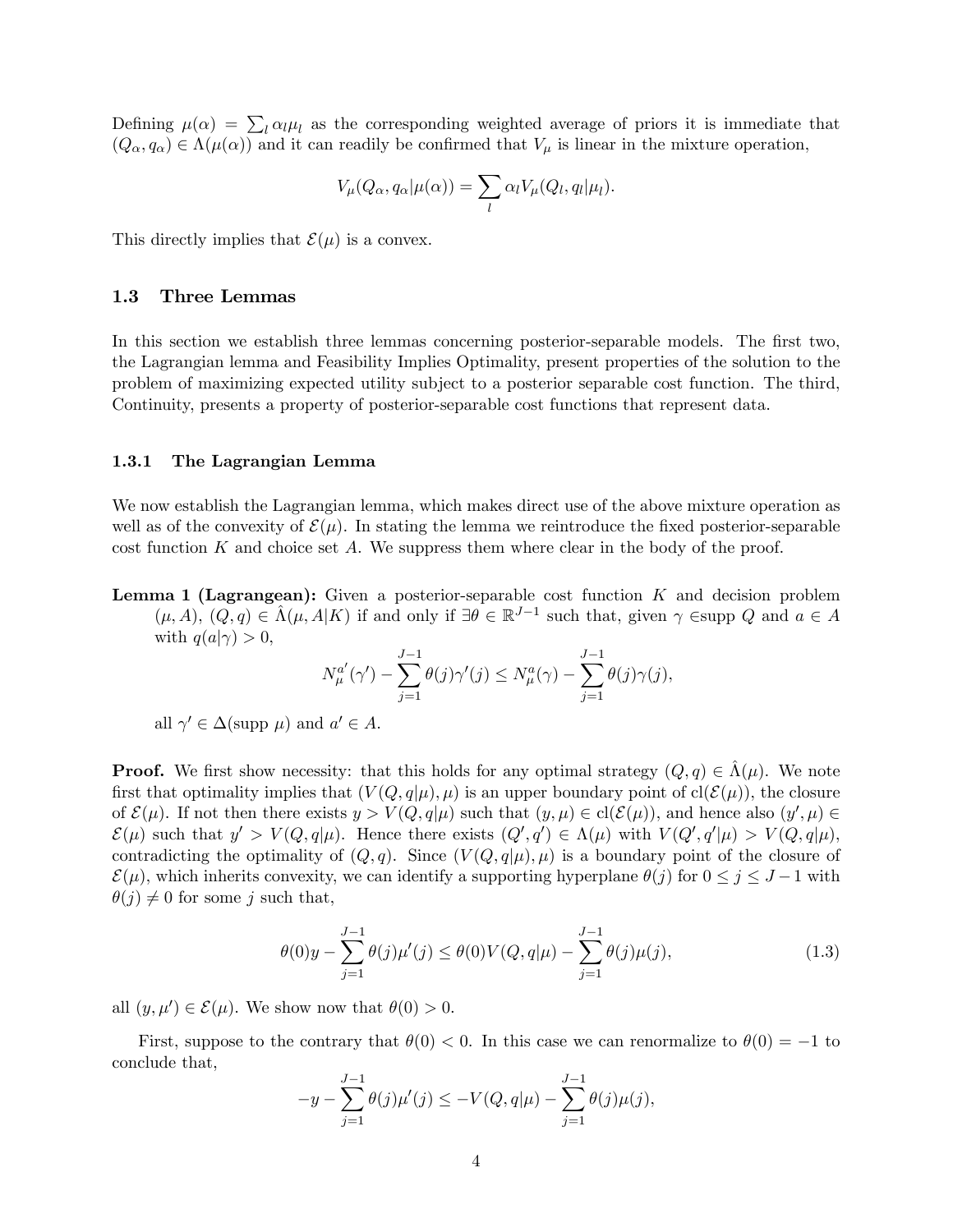which is a clear contradiction, since the set of feasible  $y$ 's is unbounded below and so the left hand side is unbounded above.

Now suppose instead that  $\theta(0) = 0$ . If so we conclude from (1.3) that,

$$
\sum_{j=1}^{J-1} \theta(j)\mu(j) \le \sum_{j=1}^{J-1} \theta(j)\mu'(j).
$$
\n(1.4)

all  $\mu' \in \Delta(\text{supp }\mu)$ . Note that by definition  $\mu(j) > 0$  all j. Hence,

$$
\min\left\{\min_{1\leq j\leq J-1}\{\mu(j)\},1-\sum_{j=1}^{J-1}\mu(j)\right\}>0.
$$

To minimize the expression on the RHS in (1.4), one can set  $\mu'(\bar{j}) = 1$  where the index  $\bar{j}$  is chosen so that,

$$
\theta(\bar{j}) = \min_{1 \le j \le J-1} \{ \theta(j) \}.
$$

Hence (1.4) can be valid only if  $\theta(j) = \theta(j) = \bar{\theta}$  for all j. Hence what is required is,

$$
\bar{\theta} \sum_{j=1}^{J-1} \mu(j) \le \bar{\theta} \sum_{j=1}^{J-1} \mu'(j),
$$

all  $\mu' \in \Delta(\text{supp }\mu)$ . Since  $0 <$  $\overline{\mathcal{N}}^1$  $j=1$  $\mu(j) < 1$  while  $\overline{\mathcal{N}}$  $j=1$  $\mu'(j)$  has a range that includes 0 and 1, this

is impossible unless  $\bar{\theta} = 0$ , a contradiction to the non-zero separating plane in (1.3).

Given that  $\theta(0) > 0$ , we renormalize to  $\theta(0) = 1$  in (1.3) to conclude that,

$$
y - \sum_{j=1}^{J-1} \theta(j)\mu'(j) \le V(Q, q|\mu) - \sum_{j=1}^{J-1} \theta(j)\mu(j).
$$
 (1.5)

all  $(y,\mu') \in \mathcal{E}(\mu)$ . Given  $\gamma' \in \Delta(\text{supp }\mu)$  this applies for all  $y \leq V_{\mu}(Q',q'|\gamma')$  for some  $(Q',q') \in \Lambda(\gamma')$ . In particular this includes those strategies which are inattentive, and so  $Q'(\gamma') = 1$ , and involve deterministic choice of any action  $a' \in A$ , so  $q'(a'|\gamma') = 1$ . For these particular strategies,

$$
V_{\mu}(Q',q'|\gamma')=N_{\mu}^{a'}(\gamma').
$$

This implies that  $(N_{\mu}^{a'}(\gamma'), \gamma') \in \mathcal{E}(\mu)$ , hence by (1.5)

$$
N_{\mu}^{a'}(\gamma') - \sum_{j=1}^{J-1} \theta(j)\gamma'(j) \le V(Q, q|\mu) - \sum_{j=1}^{J-1} \theta(j)\mu(j).
$$
 (1.6)

all  $a' \in A$  and  $\gamma' \in \Delta$ supp  $\mu$ .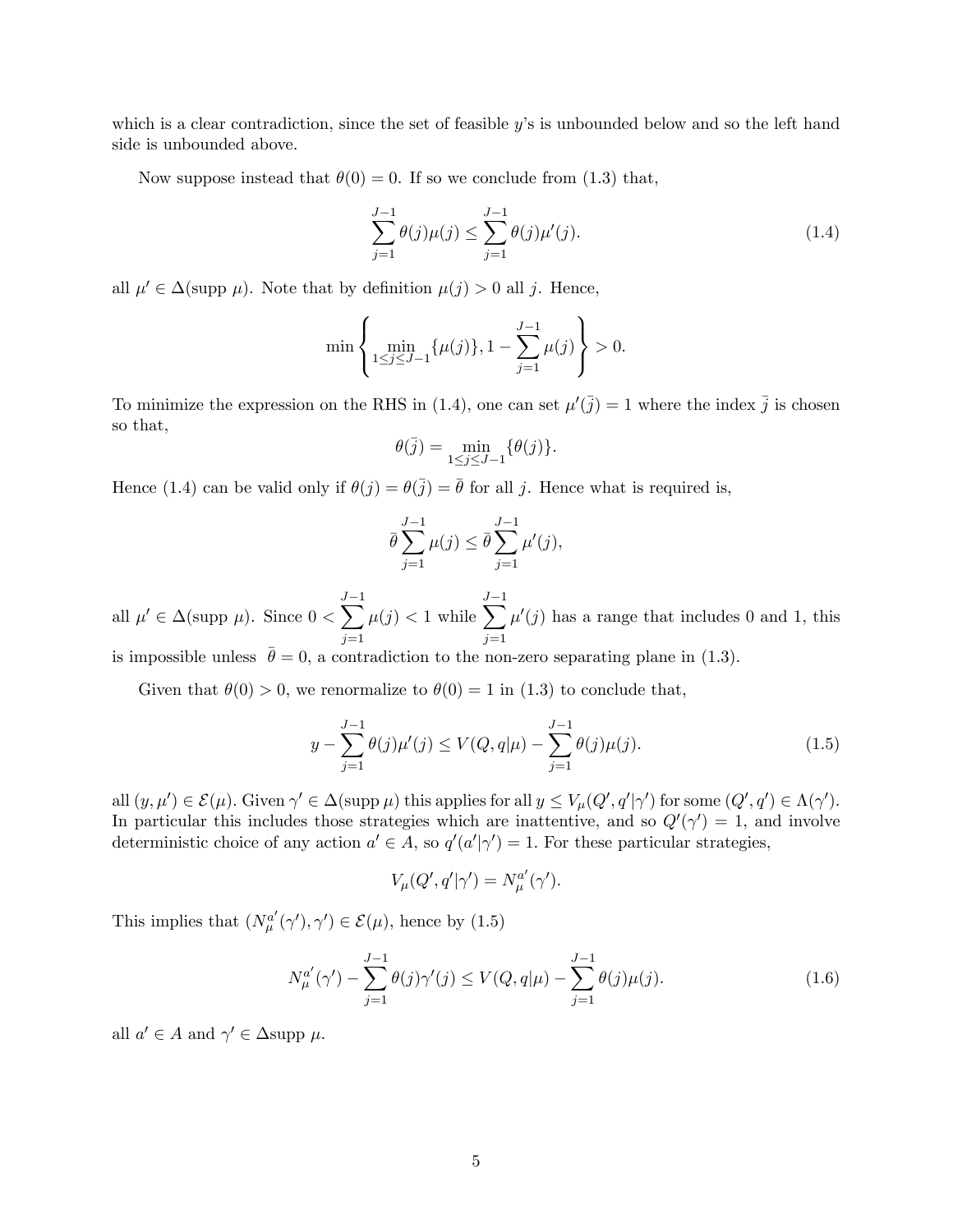All that remains is to show that we can replace  $V(Q,q|\mu)$  –  $\sum$  $j=1$  $\theta(j)\mu(j)$  with  $N_{\mu}^a(\gamma) - \sum_{j=1}^{J-1} \theta(j)\gamma(j)$ for any  $\gamma$  Esupp Q and  $a \in A$  with  $q(a|\gamma) > 0$  on the right hand side of (1.6). First observe that

$$
V(Q, q | \mu) = \sum_{\gamma \in supp Q} Q(\gamma) \sum_{a \in A} q(a | \gamma) N_{\mu}^{a}(\gamma)
$$

and

$$
\sum_{j=1}^{J-1} \theta(j)\mu(j) = \sum_{\gamma \in suppQ} Q(\gamma) \sum_{a \in A} q(a|\gamma) \left[ \sum_{j=1}^{J-1} \theta(j)\gamma(j) \right],
$$

as  $\sum$  $a \in A$  $q(a|\gamma) = 1$  for every  $\gamma$   $\in$ supp Q and  $\sum_{\gamma \in supp Q} Q(\gamma) \gamma(j) = \mu(j)$  for every  $1 \leq j \leq J - 1$ . Thus we have

$$
V(Q,q|\mu) - \sum_{j=1}^{J-1} \theta(j)\mu(j) = \sum_{\gamma \in suppQ} Q(\gamma) \sum_{a \in A} q(a|\gamma) \left[ N^a_\mu(\gamma) - \sum_{j=1}^{J-1} \theta(j)\gamma(j) \right]. \tag{1.7}
$$

This expresses  $V(Q,q|\mu)$  –  $\overline{\mathcal{N}}^1$  $j=1$  $\theta(j)\mu(j)$  as a weighted average of terms  $N^a_\mu(\gamma) - \sum_{j=1}^{J-1} \theta(j)\gamma(j)$ with strictly positive weights. By (1.6), none of these terms can be strictly above  $V(Q, q|\mu)$  –  $\overline{\mathcal{N}}^1$  $j=1$  $\theta(j)\mu(j).$ 

$$
N_{\mu}^{a}(\gamma) - \sum_{j=1}^{J-1} \theta(j)\gamma(j) \le V(Q, q|\mu) - \sum_{j=1}^{J-1} \theta(j)\mu(j).
$$

Hence they must all be equal to it for any weighted average with strictly positive weights to be equal to it,

$$
N_{\mu}^{a}(\gamma) - \sum_{j=1}^{J-1} \theta(j)\gamma(j) = V(Q, q|\mu) - \sum_{j=1}^{J-1} \theta(j)\mu(j),
$$

all  $\gamma$  Esupp Q and  $a \in A$  with  $q(a|\gamma) > 0$ . Combined with (1.6) this establishes that indeed, given  $\gamma \in \text{supp } Q \text{ and } a \in A \text{ with } q(a|\gamma) > 0,$ 

$$
N_{\mu}^{a'}(\gamma') - \sum_{j=1}^{J-1} \theta(j)\mu'(j) \le N_{\mu}^{a}(\gamma) - \sum_{j=1}^{J-1} \theta(j)\gamma(j),
$$

all  $\gamma' \in \Delta(\text{supp }\mu)$  and  $a' \in A$ , and with it necessity.

With regard to sufficiency, consider  $(Q, q) \in \Lambda(\mu, A)$  for which there exists  $\exists \theta \in \mathbb{R}^{J-1}$  such that, given  $\gamma \in \text{supp } Q$  and  $a \in A$  with  $q(a|\gamma) > 0$ ,

$$
N_{\mu}^{a'}(\gamma') - \sum_{j=1}^{J-1} \theta(j)\gamma'(j) \le N_{\mu}^{a}(\gamma) - \sum_{j=1}^{J-1} \theta(j)\gamma(j),
$$
\n(1.8)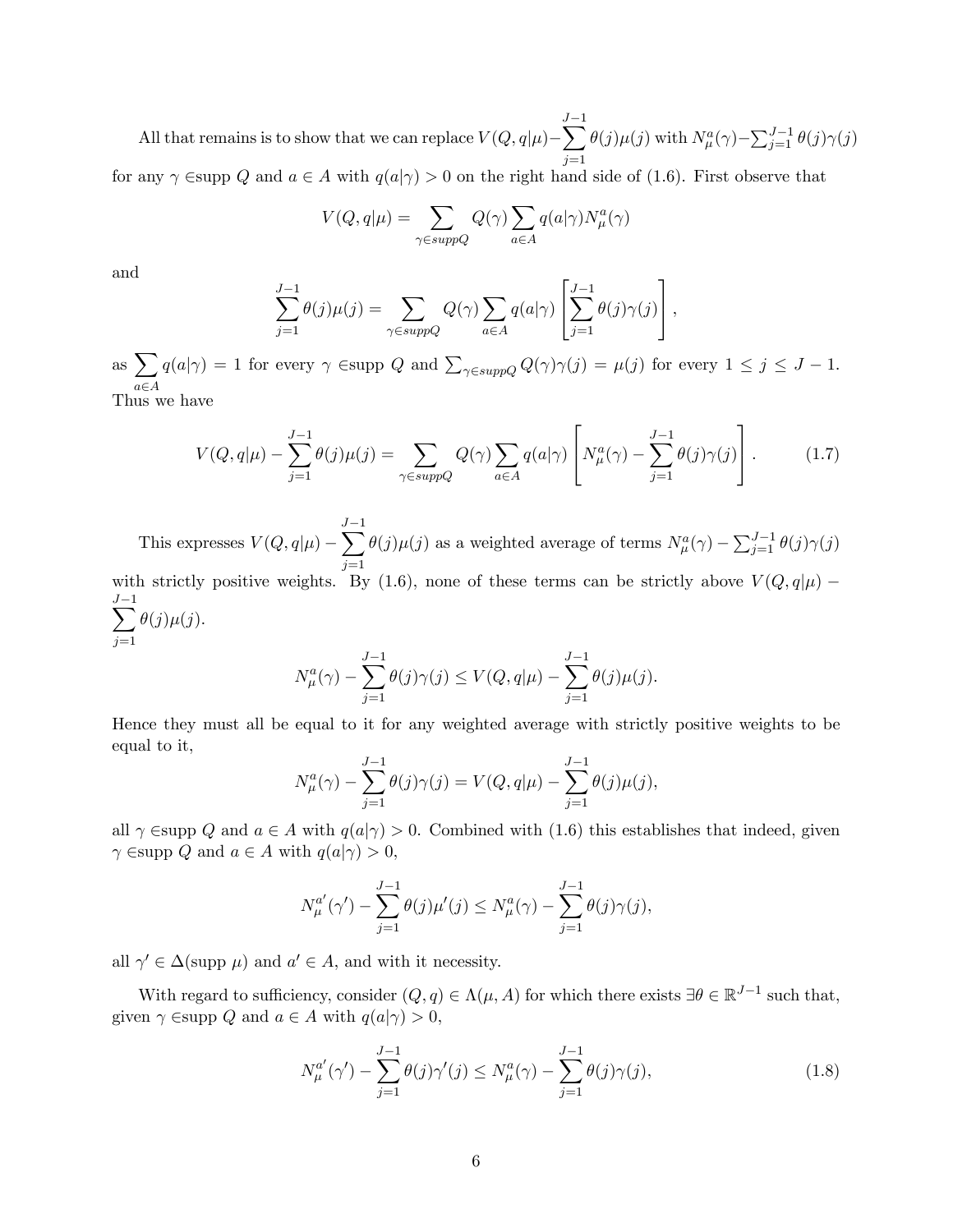all  $\gamma' \in \Delta(\text{supp }\mu)$  and  $a' \in A$ . As established in (1.7) we can rewrite

$$
V(Q,q|\mu) - \sum_{j=1}^{J-1} \theta(j)\mu(j) = \sum_{\gamma \in suppQ} Q(\gamma) \sum_{a \in A} q(a|\gamma) \left[ N_{\mu}^a(\gamma) - \sum_{j=1}^{J-1} \theta(j)\gamma(j) \right].
$$

Moreover, condition (1.8) implies that for any  $\gamma, \gamma' \in \text{supp } Q$  and  $a, a' \in A$  with  $q(a|\gamma) > 0$  and  $q(a'|\gamma') > 0$  it must be the case that

$$
N_{\mu}^{a'}(\gamma') - \sum_{j=1}^{J-1} \theta(j)\gamma'(j) = N_{\mu}^{a}(\gamma) - \sum_{j=1}^{J-1} \theta(j)\gamma(j),
$$

and so, as  $\sum$  $a \in A$  $q(a|\gamma) = 1 \ \forall \ \gamma \in \text{supp } Q \text{ and } \sum_{\gamma \in \text{supp} Q}$  $Q(\gamma)=1$ 

$$
N_{\mu}^{a}(\gamma) - \sum_{j=1}^{J-1} \theta(j)\gamma(j) = V(Q, q|\mu) - \sum_{j=1}^{J-1} \theta(j)\mu(j),
$$
\n(1.9)

all  $\gamma \in \text{supp } Q$  and  $a \in A$  with  $q(a|\gamma) > 0$ .

Now consider arbitrary strategy  $(Q', q') \in \Lambda(\mu, A)$  and repeat precisely the sequence of steps that led to  $(1.7)$  to obtain

$$
V(Q', q'|\mu) - \sum_{j=1}^{J-1} \theta(j)\mu(j) = \sum_{\gamma' \in \text{supp } Q'} Q'(\gamma') \sum_{a' \in A} q'(a'|\gamma') \left[ N_{\mu}^{a'}(\gamma') - \sum_{j=1}^{J-1} \theta(j)\gamma'(j) \right].
$$
 (1.10)

Picking an arbitrary  $\gamma$  Esupp Q and  $a \in A$  with  $q(a|\gamma) > 0$  we have from (1.8) that

$$
\sum_{\gamma' \in \text{supp } Q'} Q'(\gamma') \sum_{a' \in A} q'(a'|\gamma') \left[ N_{\mu}^{a'}(\gamma') - \sum_{j=1}^{J-1} \theta(j)\gamma'(j) \right]
$$
\n
$$
\leq \sum_{\gamma' \in \text{supp } Q'} Q'(\gamma') \sum_{a' \in A} q'(a'|\gamma') \left[ N_{\mu}^{a}(\gamma) - \sum_{j=1}^{J-1} \theta(j)\gamma(j) \right]
$$
\n
$$
= N_{\mu}^{a}(\gamma) - \sum_{j=1}^{J-1} \theta(j)\gamma(j)
$$
\n
$$
= V(Q, q|\mu) - \sum_{j=1}^{J-1} \theta(j)\mu(j), \qquad (1.11)
$$
\n(1.12)

where the third line follows from the fact that  $\sum_{a \in A} q(a|\gamma) = 1 \,\forall \,\gamma \in \text{supp } Q'$  and  $\sum_{\gamma \in \text{supp } Q'} Q'(\gamma) =$  $a \in A$ 

1, and the fourth follows from (1.9) above. Combining (1.10) and (1.11) and subtracting  $\sum_{j=1}^{J-1} \theta(j) \mu(j)$ from each side gives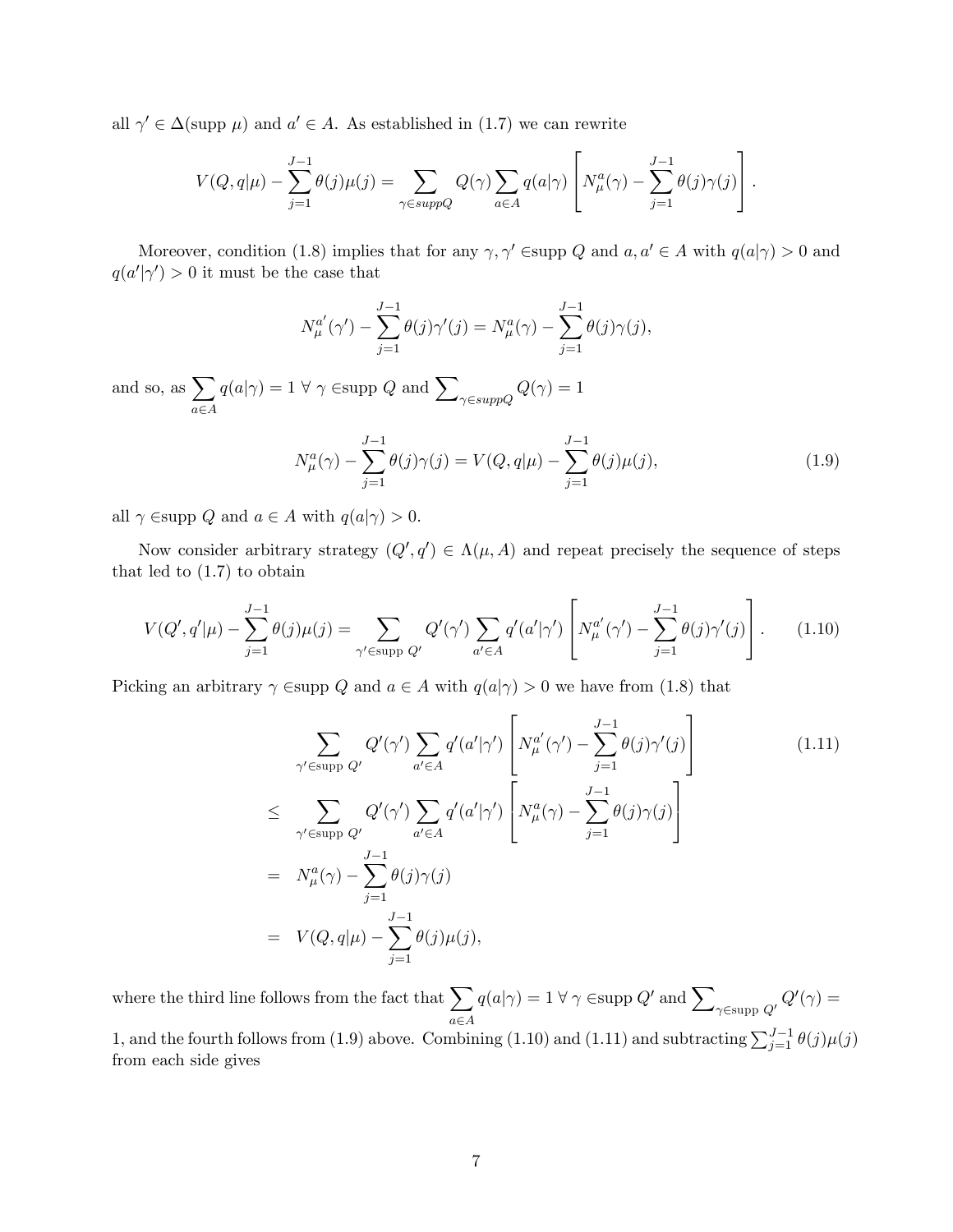$V(Q', q'|\mu) \leq V(Q, q|\mu),$ 

establishing that indeed  $(Q, q) \in \Lambda(\mu)$  and with it the theorem.

#### 1.3.2 Feasibility Implies Optimality

The next Lemma establishes that one can assign to any posterior that is ever optimal, an action such that the net utility of using that action at that posterior is zero, while the net utility of any other posterior when choosing that action is less than zero. Coupled with the Lagrangian lemma that means that one can construct decision problems in which it is optimal to use any collection of such posteriors.

Lemma 1.2 (Feasibility Implies Optimality – first version): Given  $\mu \in \Delta\Omega$ , a posteriorseparable cost function K, and a corresponding  $T_{\mu} : \Delta(\text{supp }\mu) \to \bar{\mathbb{R}}$ , there exists a one-to-one function  $f : \tilde{\Gamma}(\mu|K) \to \mathcal{A}$  with image  $\mathcal{A}_{\mu}^{f}$  such that, given  $\gamma \in \tilde{\Gamma}(\mu|K)$ ,

$$
N_{\mu}^{f(\gamma)}(\gamma') \le N_{\mu}^{f(\gamma)}(\gamma) = 0,
$$
\n(1.12)

all  $\gamma' \in \Delta(\text{supp }\mu)$ . Moreover, given decision problem  $(\mu, A)$  with  $A \subset \mathcal{A}_{\mu}^f$ , any  $(Q, q) \in$  $\Lambda(\mu, A)$  with supp  $Q \subset \{f^{-1}(a)\}\$  $a \in A$  that deterministically picks actions defined by this function is optimal,

$$
q(f(\gamma)|\gamma) = 1 \text{ for all } \gamma \in \text{supp } Q \Longrightarrow (Q, q) \in \hat{\Lambda}(\mu, A|K).
$$

**Proof.** We define the function satisfying  $(1.12)$  in two phases. First we consider interior beliefs  $\gamma$  with  $\gamma(\omega) > 0$  all  $\omega \in \text{supp }\mu$  (we describe why the same approach will not necessarily work for boundary posteriors below). We note that since  $-T_{\mu}(\gamma)$  is a strictly concave function, its lower epigraph is a convex set. Hence  $(-T_{\mu}(\gamma), \gamma)$  is an upper boundary point of the closure of this lower epigraph (as detailed when applying the supporting hyperplane theorem in the first paragraph of Lemma 1). Since  $(-T_{\mu}(\gamma), \gamma)$  is a boundary point of the closure of  $\mathcal{E}(\mu)$ , which inherits convexity, we can then apply the supporting hyperplane theorem to this point to identify a supporting hyperplane  $\theta(j)$  for  $0 \leq j \leq J - 1$  with  $\theta(j) \neq 0$  for some j such that, Hence we can apply the supporting hyperplane theorem at  $(-T_{\mu}(\gamma), \gamma)$  to identify multipliers  $\beta(0)$  and  $-\beta(j)$  on  $1 \leq j \leq J-1$ , not all zero, such that,

$$
-\beta(0)T_{\mu}(\gamma') - \sum_{j=1}^{J-1} \beta(j)\gamma'(j) \le -\beta(0)T_{\mu}(\gamma) - \sum_{j=1}^{J-1} \beta(j)\gamma(j),\tag{1.13}
$$

all  $\gamma' \in \Delta(\text{supp }\mu).$ 

Given that  $\gamma(\omega) > 0$  all  $\omega \in \text{supp } \mu$  we can mimic the proof in the third paragraph of Lemma 1 above to establish that  $\beta(0) \neq 0$ . It is also not possible that  $\beta(0) < 0$ . To see this suppose this were so. In this case we could renormalize to  $\beta(0) = -1$  in (1.13), implying

$$
T_{\mu}(\gamma') - \sum_{j=1}^{J-1} \beta(j)\gamma'(j) \le T_{\mu}(\gamma) - \sum_{j=1}^{J-1} \beta(j)\gamma(j),
$$
\n(1.14)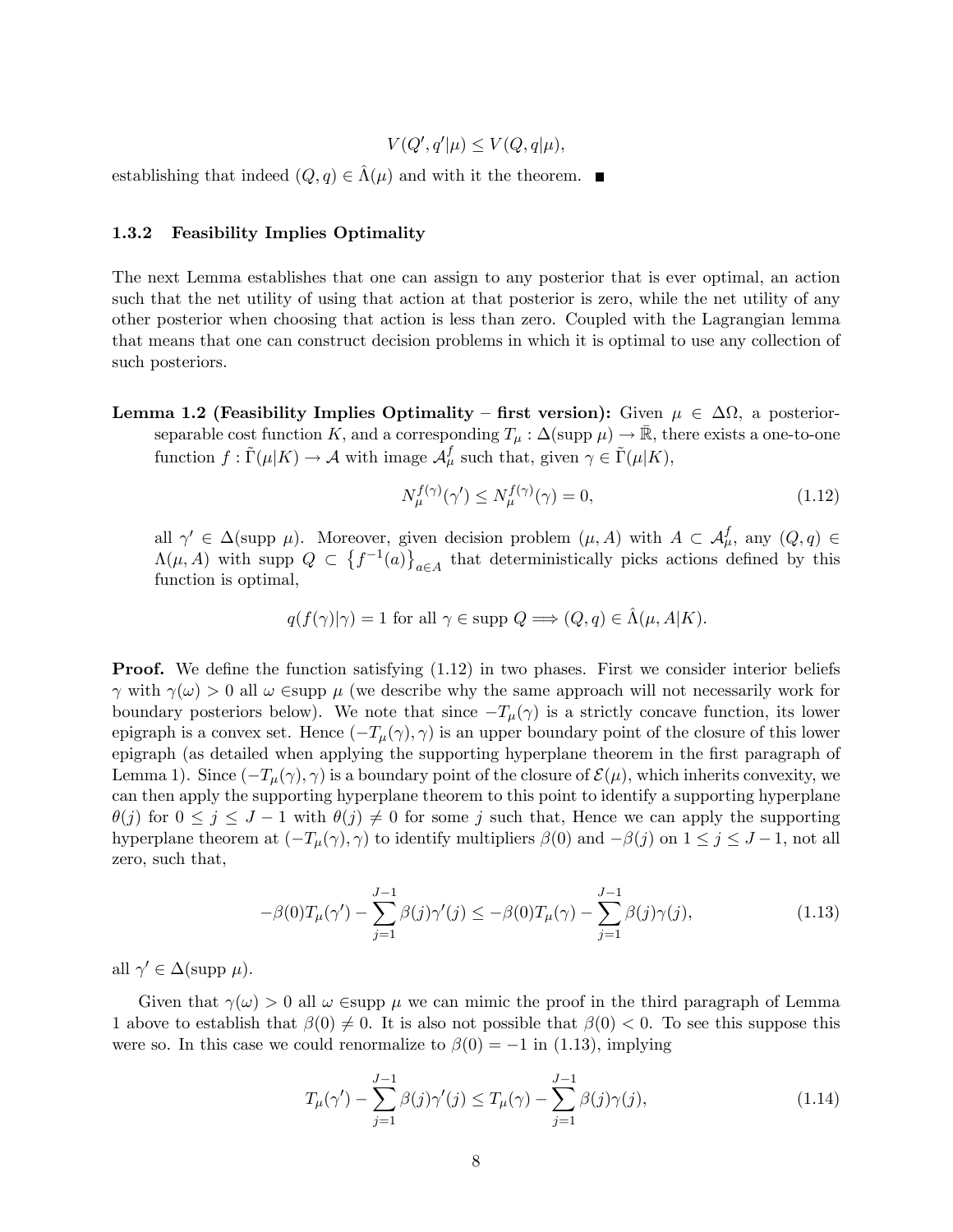all  $\gamma' \in \Delta(\text{supp }\mu)$ . Given that  $\gamma(\omega) > 0$  all  $\omega \in \text{supp }\mu$ , we can find two distinct beliefs  $\gamma'_1, \gamma'_2 \in$  $\Delta(\text{supp }\mu)$  such that  $\gamma = \frac{\gamma'_1 + \gamma'_2}{2}$ . Averaging inequality (1.14) applied to each of  $\gamma'_1, \gamma'_2$  separately, we conclude that,

$$
\frac{T_{\mu}(\gamma'_1) - \sum_{j=1}^{J-1} \beta(j)\gamma'_1(j) + T_{\mu}(\gamma'_2) - \sum_{j=1}^{J-1} \beta(j)\gamma'_2(j)}{2} = \frac{T_{\mu}(\gamma'_1) + T_{\mu}(\gamma'_2)}{2} - \sum_{j=1}^{J-1} \beta(j)\gamma(j)
$$
  

$$
\leq T_{\mu}(\gamma) - \sum_{j=1}^{J-1} \beta(j)\gamma(j).
$$

We conclude therefore that,

$$
0.5T_{\mu}(\gamma'_1) + 0.5T_{\mu}(\gamma'_2) \le T_{\mu}(\gamma) = T_{\mu}(\frac{\gamma'_1 + \gamma'_2}{2}),\tag{1.15}
$$

which contradicts strict convexity of  $T_{\mu}$ .

With  $\beta(0) > 0$ , we can renormalize to  $\beta(0) = 1$  in (1.13) and flip signs to conclude that,

$$
T_{\mu}(\gamma') + \sum_{j=1}^{J-1} \beta(j)\gamma'(j) \ge T_{\mu}(\gamma) + \sum_{j=1}^{J-1} \beta(j)\gamma(j).
$$
 (1.16)

:

all  $\gamma' \in \Delta(\text{supp }\mu)$ . Now define action  $f(\gamma) \in \mathcal{A}$  so that, for  $1 \leq k \leq J$ ,

$$
f^{\gamma}(k) = \begin{cases} T_{\mu}(\gamma) + \sum_{j=1}^{J-1} \beta(j)\gamma(j) - \beta(k) \text{ for } 1 \leq k \leq J-1; \\ T_{\mu}(\gamma) + \sum_{j=1}^{J-1} \beta(j)\gamma(j) \text{ for } k = J; \end{cases}
$$

where  $f^{\gamma}(k)$  is the k-th coordinate of  $f(\gamma)$ . By construction note that,

$$
N_{\mu}^{f(\gamma)}(\gamma) = \sum_{k=1}^{J} f^{\gamma}(k)\gamma(k) - T_{\mu}(\gamma)
$$
  
\n
$$
= \sum_{k=1}^{J-1} \left[ T_{\mu}(\gamma) + \sum_{j=1}^{J-1} \beta(j)\gamma(j) - \beta(k) \right] \gamma(k) + \left[ T_{\mu}(\gamma) + \sum_{j=1}^{J-1} \beta(j)\gamma(j) \right] \gamma(J) - T_{\mu}(\gamma)
$$
  
\n
$$
= T_{\mu}(\gamma) + \sum_{j=1}^{J-1} \beta(j)\gamma(j) - \sum_{k=1}^{J-1} \beta(k)\gamma(k) - T_{\mu}(\gamma)
$$
  
\n
$$
= 0.
$$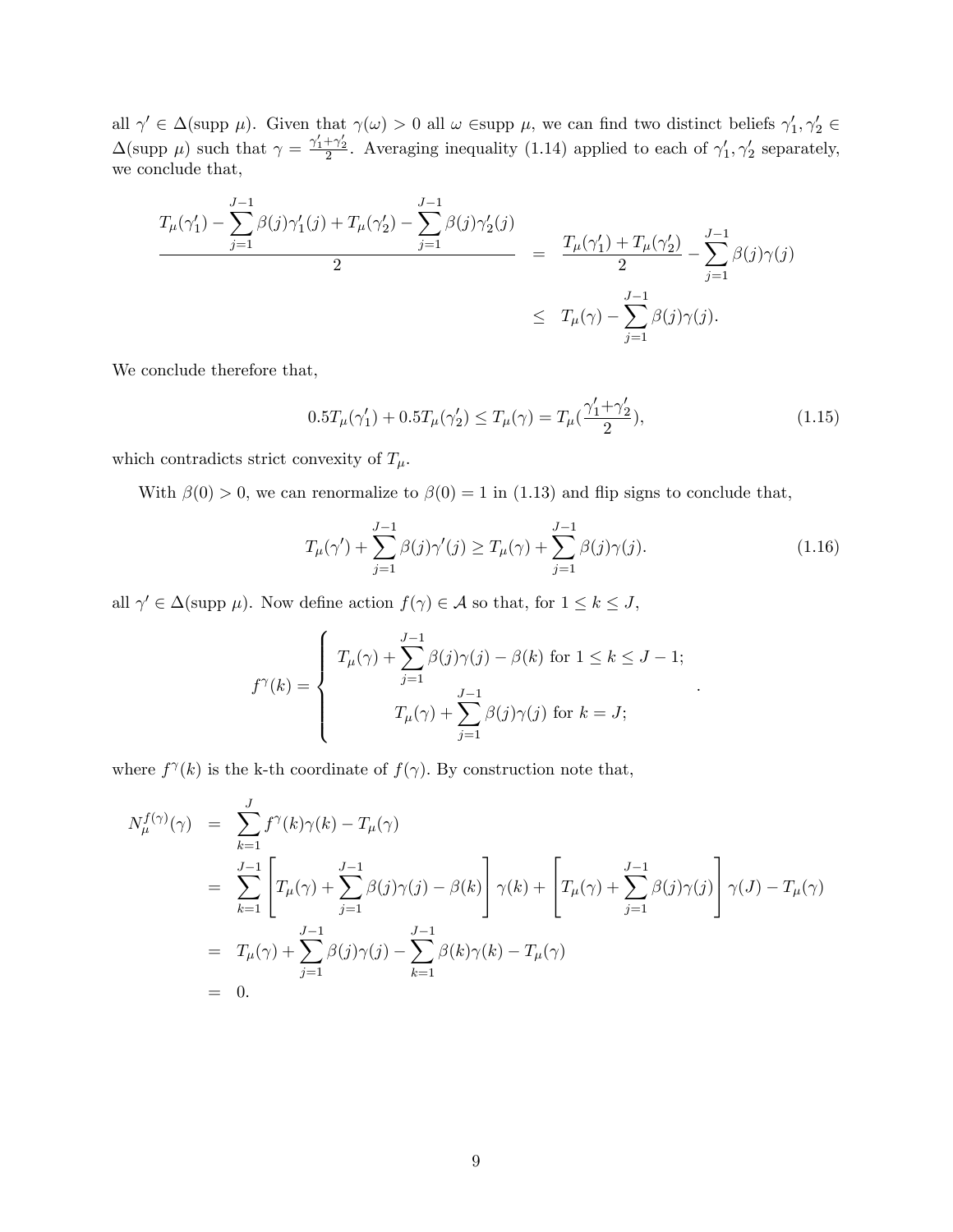Also by construction note that for any  $\gamma' \in \Delta(\text{supp }\mu)$ ,

$$
N_{\mu}^{f(\gamma)}(\gamma') \equiv \sum_{k=1}^{J} f^{\gamma}(k)\gamma'(k) - T_{\mu}(\gamma')
$$
  
\n
$$
= \sum_{k=1}^{J-1} \left[ T_{\mu}(\gamma) + \sum_{j=1}^{J-1} \beta(j)\gamma(j) - \beta(k) \right] \gamma'(k) + \left[ T_{\mu}(\gamma) + \sum_{j=1}^{J-1} \beta(j)\gamma(j) \right] \gamma'(J) - T_{\mu}(\gamma')
$$
  
\n
$$
= T_{\mu}(\gamma) + \sum_{j=1}^{J-1} \beta(j)\gamma(j) - \left[ T_{\mu}(\gamma') + \sum_{k=1}^{J-1} \beta(k)\gamma'(k) \right]
$$
  
\n
$$
\leq 0,
$$

where the last inequality derives directly from equation  $(1.16)$ .

Given a boundary posterior  $\gamma$  Esupp Q with  $\gamma(\omega) = 0$  some  $\omega$  Esupp  $\mu$  we cannot guarantee that the multiplier  $\beta(0)$  in (1.13) is non-zero (costs based on Shannon mutual information are a counterexample). The remaining cases therefore involve boundary posteriors that are part of an optimal strategy for some decision problem - i.e.  $\gamma \in \Gamma(\mu|K)$ . By definition there exists a decision problem  $(\mu, A)$  and an optimal strategy  $(Q, q) \in \hat{\Lambda}(\mu, A)$  with  $\gamma \in \text{supp } Q$ . Hence by the Lemma 1 there exists  $\theta \in \mathbb{R}^{J-1}$  such that, for any a with  $q(a|\gamma) > 0$ ,

$$
\sum_{j=1}^{J} a(j)\gamma'(j) - T_{\mu}(\gamma') - \sum_{j=1}^{J-1} \theta(j)\gamma'(j) = N_{\mu}^{a}(\gamma') - \sum_{j=1}^{J-1} \theta(j)\gamma'(j)
$$
\n
$$
\leq N_{\mu}^{a}(\gamma) - \sum_{j=1}^{J-1} \theta(j)\gamma(j) = \sum_{j=1}^{J} a(j)\gamma(j) - T_{\mu}(\gamma) - \sum_{j=1}^{J-1} \theta(j)\gamma(j)
$$

all  $\gamma' \in \Delta(\text{supp }\mu)$ . Rearrangement yields,

$$
\sum_{j=1}^{J} a(j)\gamma'(j) - \sum_{j=1}^{J-1} \theta(j)\gamma'(j) - \left[\sum_{j=1}^{J} a(j)\gamma(j) - \sum_{j=1}^{J-1} \theta(j)\gamma(j)\right] + T_{\mu}(\gamma) - T_{\mu}(\gamma') \le 0.
$$
 (1.17)

Now define action  $f(\gamma) \in \mathcal{A}$  so that,

$$
f^{\gamma}(k) = \begin{cases} a(k) - \theta(k) - \left[ \sum_{j=1}^{J} a(j)\gamma(j) - \sum_{j=1}^{J-1} \theta(j)\gamma(j) - T_{\mu}(\gamma) \right] & \text{for } 1 \le k \le J-1; \\ a(J) - \left[ \sum_{j=1}^{J} a(j)\gamma(j) - \sum_{j=1}^{J-1} \theta(j)\gamma(j) - T_{\mu}(\gamma) \right] & \text{for } k = J. \end{cases}
$$

By construction, given  $\gamma' \in \Delta(\text{supp }\mu)$ ,

$$
N_{\mu}^{f(\gamma)}(\gamma')=\sum_{j=1}^J a(j)\gamma'(j)-\sum_{j=1}^{J-1}\theta(j)\gamma'(j)-\left[\sum_{j=1}^J a(j)\gamma(j)-\sum_{j=1}^{J-1}\theta(j)\gamma(j)-T_{\mu}(\gamma)\right]-T_{\mu}(\gamma')\leq 0,
$$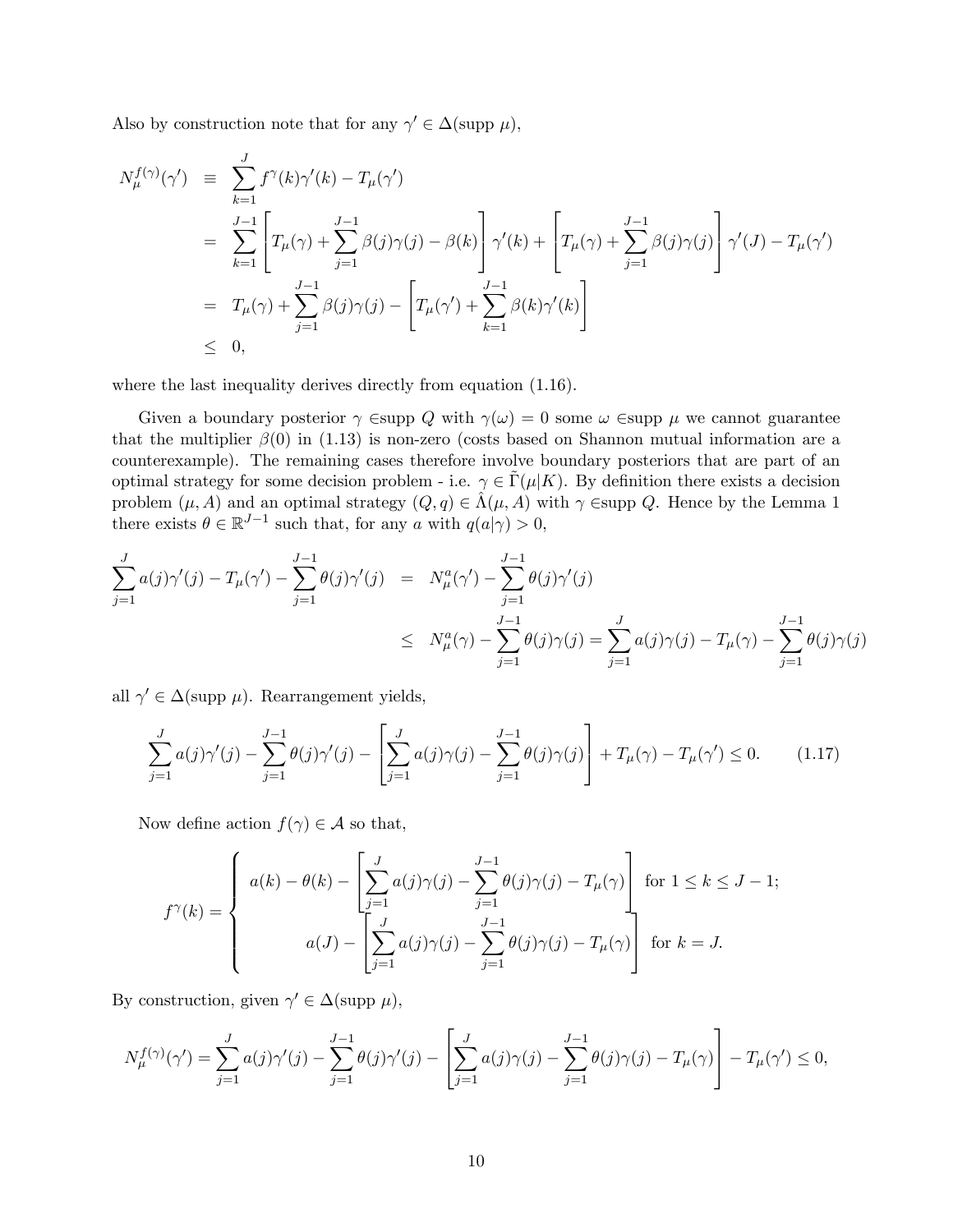by (1.17). It is direct that this value is zero at  $\gamma' = \gamma$ ,

$$
N_{\mu}^{f(\gamma)}(\gamma) = \sum_{j=1}^{J} a(j)\gamma(j)) - \sum_{j=1}^{J-1} \theta(j)\gamma(j) - \left[\sum_{j=1}^{J} a(j)\gamma(j) - \sum_{j=1}^{J-1} \theta(j)\gamma(j) - T_{\mu}(\gamma)\right] - T_{\mu}(\gamma) = 0.
$$

Hence we have established existence of a function f : $int\Delta(\text{supp }\mu) \cup \Gamma(\mu|K) \rightarrow \mathcal{A}$  with the properties called for in (1.12). We define  $\mathcal{A}_{\mu}^{f}$  as the union of these actions,

$$
\mathcal{A}^f_{\mu} = \bigcup_{\text{int}\Delta(\text{supp }\mu) \cup \tilde{\Gamma}(\mu|K)} f(\gamma).
$$

We now pick an arbitrary Bayes' consistent distribution for prior  $\mu$ ,  $Q \in \mathcal{Q}(\mu)$  with supp  $Q \subset \text{int}\Delta$ (supp  $(\mu) \cup \tilde{\Gamma}(\mu|K)$  and consider the decision problem  $(\mu, A)$  with  $\cup_{\gamma \in \text{supp }Q} f(\gamma) \subset A \subset \mathcal{A}_{\mu}^f$ . We then specify the strategy  $(Q, q) \in \Lambda(\mu, A)$  that deterministically picks the action defined by this function,

$$
q(f(\gamma)|\gamma) = 1,
$$

all  $\gamma$  Esupp Q.

We show now that  $(Q, q) \in \hat{\Lambda}(\mu, \cup_{\gamma \in \text{supp } Q} f(\gamma))$ . This follows from the sufficiency aspect of the Lagrangian Lemma (Lemma 1) with  $\theta(j) = 0 \forall 1 \leq j \leq J - 1$ . What we need to establish is that,

$$
N_{\mu}^{f(\gamma')}(\gamma'') \le N_{\mu}^{f(\gamma)}(\gamma).
$$

all  $\gamma, \gamma'$  Esupp Q and  $\gamma'' \in \Delta(\text{supp }\mu)$ . This is immediate from the construction since,

$$
N_{\mu}^{f(\gamma')}(\gamma'') \le N_{\mu}^{f(\gamma')}(\gamma') = N_{\mu}^{f(\gamma)}(\gamma) = 0.
$$

At this point application of the Lagrangian lemma establishes that indeed  $(Q, q) \in \Lambda(\mu, \cup_{\gamma \in \text{supp } Q} f(\gamma)).$ To complete the proof, note that the 1-1 nature of  $f(\gamma)$  follows since otherwise there exists an optimal strategy that selects the same action at two different posteriors. Given that  $T_{\mu}$  is strictly convex, it would strictly lower costs without changing gross expected utility to pool the two posteriors and take this action only at the corresponding weighted average posterior.

The theorem is proved by finding a supporting hyperplane at each observed posterior and constructing a problem that satisfies the Lagrangian lemma. An immediate implication is that the set of observed posteriors,  $\Gamma$ , is equal to the set of posteriors at which  $T_{\mu}$  is subdifferentiable,  $\Gamma$ .

Corollary 1.1:  $\hat{\Gamma}(\mu|K) = \tilde{\Gamma}(\mu|K)$ .

As a convex function is subdifferentiable on the interior of its effective domain (Rockafellar [970], Theorem 23.4), it follows that  $\text{int}\Delta(\text{supp }\mu) \subset \Gamma(\mu|K)$ .

**Corollary 1.2:**  $int\Delta(\text{supp }\mu) \subset \tilde{\Gamma}(\mu|K)$ .

Together Lemma 1.1, Corollary 1.1 and Corollary 1.2 imply Lemma 2 in the text of the paper.

Lemma 2 (Feasibility Implies Optimality – final version): Fix  $\mu \in \Delta\Omega$  and a posteriorseparable cost function  $K$  then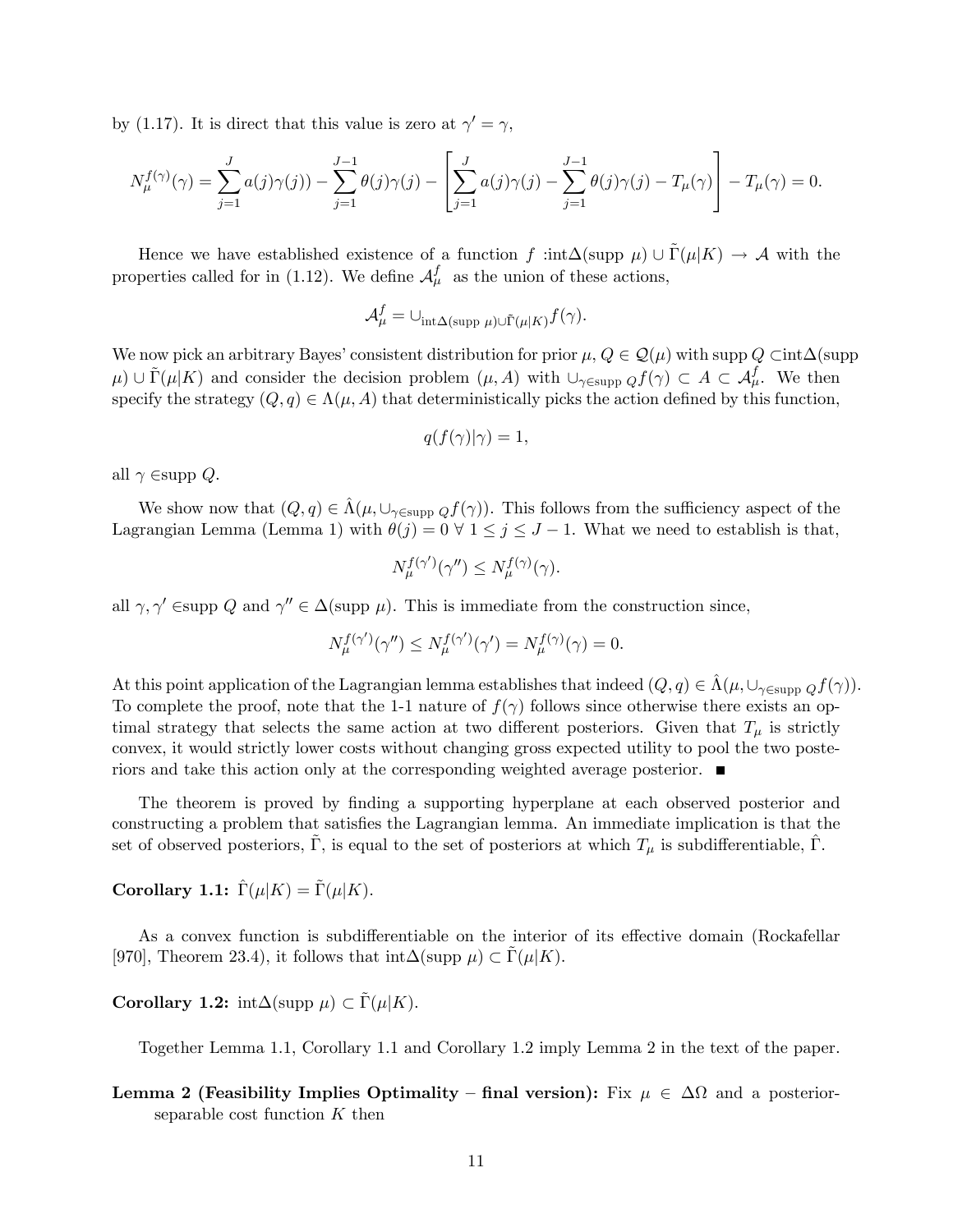- 1. Given  $Q \in \mathcal{Q}(\mu)$  such that  $\gamma \in \text{supp } Q$  implies  $\gamma \in \Gamma(\mu | K)$ , there exist A and q such that  $(Q, q) \in \Lambda(\mu, A | K)$  and each action  $a \in A$  is chosen deterministically from one posterior  $\gamma$   $\in$ supp  $Q$ .
- 2. Given  $\gamma \in \Gamma(\mu|K)$ , it is always possible to find an action  $a \in A$  such that for all  $\gamma' \in \Delta$ supp  $\mu$  we have  $N^a_\mu(\gamma') \leq 0$  with equality if  $\gamma' = \gamma$ .
- 3. int $(\Delta(\text{supp }\mu)) \subset \hat{\Gamma}(\mu|K).$

#### 1.3.3 Continuity

Convex functions are continuous on the interior of their effective domain, but may be discontinuous on the boundary. The following lemma states that if  **has a posterior-separable representation** K, then, without loss of generality, we may take  $T_{\mu}$  to be continuous on the boundary. It rests on a direct implication of existence of a representation of the data, which is that all decision problems have solutions, since behavior is always observed. Note that we allow the cost function to be infinite, so that the limit below can correspondingly be infinity.

Lemma 3 (Continuity): Consider a data set with D a posterior-separable representation

$$
K(\mu, Q) = \sum_{\gamma \in \text{supp } Q} Q(\gamma) T_{\mu}(\gamma).
$$

Let

$$
\hat{K}(\mu, Q) = \sum_{\gamma \in \text{supp } Q} Q(\gamma) \hat{T}_{\mu}(\gamma).
$$

where  $\hat{T}_{\mu}(\bar{\gamma}) = T_{\mu}(\bar{\gamma})$  for all  $\bar{\gamma} \in \text{int}(\Delta(\text{supp }\mu))$  and for  $\bar{\gamma}$  on the boundary,

$$
\hat{T}_{\mu}(\bar{\gamma}) = \lim_{\gamma \to \bar{\gamma}} T_{\mu}(\gamma) \in \bar{\mathbb{R}}_{+},
$$

where the limit is taken with respect to  $\gamma \in \text{int}(\Delta(\text{supp }\mu))$ . Then K also represents **D**.

**Proof.** Fix an arbitrary prior  $\mu$  and and consider an arbitrary posterior  $\bar{\gamma}$  on the boundary of  $\Delta(\text{supp }\mu), \bar{\gamma} \in \partial(\Delta(\text{supp }\mu)),$  such that  $T(\bar{\gamma}) \neq \hat{T}_{\mu}(\bar{\gamma}) = \lim_{\gamma \to \bar{\gamma}} T_{\mu}(\gamma)$  for  $\gamma \in \text{int}(\Delta(\text{supp }\mu))$  $(\mu)$ ). Since T is discontinuous at  $\bar{\gamma}$ , T is not subdifferentiable at  $\bar{\gamma}$ . It follows from Corollary 1.1 that  $\overline{\gamma} \notin \Gamma(\mu | K)$ . If also  $\overline{\gamma} \notin \Gamma(\mu | K)$  then this discontinuity does not affect the ability of K to represents **D**. Therefore suppose  $\bar{\gamma} \in \hat{\Gamma}(\mu | \hat{K})$  and consider  $\gamma' = \frac{\mu - \alpha \gamma}{1 - \alpha}$  $\frac{i-\alpha\gamma}{1-\alpha}$ . For a suitable choice of  $\alpha$ ,  $\gamma' \in \text{int}(\Delta(\text{supp }\mu))$ , and hence by Corollary 1.2,  $\gamma' \in \hat{\Gamma}(\mu | \hat{K})$ . Since both  $\bar{\gamma}$  and  $\gamma'$  are in  $\hat{\Gamma}(\mu | \hat{K})$ , Feasibility Implies Optimality (Lemma 1.2) states that there exists a problem a decision problem  $(\mu, A)$  with two actions and an optimal policy  $(Q, q) \in \hat{\Lambda}(\mu, A | \hat{K})$  such that supp  $Q = {\overline{\gamma}, \gamma'}$  and each action is chosen from one of these two posteriors. Let  $\bar{a}$  denote the action chosen from  $\bar{\gamma}$  and  $a'$  the action chosen from  $\gamma'$ .

Now consider  $P_{(\mu,A)} \in D$  with revealed policy  $(Q,q)$ . Since there are two actions we may suppose that there are at most two revealed posteriors:  $\gamma_{\bar{a}}$  and  $\gamma_{a'}$ . Since K represents **D** and  $\overline{\gamma} \notin \widehat{\Gamma}(\mu | K)$ , neither  $\gamma_{\overline{a}}$  nor  $\gamma_{a'}$  is equal to  $\overline{\gamma}$ . Since  $(Q, q) \in \widehat{\Lambda}(\mu, A | \hat{K})$ , and  $(Q, q)$  is feasible,  $V(Q,q|\mu, A,\tilde{K}) \geq V(\mathbf{Q}, \mathbf{q}|\mu, A,\tilde{K})$ . If this inequality is strict then the continuity of  $\tilde{K}$  implies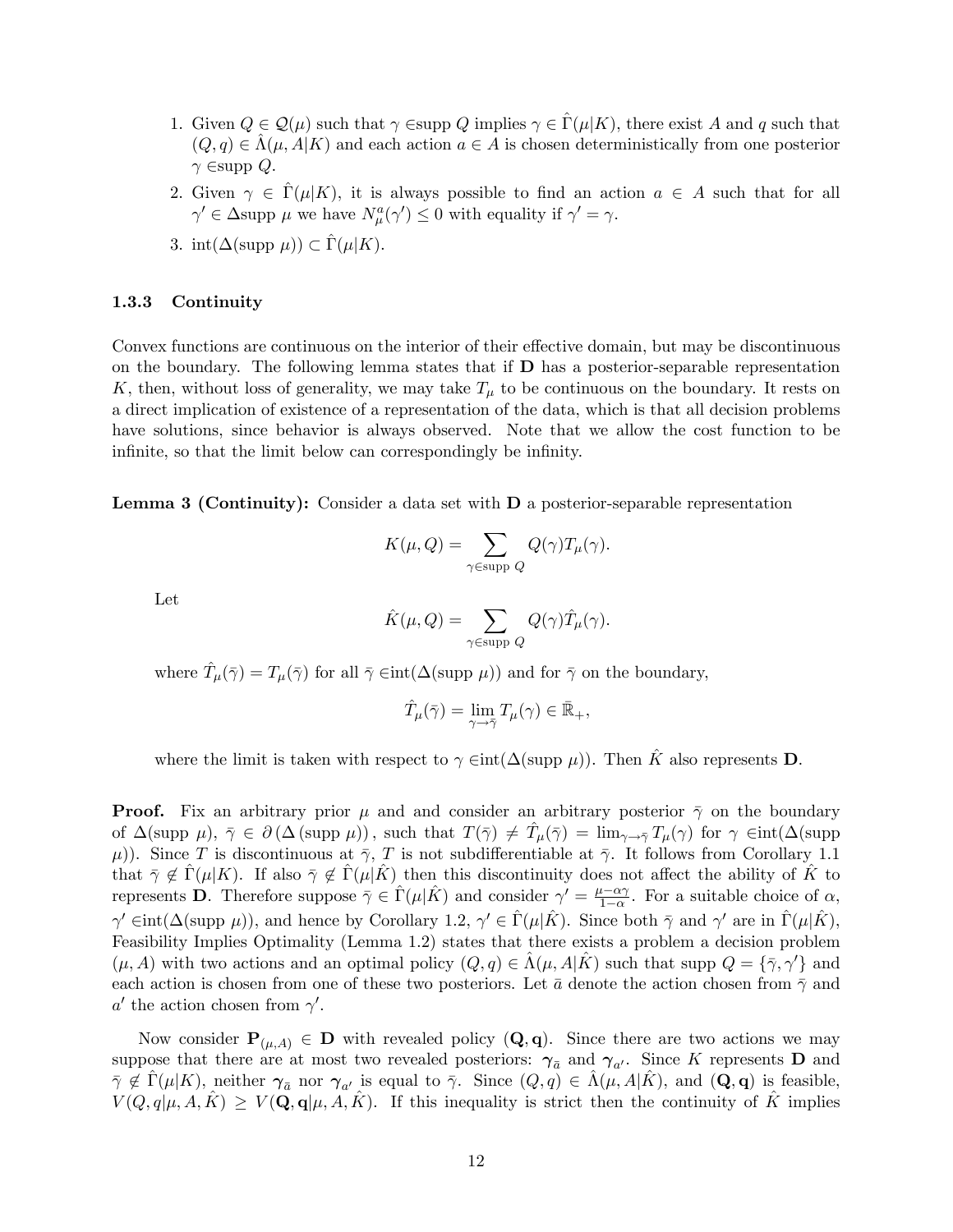that there exist better choices than  $(Q, q)$  in the neighborhood of  $(Q, q)$ , a contradiction. Hence  $V(Q, q | \mu, A, K) = V(\mathbf{Q}, \mathbf{q} | \mu, A, K)$  or

$$
Q_{\bar{\gamma}}(\bar{a}\cdot\bar{\gamma}) + Q_{\gamma'}(a'\cdot\gamma') - Q_{\bar{\gamma}}T_{\mu}(\bar{\gamma}) - Q_{\gamma'}T_{\mu}(\gamma') = \mathbf{Q}_{\pmb{\gamma}_{\bar{a}}}(\bar{a}\cdot\pmb{\gamma}_{\bar{a}}) + \mathbf{Q}_{\pmb{\gamma}_{a'}}(a'\cdot\pmb{\gamma}_{a'}) - \mathbf{Q}_{\bar{\gamma}}T_{\mu}(\pmb{\gamma}_{\bar{a}}) - \mathbf{Q}_{\gamma'}T_{\mu}(\pmb{\gamma}_{a'})
$$

Construct the policy  $(\tilde{Q}, \tilde{q})$  so that  $\bar{a}$  is chosen from the posterior  $\frac{Q_{\bar{\gamma}}\bar{\gamma}+Q_{\gamma_{\bar{a}}}\gamma_{\bar{a}}}{Q_{\bar{\gamma}}+Q_{\gamma_{\bar{a}}}}$  $\frac{\partial^{\gamma}\gamma + \mathbf{Q}\gamma_{\bar{a}}\gamma_{\bar{a}}}{\partial \gamma + \mathbf{Q}\gamma_{\bar{a}}}$  with probability  $\frac{Q_{\bar{\gamma}}+{\bf Q}_{\boldsymbol{\gamma}}_{\bar{a}}}{2}$  and  $\frac{Q_{\gamma}\gamma'+{\bf Q}_{\boldsymbol{\gamma}}_{a'}\boldsymbol{\gamma}_{a'}}{Q_{\bar{\gamma}}+{\bf Q}_{\boldsymbol{\gamma}}_{a'}}$  $\frac{\gamma' + \mathbf{Q}_{\gamma_{a'}} \gamma_{a'}}{\mathcal{Q}_{\bar{\gamma}} + \mathbf{Q}_{\gamma_{a'}}}$  with probability  $\frac{\mathcal{Q}_{\gamma'} + \mathbf{Q}_{\gamma_{a'}}}{2}$ . This policy has gross expected utility,

$$
\frac{Q_{\bar{\gamma}} + \mathbf{Q}_{\pmb{\gamma}_{\bar{a}}}}{2} \left( \bar{a} \cdot \frac{Q_{\bar{\gamma}} \bar{\gamma} + \mathbf{Q}_{\pmb{\gamma}_{\bar{a}} \pmb{\gamma}_{\bar{a}}}}{Q_{\bar{\gamma}} + \mathbf{Q}_{\pmb{\gamma}_{\bar{a}}}} \right) + \frac{Q_{\gamma'} + \mathbf{Q}_{\pmb{\gamma}_{a'}}}{2} \left( a' \cdot \frac{Q_{\gamma'} + \mathbf{Q}_{\pmb{\gamma}_{a'}}}{2} \right),
$$

which is the equally weighted average of that associated with  $(Q, q)$  and  $(Q, q)$ . The cost of this strategy is correspondingly,

$$
\frac{Q_{\bar{\gamma}}+\mathbf{Q}_{\pmb{\gamma}_{\bar{a}}}\hat{T}_{\mu}\left(\frac{Q_{\bar{\gamma}}\bar{\gamma}+\mathbf{Q}_{\pmb{\gamma}_{\bar{a}}}\pmb{\gamma}_{\bar{a}}}{Q_{\bar{\gamma}}+\mathbf{Q}_{\pmb{\gamma}_{\bar{a}}}}\right)+\frac{Q_{\gamma'}+\mathbf{Q}_{\pmb{\gamma}_{a'}}}{2}\hat{T}_{\mu}\left(\frac{Q_{\gamma}\gamma'+\mathbf{Q}_{\pmb{\gamma}_{a'}}\pmb{\gamma}_{a'}}{Q_{\bar{\gamma}}+\mathbf{Q}_{\pmb{\gamma}_{a'}}}\right),
$$

Given the strict convexity of  $\hat{T}_{\mu}$  the cost of this policy is strictly less than the equally weighted average of that associated with  $(Q, q)$  and  $(Q, q)$ . Hence the value of this strategy is strictly higher than the weighted average of the two supposedly optimal policies  $(Q, q)$  and  $(Q, q)$ 

$$
V(\tilde{Q}, \tilde{q} | \mu, A, \hat{K}) > \frac{V(\mathbf{Q}, \mathbf{q} | \mu, A, \hat{K}) + V(Q, q | \mu, A, \hat{K})}{2}.
$$

Given that  $V(Q, q|\mu, A, K) = V(Q, q|\mu, A, K)$ , this contradicts the assumption that  $(Q, q)$  is optimal given K and establishes the lemma.  $\blacksquare$ 

## 2 Proof of Theorem 1

Theorem 1 states that the axiom Locally Invariant Posteriors is necessary and sufficient for a data set with a posterior separable representation to have a uniformly posterior separable representation. We reproduce the definitions of uniform posterior separability, Locally Invariant Posteriors, and the theorem here.

**Definition 3** A posterior-separable cost function K is **uniformly posterior separable**, if for each finite subset  $\overline{\Omega} \subset \Omega$  there exists a strictly convex function  $T_{\overline{\Omega}} : \Delta(\overline{\Omega}) \to \overline{\mathbb{R}}$  such that, for all  $\mu \in \Delta(\Omega)$  and  $Q \in \mathcal{Q}(\mu)$ ,

$$
K(\mu, Q) = \sum_{\gamma \in supp \ Q} Q(\gamma) T_{supp \ \mu}(\gamma) - T_{supp \ \mu}(\mu).
$$

**Axiom 1 Locally Invariant Posteriors:** Consider any decision problem  $(\mu, A)$  and state dependent stochastic choice data  $P_{(\mu,A)} \in D_{(\mu,A)}$  with revealed strategy  $(Q, q)$  such that q is deterministic in the sense that for all  $\gamma \in \text{supp } Q$  there exists  $a \in A$  such that  $q(a|\gamma) = 1$ . Consider  $(Q', q')$  with  $\sum$  $\gamma \in \text{supp } Q'$  $\gamma Q'(\gamma) = \mu'$ . If supp  $Q'$  Csupp  $\mathbf{Q}$ , supp  $\mu'$  =supp  $\mu$ , and  $q'(\gamma) = q(\gamma)$  for all  $\gamma \in \text{supp } Q'$ , then  $P_{(Q',q')} \in \mathbf{D}_{(\mu',A)}$ .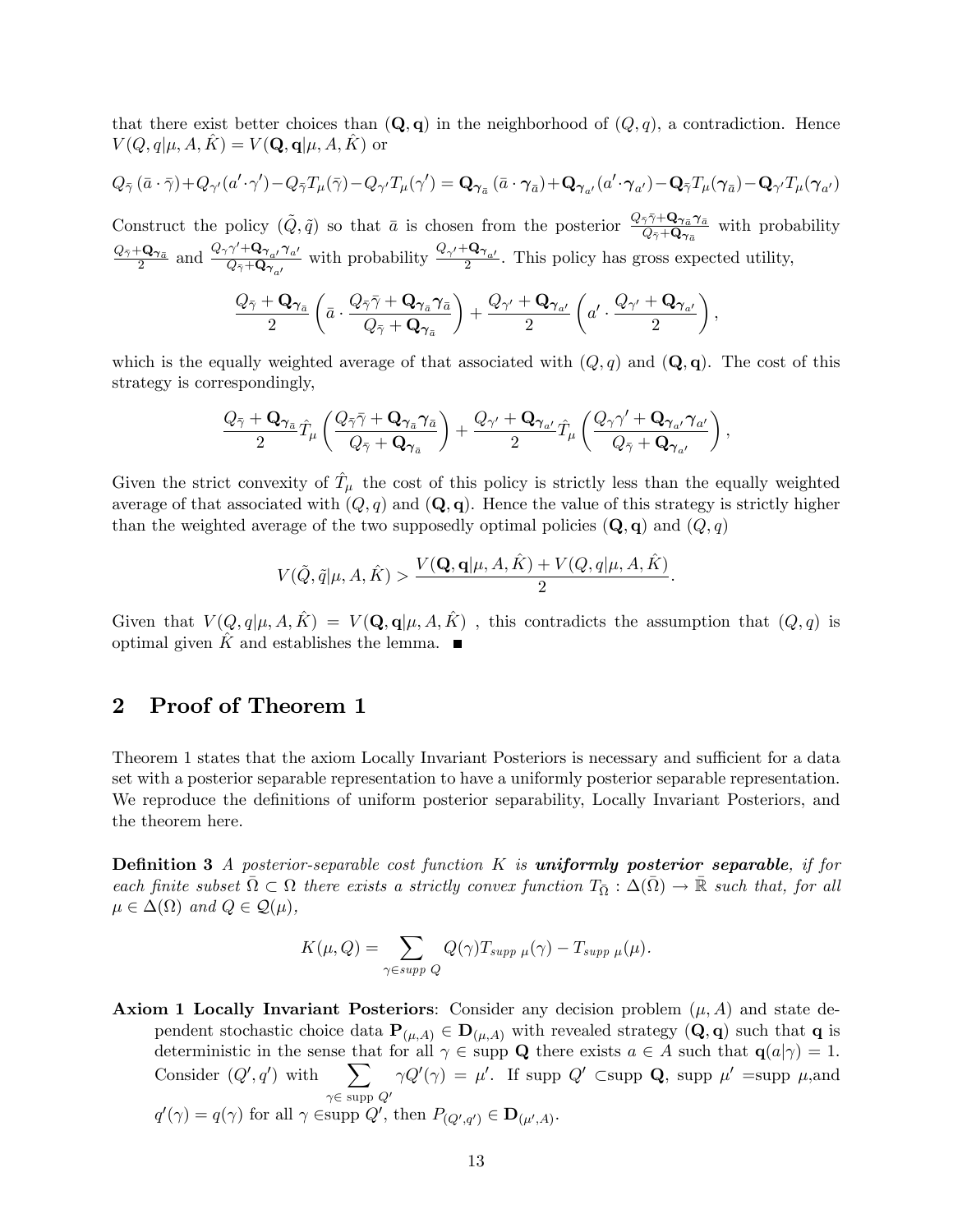**Theorem 1:** A data set **D** with a posterior-separable representation has a uniformly posteriorseparable representation if and only if it satisfies Locally Invariant Posteriors (Axiom 1).

As a preliminary observation, we note that, related to any posterior separable cost function is a class of representations based on affine transforms of  $T_{\mu}$ . This class is identified in the following remark.

**Remark 2** Let K be a **posterior-separable** cost function with associated  $T_{\mu} : \Delta(supp \mu) \to \mathbb{R}$ for some  $\mu \in \Delta(\Omega)$ . Given  $\alpha \in \mathbb{R}$  and  $\beta \in \mathbb{R}^{|supp \mu|}$ , define  $\hat{T}_{\mu} : \Delta(supp \mu) \to \mathbb{R}$  as

$$
\hat{T}_{\mu}(\gamma) = \begin{cases}\n\infty & \text{if } T_{\mu}(\gamma) = \infty \\
T_{\mu}(\gamma) + \alpha + \beta \cdot \gamma & otherwise\n\end{cases}
$$

Then

$$
K(\mu, Q) = \sum_{\gamma \in supp \ Q} Q(\gamma) \hat{T}_{\mu}(\gamma) - \hat{T}_{\mu}(\mu)
$$

#### 2.1 Theorem 1: Sufficiency

**Theorem 1 (Sufficiency)** A data set **D** with a posterior-separable representation has a uniformly posterior-separable representation if it satisfies Locally Invariant Posteriors (Axiom 1).

**Proof.** The result relates to a fixed set of possible states which we will refer to for simplicity as  $\overline{\Omega}$ . We establish the result by defining  $\mu_1$  be the uniform prior over  $\Omega$  and picking any distinct prior  $\mu_2$  with the same support. We identify the corresponding strictly convex functions  $T_i : \Delta \bar{\Omega} \to \mathbb{R}$ for which,

$$
K(\mu_i, Q) = \sum_{\gamma \in \text{supp } Q} Q(\gamma) T_i(\gamma),
$$

where K is the posterior-separable cost function in the representation of D. We will use  $K_i$  to refer to  $K(\mu_i, .).$ 

On the basis of Remark 2, the proof strategy involves showing that Locally Invariant Posteriors implies two things. First,  $T_2$  is a strictly positive affine transform of  $T_1$  for all  $\gamma$  that are optimal in some decision problem from both both  $\mu_1$  and  $\mu_2$ . Second the set of never optimal posteriors is the same for both priors, meaning that we can without loss of generality set the cost of these to be infinite according to both  $T_1$  and  $T_2$ . Remark 1 then implies that, for any  $Q \in \mathcal{Q}(\mu_2)$ 

$$
K(\mu_2, Q) = \sum_{\gamma \in \text{supp } Q} Q(\gamma) T_2(\gamma) = \sum_{\gamma \in \text{supp } Q} Q(\gamma) T_1(\gamma) - T_1(\mu_2),
$$

completing the proof.

Both parts of the proof rely on the construction of  $1 \leq k \leq J = |\Omega|$  interior "basis" posteriors that allow us to construct distributions  $\bar{Q}_1$  and  $\bar{Q}_2$  over them that generate both  $\mu_1$  and  $\mu_2$ . To do this, we weight together the unit posteriors  $e_k$  with 1 in position k and zeroes elsewhere with the uniform posterior  $\bar{e}$  that puts probability  $1/J$  on each state, to arrive at a set of interior posteriors  $\bar{\gamma}_k \in \Delta \bar{\Omega}$  that span (in the linear algebra sense) the set  $\Delta \bar{\Omega}$  and that contain  $\mu_1$  and  $\mu_2$  in the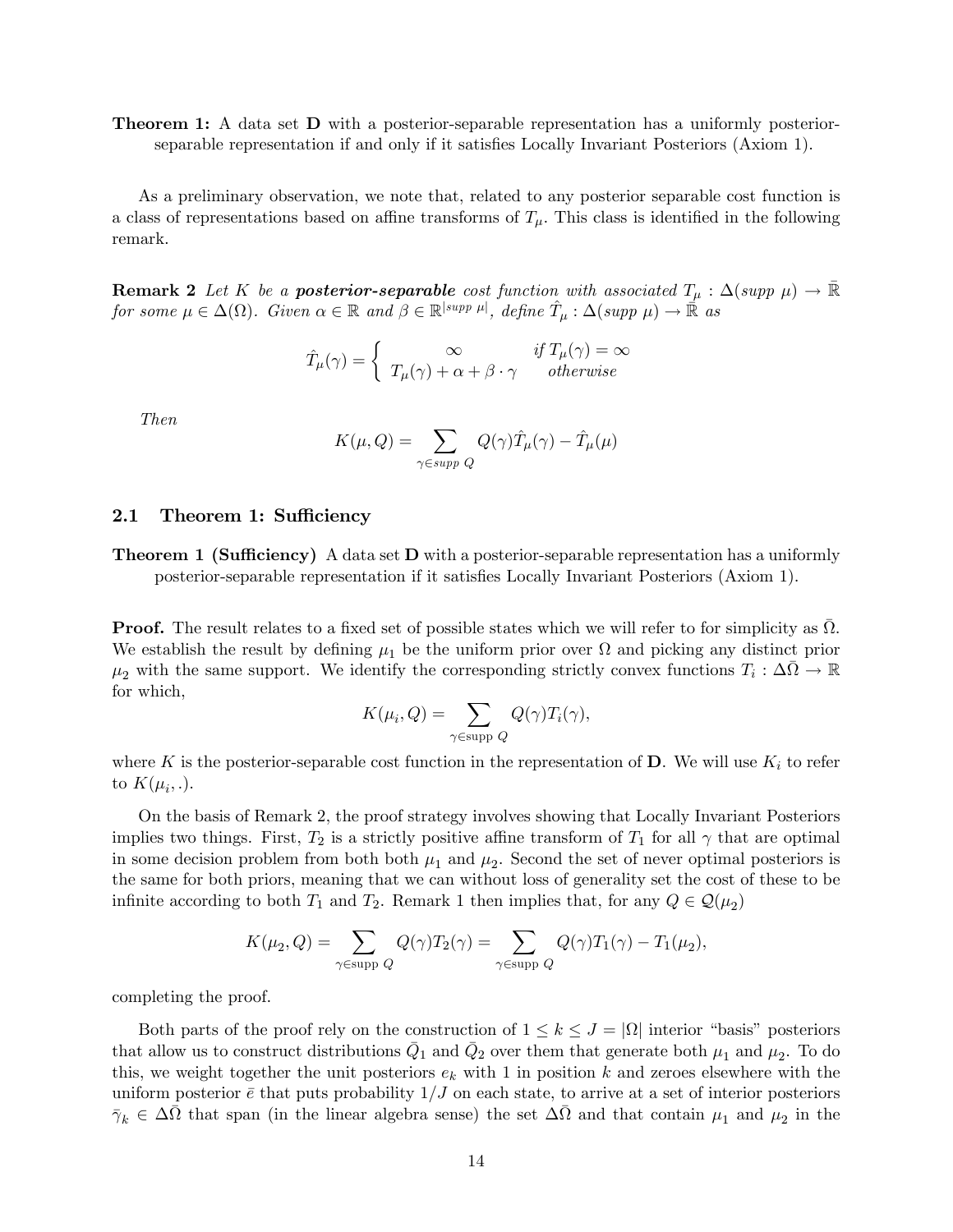interior of their convex hull, which is possible since we know that  $\mu_1$  and  $\mu_2$  are both interior to  $\Delta \bar{\Omega}$ . Technically, we find  $\delta \in (0,1)$  such that, when we define the corresponding posteriors  $\bar{\gamma}_k^{\delta}$  for  $1 \leq k \leq J$ ,

$$
\bar{\gamma}_k^{\delta}(j) = \begin{cases} \frac{\delta}{J} + (1 - \delta) \text{ if } k = j; \\ \frac{\delta}{J} \text{ if } k \neq j \end{cases}
$$
 (2.1)

the unique probability weights  $\overline{Q}_i(k)$  for  $i = 1, 2$  and  $1 \leq k \leq J$  with  $\sum_{i=1}^{J}$  $_{k=1}$  $\overline{Q}_i(k) = 1$  that re-weight the posteriors to regenerate each prior,

$$
\sum_{k=1}^J \bar{\gamma}_k^{\delta} \bar{Q}_i(\bar{\gamma}_k^{\delta}) = \mu_i;
$$

are all strictly positive,  $\overline{Q}_i(\overline{\gamma}_k^{\delta}) > 0$  for  $i = 1, 2$  and  $1 \leq k \leq J$ . This can be done by setting  $\delta$  such that  $0 < \frac{\delta}{J} < \min_{j=1...J} {\min \{\mu_1(j), \mu_2(j)\}}$ , where the latter term is greater than 0 by construction. Going forward we suppress the  $\delta$  parameter and set  $\bar{\gamma}_k^{\delta} = \bar{\gamma}_k$ .

Note that, as these basis vectors are interior, by Corollary 1.2 they must be optimal in some decision problem for both  $\mu_1$  and  $\mu_2$  - i.e.  $\bar{\gamma}_k \in \text{int} \Delta \bar{\Omega}$  implies  $\bar{\gamma}_k \in \hat{\Gamma}(\mu_1 | K)$  and  $\bar{\gamma}_k \in \hat{\Gamma}(\mu_2 | K)$ 

We focus on prior  $\mu_1$  and invoke from Feasibility Implies Optimality (Lemma 1,2), the 1-1 function  $f: \hat{\Gamma}(\mu_1 | K) \to \mathcal{A}$  with  $f(\bar{\gamma}_k) \equiv \bar{f}_k$  for  $1 \leq k \leq J$  such that, when we substitute into the corresponding net utility function,

$$
N_1^{\bar{f}_k}(\gamma') \le N_1^{\bar{f}_k}(\bar{\gamma}_k) = 0,
$$

all  $\gamma' \in \Delta \overline{\Omega}$ . Defining  $\overline{A} = \cup_k f(\overline{\gamma}_k)$ , Feasibility Implies Optimality then implies that the strategy  $(\bar{Q}_1, \bar{q}_1) \in \Lambda(\mu_1, \bar{A}|K_1)$  having posteriors supp  $\bar{Q}_1 = \bigcup_{k=1}^J \bar{\gamma}_k$ , placing probability weights on them according to  $\overline{Q}_1$ , and involving deterministic choice at each possible posterior of the corresponding action,

$$
\begin{array}{rcl}\n\bar{Q}_1(\bar{\gamma}_k) &=& \bar{Q}_1(k) > 0; \\
\bar{q}_1(\bar{f}_k|\bar{\gamma}_k) &=& 1.\n\end{array}
$$

is an optimal strategy,

$$
(\bar{Q}_1, \bar{q}_1) \in \hat{\Lambda}(\mu_1, \bar{A}|K_1)
$$

Note that since  $K_1$  represents the data and  $(\bar{Q}_1, \bar{q}_1) \in \hat{\Lambda}(\mu_1, \bar{A}|K_1)$ , the corresponding SDSC data satisfies  $P_{(\bar{Q}_1,\bar{q}_1)} \in \mathbf{D}(\mu_1,\bar{A})$ . Let  $(\mathbf{Q}_1,\mathbf{q}_1)$  be the corresponding revealed strategy. Note that the one-to-one nature of the function f means that each action in  $\overline{A}$  is chosen from exactly one posterior, meaning that the set of revealed posteriors is the same as those used in the strategy - i.e. supp  $\mathbf{Q}_1 = \text{supp } \bar{Q}_1$  - and  $\bar{q}_1$  is deterministic - i.e.  $\mathbf{q}_1(f(\bar{\gamma}_k)|\bar{\gamma}_k) = 1 \ \forall \ \bar{\gamma}_k \in \text{int} \Delta \bar{\Omega}$ .

We now consider the strategy  $(\bar{Q}_2, \bar{q}_2)$  which has the same possible posteriors, the same deterministic choice at each possible posterior, yet places probability weights on them according to  $\bar{Q}_2,$ 

$$
\overline{Q}_2(\overline{\gamma}_k) = \overline{Q}_2(k).
$$

Since supp  $\bar{Q}_2$  Csupp  $\mathbf{Q}_1$ , supp  $\mu_1$  =supp  $\mu_2$ , and  $\bar{q}_2$  has the same deterministic choice strategy as **q**<sub>1</sub>, Locally Invariant Posteriors implies that  $P_{(\bar{Q}_2, \bar{q}_2)} \in \mathbf{D}(\mu_2, \bar{A}).$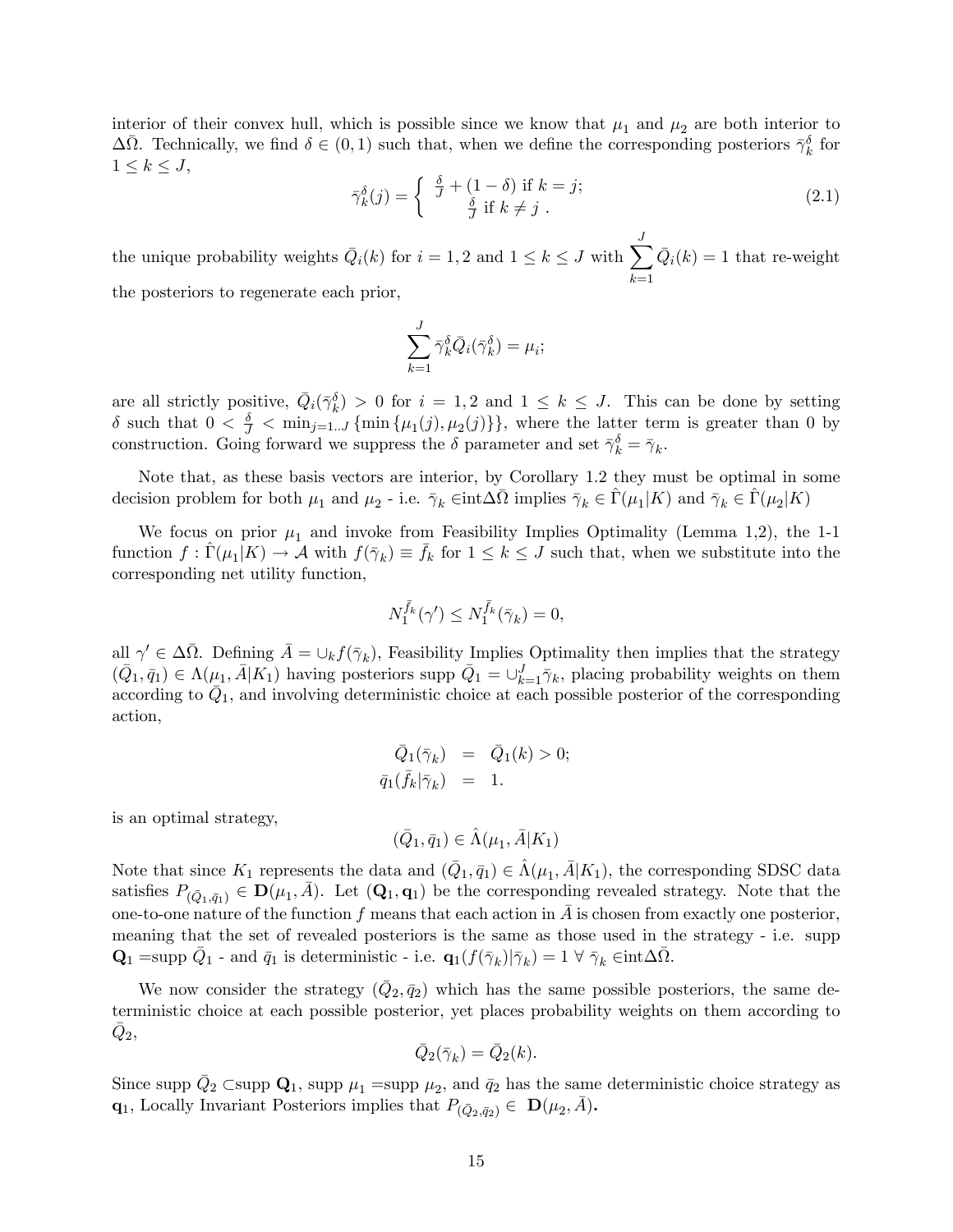It is straightforward to show that  $(Q_2, \bar{q}_2) \in \hat{\Lambda}(\mu_2, \bar{A}|K_2)$ . Note first that since **D** has a posteriorseparable representation, there is an optimal strategy so that  $\hat{\Lambda} (\mu_2, \bar{A} | K_2)$  is non-empty. Moreover, that optimal strategy must generate the data  $P_{(\bar{Q}_2,\bar{q}_2)}$ . What is unique about  $(\bar{Q}_2,\bar{q}_2)$  is that each action is chosen at only one posterior. Any alternative strategy to  $(\bar{Q}_2, \bar{q}_2)$  that produces the same data must have at least one action chosen at strictly more than one posterior. By strict convexity of T and linearity of EU, one can strictly improve upon this by using the strategy that coalesces choice onto the average of these. Hence indeed  $(\bar{Q}_2, \bar{q}_2) \in \hat{\Lambda}(\mu_2, \bar{A}|K_2)$ .

The Lagrangian Lemma then ensures there are multipliers  $\theta \in \mathbb{R}^{J-1}$  s.t. for  $1 \leq k, l \leq J$ 

$$
N_2^{\bar{f}_k}(\bar{\gamma}_k) - \sum_{j=1}^{J-1} \theta(j)\bar{\gamma}_k(j) = N_2^{\bar{f}_l}(\bar{\gamma}_l) - \sum_{j=1}^{J-1} \theta(j)\bar{\gamma}_l(j);
$$

or,

$$
\sum_{j=1}^{J} \bar{f}_k(j)\bar{\gamma}_k(j) - T_2(\bar{\gamma}_k) - \sum_{j=1}^{J-1} \theta(j)\bar{\gamma}_k(j) = \sum_{j=1}^{J} \bar{f}_l(j) - T_2(\bar{\gamma}_l) - \sum_{j=1}^{J-1} \theta(j)\bar{\gamma}_l(j).
$$
 (2.2)

By construction of the function f we know that  $N_1^{\bar{f}_k}(\bar{\gamma}_k) = N_1^{\bar{f}_l}(\bar{\gamma}_l) = 0$  and so,

$$
T_1(\bar{\gamma}_k) = \sum_{j=1}^J \bar{f}_k(j)\bar{\gamma}_k(j); \text{ and,}
$$
  

$$
T_1(\bar{\gamma}_l) = \sum_{j=1}^J \bar{f}_l(j)\bar{\gamma}_l(j).
$$

Substitution in (2.2) yields,

$$
T_1(\bar{\gamma}_k) - T_2(\bar{\gamma}_k) - \sum_{j=1}^{J-1} \theta(j)\bar{\gamma}_k(j) = T_1(\bar{\gamma}_l) - T_2(\bar{\gamma}_l) - \sum_{j=1}^{J-1} \theta(j)\bar{\gamma}_l(j).
$$

Hence, for all  $1 \leq k, l \leq J$ ,

$$
\sum_{j=1}^{J-1} \theta(j) \left[ \bar{\gamma}_k(j) - \bar{\gamma}_l(j) \right] = T_1(\bar{\gamma}_k) - T_2(\bar{\gamma}_k) - T_1(\bar{\gamma}_l) + T_2(\bar{\gamma}_l). \tag{2.3}
$$

We show now that these equations have unique solutions. Setting  $k = j$  and  $l = J$ , note that posteriors  $\bar{\gamma}_j$  and  $\bar{\gamma}_J$  differ by  $\delta > 0$  in coordinates j and J and are otherwise the same. Hence,

$$
\sum_{k=1}^{J-1} \theta(k) \left[ \bar{\gamma}_j(k) - \bar{\gamma}_J(k) \right] = \delta \theta(j).
$$

This allows us to precisely pin down  $\theta(j)$  in terms of the given functions  $T_1(\bar{\gamma})$  and  $T_2(\bar{\gamma})$  and  $\delta$  as defined in  $(2.1)$ ,

$$
\theta(j) = \frac{T_1(\bar{\gamma}_j) - T_2(\bar{\gamma}_j) - T_1(\bar{\gamma}_J) + T_2(\bar{\gamma}_J)}{\bar{\delta}},
$$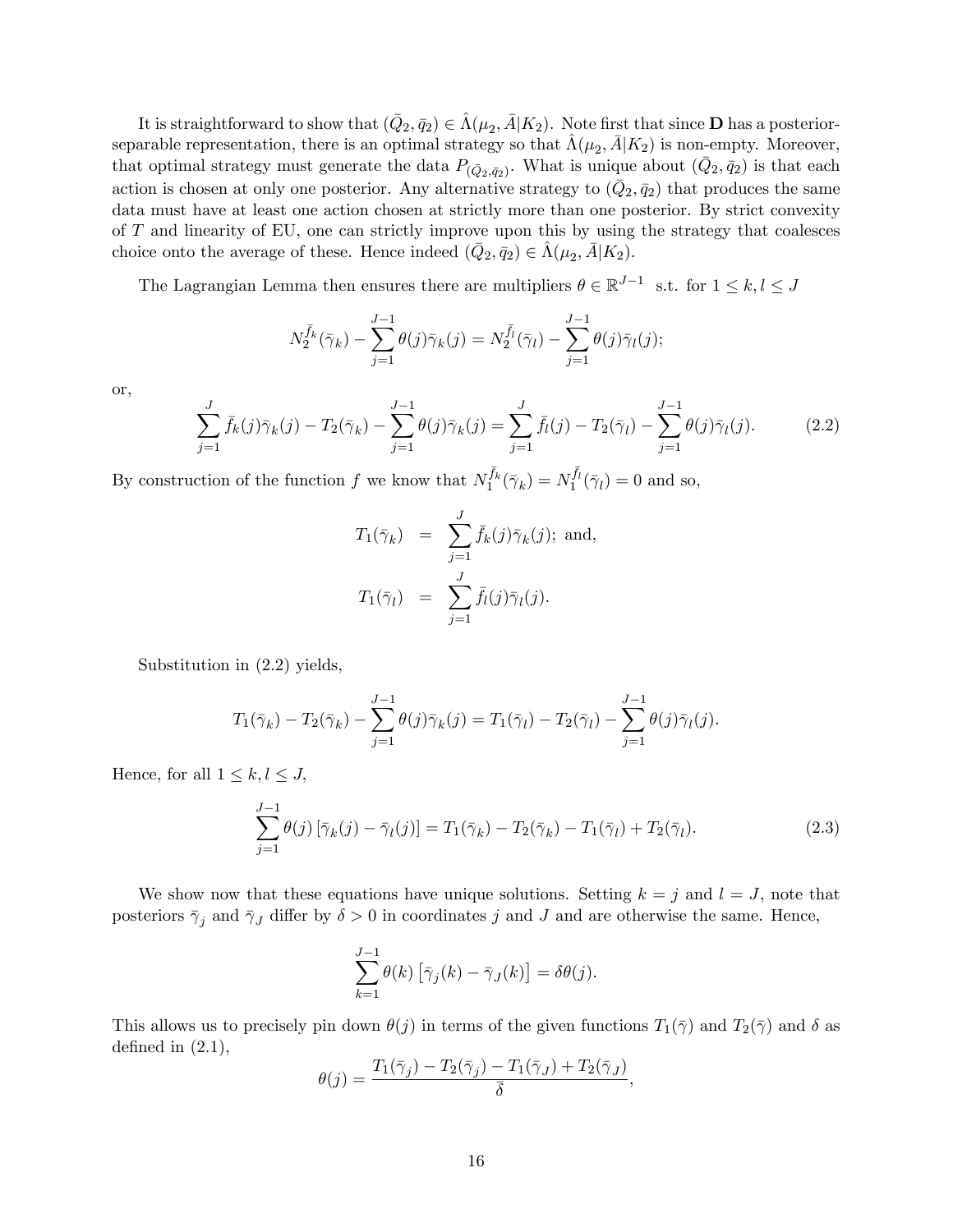The next key claim is that with Lemma 1.2 the equation above applies not only to the spanning posteriors but to all pairs of posteriors,  $\gamma, \gamma' \in \hat{\Gamma}(\mu_1 | K)$ . To see this, set  $\gamma = \bar{\gamma}_{J+1}$  and  $\gamma' = \bar{\gamma}_{J+2}$ and repeat the above argument for the larger set of posteriors  $\cup_{k=1}^{J+2} \bar{\gamma}_k$  and the corresponding actions defined by  $f : \widehat{\Gamma}(\mu_1 | K) \to \mathcal{A}$  as identified in Lemma 1.2,

$$
\bar{B} = \bar{A} \cup f(\gamma) \cup f(\gamma').
$$

We now identify strictly positive probability weights  $Q_i'(k)$  for  $i = 1, 2$  on  $1 \leq k \leq J + 2$  that re-weight the posteriors to regenerate each prior,

$$
\sum_{k=1}^{J+2} \bar{\gamma}_k Q_i'(k) = \mu_i.
$$

This is possible because the vectors  $\bar{\gamma}_k$  span  $\Delta\bar{\Omega}$ , so that there are weights  $\alpha(k)$  and  $\alpha'(k)$  on them that average back to each of  $\gamma$ ,  $\gamma'$ :

$$
\sum_{k=1}^{J} \alpha(k)\bar{\gamma}_k = \gamma;
$$
  

$$
\sum_{k=1}^{J} \alpha'(k)\bar{\gamma}_k = \gamma'
$$

Note also these weights must sum to 1, as

$$
1 = \sum_{\omega \in \Omega} \gamma(\omega) = \sum_{\omega \in \Omega} \sum_{k=1}^{J} \alpha(k) \bar{\gamma}_k(\omega) = \sum_{k=1}^{J} \alpha(k) \sum_{\omega \in \Omega} \bar{\gamma}_k(\omega) = \sum_{k=1}^{J} \alpha(k).
$$

Moreover, for all  $\epsilon > 0$  and for  $i = 1, 2$ ,

$$
\epsilon(\gamma + \gamma') + \sum_{k=1}^{J} \gamma_k \left[ \bar{Q}_i(k) - \epsilon \left[ \alpha(k) + \alpha'(k) \right] \right] = \mu_i.
$$

Given that  $\overline{Q}_i(k) > 0$  all k, we can select  $\epsilon$  small enough to keep all terms

$$
\bar{Q}_i(k) - \epsilon \left[ \alpha(k) + \alpha'(k) \right],
$$

strictly positive, as required. Thus, we define new weights by setting  $Q_i'(k)$  equal to the above expression for  $1 \le k \le J$ , and equal to  $\epsilon$  for  $J + 1$  and  $J + 2$ . Repeating the entire remainder of the argument, we apply the Lagrangian Lemma to ensure the existence of multipliers defined by  $\eta \in \mathbb{R}^{J-1}$  that produce the corresponding equality for all possible posteriors, hence in particular for  $\gamma$  and  $\gamma'$ :

$$
T_1(\gamma) - T_2(\gamma) - \sum_{j=1}^{J-1} \eta(j)\gamma(j) = T_1(\gamma') - T_2(\gamma') - \sum_{j=1}^{J-1} \eta(j)\gamma'(j).
$$

A key observation is that the multipliers on the larger set are identical to those on the smaller set,  $\eta = \theta$ . To see this, note that the equality conditions that uniquely pin down  $\theta(j)$  also characterize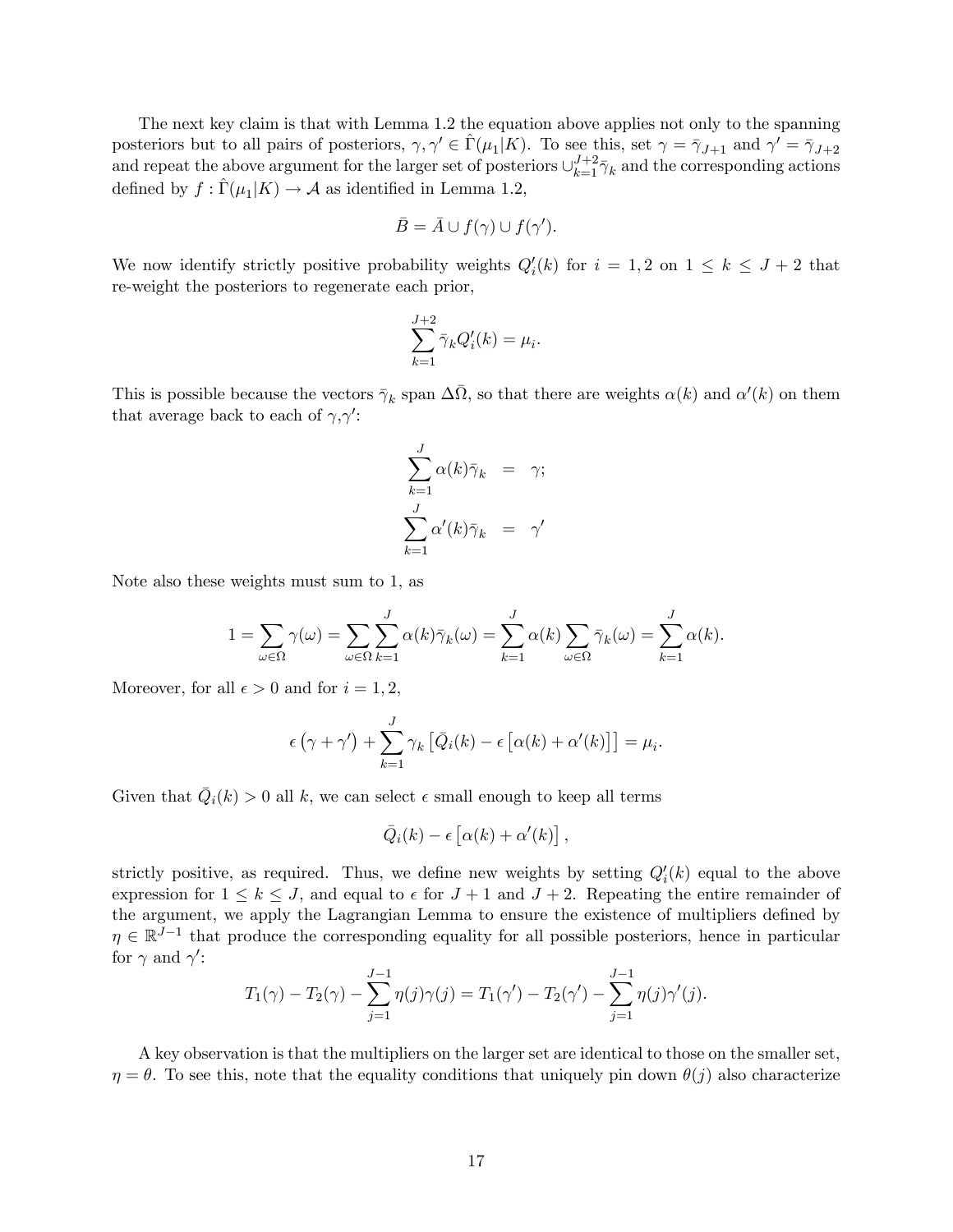$\eta(j)$ . This implies that, for any  $\gamma, \gamma' \in \hat{\Gamma}(\mu_1 | K)$ ,

$$
T_2(\gamma) = T_1(\gamma) - \left[ T_1(\gamma') - T_2(\gamma') - \sum_{j=1}^{J-1} \theta(j) \gamma'(j) \right] - \sum_{j=1}^{J-1} \theta(j) \gamma(j)
$$
  
=  $T_1(\gamma) + H_{12}(\gamma') - \theta \cdot \gamma$ ,

where  $H_{12}(\gamma') = -\left[T_1(\gamma') - T_2(\gamma') - \sum_{j=1}^{J-1} \theta(j)\gamma'(j)\right] \in \mathbb{R}$  is independent of  $\gamma$ . This establishes that, on the subdomain  $\hat{\Gamma} (\mu_1 | K)$ ,  $T_2$  can be obtained by adding an affine function of  $\gamma$  to  $T_1$ :  $\widehat{\Gamma}(\mu_1 | K) \to \overline{\mathbb{R}}$  so that we can define,

$$
T_2'(\gamma) = T_2(\gamma) + H_{12}(\gamma') - \theta.\gamma = T_1(\gamma);
$$

on the domain of posteriors that are ever optimal from  $\mu_1$ .

The final observation is that the above argument ensures that any posteriors that are ever optimal at  $\mu_1$  must also be be chosen, and therefore optimal, in some decision problem for  $\mu_2$ . i.e.  $\hat{\Gamma}(\mu_1|K) \subset \hat{\Gamma}(\mu_2|K)$ . However, the argument can also be reversed to ensure that  $\hat{\Gamma}(\mu_1|K) \supset$  $\hat{\Gamma}(\mu_2|K)$ , and so the two sets are equal. Thus, we can set  $T_1(\gamma) = T_2(\gamma) = \infty$  for any  $\gamma \in$  $\Delta \overline{\Omega}/\widehat{\Gamma}(\mu_1 | K)$ . Remark 2 can then be applied to complete the proof.

#### 2.2 Theorem 1: Necessity

**Theorem 1 (Necessity)** A data set **D** with a posterior-separable representation has a uniformly posterior-separable representation only if it satisfies Locally Invariant Posteriors (Axiom 1).

**Proof.** We first note that, an obvious corollary of the Lagrangian Lemma is that, if a cost function is uniformly posterior-separable, for any decision problem  $(\mu, A), (Q, q) \in \Lambda(\mu, A|K)$  if and only if  $\exists \theta \in \mathbb{R}^{J-1}$  such that, given  $\gamma$   $\in$  supp Q and  $a \in A$  with  $q(a|\gamma) > 0$ ,

$$
N_{\text{supp }\mu}^{a'}(\gamma') - \sum_{j=1}^{J-1} \theta(j)\gamma'(j) \le N_{\text{supp }\mu}^{a}(\gamma) - \sum_{j=1}^{J-1} \theta(j)\gamma(j), \tag{2.4}
$$

all  $\gamma' \in \Delta(\text{supp }\mu)$  and  $a' \in A$ , where

$$
N_{\text{supp }\mu}^{a}(\gamma) \equiv u(\gamma,a)-T_{\text{supp }\mu}(\gamma).
$$

Now consider any decision problem  $(\mu, A)$  and state dependent stochastic choice data  $\mathbf{P}_{(\mu,A)} \in$  $\mathbf{D}_{(\mu,A)}$  with deterministic revealed strategy  $(Q,q) = (\mathbf{Q}_{\mathbf{P}_{(\mu,A)}}, \mathbf{q}_{\mathbf{P}_{(\mu,A)}})$ . Note that since this is a posterior-separable representation and  $\mathbf{P}_{(\mu,A)} \in \mathbf{D}_{(\mu,A)}$  the corresponding revealed strategy is optimal, since any other strategy that produces this data involves picking the same action at two different posteriors, hence cannot be optimal. Hence,

$$
(Q, q) \in \hat{\Lambda}(\mu, A|K).
$$

Let  $\theta \in \mathbb{R}^{J-1}$  be the multipliers that satisfy the inequalities defined in (2.4) above. Now consider  $(Q', q')$  with supp  $Q'$  Csupp  $Q$  and supp  $\mu' = \text{supp } \mu$ , and the same deterministic choice strategy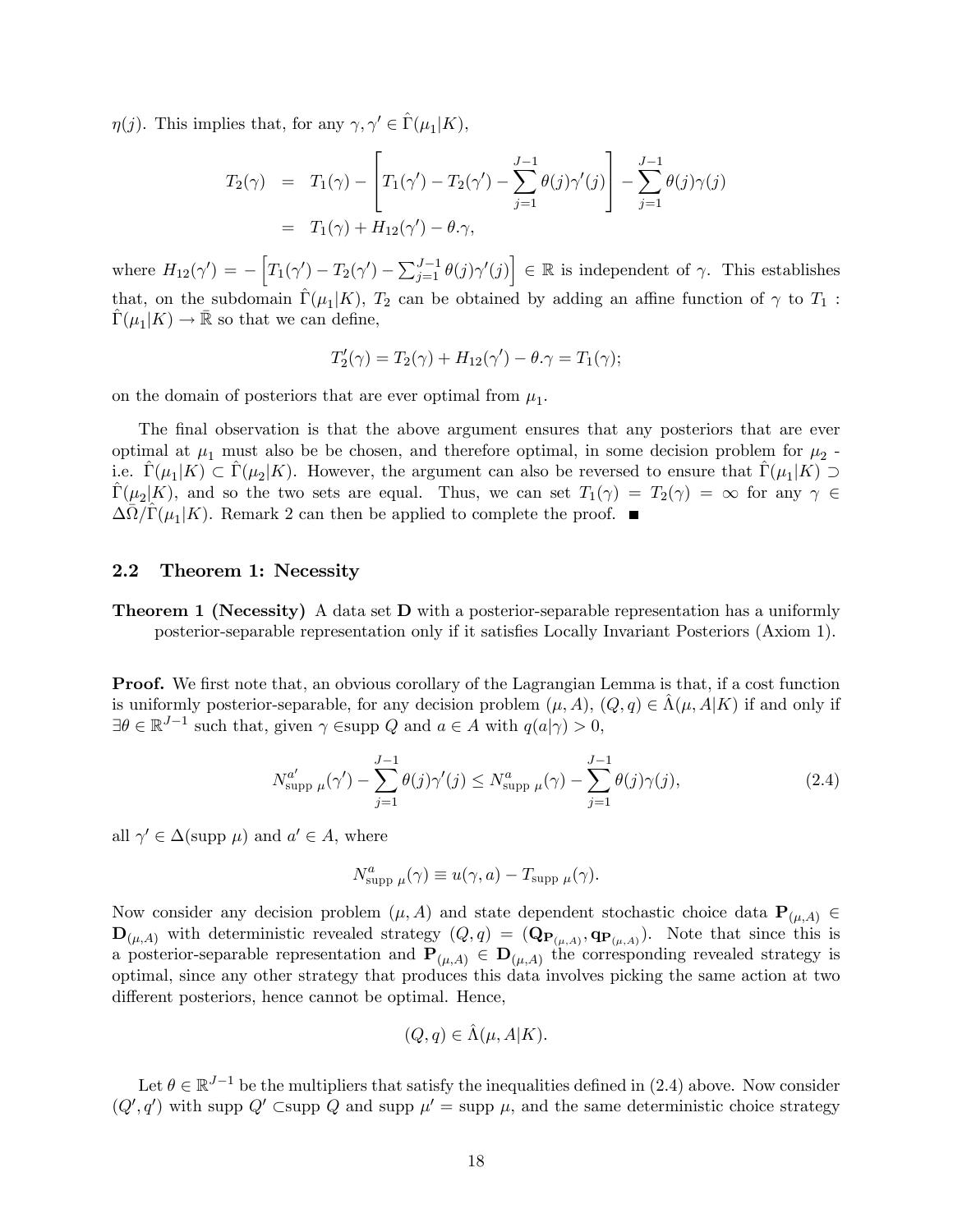as  $\mathbf{q}_{\mathbf{P}(\mu,A)}$  at all  $\gamma \in \text{supp } Q'$ . Noting that supp  $\mu' = \text{supp } \mu$  implies that  $N^a_{\text{supp } \mu}(\gamma) = N^a_{\text{supp } \mu'}(\gamma)$ for all  $\gamma \in \Delta(\text{supp }\mu) = \Delta(\text{supp }\mu')$ , these conditions imply that, given  $\gamma \in \text{supp }Q'$  and  $a \in A$  with  $q'(a|\gamma) > 0,$ 

$$
N_{\text{supp }\mu'}^{a'}(\gamma') - \sum_{j=1}^{J-1} \theta(j)\gamma'(j) \le N_{\text{supp }\mu'}^{a}(\gamma) - \sum_{j=1}^{J-1} \theta(j)\gamma(j)
$$

all  $\gamma' \in \Delta(\text{supp }\mu)$  and  $a' \in A$ , guaranteeing that  $(Q', q') \in \hat{\Lambda}(\mu', A|K)$ 

Since the data has a posterior-separable representation, we know therefore that  $P_{(Q',q')}$   $\in$  $\mathbf{D}_{(\mu',A)}$ . Moreover, as we know that  $(Q',q')$  implies picking distinct actions at each posterior  $\mathbf{P}_{(Q',q')} = P_{(Q',q')}$ , completing the proof.

### 3 Proof of Theorem 2

Theorem 2: A data set D with a posterior-separable representation has an invariant posteriorseparable representation if and only if it satisfies Invariance under Compression (Axiom 2).

We begin by defining terms. We then prove sufficiency and necessity, in turn. We close the section by showing that Invariance under Compression, or equivalently an invariant posteriorseparable cost function, implies that the cost function  $K$  is symmetric.

#### 3.1 DeÖnitions

#### 3.1.1 Invariant Cost Functions

Consider a fixed state space  $\overline{\Omega} \subset \Omega$  of finite dimension, and consider a partition of  $\overline{\Omega}$  into disjoint events  $\{\bar{\Omega}_z\}_{z=1,\dots,Z}$  such that  $\bar{\Omega}_i \cap \bar{\Omega}_j = \varnothing$  and  $\cup_i \bar{\Omega}_i = \bar{\Omega}$ . Consider  $\mu$  such that  $\mu(\bar{\Omega}_z) > 0$  for all  $\overline{\Omega}_z$ , and  $Q \in \mathcal{Q}(\mu)$ . Define the function  $\nu_{\overline{\Omega}_z,\mu}: \mathcal{Q}(\mu) \to \mathcal{Q}(\mu)$  as follows. For each  $\gamma$  Esupp  $Q$ , construct  $\gamma'$  such that  $\gamma'$  assigns the same probability to each subset  $\overline{\Omega}_z$ ,

$$
\gamma'(\bar{\Omega}_z) \equiv \sum_{\omega \in \bar{\Omega}_z} \gamma'(\omega) = \sum_{\omega \in \bar{\Omega}_z} \gamma(\omega) \equiv \gamma(\bar{\Omega}_z),\tag{3.1}
$$

and within each subset  $\bar{\Omega}_z$ , the conditional probability of each state is equal to that of the prior,

$$
\gamma'(\omega|\bar{\Omega}_z) = \mu(\omega|\bar{\Omega}_z) \tag{3.2}
$$

Finally let

$$
Q'(\gamma') = Q(\gamma) \tag{3.3}
$$

where  $\gamma$  is the posterior in Q used in the construction of  $\gamma'$ . Then  $Q' = \nu_{\bar{\Omega}_z,\mu}(Q)$ . It will be useful to use the notation  $\nu_{\bar{\Omega}_z,\mu} \gamma$  for  $\gamma'$  constructed as above.

**Definition 4** A cost function K is **invariant** if for all finite sets of states  $\overline{\Omega} \subset \Omega$ , all partitions of  $\bar{\Omega}$ , all pairs of priors  $\mu$  and  $\mu'$  that place equal probability on each partition subset, and all feasible strategies  $Q \in \mathcal{Q}(\mu)$ :

$$
K(\mu, Q) \ge K(\mu, \nu_{\bar{\Omega}_z, \mu}(Q))
$$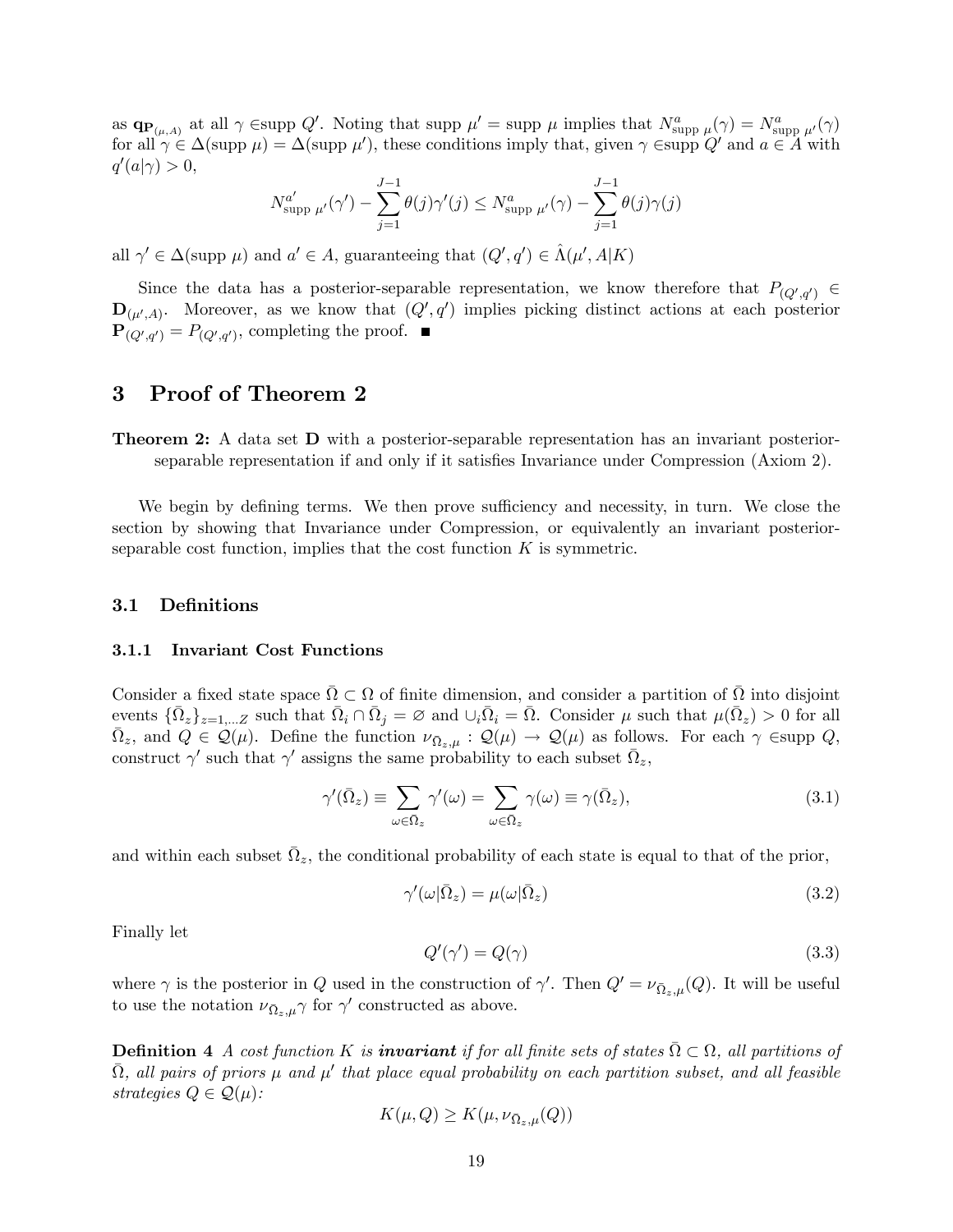and

$$
K(\mu, \nu_{\bar{\Omega}_z, \mu}(Q)) = K(\bar{\mu}, \nu_{\bar{\Omega}_z, \bar{\mu}}(Q)).
$$

A cost function is **invariant posterior-separable** if it is both invariant and posterior-separable.

#### 3.1.2 Basic Forms

Our second theorem states that a single invariance axiom takes us from a posterior-separable representation to an invariant posterior-separable representation. This axiom insists that choices not change when payoff equivalent states are "compressed" into a single state. In a sense, the payoffs are what define the states that are relevant for choice. Having multiple states with similar payoffs has no effect on the propensity for any action to be chosen. We first define compression and then present out axiom.

Consider a set of actions A, and label these actions  $(a_1, \ldots a_N)$ . Let  $A(\omega) = (a_1(\omega), \ldots a_N(\omega))$ denote the vector of payoffs in state  $\omega$ . We say that a decision problem  $(\bar{\mu}, A)$  is a **reduction** of  $(\mu, A)$  if (1) the support of  $\bar{\mu}$  is contained in the support of  $\mu$ , supp  $\bar{\mu}$   $\subset$  supp  $\mu$ , and (2) the probability of each payoff profile is the same under both measures,  $\bar{\mu}\{\omega|A(\omega) = f\} = \mu\{\omega|A(\omega) = f\}$  $f$  for all observed payoff vectors f. The idea of a reduction is that we have reduced the number of states with strictly positive probability (point 1) without altering the frequency with which any vector of outcomes is observed (point 2). We say that a decision problem  $(\mu, A)$  is **basic** if there exists no decision problem  $(\bar{\mu}, A)$  that is a reduction of  $(\mu, A)$ . Intuitively, basic decision problems are those in which no two states have the same profile of payoffs. Let  $\mathcal{B}(\mu, A)$  denote the set of basic decision problems that are reductions of  $(\mu, A)$ . We will call elements of  $\mathcal{B}(\mu, A)$  basic forms of  $(\mu, A)$ .

The following characterization of basic forms is useful in the proof

**Lemma 3.1** Given  $(\mu, A), (\bar{\mu}, A) \in \mathcal{B}(\mu, A)$  if and only if:

1. There exists a partition  $\{\Omega_z\}_{1\leq l\leq L}$  of supp  $\mu \in \Omega$  such that given  $\omega \in \Omega_l$  and  $\omega' \in \Omega_m$ ,

$$
l = m
$$
 iff  $a(\omega) = a(\omega')$  for all  $a \in A$ .

2. There exists a selection  $\xi: {\{\Omega_z\}}_{1\leq z\leq Z} \to \Omega$  such that  $\xi(\Omega_z) \in \Omega_z$  such that

$$
\bar{\mu}(\omega) = \begin{cases} \sum_{\omega' \in \Omega_z} \mu(\omega') & \text{if } \omega = \xi(\Omega_z) \\ 0 & \text{otherwise} \end{cases}
$$

#### Proof. Immediate. ■

Given a decision problem  $(\mu, A)$ , Point 1 states that the payoff equivalent, or redundant, states define a partition  $\{\Omega_z\}_{1 \leq z \leq Z}$  of the support of  $\mu$ . Point 2 defines a mapping  $\xi$  which selects a state from each subset  $\Omega_z$ . All of the prior probability of  $\Omega_z$  is assigned to this state.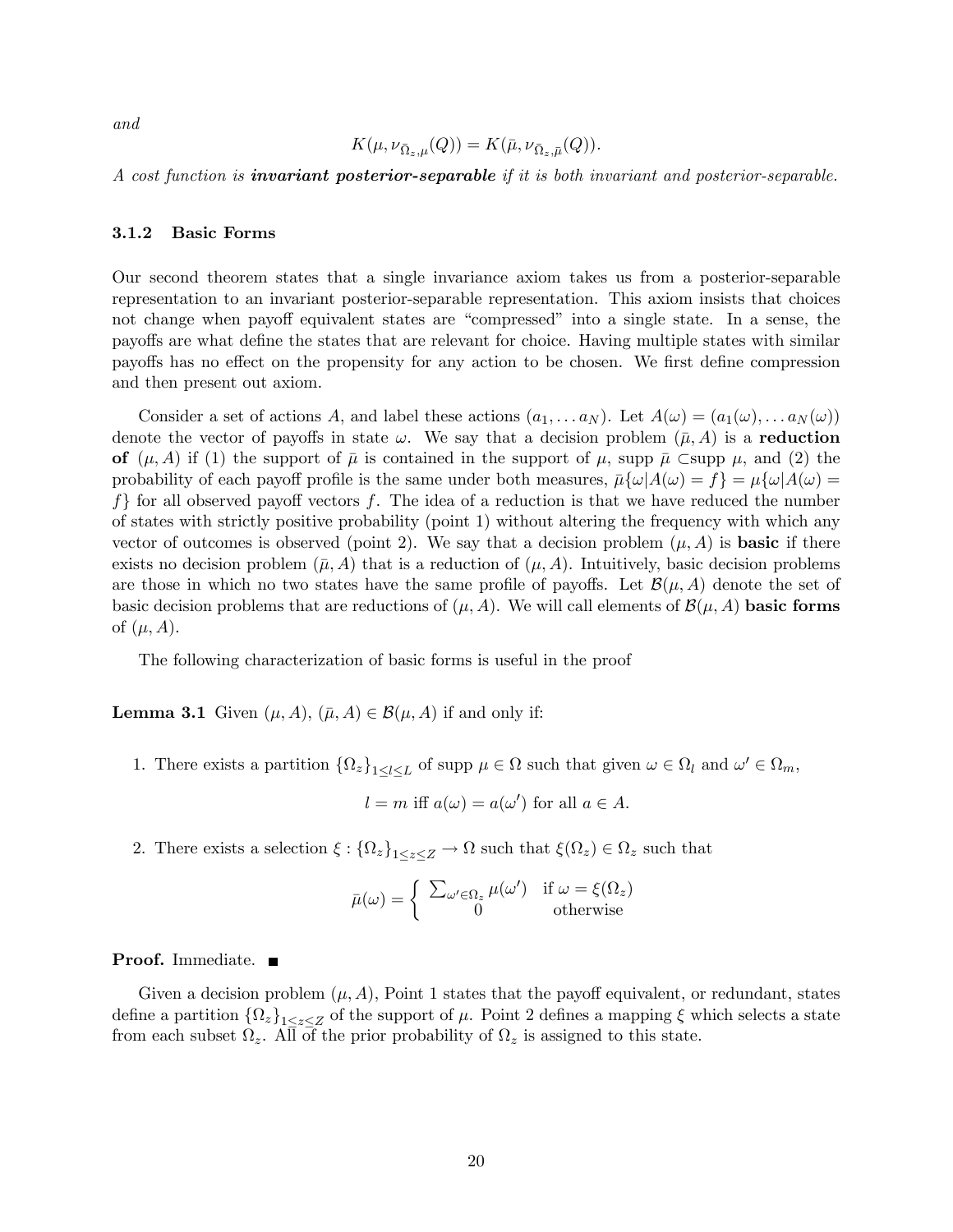#### 3.1.3 Invariance under Compression

Our Invariance under Compression axiom insists that patterns of choice are equivalent in all decision problems with a common basic form. Given a decision problem  $(\mu, A)$  and a basic form  $(\bar{\mu}, A) \in$  $\mathcal{B}(\mu, A)$ , we can define a reduction mapping  $\xi$  supp  $\mu \rightarrow$ supp  $\bar{\mu}$  which assigns to each state in the support of  $\mu$  the unique state in of the support of  $\bar{\mu}$  with the same payoff profile:  $A(\omega) = f$  implies  $A(\xi(\omega)) = f$ . Invariance under Compression states that the observed frequency of action a in state  $\omega$  in the decision problem  $(\mu, A)$  is the same as the observed frequency of action a in state  $\xi(\omega)$  in the basic form  $(\bar{\mu}, A)$ .

**Axiom 2 Invariance under Compression:** Given any  $(\mu, A)$  and  $(\bar{\mu}, A)$  such that  $(\bar{\mu}, A) \in$  $\mathcal{B}(\mu, A)$ , then  $\mathbf{P}_{(\mu, A)} \in \mathbf{D}_{(\mu, A)}$  if and only if there exists  $\overline{\mathbf{P}}_{(\overline{\mu}, A)} \in \mathbf{D}_{(\overline{\mu}, A)}$  s.t.  $\mathbf{P}_{(\mu, A)}(a|\omega) =$  $\bar{\mathbf{P}}_{(\bar{\mu},A)}(a|\xi(\omega)),$  for all  $\omega \in \text{supp }\mu$ .

While we state the axiom in terms of a decision problem and its basic form, an immediate implication is that behavior is similar in any two problems that share a basic form. Given  $(\mu_1, A)$ and  $(\mu_2, A)$  with a common basic form  $(\bar{\mu}, A)$  and the associated reduction mappings  $\xi_1$  and  $\xi_2$ ,  $\mathbf{P}_{(\mu_1,A)}(a|\omega) = \mathbf{P}_{(\mu_2,A)}(a|\omega')$  whenever  $\xi_1(\omega) = \xi_2(\omega')$ . The axiom therefore relates all problems with comparable payoff profiles.

### 3.2 Theorem 2: Sufficiency

**Theorem 2 (Sufficiency):** A data set  $\bf{D}$  with a posterior-separable representation has an invariant posterior-separable representation if it satisfies Invariance under Compression (Axiom 2).

**Proof.** Suppose that **D** has a posterior-separable representation, then **D** has representation with a cost function

$$
K(\mu, Q) = \sum_{\gamma \in \text{supp } Q} Q(\gamma) T_{\mu}(\gamma)
$$

where  $T_{\mu}$  is a strictly convex function. Suppose further that **D** satisfies Invariance under Compression, we show that the cost function  $K$  must be invariant.

Fix an arbitrary set of states  $\bar{\Omega}$  and an consider an arbitrary partition of  $\bar{\Omega}, \{\bar{\Omega}_z\}$  $\sum_{1 \leq z \leq Z}$ . Consider two priors  $\mu$  and  $\mu'$  that place equal probability on each partition subset, and a feasible strategy  $Q \in \mathcal{Q}(\mu)$ . We wish to show that

$$
K(\mu, Q) \ge K(\mu, \nu_{\bar{\Omega}_z, \mu}(Q))
$$
\n(3.4)

and

$$
K(\mu, \nu_{\bar{\Omega}_z, \mu}(Q)) = K(\bar{\mu}, \nu_{\bar{\Omega}_z, \mu'}(Q)).
$$
\n(3.5)

We begin assuming that all  $\gamma \in \text{supp } Q$  lie in the interior of  $\Delta \overline{\Omega}$ . We first consider (3.4). Consider a selection  $\xi: \{\Omega_z\}_{1\leq l\leq L} \to \overline{\Omega}$ . Let  $\overline{\Omega}_{\xi}$  denote the image of  $\xi$ , and consider the probability density  $\bar{\mu} \in \Delta \bar{\Omega}_{\xi}$  such that

$$
\bar{\mu}(\omega_l) = \begin{cases} \sum_{\omega \in \Omega_z} \mu(\omega) & \text{if } \omega_l = \xi(\Omega_z) \\ 0 & \text{otherwise} \end{cases}
$$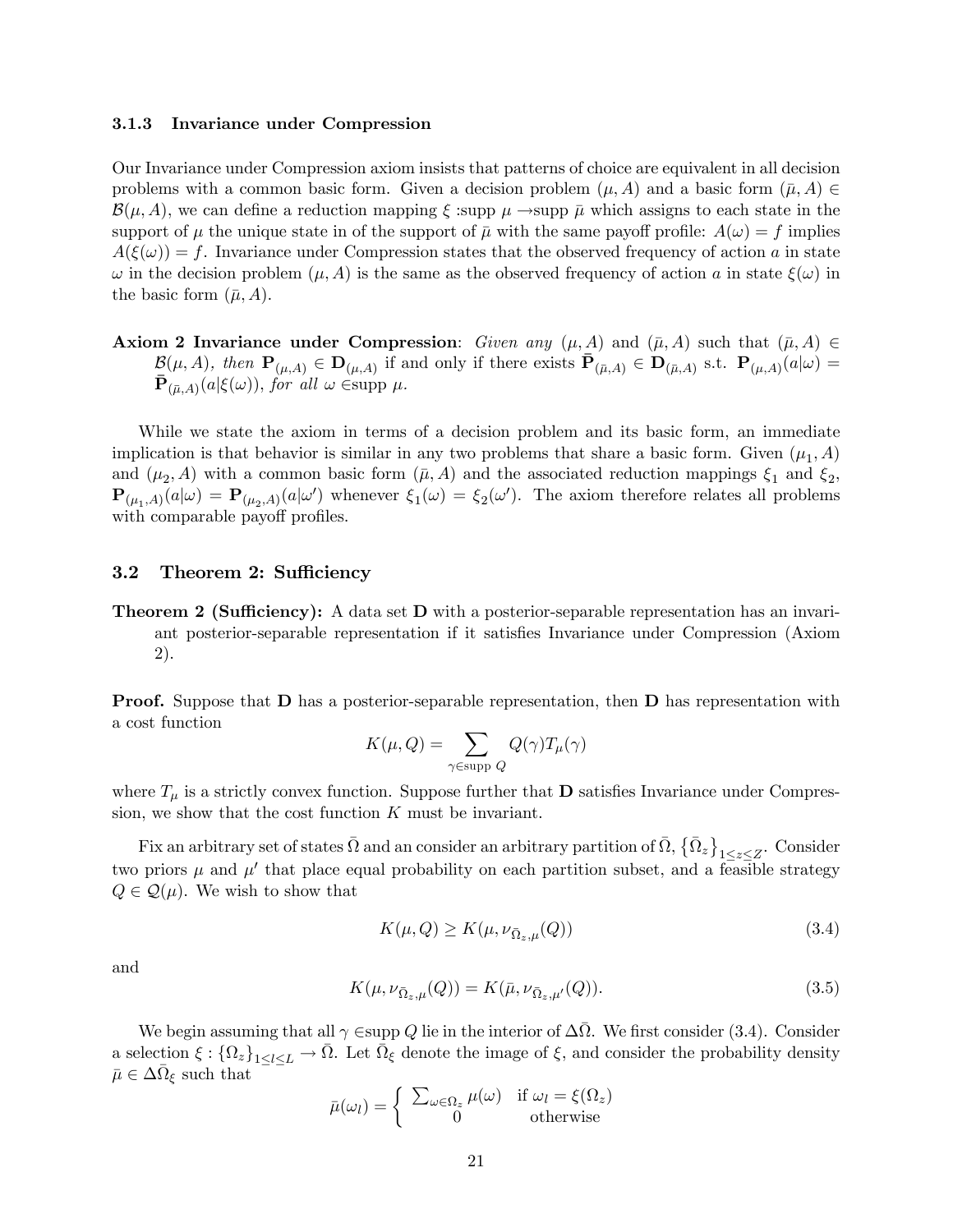Consider  $\bar{Q} = \nu_{\bar{\Omega}_z,\bar{\mu}}(Q)$  constructed by defining for each  $\gamma \in Q$  posterior  $\bar{\gamma}(\gamma)$  such that

$$
\bar{\gamma}(\omega_l) = \begin{cases} \sum_{\omega \in \Omega_z} \mu(\omega) & \text{if } \omega_l = \xi(\Omega_z) \\ 0 & \text{otherwise} \end{cases}
$$

and setting  $\overline{Q}(\overline{\gamma}(\gamma)) = Q(\gamma)$ . Note that  $Q \in \mathcal{Q}(\mu)$  implies  $\overline{Q} \in \mathcal{Q}(\overline{\mu})$ .

Since each  $\gamma$  Esupp Q lies in the interior of  $\Delta \bar{\Omega}$ , each  $\bar{\gamma}$  Esupp  $\bar{Q}$  lies in the interior of  $\Delta$ supp  $\bar{\mu}$ . Corollary 1.2 then implies that the  $\bar{\gamma} \in \Gamma(\bar{\mu}|K)$ . Feasibility Implies Optimality (Lemma 1.2) then states that there exists a decision problem  $(\bar{\mu}, A)$  such that  $(\bar{Q}, \bar{q})$  is the optimal policy (where  $\bar{q}$ associates each each posterior in  $Q$  with a single action in  $A$  and all actions in  $A$  are associated with some posterior). Also since only payoffs on supp  $\bar{\mu}$  are relevant for the decision problem  $(\bar{\mu}, A)$ , we can choose A such that the payoffs on all states  $\omega \in \Omega_z$  are identical to the payoff on  $\xi(\Omega_z)$ . By Lemma 3.1,  $(\bar{\mu}, A)$  is a basic form for  $(\mu, A)$ .

By Invariance under Compression,  $P_{(\bar{Q}, \bar{q})} \in \mathbf{D}$  implies that there exists  $\mathbf{P}_{(\mu, A)} \in \mathbf{D}$  such that

$$
\mathbf{P}_{(\mu,A)}(a|\omega) = P_{(\bar{Q},\bar{q})}(a|\xi(\omega))
$$

for all  $a \in A$ . Let  $(Q, q)$  denote the revealed policy associated with  $P_{(\mu,A)}$ . Since K represents D,  $(Q, q) \in \Lambda(\mu, A | K)$ . By Bayes rule, the posterior associated with the choice of  $a \in A$  is

$$
\boldsymbol{\gamma}^{a}(\omega)=\frac{\mathbf{P}_{(\mu,A)}(a|\omega)\mu(\omega)}{\mathbf{P}(a)}
$$

It follows that

$$
\boldsymbol{\gamma}^{a}(\omega)=\bar{\gamma}^{a}(\xi(\omega))\frac{\mu(\omega)}{\bar{\mu}(\xi(\omega))}
$$

were  $\bar{\gamma}^a$  is the posterior associated with action a in the problem  $(\bar{\mu}, A)$ . It follows immediately that  $\mathbf{Q} = \nu_{\bar{\Omega}_z,\mu}(Q)$ . Hence  $(\nu_{\bar{\Omega}_z,\mu}(Q), \mathbf{q}) \in \hat{\Lambda}(\mu, A|K)$ .

Since  $(\nu_{\bar{\Omega}_z,\mu}(Q), \mathbf{q})$  is optimal for  $(\mu, A)$ ,

$$
V(\nu_{\bar{\Omega}_z,\mu}(Q),\mathbf{q}|\mu,A,K)\geq V(Q,q|\mu,A,K)
$$

where  $(Q, q)$  was the strategy that we started with. Note that the expected utility to strategies  $(\nu_{\bar{\Omega}_z,\mu}(Q),\mathbf{q})$  and  $(Q,q)$  are identical as the posteriors only differ on redundant states. It follows that

$$
K(\mu, Q) \ge K(\mu, \nu_{\bar{\Omega}_z, \mu}(Q))
$$

which establishes  $(3.4)$ .

To establish (3.5), consider also an action a' that pays off  $V(Q, \bar{q} | \bar{\mu}, A, K)$  in all states of the world, so that strategy of not learning,  $(Q_{\bar{\mu}}, q_{\bar{\mu}})$  with  $Q_{\bar{\mu}}(\bar{\mu}) = 1$  and  $q_{\bar{\mu}}(a'|\bar{\mu}) = 1$ , yields the same payoff as  $(\bar{Q}, \bar{q})$ . Both  $(\bar{Q}, \bar{q})$  and  $(Q_{\bar{\mu}}, q_{\bar{\mu}})$  are optimal in the augmented problem  $(\bar{\mu}, A \cup a')$ .

Now consider the problem  $(\mu, A \cup a')$ . By Invariance under Compression, the strategies  $(\nu_{\bar{\Omega}_z,\mu}(Q), \mathbf{q})$ and  $(\nu_{\bar{\Omega}_z,\mu}(Q_{\bar{\mu}}), q_{\bar{\mu}})$  where  $q_{\bar{\mu}}'(a'|\mu) = 1$  are both optimal for this problem. Note that by construction  $(\nu_{\bar{\Omega}_z,\mu}(Q_{\bar{\mu}}), \dot{q}_{\bar{\mu}}')$  pays  $V(\bar{Q}, \bar{q}|\bar{\mu}, A, K)$  in all states of the world and has no information cost. Moreover, by construction the expected utility to  $(\nu_{\bar{\Omega}_z,\mu}(Q), \mathbf{q})$  is identical to the expected utility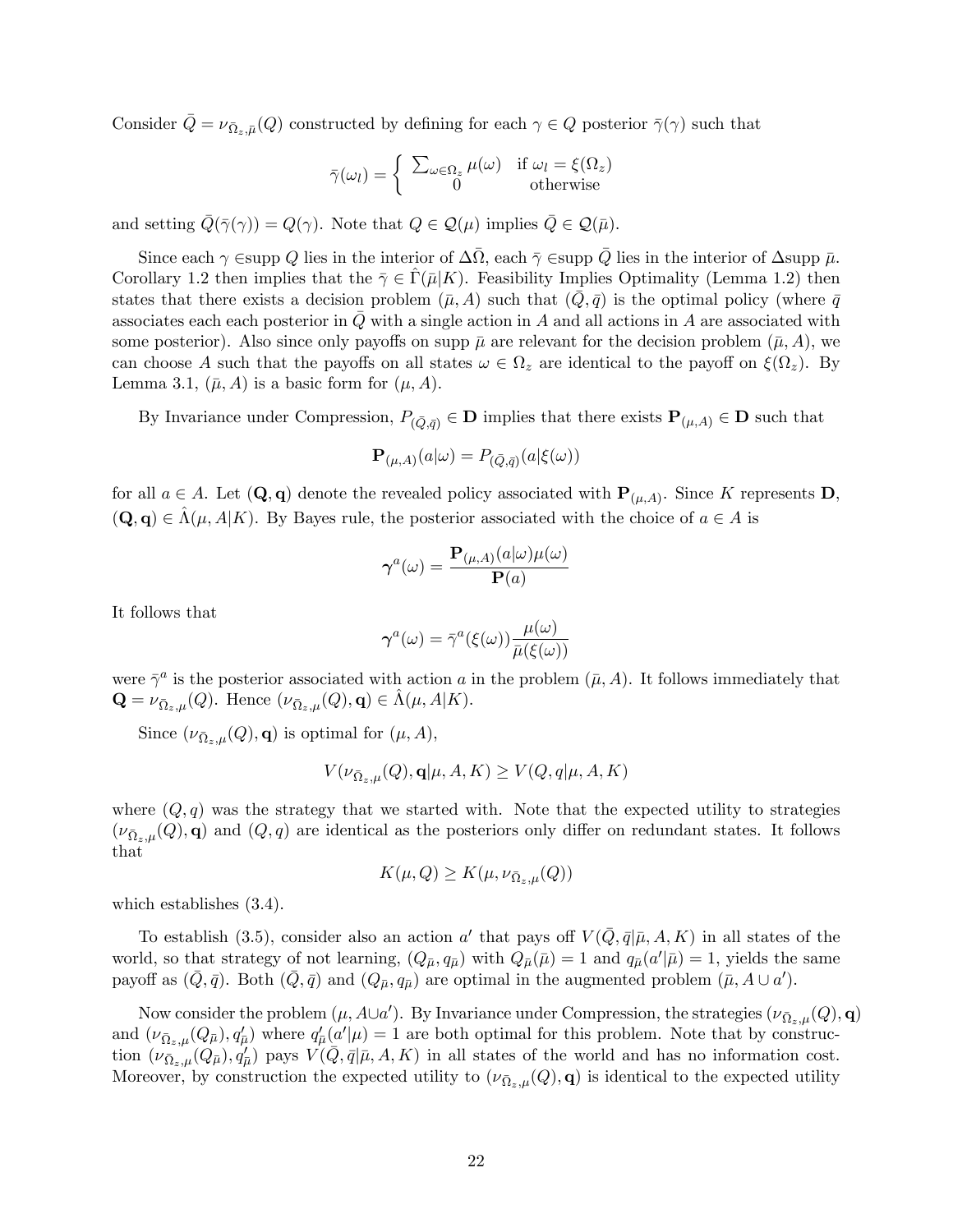of  $(Q, \bar{q})$ . It follows that,

$$
K(\bar{\mu},\bar{Q})=K(\mu,\nu_{\bar{\Omega}_z,\mu}(Q))
$$

As  $\mu$  is an arbitrary prior that places positive probability on each subset  $\bar{\Omega}_z$ , this establishes (3.5).

We now consider the case in which some  $\gamma$   $\in$ supp Q, lies on the boundary of  $\Delta\bar{\Omega}$ . By Lemma 1.3 we may take K to be continuous on the boundary.  $(3.4)$  and  $(3.5)$  therefore hold on the boundary as well.

#### 3.3 Theorem 2: Necessity

**Theorem 2 (Necessity)** A data set **D** with a posterior-separable representation has an invariant posterior-separable representation only if it satisfies Invariance under Compression (Axiom 2).

**Proof.** Suppose  $D$  has a representation with a cost function K that is posterior separable with strictly convex function  $T_{\mu}$ . Suppose that K is invariant. We show that **D** satisfies Axiom 2.

Consider an arbitrary decision problem  $(\mu, A)$  with redundant states, and consider a basic form  $(\bar{\mu}, A) \in \mathcal{B}(\mu, A)$ . Let  $\{\Omega_z\}$  denote the partition of supp  $\mu$  into payoff equivalent states and let  $\xi: \{\Omega_z\} \longrightarrow \text{supp } \mu \text{ denote the selection associated with the basic form } (\bar{\mu}, A).$ 

Consider an arbitrary optimal strategy  $(Q, q) \in \hat{\Lambda} (\mu, A)$ . Consider the policy  $(\nu_{\bar{\Omega}_z,\mu}(Q), q')$ where q' is defined in the natural way as  $q'(a|\gamma') = q(a|\gamma)$  where  $\gamma' = \nu_{\bar{\Omega}_z,\mu}\gamma$ . Suppose that  $(Q, q) \neq (\nu_{\bar{\Omega}_z,\mu}(Q), q')$ . We will derive a contradiction.

Note that since  $\gamma$  and  $\gamma'$  only differ on redundant states, the expected utility of  $(Q, q)$  and  $(Q', q')$  are equal. Since K is invariant, and hence monotonic,

$$
K(\mu, Q') \le K(\mu, Q).
$$

Since  $(Q, q) \in \hat{\Lambda} (\mu, A)$ , we must have  $K(\mu, Q') = K(\mu, Q)$  and  $(Q', q')$  is optimal as well.

Since  $Q \neq Q'$ , consider the policy  $(Q'', q'')$  which is the convex combination of  $(Q, q)$  and  $(Q', q')$  formed as follows. Given  $\gamma \in \text{supp } Q$  and  $\alpha \in (0, 1)$ , there exists  $\gamma'' \in \text{supp } Q''$  such that  $\gamma'' = \alpha \gamma + (1 - \alpha) \nu_{\bar{\Omega}_z,\mu} \gamma$ . Set  $(Q'', q'')$  such that for each  $\gamma$   $\in$ supp  $Q, Q''(\gamma'') = Q(\gamma)$  and  $q''(\gamma'') = q(\gamma)$ . Since  $T_{\mu}$  is strictly convex in  $\gamma$ ,  $K(\mu, Q'') < K(\mu, Q') = K(\mu, Q)$ . The expected payoff to  $(Q'', q'')$  is the same as  $(Q, q)$  and  $(Q', q')$  and the cost is strictly lower. Hence  $(Q'', q'')$ dominates both  $(Q, q)$  and  $(Q', q')$  contradicting the assumption that  $(Q, q)$  was optimal. It follows that  $(\nu_{\bar{\Omega}_z,\mu}(Q), q')$  is the optimal policy.

Bayes rule then implies that state dependent stochastic choice the same redundant states. Given  $\omega, \omega' \in \Omega_z,$ 

$$
P(a|\omega) = \frac{P(a)\gamma(\omega)}{\mu(\omega)} = \frac{P(a)\gamma(\omega')}{\mu(\omega')} = P(a|\omega')
$$

where the second inequality follows from  $Q = Q'$ . It follows that the data set satisfies Invariance under Compression.  $\blacksquare$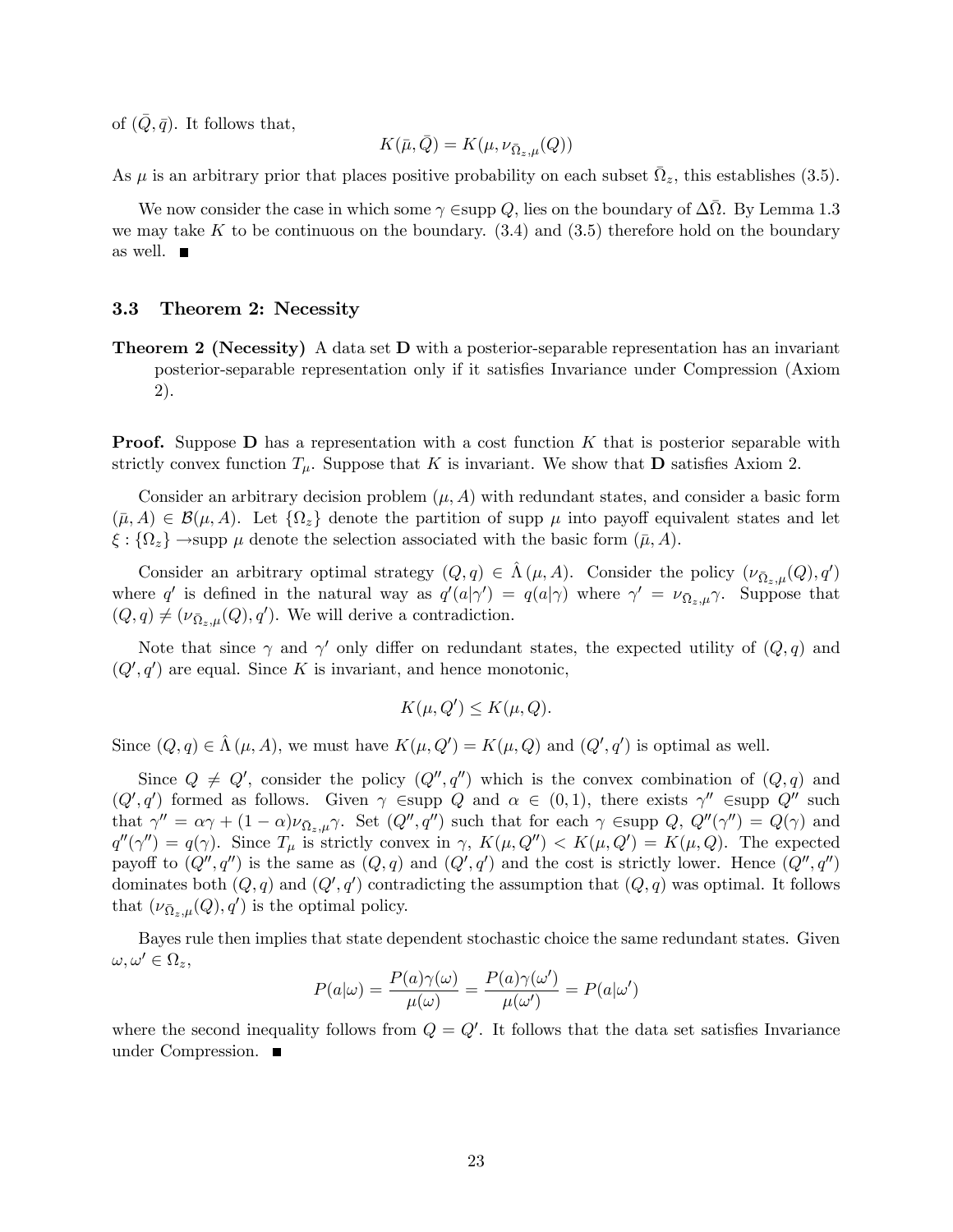#### 3.4 Symmetry

Our notion of symmetry is based on bijections between sets of states, actions and posteriors. We say that two probability distributions  $\gamma_1, \gamma_2 \in \Delta\Omega$  are symmetric, if there exists a bijection  $\sigma_{\Omega}$  :supp  $\gamma_1 \rightarrow$ supp  $\gamma_2$  such that, for all  $\omega \in$ supp  $\gamma_1$ ,

$$
\gamma_1(\omega) = \gamma_2(\sigma_{\Omega}(\omega)).
$$

Correspondingly, we say that two decision problems  $(\mu_1, A_1)$  and  $(\mu_2, A_2)$  are symmetric if there exists a bijection  $\sigma_{\omega}$  :supp  $\mu_1 \rightarrow$ supp  $\mu_2$  such that, for all  $\omega$   $\in$ supp  $\mu_1$ ,

$$
\mu_1(\omega)=\mu_2(\sigma_\Omega(\omega))
$$

and a bijection  $\sigma_A : A_1 \to A_2$  such that for  $b = \sigma_A(a)$ 

$$
a(\omega) = b(\sigma_{\Omega}(\omega)).
$$

We say  $(\mu_1, Q_1)$  and  $(\mu_2, Q_2)$  are symmetric where  $\mu_1$  and  $\mu_2$  are priors,  $Q_1 \in \mathcal{Q}(\mu_1)$  and  $Q_2 \in$  $\mathcal{Q}(\mu_2)$ , if there exists a bijection  $\sigma_{\Omega}$  :supp  $\mu_1 \to \text{supp } \mu_2$  such that, for all  $\omega \in \text{supp } \mu_1$ ,

$$
\mu_1(\omega) = \mu_2(\sigma_{\Omega}(\omega))
$$

and a bijection  $\sigma_Q$  :supp  $Q_1 \rightarrow$ supp  $Q_2$  such that for  $\hat{\gamma} = \sigma_Q(\gamma)$ 

$$
Q_1(\gamma)=Q_2(\hat{\gamma})
$$

and

$$
\gamma(\omega)=\hat{\gamma}(\sigma(\omega))
$$

for all  $\omega \in \text{supp } \mu_1$ .

Finally, we say that a cost function  $K(\mu, Q)$  is symmetric if given two symmetric learning strategies  $(\mu_1, Q_1)$  and  $(\mu_2, Q_2)$  imply equal costs,  $K(\mu_1, Q_1) = K(\mu_2, Q_2)$ .

**Lemma 3.2 (Symmetric Costs)** If **D** has a posterior-separable representation  $K$  and satisfies Invariance under Compression, then  $K$  is symmetric.

**Proof.** By Theorem 2, If  $\bf{D}$  has a posterior-separable representation K and satisfies Invariance under Compression then  $K$  is invariant.

Consider symmetric  $(\mu_1, Q_1)$  and  $(\mu_2, Q_2)$ . By assumption there exists a bijection  $\sigma_{\Omega}$  :supp  $\mu_1 \rightarrow$ supp  $\mu_2$  such that, for all  $\omega \in$ supp  $\mu_1$ ,

$$
\mu_1(\omega) = \mu_2(\sigma_{\Omega}(\omega))
$$

and a bijection  $\sigma_Q$  :supp  $Q_1 \rightarrow$ supp  $Q_2$  such that for  $\hat{\gamma} = \sigma_Q(\gamma)$ 

$$
Q_1(\gamma)=Q_2(\hat{\gamma})
$$

and

$$
\gamma(\omega)=\hat{\gamma}(\sigma(\omega)).
$$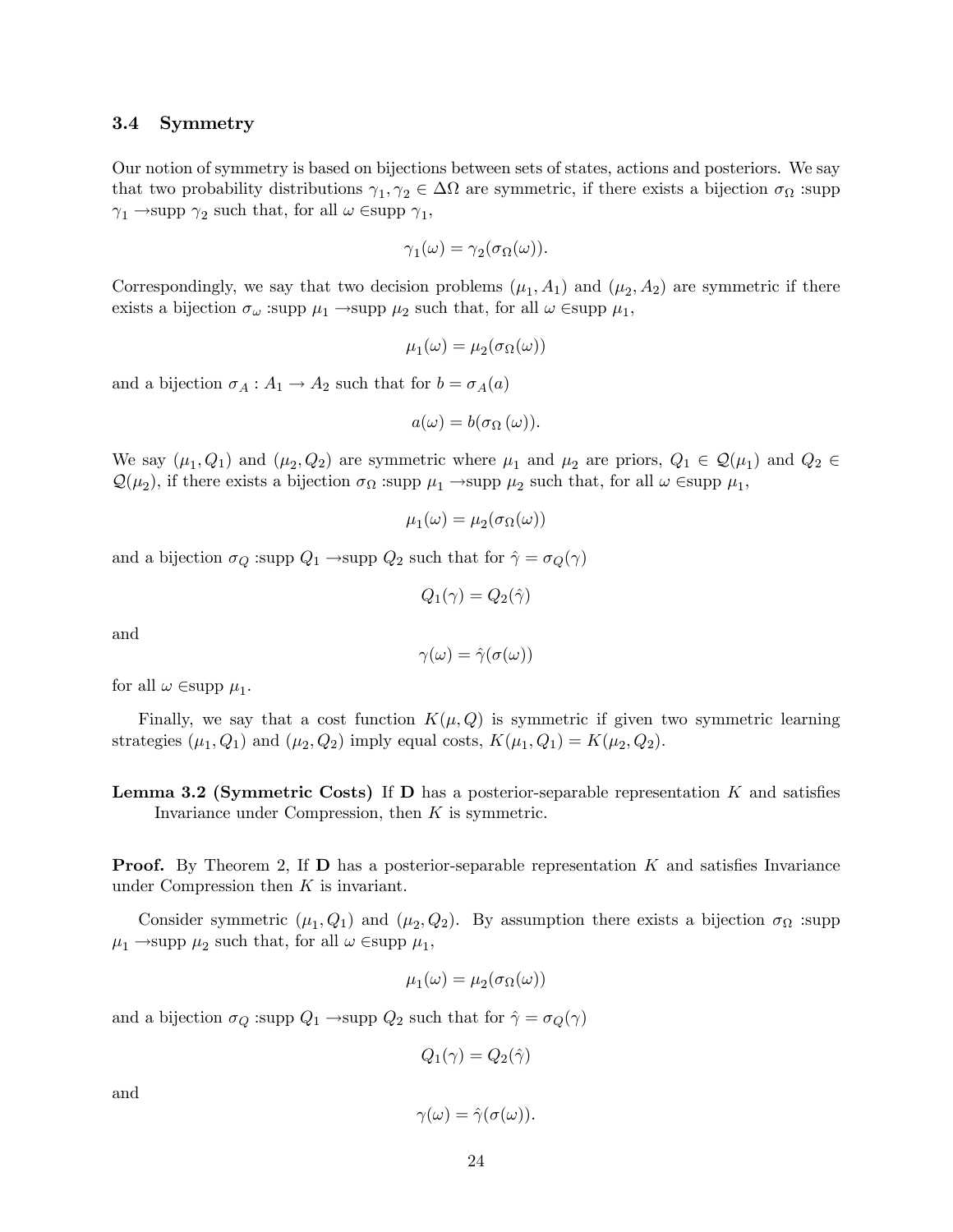Suppose for the moment that supp  $\mu_1$  and supp  $\mu_3$  are disjoint. Consider now a third learning strategy  $(\mu_3, Q_3)$  on supp  $\mu_1 \cup$ supp  $\mu_2$  such that

$$
\mu_3(\omega) = \frac{1}{2}\mu_1(\omega) + \frac{1}{2}\mu_2(\omega)
$$

and for all  $\gamma \in \text{supp } Q_1$ , there exists  $\gamma' \in \text{supp } Q_3$ 

$$
Q_3(\gamma^{'})=Q_1(\gamma)
$$

and

$$
\gamma^{'}(\omega)=\frac{1}{2}\gamma(\omega)+\frac{1}{2}\hat{\gamma}(\omega)
$$

where  $\hat{\gamma} = \sigma_Q(\gamma)$ . Let  $\gamma' = \sigma_3(\gamma)$ . Consider also the partition that groups each  $\omega$  Esupp  $\mu_1$ with its image under  $\sigma_{\Omega}$ ,  $\Omega_z = {\omega, \sigma_{\Omega}(\omega)}$ . Note that  $(\mu_1, Q_1) = (\mu_1, \nu_{\overline{\Omega}_z, \mu_1}(Q_3))$  and  $(\mu_2, Q_2) =$  $(\mu_2, \nu_{\bar{\Omega}_z, \mu_2}(Q_3))$ . Invariance implies that

$$
K(\mu_1, \nu_{\bar{\Omega}_z, \mu_1}(Q_3) = K(\mu_2, \nu_{\bar{\Omega}_z, \mu_2}(Q_3))
$$

It follows that  $K(\mu_1, Q_1) = K(\mu_2, Q_2)$  for any given symmetric information strategies  $(\mu_1, Q_1)$  and  $(\mu_2, Q_2)$  over disjoint states.

Now if supp  $\mu_1$  and supp  $\mu_3$  are not disjoint, we can consider a learning strategy  $(\mu_4, Q_4)$  which is symmetric to both  $(\mu_1, Q_1)$  and  $(\mu_2, Q_2)$  such that supp  $\mu_4 \cap \{\text{supp } \mu_1 \cup \text{supp } \mu_2\} = \emptyset$ . By the above, it follows that

$$
K(\mu_1, Q_1) = K(\mu_4, Q_4) = K(\mu_2, Q_2)
$$

Hence K is symmetric.  $\blacksquare$ 

## 4 Proof of Theorem 3

In this section we prove that Axioms 1 and 2 are necessary and sufficient for a Shannon representation. We know from Theorems 1 and 2 that Axiom 1 is equivalent to the cost function being uniformly posterior-separable, and that Axiom 2 is equivalent to the cost function being invariant posterior-separable. Proving that these qualities characterize the Shannon cost function is equivalent to proving that Axioms 1 and 2 characterize the Shannon cost function.

**Theorem 3:** The Shannon cost function is unique in that it is invariant and uniformly posteriorseparable.

#### 4.1 Theorem 3: Necessity

**Theorem 3 (Necessity):** The Shannon cost function is invariant and uniformly posterior-separable.

Necessity is immediate. The Shannon cost function is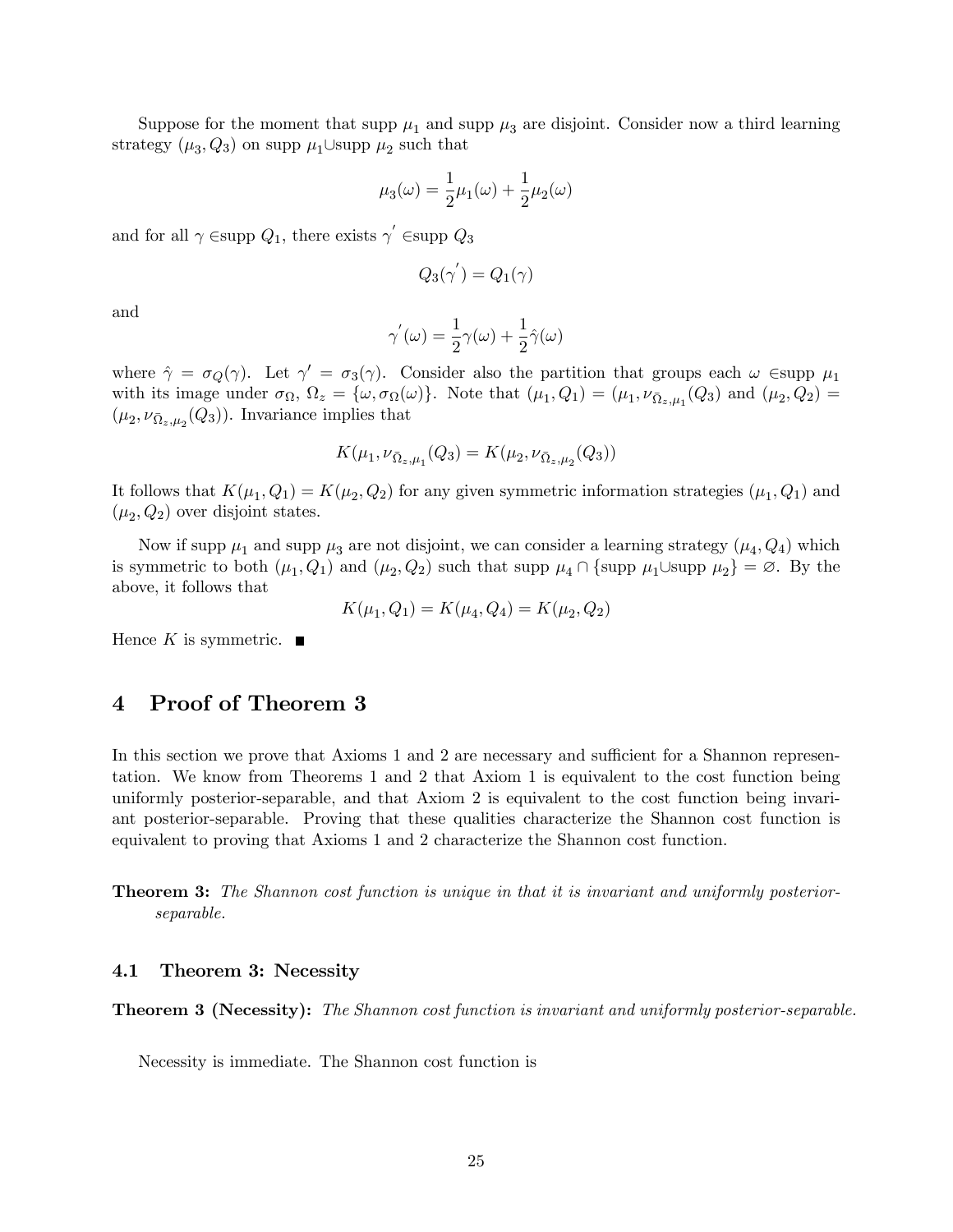$$
K_{\kappa}^{S}(\mu, Q) \equiv \kappa \left[ \sum_{\gamma \in \text{supp } Q} Q(\gamma) \sum_{\omega \in \text{supp } \gamma} \gamma(\omega) \ln \gamma(\omega) - \sum_{\omega \in \text{supp } \mu} \mu(\omega) \ln \mu(\omega) \right].
$$
 (4.1)

This is clearly uniformly posterior separable. The Kullback-Leibler divergence is invariant (Amari, 2016 , pp. 54-57). It follows that the Shannon cost function, as the expected Kullback-Leibler divergence, is invariant.

#### 4.2 Theorem 3: Sufficiency

**Theorem 3 (Sufficiency):** An invariant and uniformly posterior-separable cost function is the Shannon cost function.

#### 4.2.1 A sketch of the argument

The proof is long and builds on a series of lemmas. We use a result from the information geometry literature that, when considering probability distributions over a fixed set of states the Kullback-Leibler divergence is unique in that it is at once invariant, differentiable, and a type of function known as a Bregman divergence. There are four gaps that lie between the standard result from information geometry and the sufficiency statement in Theorem 3. We need to show that  $T_{\mu}$  is differentiable. We need to show that  $T_{\mu}$  rather than K is invariant. We need to write  $T_{\mu}$  as a Bregman divergence. Finally, once we have established the form of  $T_{\mu}$  for one set of states, we need to show that that form is constant across states. This boils down to showing that  $\kappa$  is constant across decision problems. We address each gap in turn. Before we show that  $T_{\mu}$  is differentiable, however, it is useful to show that  $T_{\mu}$  is symmetric.

We initially consider a fixed state space  $\overline{\Omega} \subset \Omega$  of cardinality  $J \geq 4$  and consider priors  $\mu$  with support  $\overline{\Omega}$ . Since K is uniformly posterior separable, we can write

$$
K(\mu, Q) = \sum_{\gamma \in \text{supp } Q} Q(\gamma) T_{\mu}(\gamma)
$$

with

$$
T_{\mu}(\gamma) = T_{\bar{\Omega}}(\gamma) - T_{\bar{\Omega}}(\mu)
$$

Since the state space  $\bar{\Omega}$  is fixed we will simplify notation and simply write  $T(\gamma)$  for  $T_{\bar{\Omega}}(\gamma)$ .

While K is unique, T is not. We can add a linear function to T without changing K (See remark in Appendix Section 1). Since K is invariant, Lemma 4 states that K is symmetric. We first show that there exists a choice of  $T$  that is symmetric (Lemma 4.1).

The proof that  $T$  is differentiable rests on two key insights. The first observation is that the Lagrangian Lemma (Lemma 1) implies that there is a common hyperplane tangent to each of the net utility functions at each chosen posterior. This links the subdifferentials of the net utility function at distinct optimal posteriors (Lemma 4.6). If net utility is differentiable, then the partial derivatives must be equal

$$
N_{(ji)}^a(\gamma^a) = N_{(ji)}^b(\gamma^b)
$$

where  $N^a_{(ji)}$  is the change in the net utility of action a from raising  $\gamma(\omega_i)$  and reducing  $\gamma(\omega_j)$ .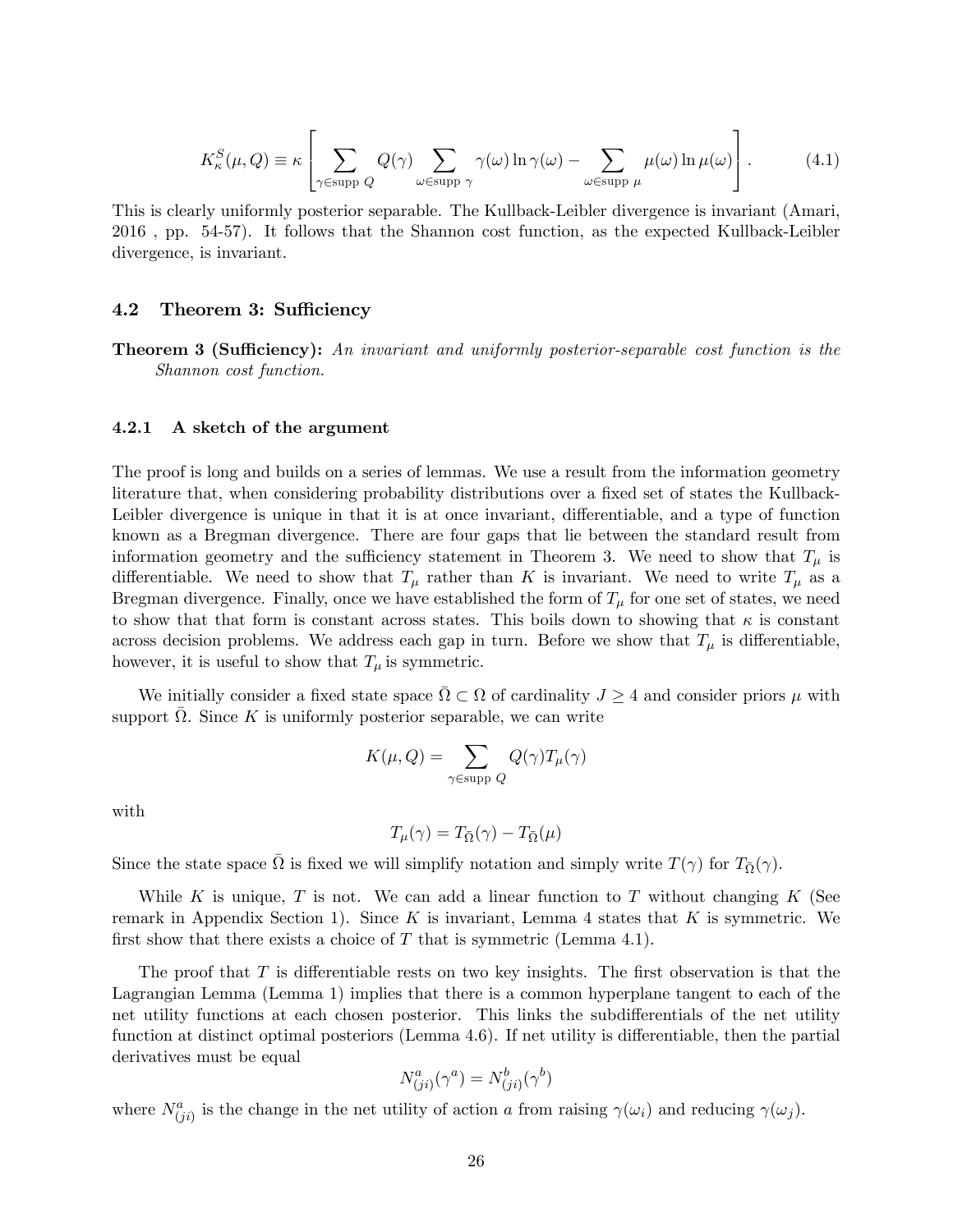A second observation is that Invariance under Compression places structure on the sets of posteriors that can be linked by considering decision problems with equivalent states. In Figure A1, we illustrate this implication of Invariance under Compression with three states, but the intuition applies generally. Consider a decision problem with three states  $(\omega_1, \omega_2, \omega_3)$  and two actions  $A =$  $\{a, b\}$ , in which the payoffs in states  $\omega_1$  and  $\omega_2$  are equivalent. Figure A1 displays the space of potential priors and posteriors. Suppose that  $\bar{\mu}_1$  is the prior in the basic problem in which all of the combined probability of  $\omega_1$  and  $\omega_2$  is assigned to  $\omega_1$  and  $\bar{\mu}_2$  is the prior in the case in which  $\omega_2$  receives all of the weight. Since  $\bar{\mu}_1(\omega_1) = \bar{\mu}(\omega_2)$  the line segment connecting these two priors is parallel to the segment connecting  $(1,0,0)$  and  $(0,1,0)$ . The line segment connecting  $\bar{\mu}_1$  and  $\bar{\mu}_2$ represents the set of potential priors for which,

$$
\mu(\omega_1) + \mu(\omega_2) = \bar{\mu}_1(\omega_1) = \bar{\mu}_2(\omega_2),
$$

so that  $(\bar{\mu}_1, A)$  and  $(\bar{\mu}_2, A)$  are basic versions of  $(\mu, A)$ .

The above shows that, letting  $\mu$  to be an arbitrary prior in this set, Invariance under Compression places restrictions on the relationship between the optimal posteriors for the problems  $(\mu, A)$ ,  $(\bar{\mu}_1, A)$  and  $(\bar{\mu}_2, A)$  (Lemma 4.7). Consider  $\gamma^a$ . Bayes rule states that  $\gamma^a(\omega) = P(a|\omega)\mu(\omega)/P(a)$ . Invariance under Compression implies that  $P(a|\omega)$  and  $P(a)$  are the same for all  $\mu$  on the segment connecting  $\bar{\mu}_1$  and  $\bar{\mu}_2$ , including  $\bar{\mu}_1$  and  $\bar{\mu}_2$  themselves. This implies that as  $\mu$  moves from  $\bar{\mu}_1$  to  $\bar{\mu}_2$ ,  $\gamma^a$  and  $\gamma^b$  are always proportionate to  $\mu$ . It follows that  $\gamma^a$  and  $\gamma^b$  lie at the intersection of a line through  $\mu$  and  $(0, 0, 1)$ , the dashed grey line in the figure, and a line parallel to the segment connecting  $(1,0,0)$  and  $(0,1,0)$ , the solid red and blue lines in the figure.  $\bar{\gamma}_1^a$  and  $\bar{\gamma}_1^b$  in the figure denote the optimal posteriors for  $(\bar{\mu}_1, A)$ , and  $\bar{\gamma}_2^a$  and  $\bar{\gamma}_2^b$  the optimal posteriors for  $(\bar{\mu}_2, A)$ .



Figure A1: Implications of Compression

These two observations when combined relate the derivatives of T at  $\gamma^a$  and  $\gamma^b$  in the Figure. The Lagrangian Lemma implies that there is a hyperplane tangent to both  $N(\gamma^a)$  and  $N(\gamma^b)$ . Suppose that the partial derivatives  $T_{(ij)}(\gamma^a)$  and  $T_{(ij)}(\gamma^b)$  both exist. Since prize-based expected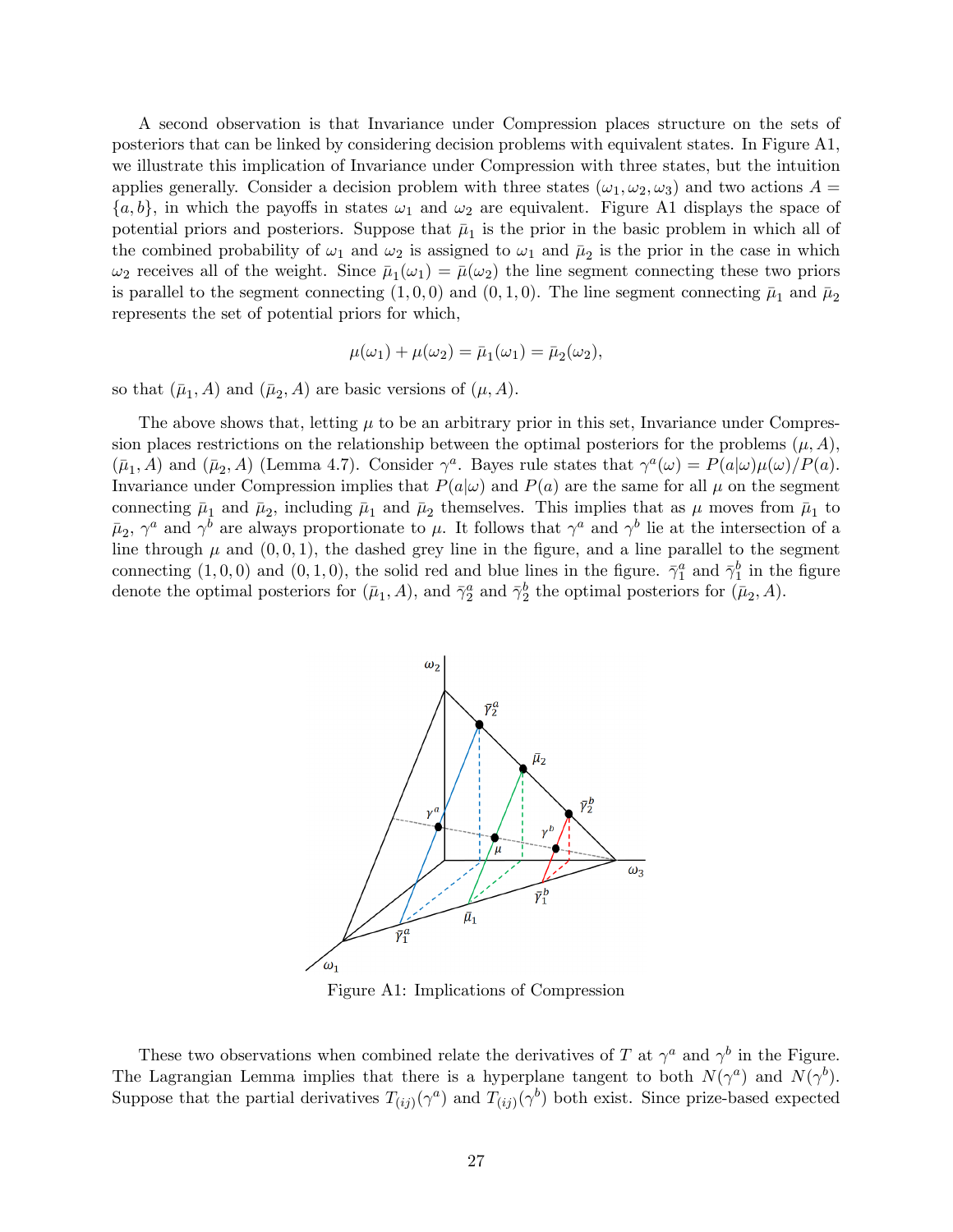utility is linear, the difference between  $T_{(ji)}(\gamma^a)$  and  $T_{(ji)}(\gamma^b)$  must equal  $u(a,\omega_i) - u(a,\omega_j)$  $u(b,\omega_i)+u(b,\omega_j)$ . Since shifts in  $\mu$  from  $\bar{\mu}_1$  to  $\bar{\mu}_2$ , do not affect prize based utility,  $T_{(ji)}(\gamma^a)-T_{(ji)}(\gamma^b)$ must be independent of  $\mu$  whenever both derivatives exist (Lemma 4.8).



Figure A2: The Trapezoid

Consider now two priors  $\mu$  and  $\hat{\mu}$ , each lying between  $\bar{\mu}_1$  and  $\bar{\mu}_2$ . Figure A2 shows that the four posteriors  $\gamma^a, \gamma^b, \hat{\gamma}^a$ , and  $\hat{\gamma}^b$  form a trapezoid. If T is differentiable at all four points we would know that:<sup>2</sup>

$$
T_{(ji)}(\gamma^a) - T_{(ji)}(\gamma^b) = T_{(ji)}(\hat{\gamma}^a) - T_{(ji)}(\hat{\gamma}^b). \tag{4.2}
$$

Equation (4.2) is close to the rectangle condition for additive separability. To apply the rectangle condition, we deform the simplex so that the trapezoid becomes a rectangle, and then return to the simplex. This results in the following characterization of the directional derivative which we state in terms of the dimension J since it requires  $J \geq 4$  (Lemma 4.16):

$$
T_{(ji)}(\gamma) = \mathbf{A}\left(\frac{\gamma(1)}{\gamma(1) + \gamma(J)}\right) + \mathbf{B}\left(\gamma(2), ..., \gamma(J-1)\right),\tag{4.3}
$$

for some functions  $\mathbf{A}: \mathbb{R}_+ \longrightarrow \mathbb{R}$  and  $\mathbf{B}: \mathbb{R}^{J-2} \longrightarrow \mathbb{R}$ , and for all  $2 \leq i \neq j \leq J-1$ . As (4.2) must hold for a range of  $\gamma(1)$  and  $\gamma(J)$  we can show that  $\mathbf{A} \left( \frac{\gamma(1)}{\gamma(1)+\gamma} \right)$  $\gamma(1)+\gamma(J)$  must be constant (Lemma 5.17). The symmetry of T then implies that, if  $T_{(ji)}(\gamma)$  does not depend on  $\gamma(1)$  and  $\gamma(J)$ , **B** cannot depend on any  $\gamma(k)$  other than  $\gamma(i)$  and  $\gamma(j)$  (Lemma 4.18). Finally, we use the fact that  $T_{(ji)}(\gamma) = T_{(ki)}(\gamma) - T_{(kj)}(\gamma)$  whenever the latter are well defined to establish that there exists a function f on  $(0,1)$  such that for all  $\gamma \in \text{int}\Delta(\bar{\Omega})$  (Lemma 4.24):

$$
T_{(ji)}(\gamma) = f(\gamma(i)) - f(\gamma(j)).
$$

The convexity of T implies that f is monotonic (Lemma 4.24). We complete the proof of differen-

<sup>&</sup>lt;sup>2</sup>Lemma 5.12 establishes (4.2) everywhere for the directional derivatives  $T_{\vec{ji}}$  by finding pairs of differentiable points that simultaneously converge to the four posteriors  $\gamma^a, \gamma^b, \hat{\gamma}^a$ , and  $\hat{\gamma}^b$ .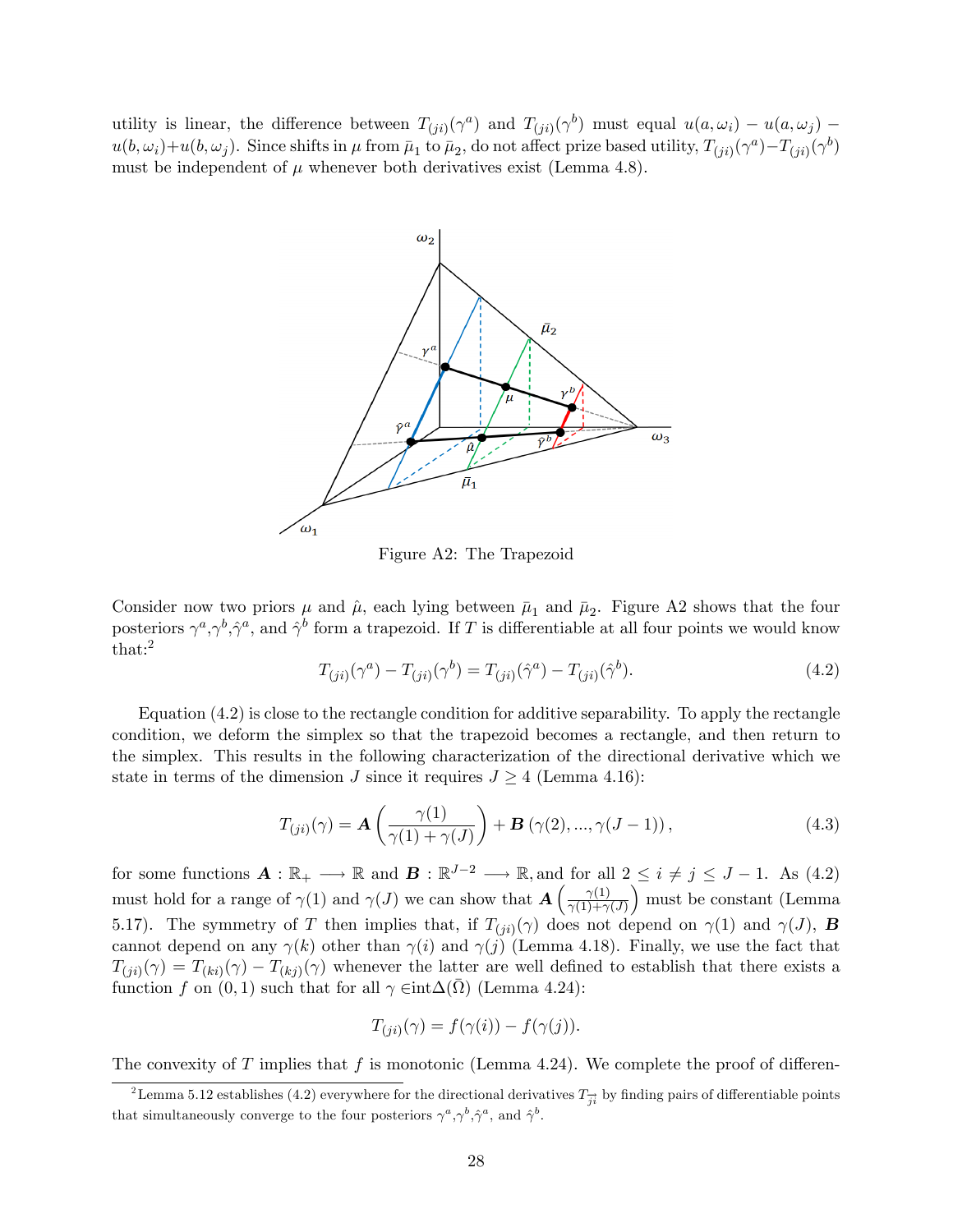tiability by showing that if  $T_{(ji)}(\gamma)$  does not exist, then f is discontinuous at either  $\gamma(i)$  or  $\gamma(j)$ , but this implies that  $T_{(ji)}(\hat{\gamma})$  does not exist for any  $\hat{\gamma}$  with  $\hat{\gamma}(i) = \gamma(i)$  or  $\hat{\gamma}(j) = \gamma(j)$ . But this contracts observation that T is differentiable along almost all rays such as those from  $\omega_3$  in Figure A1.

Given the differentiability of T, we employ the arguments of Hébert and La<sup> $\dot{\theta}$ </sup> [2020] to argue that  $T_{\mu}$  is invariant. Our next task is to write  $T_{\mu}$  as a Bregman divergence. We do so by taking limits of  $T_{\mu}$  as  $\mu$  and  $\gamma$  approach the boundary  $\partial \Delta \overline{\Omega}$ . At this point we have a differentiable, invariant, Bregman divergence. The theorem of Jiao, et al. [2015] implies that  $T_{\mu}$  is the Kullback-Leibler divergence. The final step is to use invariance to equate the constant  $\kappa$  in the Shannon cost function across sets of states  $\bar{\Omega}$ .

We now turn to the details.

#### 4.2.2 Symmetry of T

As previously stated we work with a fixed state space  $\overline{\Omega}$  in sections 4.2.2 through 4.2.4. We will consider decision problem with priors  $\mu$  such that supp  $\mu = \overline{\Omega}$ . We assume that the cardinality of  $\bar{\Omega}$  is greater than or equal to four so that we can construct problems with redundant states. To conserve notation we will write T for  $T_{\text{supp }\mu}$  where supp  $\mu = \overline{\Omega}$ . We will also write  $\gamma(j)$  for  $\gamma(\omega_j)$ .

By assumption  $K$  has a uniform posterior-separable representation

$$
K(\mu, Q) = \sum Q(\gamma)T(\gamma) - T(\mu)
$$

We say that T is symmetric if given symmetric  $\gamma_1$  and  $\gamma_2$ ,  $T(\gamma_1) = T(\gamma_2)$ .

While the cost function K is unique, the function T is not necessarily unique. The requirement that  $\sum Q(\gamma)\gamma = \mu$  implies that we can add any function that is linear in  $\gamma$  to T without affecting K. Since these linear functions tilt  $T$ , most  $T$ 's are not symmetric. The next lemma shows that given any T we can always find a linear function  $\bar{\alpha} \cdot \gamma$  so that  $\bar{T}(\gamma) = T(\gamma) - \bar{\alpha} \cdot \gamma$  is symmetric.

**Lemma 4.1** Given a uniformly posterior-separable cost function  $K$ , there exists a symmetric function T such that  $K(\mu, Q) = \sum Q(\gamma)T(\gamma) - T(\mu)$ .

**Proof.** Since  $K(\mu, Q)$  is uniformly posterior separable, we can write

$$
K(\mu, Q) = \sum Q(\gamma)T(\gamma) - T(\mu)
$$

Suppose  $J \geq 3$ , and consider the J distributions  $\bar{\gamma}_j = \left(\frac{1}{2(J-1)}, \frac{1}{2(J-1)}\ldots\frac{1}{2}\right)$  $\frac{1}{2} \ldots \frac{1}{2(J-1)}$  where the 1/2 is in the jth place. Let  $\bar{\mu}$  denote the uniform distribution on  $\bar{\Omega}$ . Consider the linear transformation of T,

$$
\hat{T}(\gamma) = T(\gamma) - T(\bar{\mu}) - \bar{\alpha} \cdot (\gamma - \bar{\mu})
$$

where  $\bar{\alpha}$  solves

 $\hat{T}(\bar{\gamma}_j) = \bar{T}$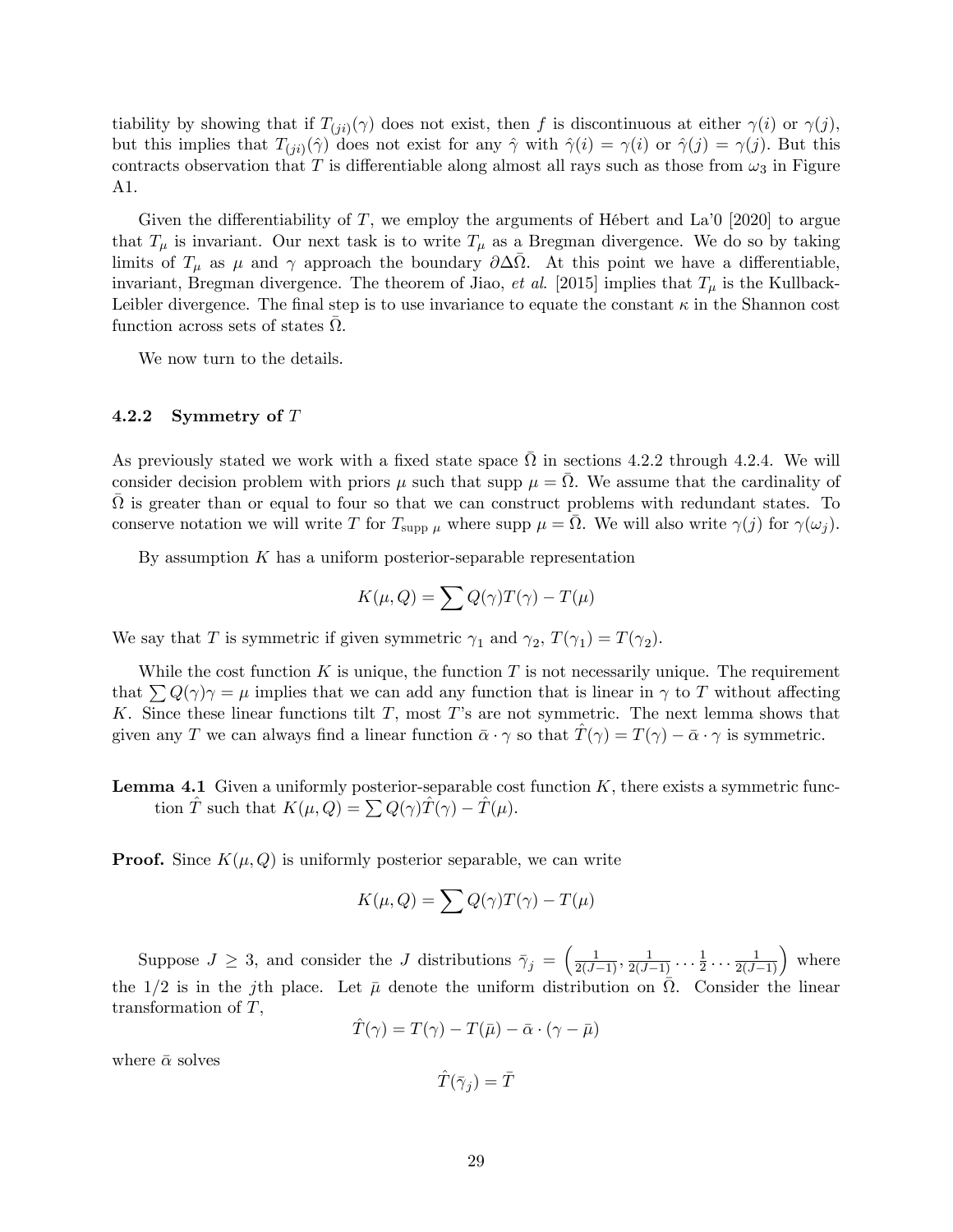Since the  $\bar{\gamma}_j$  are independent such an  $\bar{\alpha}$  exists. Note

$$
K(\mu, Q) = \sum Q(\gamma) \hat{T}(\gamma) - \hat{T}(\mu)
$$

since  $\sum Q(\gamma)[\bar{\alpha} \cdot (\gamma - \bar{\mu})] = \bar{\alpha} \cdot [\sum Q(\gamma)(\gamma - \bar{\mu})] = 0.$ 

We now show that  $\hat{T}(\gamma)$  is symmetric. Consider any  $\gamma_1$  and  $\gamma_2$  that are symmetric in that there exists a bijection  $\sigma : \overline{\Omega} \to \overline{\Omega}$  such that  $\gamma_1(\omega) = \gamma_2(\sigma(\omega))$ . Consider the information strategy that places weight  $Q(\gamma_1)$  on  $\gamma_1$  and  $(1 - Q(\gamma_1))\beta_j$  on each of the  $\bar{\gamma}_j$  such that

$$
\sum \beta_j \bar{\gamma}_j = \bar{\mu} - \frac{Q(\gamma_1)}{1 - Q(\gamma_1)} (\gamma_1 - \bar{\mu})
$$
\n(4.4)

Given the independence of the  $\bar{\gamma}_j$ , this set of  $\beta_j$  exists. Note that this policy lies in  $\mathcal{Q}(\bar{\mu})$  by construction. Now consider the information strategy that places weight  $Q(\gamma_1)$  on  $\gamma_2$  and  $\beta_j$  on  $\bar{\gamma}_{\sigma(j)}$ . Given the symmetry of  $\gamma_1$  and  $\gamma_2$ ,

$$
\sum \beta_j \bar{\gamma}_{\sigma(j)} = \bar{\mu} - \frac{Q(\gamma_1)}{1 - Q(\gamma_1)} (\gamma_2 - \bar{\mu})
$$

and this policy is also in  $\mathcal{Q}(\bar{\mu})$ . The symmetry of K (Lemma 3.2) implies

$$
Q(\gamma_1)\hat{T}(\gamma_1) + \sum \beta_j \hat{T}(\bar{\gamma}_j) - \hat{T}(\bar{\mu}) = Q(\gamma_1)\hat{T}(\gamma_2) + \sum \beta_j \hat{T}(\bar{\gamma}_{\sigma(j)}) - \hat{T}(\bar{\mu})
$$

As the  $\hat{T}(\bar{\gamma}_j) = \bar{T}$ , this reduces to

$$
\hat{T}(\gamma_1)=\hat{T}(\gamma_2)
$$

so that  $\hat{T}$  is symmetric.  $\blacksquare$ 

From this point on in the proof we will assume that  $T(\gamma)$  is chosen to be symmetric.

#### 4.2.3 Differentiability of  $T$

Our goal in this section is to prove the following lemma.

**Lemma 4.2:** Suppose that K is uniformly posterior separable and invariant, then  $T_{\text{supp }\mu}$  is differentiable.

Basic Results The fundamental objects of interest in what follows are certain derivatives of the function T on  $\bar{\Omega}$ . Note that  $\bar{\Omega}$  does not allow for independent variation in any single state-specific posterior  $\gamma(j)$  due to the adding up constraint on probabilities. In general, given convex function  $T : \Delta \bar{\Omega} \to \mathbb{R}$  and  $\gamma \in \text{int} \Delta \bar{\Omega}$ , the directional derivative at  $\gamma$  in direction  $y \in \mathbb{R}^J$  is defined as,

$$
\tilde{T}'(\gamma|y) = \lim_{\epsilon \downarrow 0} \frac{\tilde{T}(\gamma + \epsilon y) - \tilde{T}(\gamma)}{\epsilon},\tag{4.5}
$$

if it exists. We use special notation for the directional derivatives of interest. We are interested in derivatives in the direction of raising the probability of one state  $\omega_i$  and lowering the probability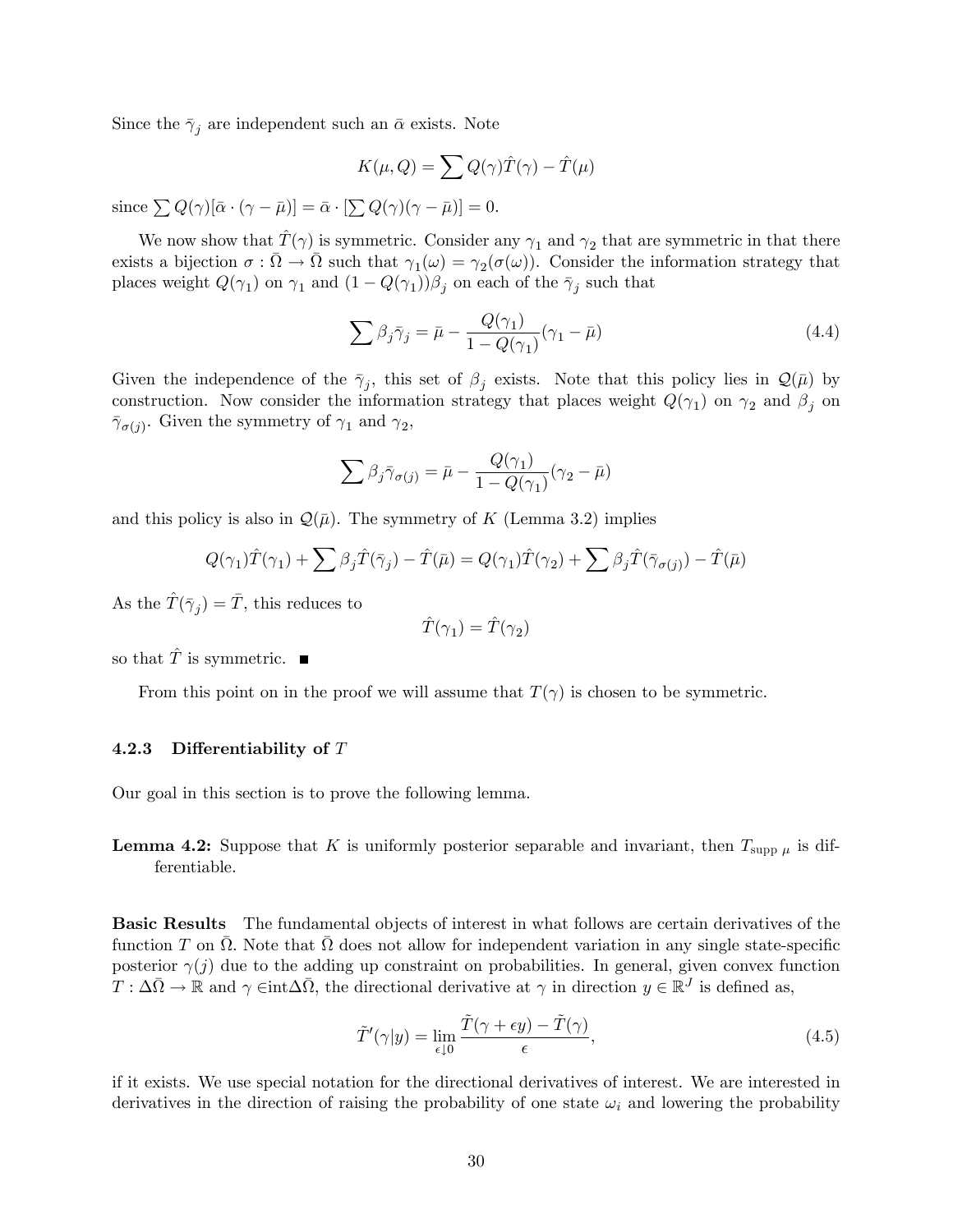of another  $\omega_j$ . We define the **one-sided derivative in direction** ji,  $T_{\vec{i}}(\gamma)$ , as the directional derivative associated with increasing the *i*th coordinate and equally reducing the *j*th:

$$
T_{\overrightarrow{j}i}(\gamma) = \lim_{\epsilon \downarrow 0} \frac{T(\gamma + \epsilon(e_i - e_j)) - T(\gamma)}{\epsilon};\tag{4.6}
$$

where  $e_k \in \mathbb{R}^J$  is the vector with its only non-zero element being 1 in the  $k^{th}$  coordinate. Where it exists, we define the **two-sided derivative in direction**  $ji$ ,  $T_{(ji)}$ , by:

$$
T_{(ji)}(\gamma) = \lim_{\epsilon \to 0} \frac{T(\gamma + \epsilon(e_i - e_j)) - T(\gamma)}{\epsilon}.
$$
\n(4.7)

We now translate a few standard results on derivatives of convex functions into our setting. Almost all of these results are adapted directly from Rockafellar's comprehensive treatise (Rockafellar [1970]). The first such standard result that we translate to our setting establishes existence of onesided directional derivatives, as well as an inequality concerning one-sided directional derivatives in opposite directions. For completeness, we note also the standard results that a real-valued convex function is continuous on its relative interior.

Lemma 4.3: The following hold:

- 1. *T* is continuous on  $\gamma \in \text{int}\Delta\overline{\Omega}$ .
- 2. Given  $1 \leq i \neq j \leq J$ ,  $T_{\overrightarrow{ji}}(\gamma)$  exists for all  $\gamma \in \text{int}\Delta\overline{\Omega}$ .
- 3. We have

$$
-T_{\overrightarrow{ij}}(\gamma) \le T_{\overrightarrow{ji}}(\gamma). \tag{4.8}
$$

**Proof.** Continuity of T on its relative interior is Theorem 10.1 in Rockafellar [1970]. Given  $\gamma \in \text{int} \Delta \bar{\Omega}$ ,  $T_{\vec{ji}}(\gamma)$  is equal to the the one-sided directional derivative of T at  $\gamma$  with respect to the vector  $y = e_i - e_j$  (Rockafellar [1970], p. 213). Rockafellar [1970] Theorem 23.1 establishes that, since  $T : \mathbb{R}^J \to \bar{\mathbb{R}}$  is convex and  $T(\gamma)$  is finite at  $\gamma \in \text{int}\overline{\Omega}, T_{\overrightarrow{ji}}(\gamma)$  exists.

This same theorem establishes

$$
-T_{\overrightarrow{ij}}(\gamma) = -T'(\gamma|e_j - e_i) \leq T'(\gamma|e_i - e_j) = T_{\overrightarrow{ji}}(\gamma).
$$

 $\blacksquare$ 

We are particularly interested in posteriors  $\gamma \in \text{int} \overline{\Omega}$  at which the inequality (4.8) is replaced with an equality. The next result shows this to be equivalent to existence of the two-sided derivative. We add also the standard result that differentiability of  $T$  implies existence of all 2-sided directional derivatives.

**Lemma 4.4:**  $T_{(ji)}(\gamma)$  exists if and only if (4.8) holds with equality,

$$
-T_{\overrightarrow{ij}}(\gamma) = T_{\overrightarrow{ji}}(\gamma),\tag{4.9}
$$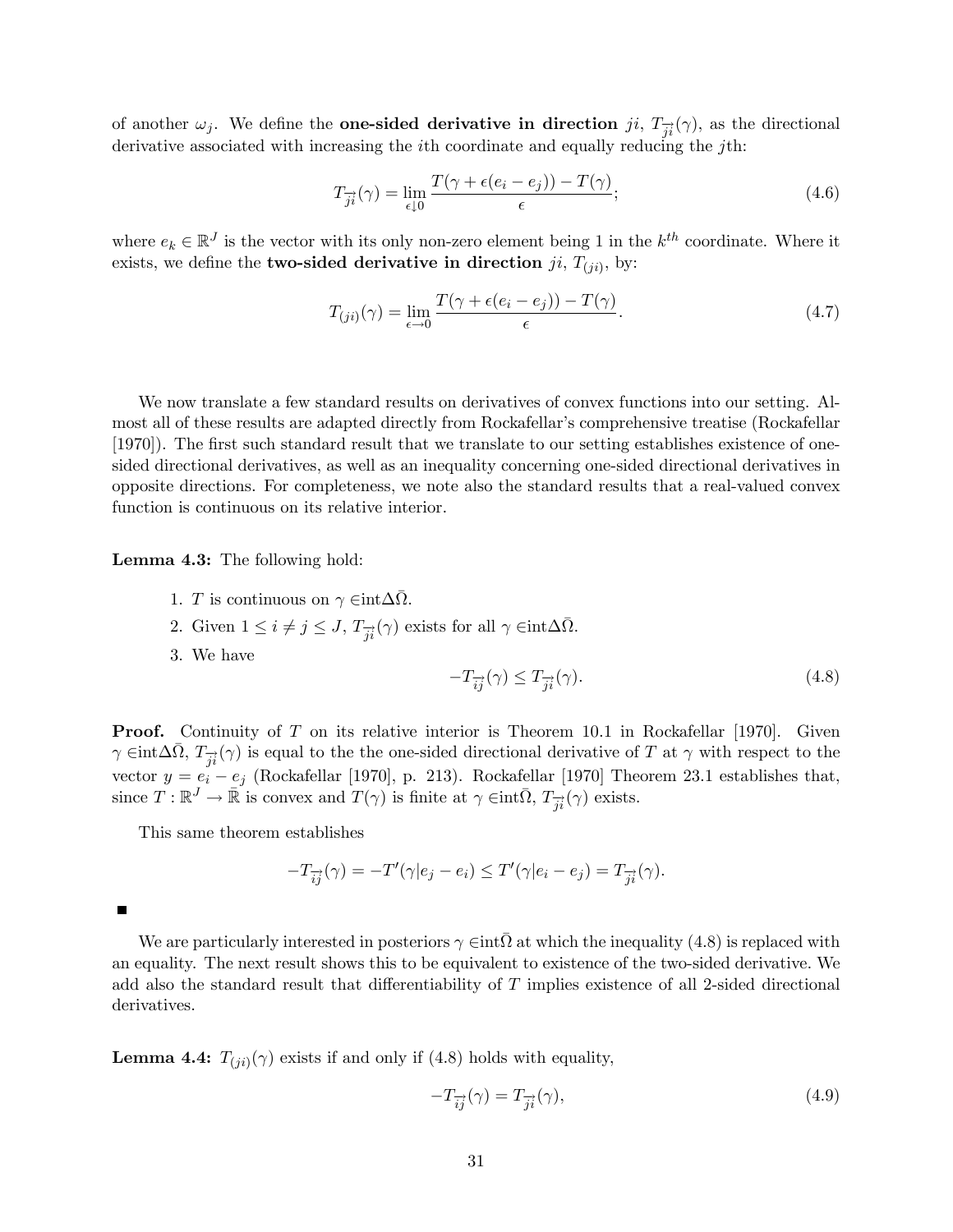in which case

$$
T_{(ji)}(\gamma) = T_{\overrightarrow{ji}}(\gamma) = -T_{\overrightarrow{ij}}(\gamma) = -T_{(ij)}(\gamma).
$$
 (4.10)

Moreover, if T is differentiable at  $\gamma \in \text{int}\Delta\Omega$ ,  $T_{(ji)}(\gamma)$  exists for all  $1 \leq i \neq j \leq J$ .

**Proof.** Note first that if (4.9) holds so that  $T_{\vec{i}}(\gamma) = -T_{\vec{i}}(\gamma)$ , this corresponds to equality of the limits from the left and right

$$
\lim_{\epsilon \downarrow 0} \frac{T(\gamma + \epsilon(e_i - e_j)) - T(\gamma)}{\epsilon} = T_{\overrightarrow{j}i}(\gamma) = -T_{\overrightarrow{ij}}(\gamma) = -\lim_{\epsilon \downarrow 0} \frac{T(\gamma + \epsilon(e_j - e_i)) - T(\gamma)}{\epsilon}
$$
\n
$$
= -\lim_{\delta = -\epsilon \uparrow 0} \frac{T(\gamma - \delta(e_j - e_i)) - T(\gamma)}{-\delta} = \lim_{\delta \uparrow 0} \frac{T(\gamma + \delta(e_i - e_j)) - T(\gamma)}{\delta}.
$$

It is standard that this implies that the equal left and right limits define the limit itself,

$$
T_{(ji)}(\gamma) = \lim_{\epsilon \downarrow 0} \frac{T(\gamma + \epsilon(e_i - e_j)) - T(\gamma)}{\epsilon},
$$

establishing equivalence of (4.9) and existence of  $T_{(ji)}(\gamma)$ .

Conversely, note that if  $T_{(ji)}(\gamma)$  exists,

$$
T_{(ji)}(\gamma)=\lim_{\epsilon\longrightarrow 0}\frac{T(\gamma+\epsilon(e_i-e_j))-T(\gamma)}{\epsilon}=\lim_{\epsilon\uparrow 0}\frac{T(\gamma+\epsilon(e_i-e_j))-T(\gamma)}{\epsilon}=T_{\overrightarrow{j}\overrightarrow{i}}(\gamma);
$$

and,

$$
T_{(ji)}(\gamma) = \lim_{\epsilon \to 0} \frac{T(\gamma + \epsilon(e_i - e_j)) - T(\gamma)}{\epsilon} = \lim_{\epsilon \downarrow 0} \frac{T(\gamma + \epsilon(e_i - e_j)) - T(\gamma)}{\epsilon}
$$
  
= 
$$
-\lim_{\delta = -\epsilon \uparrow 0} \frac{T(\gamma + \delta(e_j - e_i)) - T(\gamma)}{-\delta} = \lim_{\delta \uparrow 0} \frac{T(\gamma + \delta(e_j - e_i)) - T(\gamma)}{\delta} = -T_{\overrightarrow{ij}}(\gamma).
$$

These equations together verify that (4.9) holds and also that,

$$
T_{(ji)}(\gamma) = T_{\overrightarrow{ji}}(\gamma) = -T_{\overrightarrow{ij}}(\gamma). \tag{4.11}
$$

To complete the proof that (4.10) holds, note that since  $T_{\vec{i}}(\gamma) = -T_{\vec{i}}(\gamma)$ , we know from (4.9) that  $T_{(ij)}(\gamma)$  exists, and therefore that it satisfies the corresponding equality,

$$
T_{(ij)}(\gamma) = T_{\overrightarrow{ij}}(\gamma) = -T_{\overrightarrow{ji}}(\gamma). \tag{4.12}
$$

In combination,  $(4.12)$  and  $(4.11)$  imply  $(4.10)$ .

With regard to the final clause of the Lemma, that  $T_{(ji)}(\gamma)$  exists for all  $1 \leq i \neq j \leq J$ , if T is differentiable at  $\gamma \in \text{int} \Delta \overline{\Omega}$ , Rockafellar [1970] Theorem 25.2 shows that all directional derivatives  $T'(\gamma|y)$  exist and are linear in  $y = (y(1), ..., y(J))$ . Hence they can be written in terms of partial derivatives  $T_j(\gamma)$  as,

$$
T'(\gamma|y) = \sum_{j=1}^{J} y(j)T_j(\gamma).
$$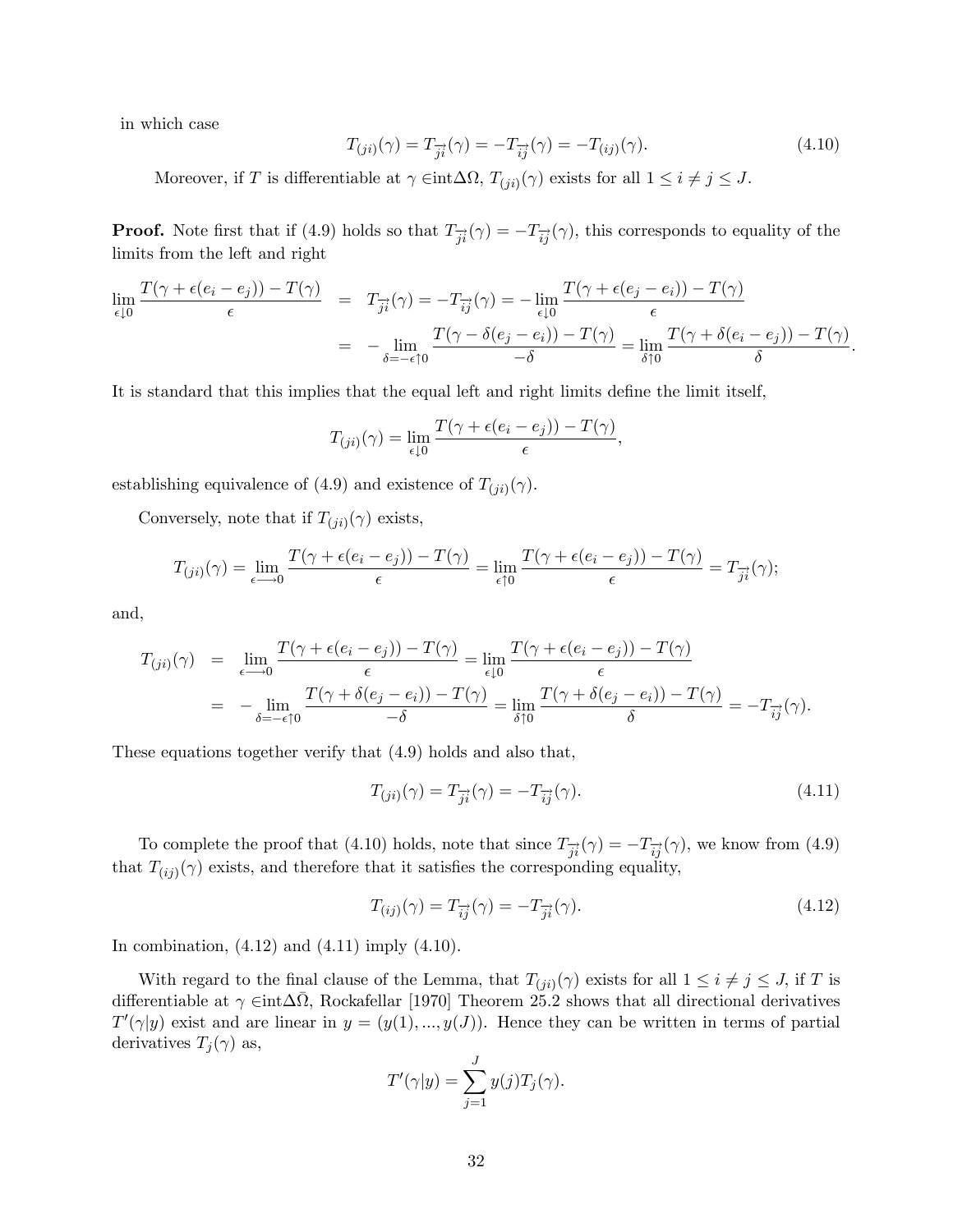Hence, given  $1 \leq i \neq j \leq J$ ,

$$
-T_{\overrightarrow{ij}}(\gamma) = -[T_j(\gamma) - T_i(\gamma)] = T_i(\gamma) - T_j(\gamma) = T'(\gamma|e_i - e_j)) = T_{\overrightarrow{ji}}(\gamma),
$$

verifying  $(4.9)$  and thereby establishing existence of all 2-sided directional derivatives.

Our next preliminary result shows that symmetry of the cost function has implications for directional derivatives. The lemma specifies the inherited symmetry property precisely.

**Lemma 4.5:** If  $T_{(ji)}(\gamma)$  exists, then for any bijection  $\sigma : \{1, ..., J\} \rightarrow \{1, ..., J\}$ ,

$$
T_{(ji)}(\gamma) = T_{(\sigma(j)\sigma(i))}(\gamma^{\sigma}),
$$

where,

$$
\gamma^{\sigma}(j) = \gamma(\sigma^{-1}(j)).
$$

**Proof.** Suppose that  $T_{(ji)}(\gamma)$  exists and note by symmetry of T on  $\Delta\overline{\Omega}$  (Lemma 4.1) and the bijective nature of  $\sigma$ ,

$$
T(\gamma) = T(\gamma^{\sigma}).
$$

Now consider the posterior  $\gamma^{\sigma} + \epsilon (e_{\sigma(i)} - e_{\sigma(j)})$  and note that,

$$
\tilde{\gamma}(k) = \begin{cases}\n\gamma^{\sigma}(k) + \epsilon = \gamma(\sigma^{-1}(\sigma(i)) + \epsilon = \gamma(i) + \epsilon \text{ if } k = \sigma(i); \\
\gamma^{\sigma}(k) - \epsilon = \gamma(\sigma^{-1}(\sigma(j)) - \epsilon = \gamma(j) - \epsilon \text{ if } k = \sigma(j); \\
\gamma^{\sigma}(k) \text{ else.} \n\end{cases}
$$

Hence,  $\gamma^{\sigma} + \epsilon (e_{\sigma(i)} - e_{\sigma(j)})$  are  $\gamma^{\sigma} + \epsilon (e_i - e_j)$  symmetric, so that by the symmetry of T,

$$
T\left[\gamma^{\sigma} + \epsilon(e_{\sigma(i)} - e_{\sigma(j)})\right] = T(\gamma + \epsilon(e_i - e_j)).
$$

Hence,

$$
T_{(ji)}(\gamma^{\sigma}) = \lim_{\epsilon \to 0} \frac{T\left[\gamma^{\sigma} + \epsilon(e_{\sigma(i)} - e_{\sigma(j)})\right] - T(\gamma^{\sigma})}{\epsilon} = \lim_{\epsilon \to 0} \frac{T\left[(\gamma + \epsilon(e_i - e_j))^{\sigma}\right] - T(\gamma^{\sigma})}{\epsilon} = T_{(ji)}(\gamma),
$$

establishing the Lemma.

Lagrangians and Directional Derivatives The following result explains to some extent the relevance of directional derivatives to our approach. It follows from the Lagrangian Lemma (Lemma 1.1).

Lemma 4.6 (Optimality and Directional Derivatives): Consider a uniformly posterior-separable cost function K and an optimal strategy  $(Q, q) \in \hat{\Lambda}(\mu, A|K)$  with supp  $\mu = \overline{\Omega}$ . Suppose  $a, b \in A$  are chosen with positive probability and suppose  $\gamma^a$  is the posterior associated with choice a and  $\gamma^b$  is the posterior associated with the choice b where  $\gamma^a, \gamma^b \in \text{int} \Delta \bar{\Omega}$ . Consider  $\theta \in \mathbb{R}^{J-1}$  s.t.,

$$
N^{c}(\gamma) - \sum_{j=1}^{J-1} \theta(j)\gamma(j) \le \sup_{c' \in A, \gamma' \in \overline{\Omega}} N^{c'}(\gamma') - \sum_{j=1}^{J-1} \theta(j)\gamma'(j),
$$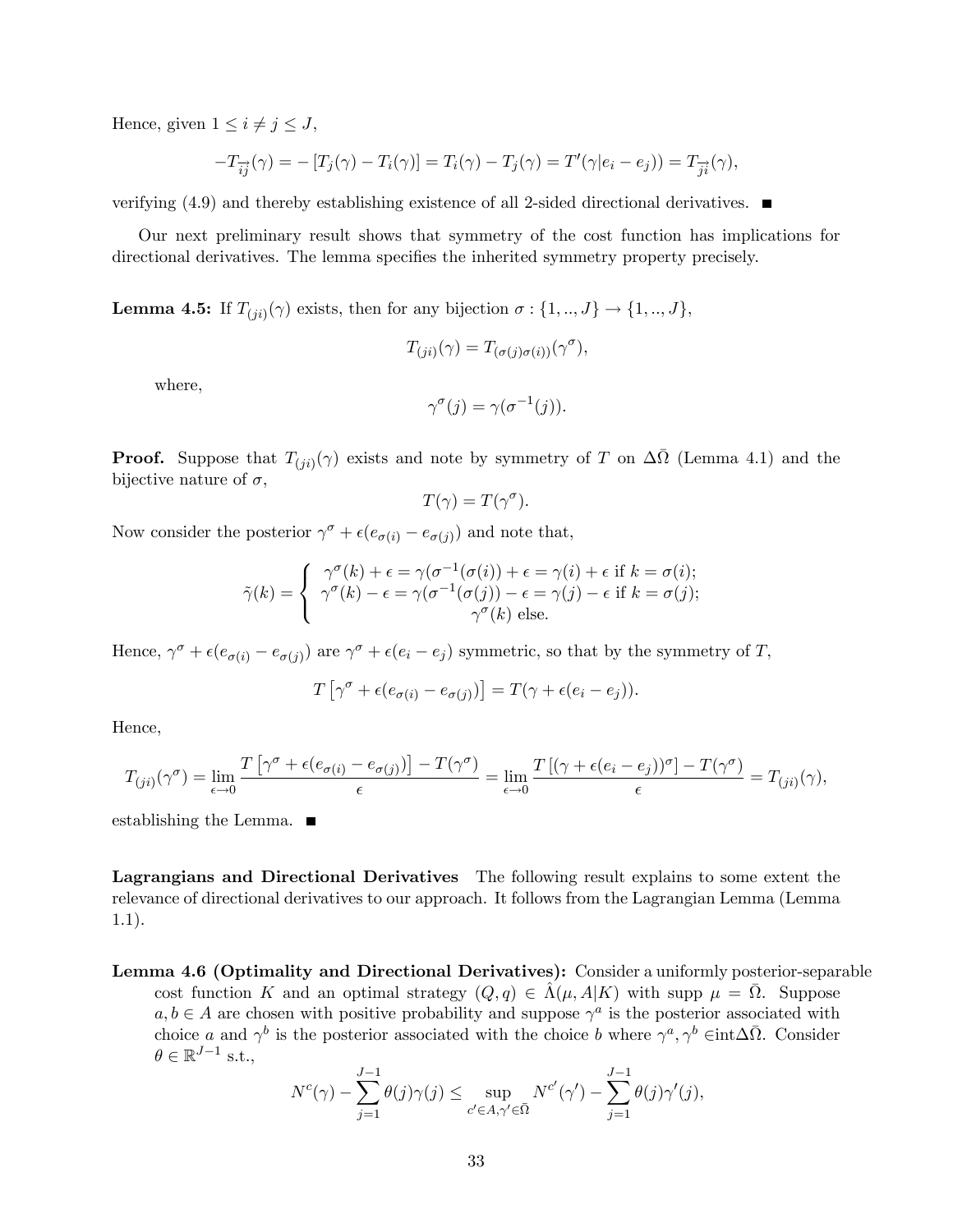- all  $\gamma \in \overline{\Omega}$  and  $c \in A$ . Then for all pairs of states  $1 \leq i \neq j \leq J$ :
	- 1. For  $c \in \{a, b\},\$  $-T_{\overrightarrow{ij}}(\gamma^c) \leq c(i) - c(j) - [\theta(i) - \theta(j)] \leq T_{\overrightarrow{ji}}(\gamma^c)$  $(4.13)$
	- 2. For  $c \in \{a, b\}$ , if  $T_{(ji)}(\gamma^c)$  exists,

$$
T_{(ji)}(\gamma^c) = c(i) - c(j) - [\theta(i) - \theta(j)];
$$
\n(4.14)

3. If  $T_{(ji)}(\gamma^a)$  and  $T_{(ji)}(\gamma^b)$  both exist

$$
N_{(ji)}^a(\gamma^a) = N_{(ji)}^b(\gamma^b). \tag{4.15}
$$

**Proof.** Note that the Lagrangian Lemma (Lemma 1.1) implies the existence of the  $\theta$  in the statement of the lemma, so the lemma is well posed. Note also that given that  $J \geq 3$ , we apply Lemma 4.5 to ensure that directional derivatives are invariant to re-indexing states if needed to make that state  $J$  is neither  $i$  nor  $j$ .

Define the function  $F^c(\gamma)$  on  $c \in A$  and  $\gamma \in \Delta \overline{\Omega}$ :

$$
F^{c}(\gamma) \equiv N^{c}(\gamma) - \sum_{k=1}^{J-1} \theta(k)\gamma(k); \qquad (4.16)
$$

where,

$$
N^{c}(\gamma) = \sum_{k=1}^{J} c(k)\gamma(k) - T(\gamma),
$$

The Lagrangian Lemma implies that the supremal value of  $F^c(\gamma)$  is achieved by the posteriors associated with any optimal policy. Hence

$$
\sup_{c' \in A, \gamma' \in \bar{\Omega}} F^c(\gamma) = \sum_{k=1}^J c(k)\gamma^c(k) - T(\gamma^c) - \sum_{k=1}^{J-1} \theta(k)\gamma^c(k)
$$

for  $c \in \{a, b\}.$ 

By Lemma 4.4, if  $T_{(ji)}(\gamma)$  does not exist, we know that the derivative from the left must be non-negative and from the right non-positive and that they cannot be equal. This corresponds precisely to

$$
-T_{\overrightarrow{ij}}(\gamma^{c}) + c(i) - c(j) - [\theta(i) - \theta(j)] \le 0 \le T_{\overrightarrow{ji}}(\gamma^{c}) + c(i) - c(j) - [\theta(i) - \theta(j)],
$$

confirming (4.13) .Conversely, if  $T_{(ji)}(\gamma^c)$  exists for  $c \in \{a, b\}$ , this maximization implies that the corresponding derivative  $F^c(\gamma^c)$  must equal zero,

$$
F_{(ji)}^c(\gamma^c) = N_{(ij)}^c(\gamma) - [\theta(i) - \theta(j)] = c(i) - c(j) - T_{(ji)}(\gamma^c) - [\theta(i) - \theta(j)] = 0,
$$
\n(4.17)

confirming  $(4.14)$ .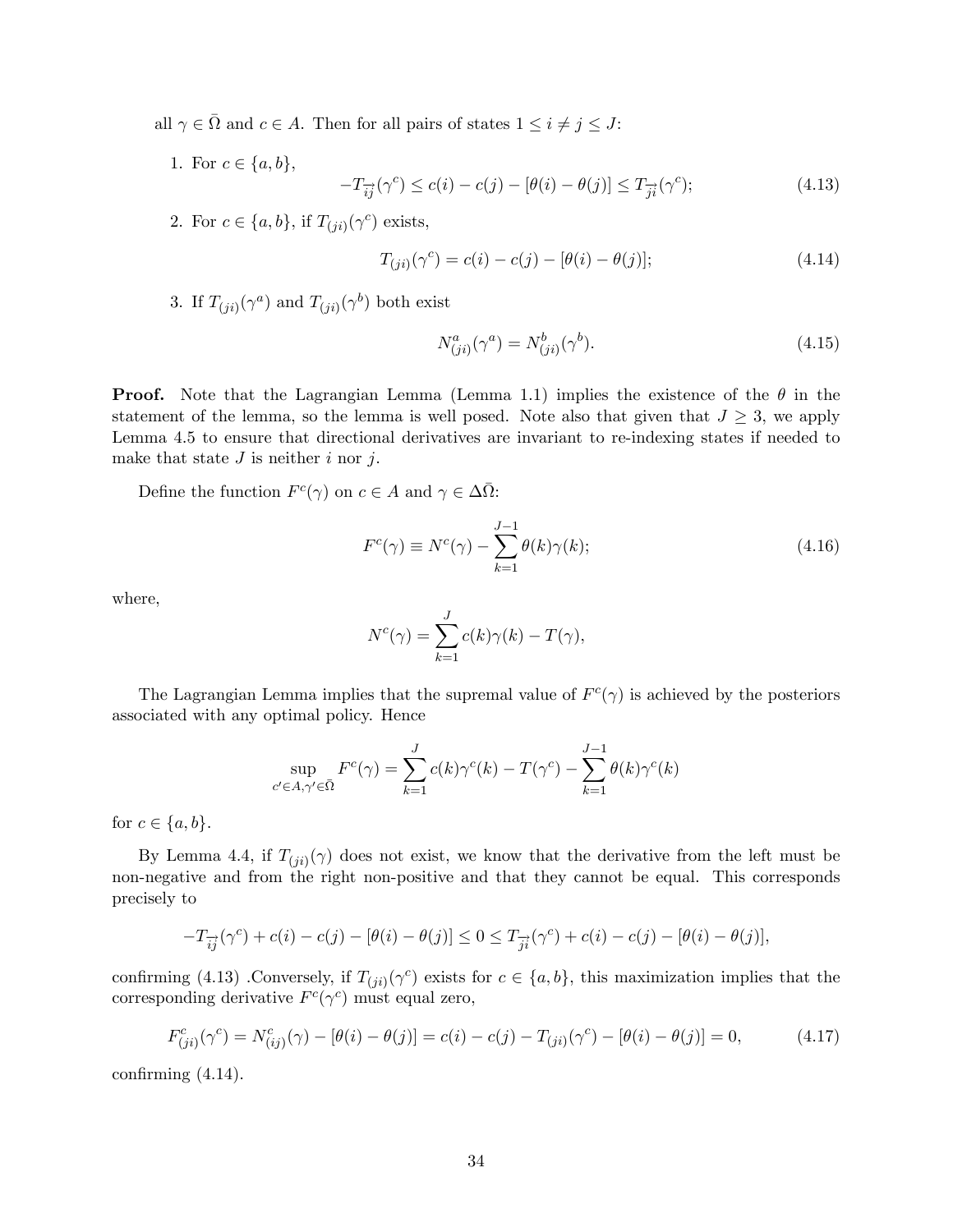To complete the proof, note that if T is differentiable at both posteriors, then then  $T_{(ji)}(\gamma)$ exists as well. Applying (4.17) at both  $\gamma^a$  and  $\gamma^b$  yields,

$$
N_{(ji)}^a(\gamma^a) = \theta(i) - \theta(j) = N_{(ji)}^b(\gamma^b),
$$

confirming (4.15) and establishing the Lemma.  $\blacksquare$ 

Ratio Sets and Linearity of Posteriors The next key observation is that we can design decision problems in which the derivatives of net utility are informative about the cost function. To do this we use decision problems for which with redundant states and show that the invariance of  $K$  places restrictions on how optimal posteriors behave as the prior is shifted across these redundant states. We first define the sets of posterior that we can relate through invariance. These are posteriors in which the odds ratio is equal to a fixed constant. We then present an extension of Feasibility Implies Optimality which shows that given any two posteriors with a common odds ratio for two states, we can construct a problem in which they are the optimal choice. Moreover, we can construct a set of problems indexed by  $t$  which differ only in how they allocate probability among these two states.

**Definition 5** Given  $\alpha \in (0,\infty)$  and two states  $1 \leq k \neq l \leq J$ , we define the corresponding **ratio** set  $\Gamma_{kl}(\alpha) \subset \Delta\bar{\Omega}$  as the set of posteriors in for which  $\frac{\gamma(k)}{\gamma(l)} = \alpha$ :

$$
\Gamma_{kl}(\alpha) = \left\{ \gamma \in \Delta \bar{\Omega} \, \bigg| \, \frac{\gamma(k)}{\gamma(l)} = \alpha \right\}.
$$

 $\Gamma_{kl}(\alpha)$  is the intersection of  $\Delta\overline{\Omega}$  and a  $J-2$  dimensional linear subspace of  $\mathbb{R}^J$ . It is therefore convex and has dimension  $J-2$ . Figure A3 depicts  $\Delta\overline{\Omega}$  for  $J=4$ . The blue triangle represents  $\Gamma_{12}(\alpha)$  for  $\alpha = 2$  so that  $\gamma \in \Delta\overline{\Omega}$  if and only if  $\gamma(1) = 2\gamma(2)$ . In the Figure  $\Gamma_{12}(2)$  connects all points with  $\gamma(1) = \gamma(2) = 0$  (i.e. the line segment connecting  $\gamma(3) = 1$  to  $\gamma(4) = 1$ ) to the point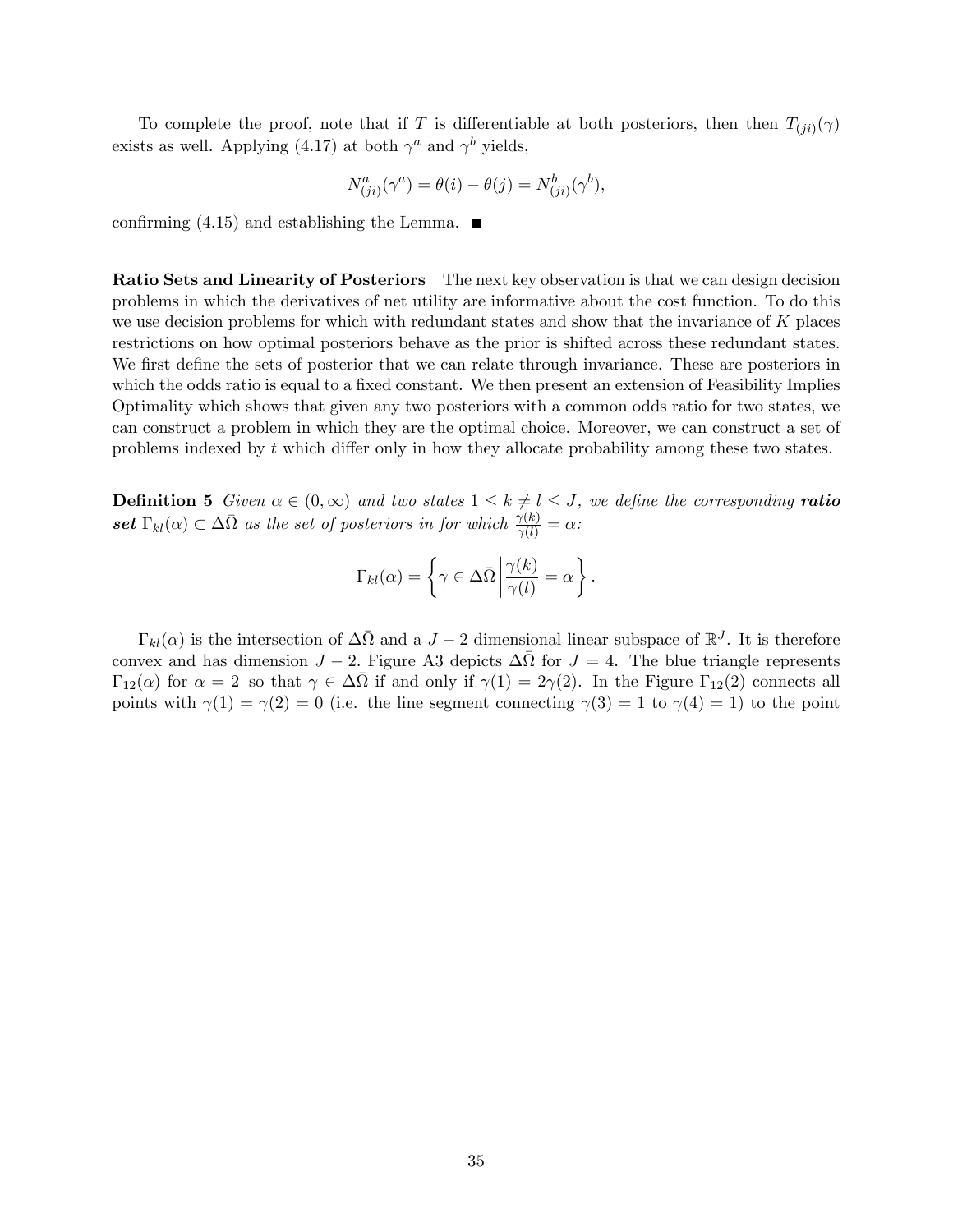with  $\gamma(1) = \frac{2}{3}$  and  $\gamma(2) = \frac{1}{3}$ .



Figure A3

We now show that given  $\gamma$  and  $\eta \in$  and  $\Gamma_{kl}(\alpha)$  we can construct a problem  $(\mu, A)$  such that  $\gamma$ and  $\eta$  are optimal posteriors.

**Lemma 4.7:** Suppose that K is uniformly posterior separable and invariant. Consider  $\gamma \neq \eta \in \text{int}\overline{\Omega}$ with for  $J \geq 3$ , and  $1 \leq k \neq l \leq J$  such that  $\gamma, \eta \in \Gamma_{kl}(\alpha)$  some  $\alpha \in (0, \infty)$ ,

$$
\frac{\gamma(k)}{\gamma(l)} = \frac{\eta(k)}{\eta(l)} = \alpha.
$$
\n(4.18)

Define the mean belief,

$$
\bar{\mu}(j) = \frac{\gamma(j) + \eta(j)}{2},
$$

for all *j*, and for  $t \in [0, 1]$  define  $\mu_t$ ,:

$$
\mu_t(j) = \begin{cases}\n t[\bar{\mu}(k) + \bar{\mu}(l)] & \text{for } j = k; \\
 (1-t)[\bar{\mu}(k) + \bar{\mu}(l)] & \text{for } j = l; \\
 \bar{\mu}(j) & \text{otherwise};\n\end{cases}
$$
\n(4.19)

define  $\gamma_t$ , and  $\eta_t$  analogously. Then there exists  $a, b \in \mathcal{A}$  with  $a(k) = a(l)$  and  $b(k) = b(l)$ such that,  $(Q_t, q_t) \in \hat{\Lambda}(\mu_t, A)$  where  $Q_t(\gamma_t) = Q_t(\eta_t) = \frac{1}{2}$  and  $q_t(a|\gamma_t) = 1$  and  $q_t(b|\eta_t) = 1$ .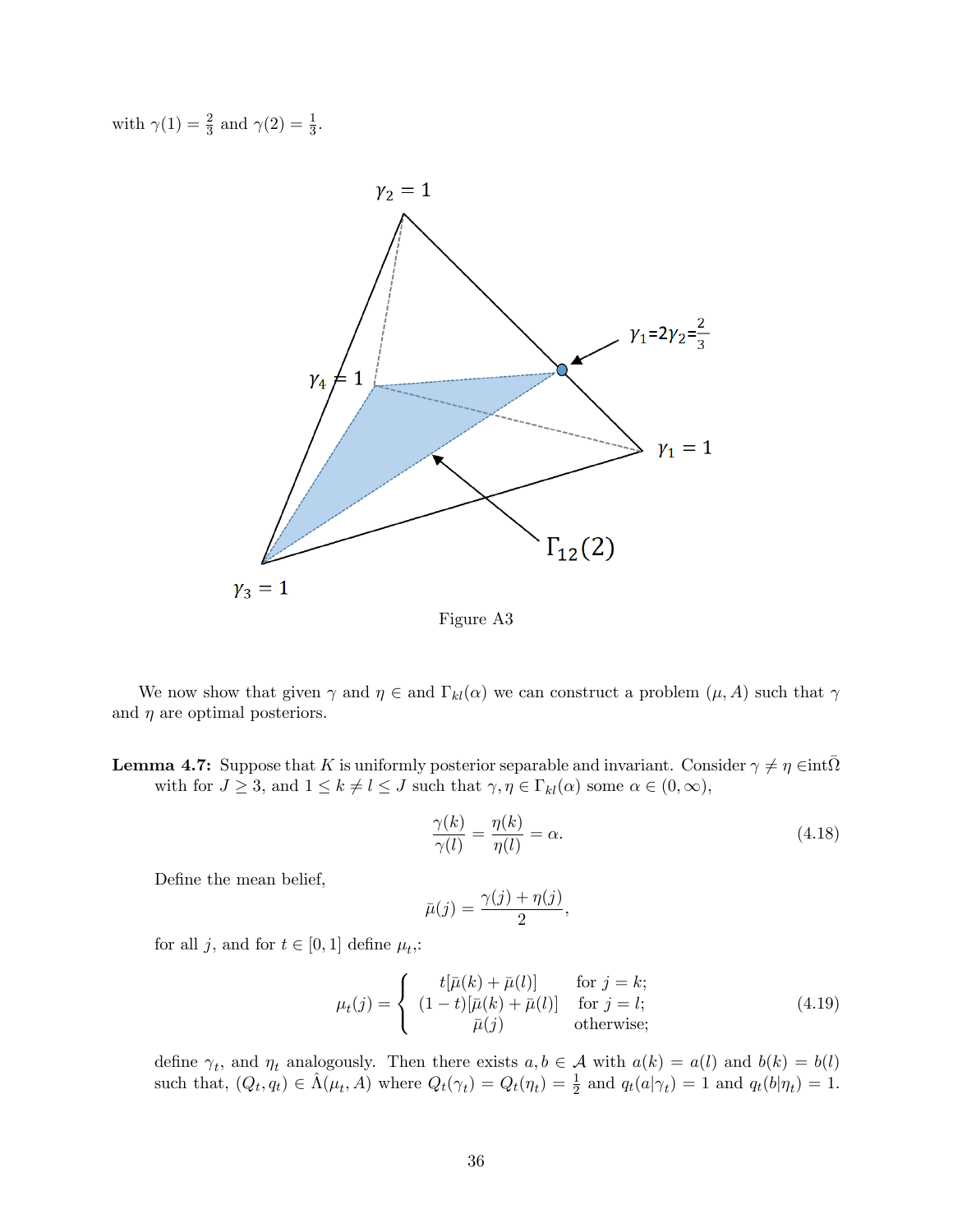Specifically, for  $\bar{t} = \frac{\bar{\mu}(k)}{\bar{\mu}(k) + \bar{\mu}}$  $\frac{\mu(\kappa)}{\bar{\mu}(k) + \bar{\mu}(l)} \in (0, 1), \, \mu_{\bar{t}} = \bar{\mu} \text{ and},$ 

 $\chi_{\bar{t}}(j) = \chi(j)$ 

for  $\chi = \gamma, \eta$ .

**Proof.** Fix  $\gamma \neq \eta$   $\in$  int $\overline{\Omega}$  with for  $J \geq 3$ , and  $1 \leq k \neq l \leq J$  such that (4.18) holds. Note that this is only possible if  $J \geq 3$  since otherwise (4.18) implies  $\gamma = \eta$ .

Consider first the case  $t = 1$ , so that  $\mu_1(l) = \gamma_1(l) = \eta_1(l) = 0$ ,  $\mu_1(j) = \bar{\mu}(j)$  and  $\chi_1(k) = \chi(j)$ for  $j \neq k, l$ , and

$$
\mu_1(k) = \bar{\mu}(k) + \bar{\mu}(l); \n\chi_1(k) = \chi(k) + \chi(l);
$$

for  $\chi = \gamma, \eta$ .

Note that since  $\gamma \neq \eta$  and (4.18) holds, we know that there exists  $j \in \bar{\Omega} \setminus \{k, l\}$  with  $\gamma(j) \neq \eta(j)$ , so that  $\gamma_1 \neq \eta_1$ . Since  $\gamma, \eta \in \text{int}\Delta\overline{\Omega}, \gamma_1, \eta_1 \in \text{int}\Delta(\overline{\Omega}\backslash l)$ . Corollary 1.2, implies the existence of a problem with  $A = \{a, b\}$  such that there is an optimal strategy

$$
(Q_1, q_1) \in \hat{\Lambda}(\mu_1, \{a, b\}|K)
$$

in which the only chosen posteriors are  $\gamma_1$  and  $\eta_1$  and  $Q_1(\gamma_1) = Q_1(\eta_1) = 0.5$ . Feasibility Implies Optimality (Lemma 1.2) implies also that the deterministic strategy involving each action being chosen deterministically at its corresponding posterior is optimal. Without loss of generality, we set

$$
q_1(a|\gamma_1) = q_1(b|\eta_1) = 1.
$$

Given that  $\mu_1(l) = \gamma_1(l) = \eta_1(l) = 0$ , the payoffs to a and b in state l do not affect choice. We are therefore free to choose them as we wish. We set  $a(l) = a(k)$  and  $b(l) = b(k)$  so that states k and l are redundant.

We now consider decision problem  $(\mu_t, \{a, b\})$ . Consider the partition  $\{\bar{\Omega}_z\}$  which combines states k and l and leaves all other states as singleton sets. Because states k and l are redundant, expected utility is independent of the probability  $\mu_t$ . Because K is invariant

$$
K(\mu_t, Q) \ge K(\mu_t, \nu_{\{\bar{\Omega}_z\}, \mu_t} Q).
$$

Since the policy  $(Q_1, q_1)$  is optimal for the problem  $(\mu_1, \{a, b\})$ , it follows that  $(\nu_{\{\bar{\Omega}_z\}, \mu_t} Q_1, q')$ is optimal for  $(\mu_t, \{a, b\})$  where  $q'(c|\nu_{\{\bar{\Omega}_z\}, \mu_t} \gamma) = q_1(c|\gamma)$  for  $c = a, b$ . It remains to show that  $\nu_{\{\bar{\Omega}_z\},\mu_t}Q_1 = Q_t$ . But this follows from the fact that

$$
\chi_t(k) = t[\chi(k) + \chi(l)]
$$
  
= 
$$
\frac{\mu_t(k)}{\bar{\mu}(k) + \bar{\mu}(l)}[\chi(k) + \chi(l)]
$$
  
= 
$$
\nu_{\{\bar{\Omega}_z\},\mu_t} \chi_1(k)
$$

for  $\chi = \{\gamma, \eta\}.$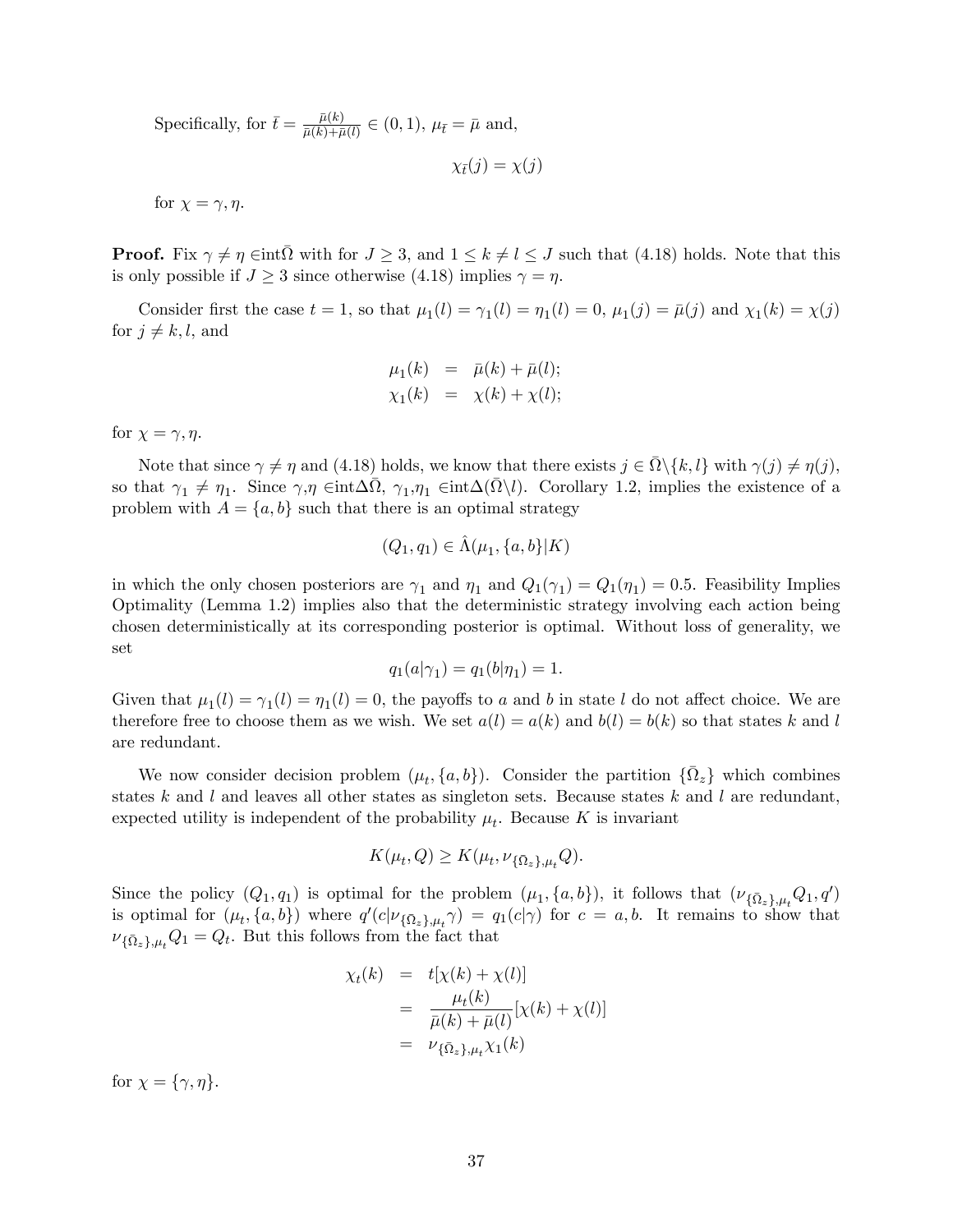The final step in the proof involves direct substitution to show that,

$$
\bar{t} = \frac{\bar{\mu}(k)}{\bar{\mu}(k) + \bar{\mu}(l)} \Longrightarrow \mu_{\bar{t}} = \bar{\mu},
$$

and correspondingly that,

$$
\chi_{\bar{t}}(j) = t[\chi(k) + \chi(l)]
$$
  
= 
$$
\frac{\chi(k) + \chi(l)}{\bar{\mu}(k) + \bar{\mu}(l)}\bar{\mu}(k)
$$
  
= 
$$
\frac{\chi(k)}{\bar{\mu}(k)}\bar{\mu}(k)
$$
  
= 
$$
\chi(j)
$$

for  $\chi = \gamma, \eta$ . The third equality follows form the assumption  $\gamma, \eta \in \Gamma_{kl}(\alpha)$ .

The Trapezoid Condition We are building towards using the rectangle condition for additive separability. The rectangle condition states that a function  $f(a, b)$  on  $X_A \times X_B$  is additively separable if

$$
f(a_1, b_1) - f(a_2, b_1) = f(a_1, b_2) - f(a_2, b_2).
$$

for all  $a_1, a_2 \in X_A$  and  $b_1, b_2 \in X_B$ . Instead of constructing rectangles, we use the ratio sets to construct trapezoids which we then transform into rectangles. To construct these trapezoids we match sets of posteriors that lie on different ratio sets and differ in two dimensions. We now define the set of posteriors that differ only on states  $k$  and  $l$ .

**Definition 6** Given  $\hat{\gamma} \in int \Delta \bar{\Omega}$  and two states  $k, l \in J$ , we let  $\Phi_{kl}(\hat{\gamma})$  denote the set of posteriors that agree with  $\gamma$  on all states  $j \neq k, l$ 

$$
\Phi_{kl}(\hat{\gamma}) = \{ \gamma | \gamma(j) = \hat{\gamma}(j), j \neq k, l \}
$$

 $\Phi_{kl}(\hat{\gamma})$  represents a line in  $\Delta\bar{\Omega}$  through  $\hat{\gamma}$  in the direction  $e_k - e_l$  where  $e_j$  is the unit vector in  $\mathbb{R}^J$ with a one in the jth coordinate.

Figure A4 reproduces Figure A3 and adds the point  $\hat{\gamma} \in \Gamma_{12}(2)$ . The red line in the Figure represents  $\Phi_{12}(\hat{\gamma})$ . It is the set of points for on which  $\gamma(3) = \hat{\gamma}(3)$  and  $\gamma(4) = \hat{\gamma}(4)$ . This line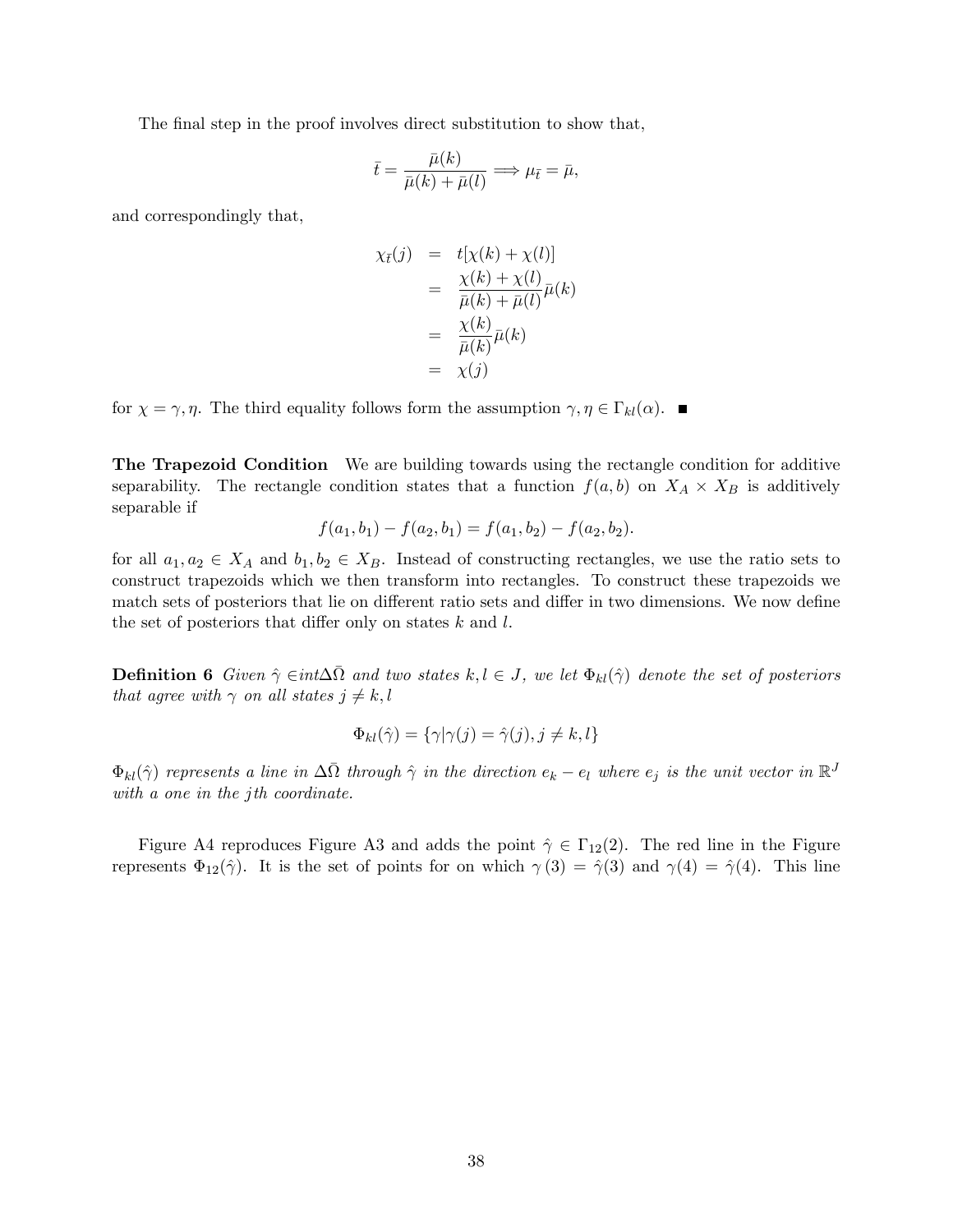segment is parallel to the line connecting  $\gamma(1) = \gamma(2) = 1$ .



Figure A4

With these definitions we introduce the key sets of four posteriors.

**Definition 7** A set of four distinct posteriors  $\gamma_1, \gamma_2, \eta_1, \eta_2 \in int \Delta \bar{\Omega}$  satisfy the **trapezoid condition** if there exist distinct  $\alpha_1 \neq \alpha_2 > 0$  and  $1 \leq k \neq l \leq J$  such that:

1.  $\gamma_1, \eta_1 \in \Gamma_{kl}(\alpha_1),$  ${\gamma}_1(k)$  $\frac{\gamma_1(k)}{\gamma_1(l)} = \frac{\eta_1(k)}{\eta_1(l)}$  $\frac{\eta_1(\kappa)}{\eta_1(l)} = \alpha_1.$ 2.  $\gamma_2, \eta_2 \in \Gamma_{kl}(\alpha_2),$  $\gamma_2(k)$  $\frac{\gamma_2(k)}{\gamma_2(l)} = \frac{\eta_2(k)}{\eta_2(l)}$  $\frac{\eta_2(\kappa)}{\eta_2(l)} = \alpha_2.$ 

\n- $$
\gamma_2 \in \Phi_{kl}(\gamma_1)
$$
, so that  $\gamma_2(j) = \gamma_1(j)$  for  $j \neq k, l$ .
\n- $\gamma_2 \in \Phi_{kl}(\eta_1)$ , so that  $\eta_2(j) = \eta_1(j)$  for  $j \neq k, l$ .
\n

Note that the condition  $\alpha_1 \neq \alpha_2$  is imposed since with  $\alpha_1 = \alpha_2$ , the conditions would give rise to  $\gamma_1 = \gamma_2$  and  $\eta_1 = \eta_2$ , contrary to the defining feature that these are distinct posteriors.

Figure A5 illustrates the Trapezoid Condition.  $\gamma_1$  and  $\eta_1$  both lie in  $\Gamma_{12}(\alpha_1)$  and  $\gamma_2$  and  $\eta_3$ both lie in  $\Gamma_{12}(\alpha_2)$ .  $\gamma_1$  and  $\gamma_2$  both on the line segment  $\Phi_{12}(\gamma_1)$  and  $\eta_1$  and  $\eta_2$  both on the line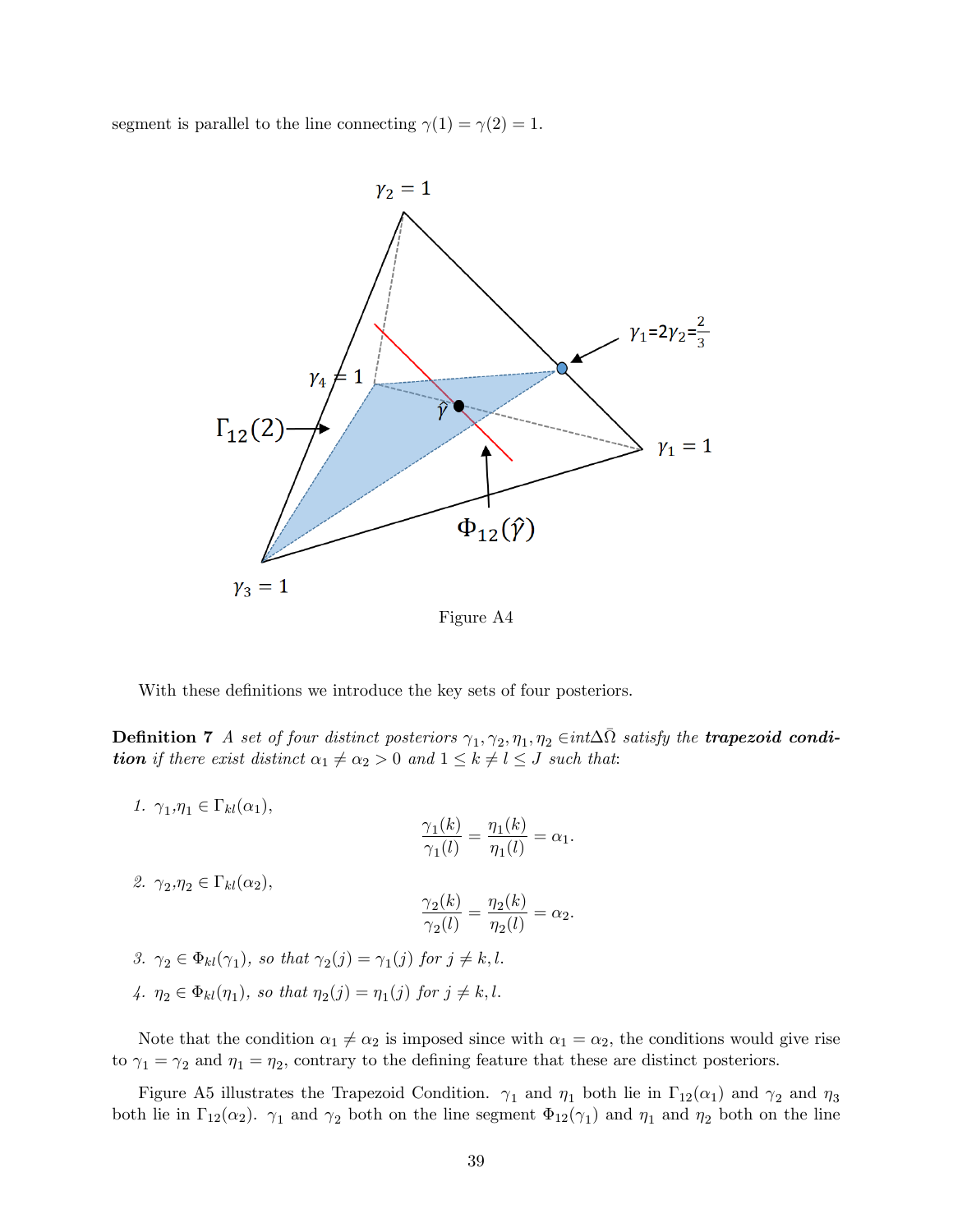segment  $\Phi_{12}(\eta_1)$ . The key observation is that, since the points in  $\Phi_{12}(\gamma_1)$  and  $\Phi_{12}(\eta_1)$  only differ in their first and second coordinate, the two line segments are parallel, so that the points  $\gamma_1, \gamma_2, \eta_1$ and  $\eta_2$  form a trapezoid. Below we will use this observation to establish the additive separability of  $T_{(ji)}(\gamma_1)$ .



Figure A5

Equalization of Differences For Two-Sided Directional Derivatives Our next result relates the Trapezoid Condition, invariance, and the Lagrangian lemma. If four posteriors  $\gamma_1$ ,  $\gamma_2$ ,  $\eta_1$ , and  $\eta_2$  satisfy the Trapezoid Condition and if T is differentiable at each of these points, then invariance and the Lagrangian Lemma relate the change in  $T_{(ji)}$  between  $\gamma_1$  and  $\gamma_2$  to that between  $\eta_1$  and  $\eta_2$ .

**Lemma 4.8:** Suppose K is invariant and uniformly posterior separable and suppose that  $T$  is differentiable at  $\gamma_1, \gamma_2, \eta_1, \eta_2 \in \text{int}\Delta\bar{\Omega}$  that satisfy the Trapezoid Condition for some pair of distinct states  $1 \leq k \neq l \leq J$ , then

$$
T_{(ji)}(\gamma_1) - T_{(ji)}(\gamma_2) = T_{(ji)}(\eta_1) - T_{(ji)}(\eta_2)
$$
\n(4.20)

for all pairs of distinct states  $1 \leq i \neq j \leq J$ 

**Proof.** Consider  $\gamma_1, \eta_1, \gamma_2$  and  $\eta_2$  satisfying the Trapezoid Condition such that  $T_{(ji)}$  exists at all four points.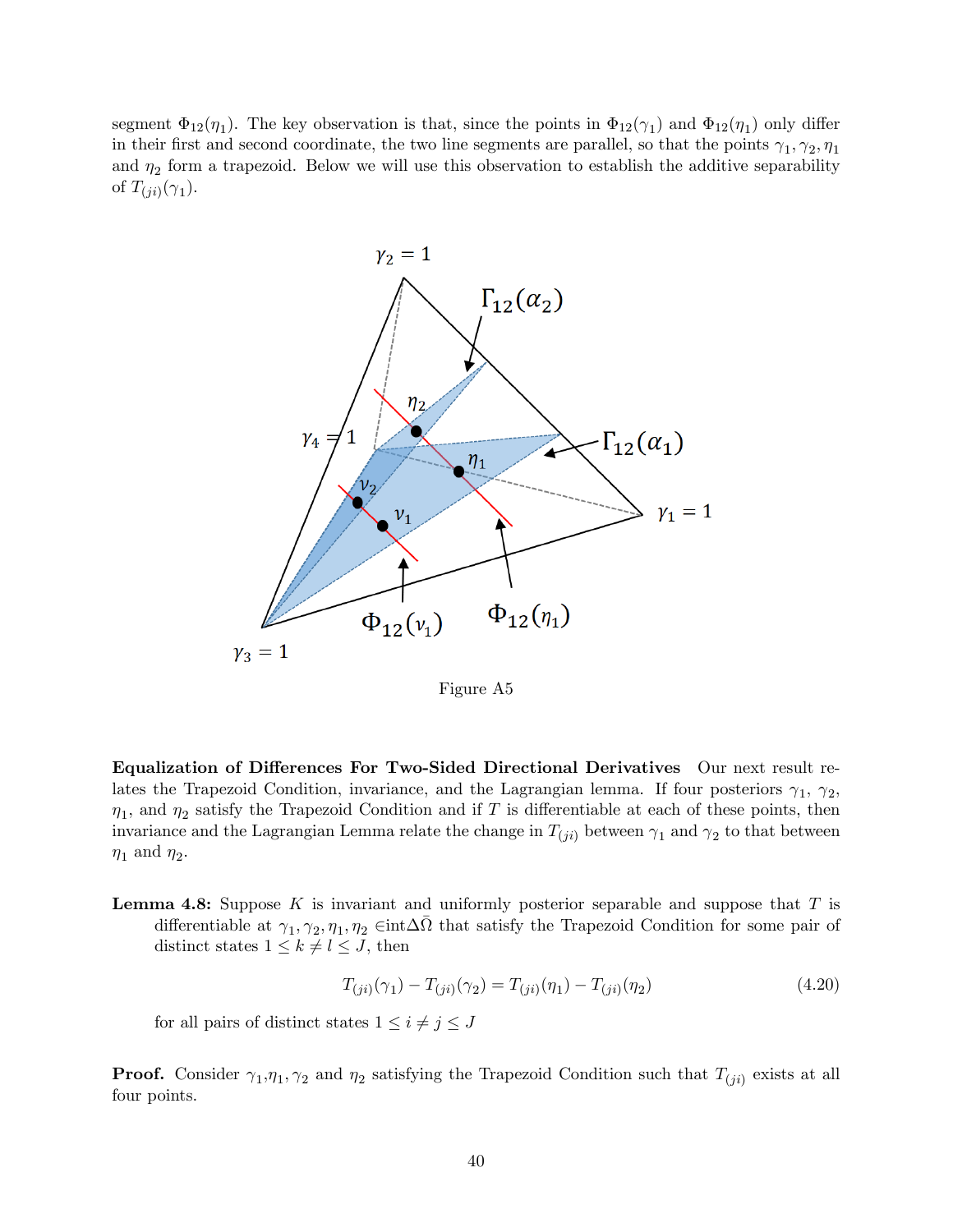By Lemma 4.7, defining,

$$
\bar{\mu} = \frac{\gamma_1 + \eta_1}{2},
$$

there exists  $a, b \in \mathcal{A}$  with  $a(k) = a(l)$  and  $b(k) = b(l)$  such that, for  $t \in [0, 1]$ ,  $(Q_t, q_t) \in \hat{\Lambda}(\mu_t, A)$ where  $Q_t(\gamma_t) = Q_t(\eta_t) = \frac{1}{2}$ ,  $q_t(a|\gamma_t) = 1$  and  $q_t(b|\eta_t) = 1$ , and where,

$$
\mu(t,j) = \begin{cases}\n t[\bar{\mu}(k) + \bar{\mu}(l)] & \text{for } j = k; \\
 (1-t)[\bar{\mu}(k) + \bar{\mu}(l)] & \text{for } j = l; \\
 \bar{\mu}(j) & \text{otherwise.} \n\end{cases}
$$

and

$$
\chi(t,j) = \begin{cases} \begin{array}{ll} t[\chi(k) + \chi(l)] & \text{for } j = k; \\ (1-t)[\chi(k) + \chi(l)] & \text{for } j = l; \\ \chi(j) & \text{otherwise.} \end{array} \end{cases} \text{ for } 1 \le j \le J;
$$

for  $\chi = {\gamma_1, \eta_1}$ . Where we have placed t as an argument in brackets and avoided the subscript so as to avoid confusion with  $\gamma_1$  and  $\eta_1$ . In particular, for  $\bar{t}_1 = \frac{\alpha_1}{\alpha_1 + 1} \in (0, 1)$ ,

$$
\frac{\gamma(\bar{t}_1, k)}{\gamma(\bar{t}_1, l)} = \frac{t[\chi(k) + \chi(l)]}{(1 - t)[\chi(k) + \chi(l)]} = \alpha_2
$$

so that  $\gamma(\bar{t}_1) = \gamma_1$ . Similarly

$$
\eta(\bar{t}_1) = \eta_1.
$$
  

$$
\mu(\bar{t}_1) = \bar{\mu},
$$

Moreover, since T is differentiable at both  $\gamma_1$  and  $\eta_1$ , Lemma 4.6, the Optimality and Directional Derivatives Lemma, then implies,

$$
N_{(ji)}^a(\gamma_1) = N_{(ji)}^b(\eta_1),\tag{4.21}
$$

for all  $i, j \in J$ .

Now consider

$$
\bar{t}_2 = \frac{\alpha_2}{\alpha_2 + 1}.
$$

We have

$$
\frac{\gamma(\bar{t}_2, k)}{\gamma(\bar{t}_2, l)} = \frac{t[\chi(k) + \chi(l)]}{(1 - t)[\chi(k) + \chi(l)]} = \alpha_2
$$

As  $\gamma_2 \in \Phi_{kl}(\gamma_1)$ ,  $\gamma(\bar{t}_2) = \gamma_2$ . Similarly  $\eta(\bar{t}_2) = \eta_2$ . Therefore given the problem  $(\mu(\bar{t}_2), A)$ ,  $\gamma_2$  is the revealed posterior associated with a and  $\eta_2$  is the revealed posterior associated with b. Since T is differentiable at both  $\gamma_2$  and  $\eta_2$ , Lemma 4.6 then implies that,

$$
N_{(ji)}^a(\gamma_2) = N_{(ji)}^b(\eta_2)
$$
\n(4.22)

for all  $i, j \in J$ . Since  $N^a(\gamma) = \sum_j a(j)\gamma(j) - T(\gamma)$ , equations (4.21) and (4.22) imply

$$
T_{(ji)}(\gamma_1) = b(i) - b(j) - a(i) + a(j) + T_{(ji)}(\eta_1)
$$

and

$$
T_{(ji)}(\gamma_2) = b(i) - b(j) - a(i) + a(j) + T_{(ji)}(\eta_2)
$$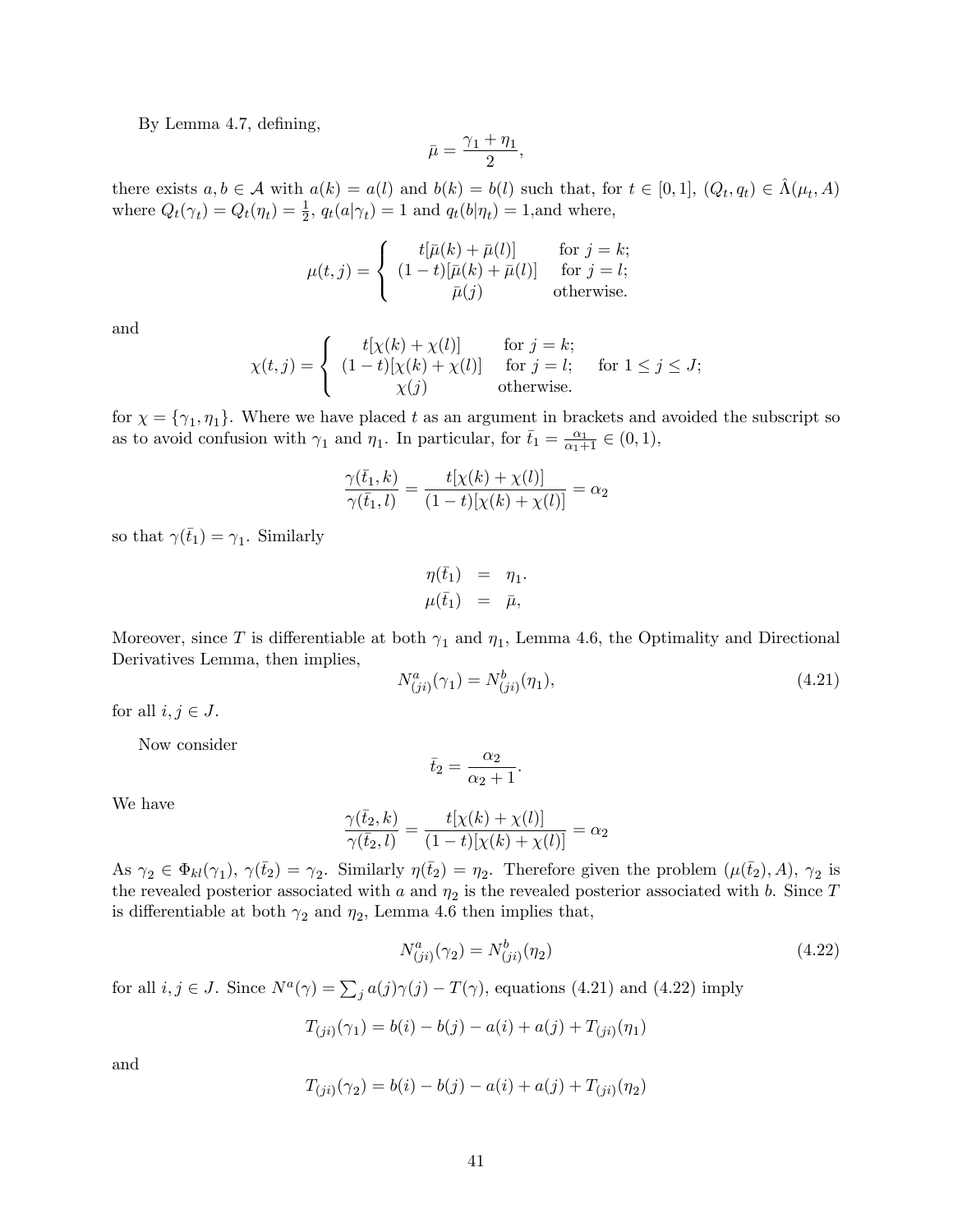Subtracting these two equations yields the desired result.  $\blacksquare$ 

Monotonicity and Limits Condition (4.20) only holds at points at which the two-sided directional derivatives exist. Our next goal is to generalize to one-sided directional derivatives which always exist, thereby extending the result to all sets of posteriors in  $\Delta\bar{\Omega}$  that satisfy the Trapezoid Condition. Our strategy will be to take limits of well-chosen sequences at which the two-sided derivatives exist. Two standard features of the subdifferential map (associating with each posterior  $\gamma \in \text{int} \Delta \bar{\Omega}$  the full set of corresponding subderivatives of T) allow us to select appropriate sequences. The first is that the sub-differential maps of convex functions are monotone. The second is that they satisfy a form of lower hemi-continuity. The next two lemmas translate these standard results to our setting, starting with the monotonicity lemma.

**Lemma 4.9:** Given  $\gamma \in \text{int} \Delta \bar{\Omega}$  and  $\epsilon > 0$  such that  $\gamma + \epsilon (e_i - e_j) \in \text{int} \Delta \bar{\Omega}$ ,

$$
T_{\overrightarrow{ji}}(\gamma) \le -T_{\overrightarrow{ij}}(\gamma + \epsilon(e_i - e_j)) \le T_{\overrightarrow{ji}}(\gamma + \epsilon(e_i - e_j))
$$
\n(4.23)

**Proof.** The result follows directly from monotonicity properties of the subdifferential maps of convex functions (Rockafellar [1970], p. 240). This is particularly simple for one dimensional functions as the general version of the statement that differentiable convex functions have non-decreasing first derivatives. To use in this simple setting, let  $\delta > \epsilon > 0$  such that,

$$
Y \equiv (\gamma - \delta(e_i - e_j), \gamma + \delta(e_i - e_j)) \subset \gamma \in \text{int}\Delta\overline{\Omega},
$$

which is possible since  $int \Delta \overline{\Omega}$  is relatively open on the line. We then define convex function  $G : \mathbb{R} \to \mathbb{R}$  to have value

$$
G(\alpha) = T(\gamma + \alpha(e_i - e_j)),
$$

on  $\alpha \in (-\delta, \delta)$ , with its value being infinite elsewhere. It is direct from the definitions that  $T_{\vec{i}}(\gamma + \alpha(e_i - e_j))$  and the right derivatives of  $G(\alpha)$  are equivalent at corresponding points,

$$
T_{\overrightarrow{ji}}(\gamma + \alpha(e_i - e_j)) = \lim_{\substack{\zeta \downarrow 0}} \frac{T(\gamma + \alpha(e_i - e_j) + \zeta(e_i - e_j)) - T(\gamma + \alpha(e_i - e_j))}{\zeta}
$$
  
= 
$$
\lim_{\substack{\zeta \downarrow 0}} \frac{G(\alpha + \zeta) - G(\alpha)}{\zeta} \equiv G'_{+}(\alpha).
$$

Similarly,  $-\tilde{T}_{\overrightarrow{ij}}$  and the left derivatives of  $G'_{-}(\alpha)$  are equivalent where

$$
G'_{-}(\alpha) = -\lim_{\varsigma \uparrow 0} \frac{G(\alpha + \varsigma) - G(\alpha)}{\varsigma}
$$

Rockafellar [1970] Theorem 24.1 establishes monotonicity properties for  $G'_{+}(\alpha)$  and  $G'_{-}(\alpha)$  when G is convex. In particular for  $\epsilon > 0$ ,

$$
G'_{+}(0) \le G'_{-}(\epsilon) \le G'_{+}(\epsilon).
$$

which, given the equivalence between  $\tilde{T}$  and G, establishes (4.23).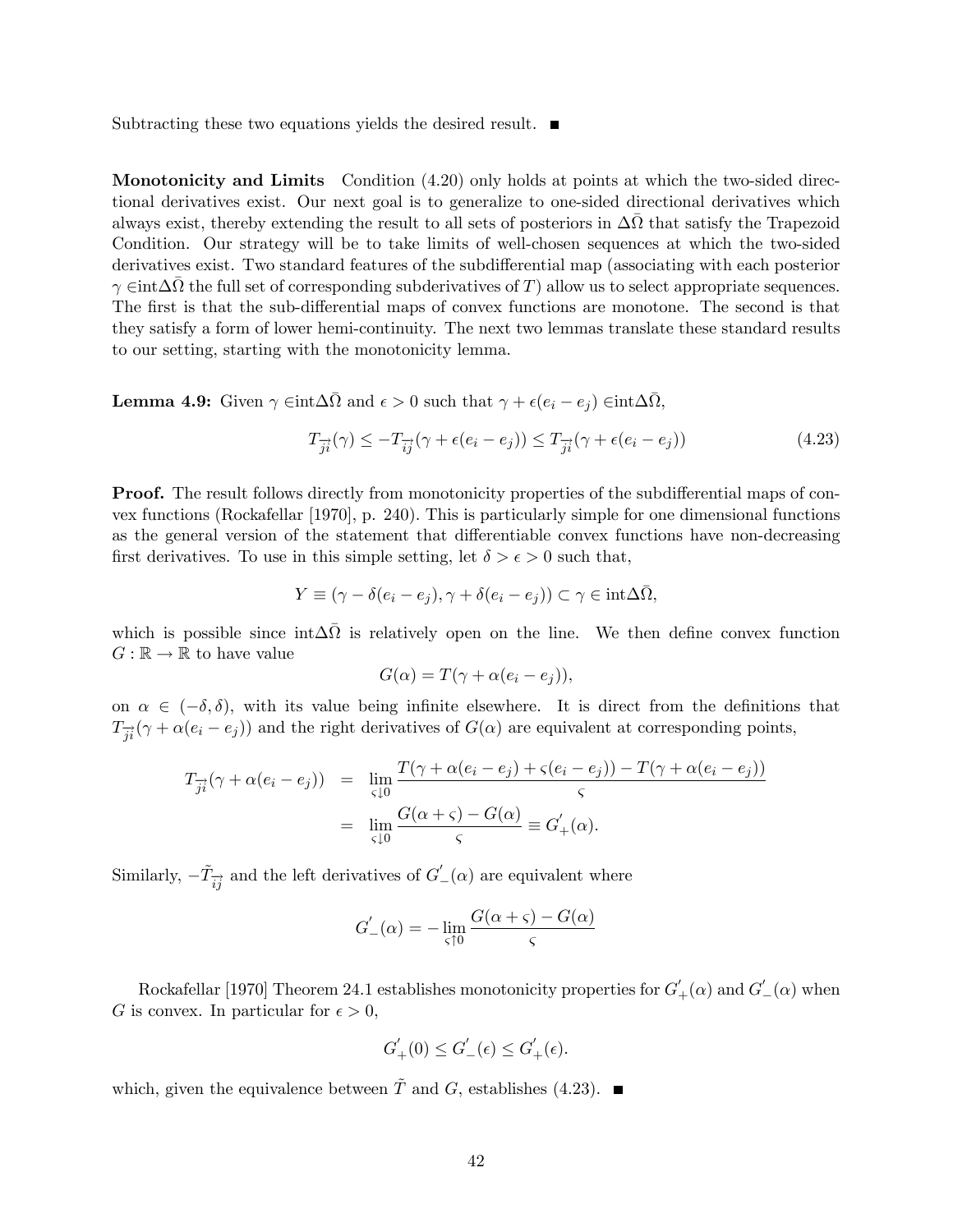**Lemma 4.10:** Given any sequence  $\{\epsilon_n\}_{n=1}^{\infty}$  with  $\epsilon_n > 0$  and  $\lim_{n \to \infty} \epsilon_n = 0$ ,

$$
\lim_{n \to \infty} T_{\overrightarrow{ji}}(\gamma + \epsilon_n(e_i - e_j)) = T_{\overrightarrow{ji}}(\gamma)
$$
\n(4.24)

**Proof.** By the directional derivative monotonicity Lemma 4.9, given  $\{\epsilon_n\}_{n=1}^{\infty}$  with  $\epsilon_n > 0$ , and  $\lim_{n\to\infty} \epsilon_n = 0$ , such that  $\gamma + \epsilon_n(e_i - e_j) \in \text{int}\Delta\overline{\Omega}$ , (4.23) implies that the limit exists and that the inequality survives,

$$
\lim_{n \to \infty} T_{\overrightarrow{ji}}(\gamma + \epsilon_n(e_i - e_j)) \ge T_{\overrightarrow{ji}}(\gamma).
$$
\n(4.25)

Conversely, Rockafellar [1970] Theorem 24.5 shows with full generality that given convex function  $T: \mathbb{R}^J \to \bar{\mathbb{R}}$ , any  $\gamma \in \mathbb{R}^J$  at which  $T(\gamma)$  is finite, and any sequence  $\{\gamma^n\}_{n=1}^{\infty} \to \gamma$  and  $y \in \mathbb{R}^J$ ,

$$
\limsup T'(\gamma^n|y) \le T'(\gamma|y). \tag{4.26}
$$

Defining  $\gamma^n = (\gamma + \epsilon_n(e_i - e_j)$  and  $y = e_i - e_j$  we get,

$$
\lim_{n \to \infty} T_{\overrightarrow{ji}}(\gamma + \epsilon_n(e_i - e_j)) \le T_{\overrightarrow{ji}}(\gamma).
$$
\n(4.27)

Combining (4.25) with (4.27) establishes (4.24), and completes the proof of the Lemma.

Equal Difference Conditions for One-Sided Directional Differences To complete the transition from equal difference conditions on two-sided to one-sided directional derivatives, we apply standard results on "almost everywhere" differentiability of convex functions on various important subdomains. These are all convex subdomains of  $int \Delta \overline{\Omega}$  whose affine hull is of lower dimension, several of which have appeared already in the proof. When thinking about  $T$  even on its full domain int $\Delta\bar{\Omega}$ , there is a subtlety in the statement. Since int $\Delta\bar{\Omega}$  respects the adding up constraint on probabilities, it has measure zero as a subset of  $\mathbb{R}^J$ . For that reason the full measure result applies "relative to" int $\Delta\bar{\Omega}$ . This is how we state the corresponding result for more general convex subdomains Y . We note also the preservation of one-sided and two-sided directional derivatives on subdomains. The precise formalism is standard.

**Definition 8** Given a non-empty convex set  $Y \subset \mathbb{R}^J$ , define  $\Delta \Omega Y = \int \overline{\Omega}(Y)$  to be the corresponding subdomain of int $\Delta \bar{\Omega}$ ,

$$
\Delta\Omega Y\equiv Y\cap int\Delta\bar{\Omega};
$$

and define  $T^Y : \Delta \Omega Y \to \mathbb{R}$  with  $T^Y(\gamma) \equiv T(\gamma)$  to be the restriction of T to this domain. Finally, given  $\gamma \in \Delta \Omega Y$  and  $1 \leq i \neq j \leq J$  such that there exists  $\delta > 0$  such that,

$$
[\gamma - \delta(e_i - e_j), \gamma + \delta(e_i - e_j)] \subset int \Delta \bar{\Omega}(Y), \qquad (4.28)
$$

we define one and two-sided directional derivative  $T_{\overrightarrow{ji}}^Y$  and  $T_{(ji)}^Y$  in the standard manner.

We now state the key result about convergence of one-sided directional derivatives for appropriately selected sequences of posteriors.

**Lemma 4.11:** For any non-empty convex set  $Y \subset \mathbb{R}^J$ ,  $T^Y$  is almost everywhere differentiable in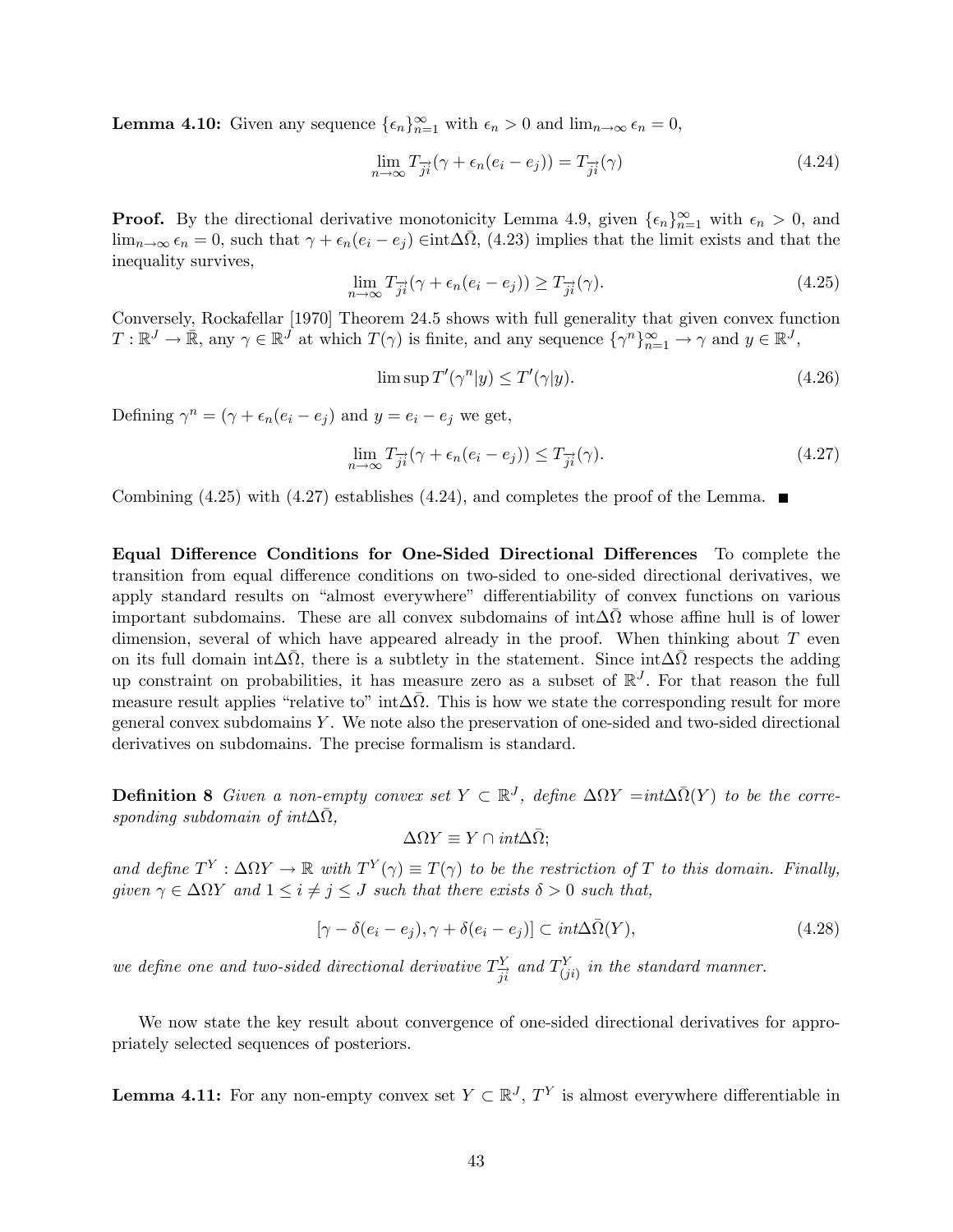the relative interior of  $\Delta \Omega Y$  and whenever  $T_{\overrightarrow{ji}}^Y(\gamma)$  is well-defined,

$$
T_{\overrightarrow{ji}}^Y(\gamma) = T_{\overrightarrow{ji}}(\gamma). \tag{4.29}
$$

**Proof.** Given that Y is non-empty and convex set,  $T<sup>Y</sup>$  is a proper convex function. Rockafellar [1970] Theorem 25.5 translates precisely to the fact that the set  $\{\gamma \in \Delta \Omega Y | T^Y \}$  is differentiable is dense in  $\Delta \Omega Y$  and its complement, the points of non-differentiability, is of measure zero in the relative interior of  $\Delta \Omega Y$ . The equality  $T_{\vec{j}i}^Y = T_{\vec{j}i}$  is definitional given the existence of appropriate convergent sequences in the shared domain and equality of the underlying function.

**Lemma 4.12:** Suppose K is invariant and uniformly posterior separable. Given  $\{\gamma_1, \gamma_2, \eta_1, \eta_2\} \subset \text{int} \Delta \bar{\Omega}$ satisfying the Trapezoid Condition for some pair of distinct states  $1 \leq k \neq l \leq J$ , then

$$
T_{\overrightarrow{ji}}(\gamma_1) - T_{\overrightarrow{ji}}(\eta_1) = T_{\overrightarrow{ji}}(\gamma_2) - T_{\overrightarrow{ji}}(\eta_2),
$$
\n(4.30)

for all pairs of distinct states  $i, j \in \{1, \ldots J\} \backslash \{k, l\}$  that are distinct from k and l.

**Proof.** Consider an arbitrary set of four posteriors  $\{\xi_m\}$   $\subset$  int $\Delta\overline{\Omega}$  for  $\xi = \gamma, \eta$  and  $m = 1, 2$  satisfying the Trapezoid Condition. We construct four corresponding sequences of posteriors  $\{\xi_m^n\}_{n=1}^{\infty}$ that converge to  $\xi_m$  as  $n \to \infty$ . We ensure that at each n (4.20) holds and that (4.20) converges to (4.30). Specifically, let  $\Theta(\xi_m)$  be the set containing posteriors that lie within  $\frac{1}{n}$  of  $\xi_m$  in the direction  $\overrightarrow{ji}$ :

$$
\Theta(\xi_m)=\{\gamma\in{\rm int}\Delta\bar\Omega|\gamma=\xi_m+\lambda(e_i-e_j)\,\,{\rm and}\,\,\lambda\in(0,\frac{1}{n})\}.
$$

for all  $\gamma \in \Theta(\xi_m)$ .

Note that  $\Theta(\xi_m)$  is a convex subset of int $\Delta\bar{\Omega}$ , hence satisfies the conditions of the Lemma 4.11, so that  $T_{(ji)}^{\Theta(\xi_m)} = T_{(ji)}$  exists for almost all  $\lambda \in (0, \frac{1}{n})$  $\frac{1}{n}$ ). Let  $\Lambda_n(\xi_m)$  denote the set of  $\lambda \in (0, \frac{1}{n})$  $\frac{1}{n}$  at which the two-sided directional derivative  $T_{(ji)}$  exists,

$$
\Lambda_n(\xi_m) = \{\lambda \in (0, \frac{1}{n}) | T_{(ij)}(\gamma) \text{ exists at } \gamma = \xi_m + \lambda(e_i - e_j)\}.
$$

It follows that  $\Lambda_n(\xi_m)$  has measure  $\frac{1}{n}$ , as does the corresponding intersection,

$$
\Lambda(n) \equiv \cap_{\xi=\eta,\nu} \cap_{m=1,2} \Lambda_n(\xi_m).
$$

Select  $\bar{\lambda}(n) \in \Lambda(n)$  and correspondingly define,

$$
\xi_m^n = \xi_m + \bar{\lambda}(n)(e_i - e_j),
$$

for  $\xi = \gamma, \eta$  and  $m = 1, 2$ .

By construction, for each n,  $\xi_m^m$   $\in$  int $\Delta\overline{\Omega}$  for  $\xi = \gamma, \eta$  and  $m = 1, 2$  satisfy the Trapezoid Condition. To confirm, note that for  $\xi = \gamma, \eta$  and  $m = 1, 2, \xi_m^n(k)$  and  $\xi_m(k)$  differ only in coordinates i and j. Hence we know that  $\xi_m^n(k) = \xi_m(k)$  and  $\xi_m^n(l) = \xi_m(l)$ . Given that the  $\xi_m$ satisfy the Trapezoid Condition, it follows that the  $\xi_m^n$  satisfy the Trapezoid Condition as well. Since  $T_{(ji)}$  exists at each of the  $\xi_m^n$ , and since the  $\xi_m^n$  satisfy the Trapezoid Condition, Lemma 4.8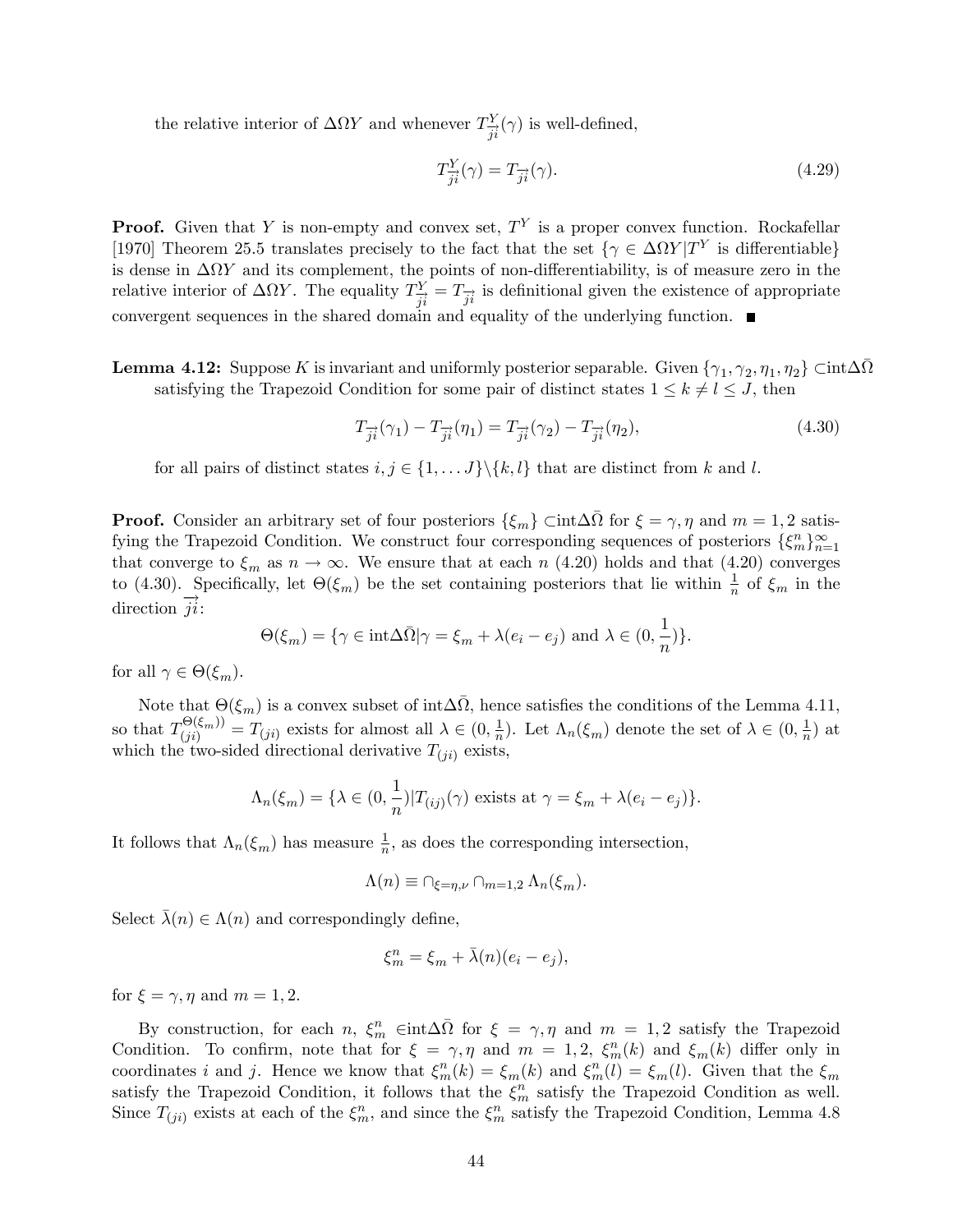states

$$
T_{(ji)}(\gamma_1^n) - T_{(ji)}(\eta_1^n) = T_{(ji)}(\gamma_2^n) - T_{(ji)}(\eta_2^n)
$$
\n(4.31)

Now consider each element  $T_{(ji)}(\xi_m^n)$  and note that, since  $\bar{\lambda}(n) > 0$  and

$$
\xi_m^n = \xi_m + \bar{\lambda}(n)(e_i - e_j),
$$

we can apply Lemma 4.9 directly to conclude that (4.23) holds,

$$
T_{\overrightarrow{ji}}(\xi_m^n) \ge T_{\overrightarrow{ji}}(\xi_m) \tag{4.32}
$$

Since  $\bar{\lambda}(n) \to 0$  we know in addition that  $\lim_{n \to \infty} \xi_m^n = \xi_m$ , so that Lemma 4.10 applies to show that,

$$
\lim_{n \to \infty} T_{\overrightarrow{ji}}(\xi_m^n) = \lim_{n \to \infty} T_{(ji)}(\xi_m^n) = T_{\overrightarrow{ji}}(\xi_m). \tag{4.33}
$$

Substituting  $(4.33)$  in  $(4.31)$  establishes  $(4.30)$ , and completes the proof.

Propagating Existence of Directional Derivatives A key result shows how to propagate existence of directional derivatives. If the two-sided directional derivative  $T_{(ji)}(\gamma)$  exists at a point  $\gamma$ , then  $T_{(ji)}(\eta)$  exists for all  $\eta \in \Gamma^{\alpha}_{ji}$  where  $\alpha = \frac{\gamma(j)}{\gamma(i)}$  $\frac{\gamma(j)}{\gamma(i)}$ . The intuition for the result is that this set of  $\eta$ can be linked to  $\gamma$  by a problem in which the states i and j are redundant. Invariance then allows us to alter the prior on  $i$  and  $j$  and thereby smoothly shift the the resulting posteriors. These posteriors maintain the original ratio between states j and i. If  $T(\gamma)$  is smooth in the direction  $(ji)$ ,  $T(\eta)$  must also be smooth, if the posteriors are to evolve proportionately.

Before proving the result we establish some additional continuity properties that we can import to our apparatus directly from Rockafellar [1970].

**Lemma 4.13:** Given  $\gamma \in \text{int} \Delta \overline{\Omega}$  and  $1 \leq i \neq j \leq J$  such that  $T_{(ji)}(\gamma)$  exists, then  $T_{(ji)}(\eta)$  exists for all  $\eta \in \text{int} \Delta \bar{\Omega}$  such that:

$$
\frac{\eta(j)}{\eta(i)} = \frac{\gamma(j)}{\gamma(i)}.\tag{4.34}
$$

**Proof.** The proof is by contradiction. Choose  $\gamma$  such that  $T_{(ji)}(\gamma)$  exists and suppose that there exists  $\eta$  satisfying (4.34) such that  $T_{(ji)}(\eta)$  does not exist. By Lemma 4.4 above, this means that  $-T_{\overrightarrow{il}}(\eta) \neq T_{\overrightarrow{li}}(\eta).$ 

By Lemma 4.7 there exists  $(\mu, A)$  with  $A = \{a, b\}$  such that  $\gamma$  is the revealed posterior related to a and  $\eta$  is the revealed posterior related to b and the states i and j are redundant. Lemma 4.7 also guarantees that given the parameterized set of problems  $(\mu_t, A)$  where

$$
\mu_t(k) = \begin{cases} t \left[ \mu(i) + \mu(j) \right] & \text{for } k = i; \\ (1-t) \left[ \mu(i) + \mu(j) \right] & \text{for } k = j; \\ \mu(k) & \text{otherwise}; \end{cases}
$$

for  $t \in (0, 1)$ , and  $\gamma_t$ , the revealed posterior for action a, and  $\eta_t$ , the revealed posterior for action b, are defined analogously. Let t be defined by  $\mu_{\bar{t}} = \mu$ .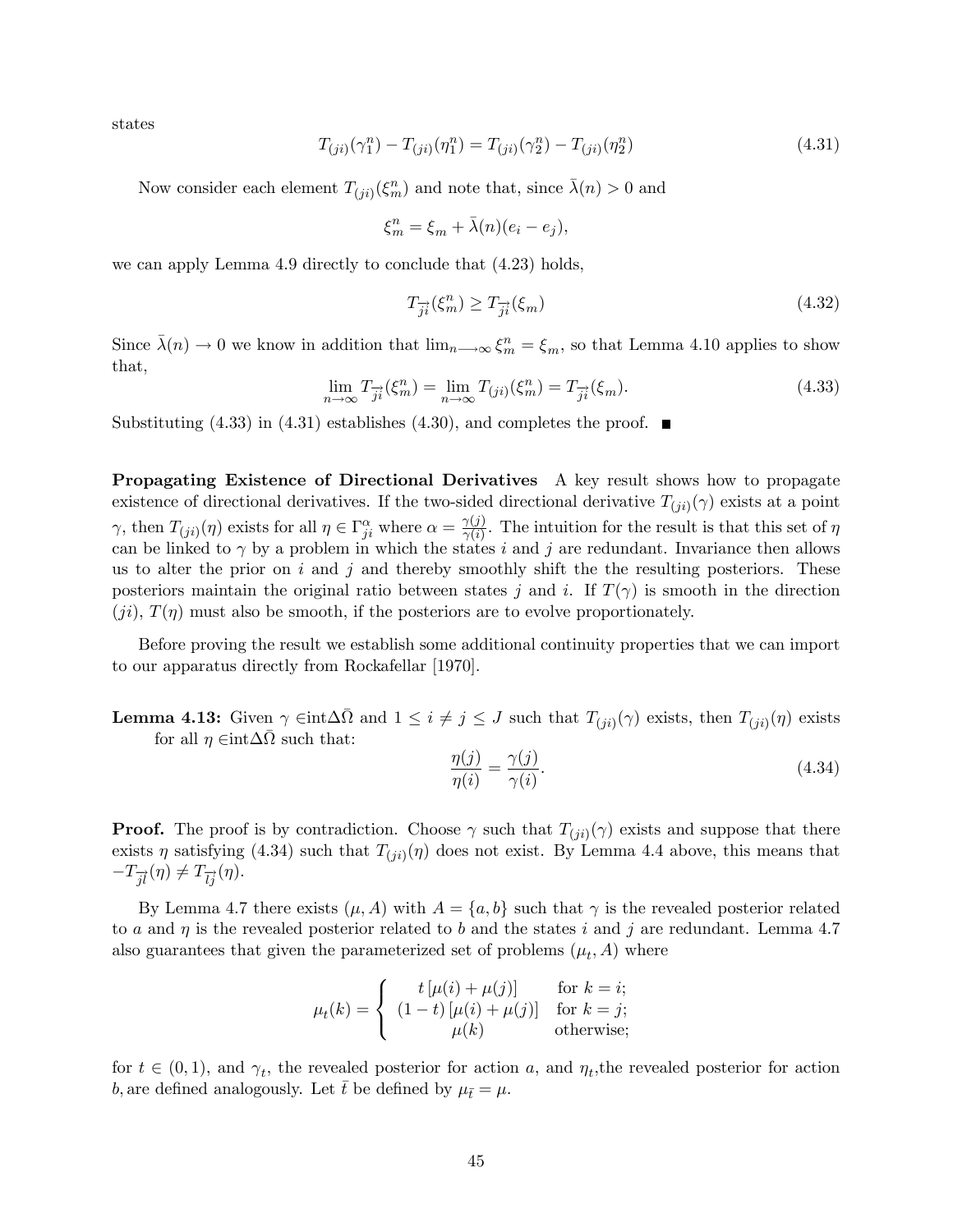By the Lagrangian Lemma, for each t, there exists  $\theta_t \in \mathbb{R}^{J-1}$  such that

$$
N^{a}(\gamma_{t}) - \sum_{k=1}^{J-1} \theta_{t}(k)\gamma_{t}(k) = N^{b}(\eta_{t}) - \sum_{k \neq j} \theta_{t}(k)\eta_{t}(k) \geq N^{c}(\gamma') - \sum_{k=1}^{J-1} \theta(k)\gamma'(k)
$$

for all  $\gamma' \in \Delta\overline{\Omega}$  and  $c = \{a, b\}.$ 

Since  $T_{(ji)}(\gamma)$  exists, the Optimal Directional Derivative Lemma (Lemma 4.6) tells us that

$$
T_{(ji)}(\gamma) = a(i) - a(j) - \theta_{\bar{t}}(i) - \theta_{\bar{t}}(j)
$$
\n(4.35)

and since  $T_{(ji)}(\eta)$  does not exist, Lemma 4.6 implies that,

$$
-T_{\overrightarrow{ij}}(\eta) - b(i) + b(J) + \theta_{\overrightarrow{t}}(i) + \theta_{\overrightarrow{t}}(j) \leq 0 \leq T_{\overrightarrow{ji}}(\eta) - b(i) + b(J) + \theta_{\overrightarrow{t}}(i) + \theta_{\overrightarrow{t}}(j),
$$

with one of these two inequalities strict. Without loss of generality suppose

$$
T_{\overrightarrow{j}i}(\eta) - b(i) + b(J) + \theta_{\overline{i}}(i) + \theta_{\overline{i}}(j) = \Delta > 0.
$$
 (4.36)

Define now  $Y \subset \mathbb{R}^J$  as all vectors  $\gamma_t$ ,

$$
Y = \{ \gamma_t \in \text{int} \Delta \bar{\Omega} | t \in [0, 1] \},
$$

noting that, since  $\Delta \bar{\Omega} Y = Y$  since Y  $\det \Delta \bar{\Omega}$ . Lemma 4.11 implies that  $T^Y$  is differentiable for almost all  $\gamma_t$ , so that Lemma 4.4 implies that the two-sided directional derivative,

$$
T_{(ji)}^Y(\gamma_t) = T_{(ji)}(\gamma_t),
$$

also exists for almost all  $\gamma_t \in Y$ .

Now consider a sequence  $\gamma_{t(n)} \to \gamma$  such that  $t(n) > \bar{t}$  and  $T_{(ji)}(\gamma_{t(n)})$  exists. Lemma 4.10 implies that

$$
\lim_{t(n)\to\bar t}T_{(ji)}(\gamma_{t(n)})=T_{(ji)}(\gamma).
$$

Therefore there exists  $t(m) \neq \overline{t}$  such that  $T_{(ji)}(\gamma_{t(m)}) \in (T_{(ji)}(\gamma), T_{(ji)}(\gamma) + \Delta)$ . Given that  $T_{(ji)}(\gamma_{t(m)})$  exists,

$$
T_{(ji)}(\gamma_{t(m)}) = a(i) - a(j) - \theta_{t(m)}(i) - \theta_{t(m)}(j). \tag{4.37}
$$

Hence, with  $T_{(ji)}(\gamma_{t(m)}) - T_{(ji)}(\gamma) \in (0, \Delta)$ , we can subtract the right-hand sides of (4.35) from (4.37) to conclude that,

$$
\theta_{\bar{t}}(i) + \theta_{\bar{t}}(j) - \theta_{t(m)}(i) - \theta_{t(m)}(j) \in (0, \Delta),
$$

so that,

$$
-\theta_{t(m)}(i) - \theta_{t(m)}(j) < -\theta_{\bar{t}}(i) - \theta_{\bar{t}}(j) + \Delta. \tag{4.38}
$$

Applying now the Optimal Directional Derivative Lemma (Lemma 4.6) to  $\eta_{t(m)}$  we conclude that,

$$
-T_{\overrightarrow{ij}}(\eta_{t(m)}) \leq b(i) - b(j) - \theta_{t(m)}(i) - \theta_{t(m)}(j) \leq T_{\overrightarrow{ji}}(\eta_{t(m)}).
$$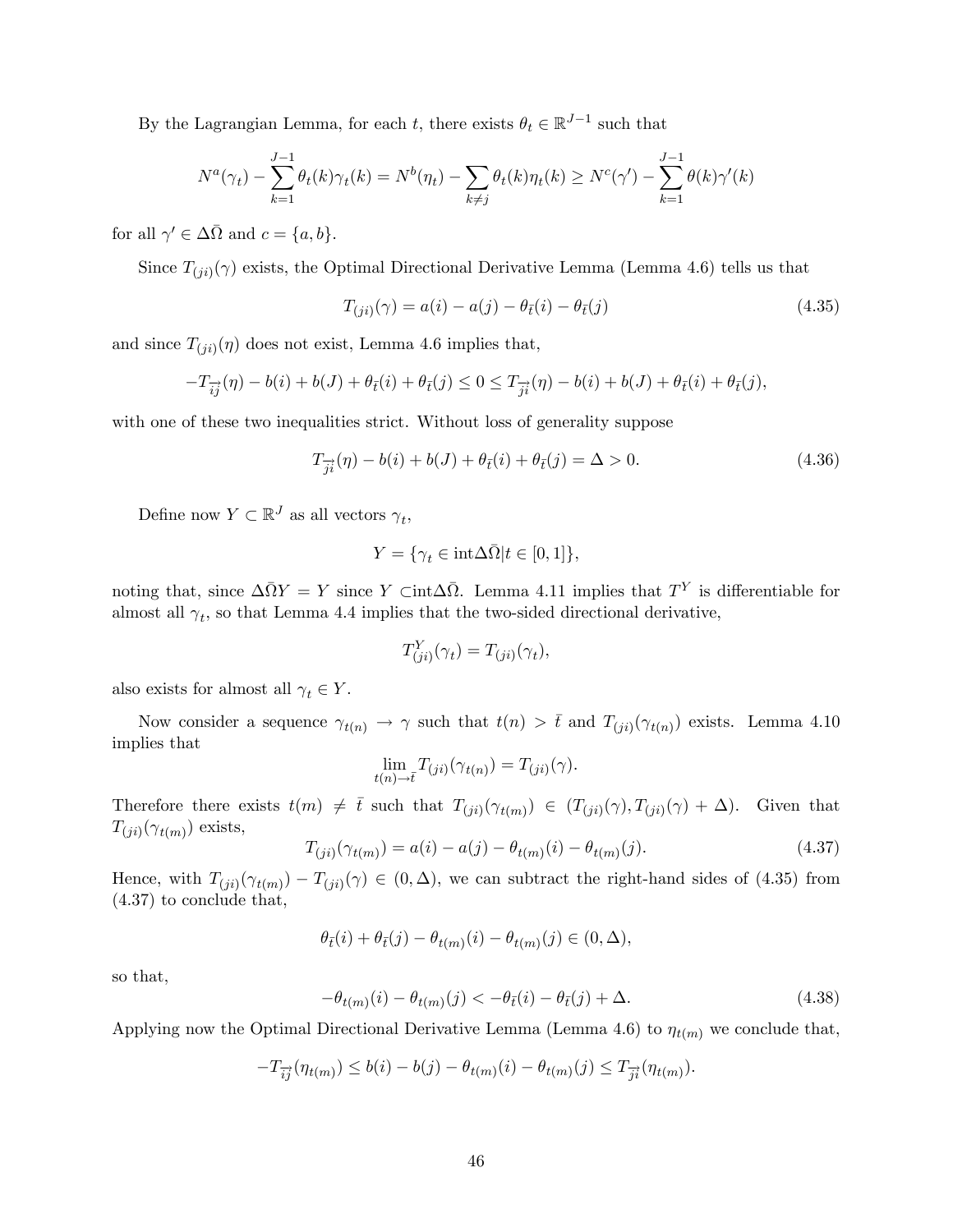Substitution of (4.38) thereupon yields,

$$
-T_{\overrightarrow{ij}}(\eta_{t(m)}) \leq b(i) - b(j) - \theta_{t(m)}(i) - \theta_{t(m)}(j) < b(i) - b(j) - \theta_{\overline{t}}(i) - \theta_{\overline{t}}(j) + \Delta = T_{\overrightarrow{ji}}(\eta)
$$

But  $t(m) > \bar{t}$ , so that the Lemma 4.9 implies directly that  $-T_{\bar{i}j}(\eta_{t(m)}) > T_{\bar{j}i}(\eta)$ . This contradiction establishes the result.  $\blacksquare$ 

Weak Form Additive Separability In this section we establish a weak form of additive separability. The basic observation is that (4.20) is very close to the rectangle condition for this form of additive separability. The difference is that  $\gamma_1, \gamma_2, \eta_1, \eta_2 \in \text{int} \Delta \bar{\Omega}$  satisfying the Trapezoid Condition form a trapezoid, not a rectangle. We rectify this problem by deforming  $int \Delta \bar{\Omega}$  and applying additive separability to the new space.

Our deformation is the combination of two mappings. The first maps  $int \Delta \overline{Q}$  into the set of vectors  $Z^{J-1}$  of length  $J-1$  whose elements  $z_j$  are strictly positive and sum to a number that is strictly less than one. Let

$$
Z^M = \{ (z_1, \dots z_{J-1}) \in \mathbb{R}^{J-1} | z_j > 0 \text{ all } m \text{ and } \sum_m z_j < 1 \},
$$

We define the mapping  $\Psi_1$  : $\text{int}\Delta\bar{\Omega} \to Z^{J-1}$  by dropping the coordinate  $\gamma(J)$ 

$$
\Psi_1(\gamma(j)) = \gamma(j) \text{ for } 1 \le j \le J - 1.
$$

The second mapping maps  $Z^{J-1}$  into  $X = (0,1) \times Z^{J-2}$ . Define  $\Psi_2(z) : Z^{J-1} \to X$  by,

$$
\Psi_2(z(j)) = \begin{cases} \frac{z(j)}{1 - \sum_{m=2}^{J-1} z(m)} & \text{for } j = 1; \\ z(j) & \text{for } 2 \le i \neq j \le J - 1. \end{cases}
$$

Now X is a rectangle. We define the mapping  $\Psi$  :int $\Delta\bar{\Omega} \to X$  as the composition of  $\Psi_1$  and  $\Psi_2$ :

$$
\Psi = \Psi_2(\Psi_1(\gamma)) = \begin{cases}\n\frac{\Psi_1(\gamma(j))}{1 - \sum_{m=2}^{J-1} \Psi_1(\gamma(m))} & \text{for } j = 1; \\
\Psi_1(\gamma(j)) & \text{for } 2 \le i \neq j \le J - 1.\n\end{cases}
$$
\n
$$
= \begin{cases}\n\frac{\gamma(j)}{1 - \sum_{m=2}^{J-1} \gamma(m)} & \text{for } j = 1; \\
\gamma(j) & \text{for } 2 \le i \neq j \le J - 1.\n\end{cases}
$$

The next lemma shows that  $\Psi$  is bijective.

**Lemma 4.14:**  $\Psi = \Psi_2 \circ \Psi_1$  is bijective.

**Proof.** Clearly  $\Psi_1$  :int $\Delta \bar{\Omega} \to Z^{J-1}$  is bijective. With regard to  $\Psi_2$ , note that if that  $z_1, z_2 \in Z^{J-1}$ both map to  $x \in X$ , it is immediate that  $z_1 = z_2$ . Hence  $\Psi_2 : Z^{J-1} \to X$  is injective. To show that it is also surjective, given  $x \in X$ , define  $h(x) \in Z^{J-1}$  by,

$$
h(x(j)) = \begin{cases} \left[1 - \sum_{m=2}^{J-1} x(m)\right] x(1) & \text{if } j = 1\\ x(j) & \text{for } 2 \le j \le J-1. \end{cases}
$$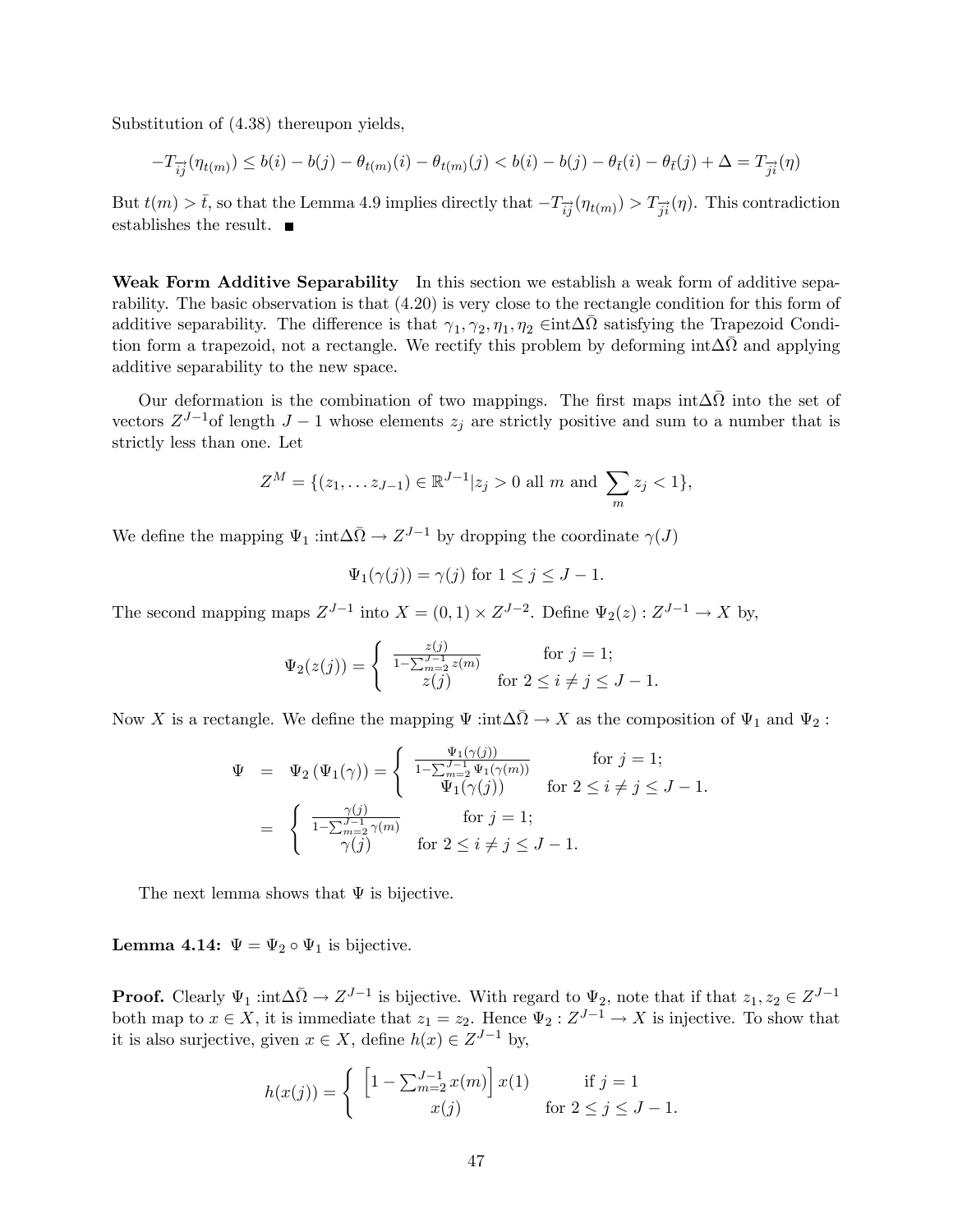We now consider  $\Psi_2(h(x)) \in X$ . By construction, this satisfies:

$$
\Psi_2(h(x(j))) = \begin{cases} \frac{h(x(j))}{1 - \sum_{m=2}^{J-1} h(x(m))} & \text{for } j = 1; \\ x(j) & \text{for } 2 \le i \neq j \le J - 1. \end{cases}
$$

where

$$
\frac{h(x(j))}{1 - \sum_{m=2}^{J-1} h(x(m))} = \frac{\left[1 - \sum_{m=2}^{J-1} x(m)\right] x(1)}{\left[1 - \sum_{m=2}^{J-1} x(m)\right]} = x(1).
$$

Hence  $\Psi_2(h(x)) = x$  so that  $\Psi_2$  is surjective. Given that it is also injective, it is bijective. The composition of two bijective mappings is bijective. This completes the proof.  $\blacksquare$ 

The next lemma shows that, in this space, the Trapezoid Condition transforms into a rectangle condition on X.

**Lemma 4.15:** Given  $\gamma_1, \gamma_2, \eta_1, \eta_2 \in \text{int}\Delta\bar{\Omega}$  that satisfy the Trapezoid Condition for states  $k = 1$ and  $j = J$ , the elements  $x_1, x_2, y_1, y_2 \in X$  such that  $x_m = \Psi(\gamma_m)$  and  $y_m = \Psi(\eta_m)$  for  $m = 1, 2$ , form a rectangle:

$$
x_1(1) = x_2(1)
$$
 and  $y_1(1) = y_2(1);$   
\n $x_1(j) = y_1(j)$  and  $x_2(j) = y_2(j);$  for  $2 \le j \le J - 1.$ 

**Proof.** Consider  $x_1, x_2, y_1, y_2 \in X$  such that  $x_m = \Psi(\gamma_m)$  and  $y_m = \Psi(\eta_m)$  for  $m = 1, 2$ . By the Trapezoid Condition and the definition of  $\Psi$ , for  $2 \le j \le J - 1$  and  $m = 1, 2$ ,

$$
x_m(j) = \Psi(\gamma_m(j)) = \gamma_m(j) = \eta_m(j) = \Psi(\eta_m(j)) = \eta_m(j).
$$

Note also that,

$$
x_1(1) - x_2(1) = \frac{\gamma_1(1)}{\gamma_1(1) + \gamma_1(J)} - \frac{\gamma_2(1)}{\gamma_2(1) + \gamma_2(J)}
$$
  
= 
$$
\frac{\frac{\gamma_1(1)}{\gamma_1(J)}}{\frac{\gamma_1(1)}{\gamma_1(J)} + 1} - \frac{\frac{\gamma_2(1)}{\gamma_2(J)}}{\frac{\gamma_2(1)}{\gamma_2(J)} + 1} = \frac{\alpha}{\alpha + 1} - \frac{\alpha}{\alpha + 1} = 0
$$

Similarly,

$$
y_1(1) - y_2(1) = \frac{\frac{\eta_1(1)}{\eta_1(J)}}{\frac{\eta_1(1)}{\eta_1(J)} + 1} - \frac{\frac{\eta_1(1)}{\eta_1(J)}}{\frac{\eta_1(1)}{\eta_1(J)} + 1} = 0,
$$

completing the proof.  $\blacksquare$ 

With this we are in position to establish our first version of additive separability.

**Lemma 4.16:** Suppose that K is invariant and uniformly posterior separable. Then, given  $2 \le$  $i \neq j \leq J-1$ ,  $T_{\overrightarrow{ji}}(\gamma)$  is additively separable in  $\left[\frac{\gamma(1)}{\gamma(1)+\gamma}\right]$  $\gamma(1)+\gamma(J)$ and  $\{\gamma(j) | 2 \leq j \leq J-1\}$  in that there exists  $\mathbf{A} : \mathbb{R}_+ \longrightarrow \mathbb{R}$  and  $\mathbf{B} : \mathbb{R}^{J-2} \longrightarrow \mathbb{R}$  such that,

$$
T_{\overrightarrow{ji}}(\gamma) = \mathbf{A}\left(\frac{\gamma(1)}{\gamma(1) + \gamma(J)}\right) + \mathbf{B}\left(\gamma(2), ..., \gamma(J-1)\right)
$$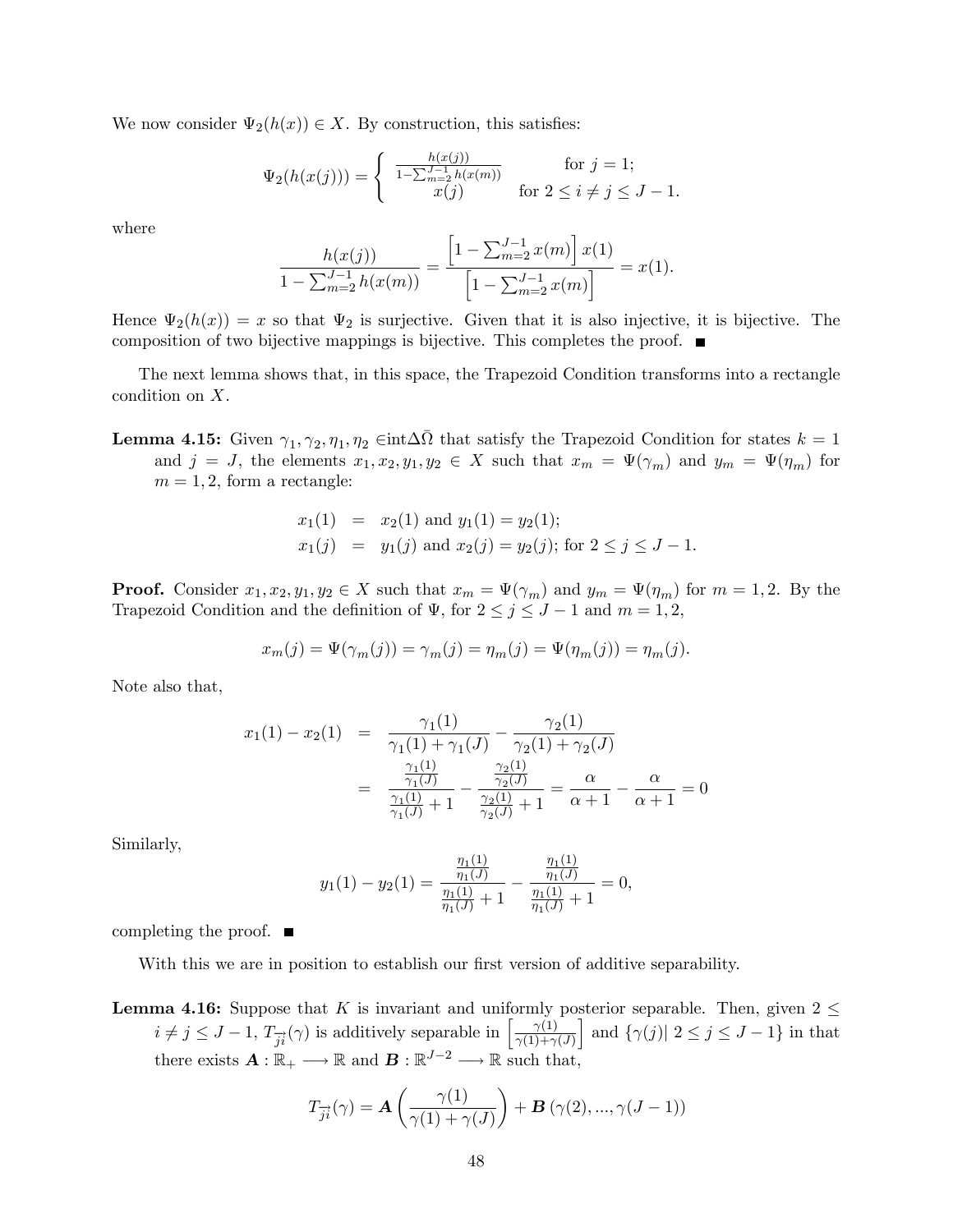**Proof.** We consider any four posteriors  $\gamma_1, \gamma_2, \eta_1, \eta_2 \in \text{int}\Delta\overline{\Omega}$  that satisfy the Trapezoid Condition for states  $k = 1$  and  $l = J$ . We now define  $x_1, x_2, y_1, y_2 \in X$  by  $x_m = \Psi(\gamma_m)$  and  $y_m = \Psi(\eta_m)$  for  $m = 1, 2$ . We transfer the directional derivatives to this space by defining the function  $\mathcal{T}: X \to \mathbb{R}$ by,

$$
\mathcal{T}(x) \equiv T_{\overrightarrow{ji}}(\Psi^{-1}(x)),
$$

using the bijective function  $\Psi$  :int $\Delta \bar{\Omega} \to X$  introduced in Lemma 4.14 above.

Note that the space X is of the cross-product form  $X = X_A \times X_B$  with  $X_A = (0,1)$  and  $X_B = Z^{J-2}$ . A standard condition for such an arbitrary function  $f: X \longrightarrow \mathbb{R}$  on such a space to be additively,

$$
f(a, b) = f_1(a) + f_2(b)
$$

is that the rectangle conditions are satisfied: given  $a_1, a_2 \in X_A$  and  $b_1, b_2 \in X_B$ ,

$$
f(a_1, b_1) - f(a_2, b_1) = f(a_1, b_2) - f(a_2, b_2).
$$

To confirm, pick arbitrary  $(\bar{a}, \bar{b}) \in X_A \times X_B$  and note that for any  $(a, b) \in X_A \times X_B$ ,

$$
f(a,b) = f(a,\overline{b}) + f(\overline{a},b) - f(\overline{a},\overline{b}),
$$

which is of the additively separable form for  $f_1(a) = f(a, \bar{b}) - f(\bar{a}, \bar{b})$  and  $f_2(b) = f(\bar{a}, b)$ .

Since  $\gamma_1, \gamma_2, \eta_1$ , and  $\eta_2$  satisfy the Trapezoid Condition, Lemma 4.8, states,

$$
T_{\overrightarrow{ji}}(\gamma_1) - T_{\overrightarrow{ji}}(\eta_1) = T_{\overrightarrow{ji}}(\gamma_2) - T_{\overrightarrow{ji}}(\eta_2)
$$

By the definition of  $\mathcal T$  we have,

$$
\mathcal{T}(x_1) - \mathcal{T}(y_1) = \mathcal{T}(x_2) - \mathcal{T}(y_2)
$$

By Lemma 4.15,  $x_m = \Psi(\gamma_m)$  and  $y_m = \Psi(v_m)$  for  $m = 1, 2$ , form a rectangle:

$$
x_1(1) = x_2(1) \equiv a_1
$$
 and  $y_1(1) = y_2(1) \equiv a_2$ ;  
\n $x_1(j) = y_1(j)$  and  $x_2(j) = y_2(j)$ ; for  $2 \le j \le J - 1$ .

Define  $b_m \in Z^{J-2}$  for  $m = 1, 2$  by,

$$
b_m(j) = x_m(j+1) \text{ for } 2 \le j \le J-1,
$$

substitution yields the rectangle condition,

$$
\mathcal{T}(a_1,b_1) - \mathcal{T}(a_2,b_1) = \mathcal{T}(x_1) - \mathcal{T}(y_1) = \mathcal{T}(x_2) - \mathcal{T}(y_2) = \mathcal{T}(a_1,b_2) - \mathcal{T}(a_2,b_2).
$$

It follows that T is additively separable between  $a \in X_A = (0, 1)$  and  $b \in X_B = Z^{J-2}$ 

$$
\mathcal{T}(a,b) = \mathbf{A}(a) + \mathbf{B}(b)
$$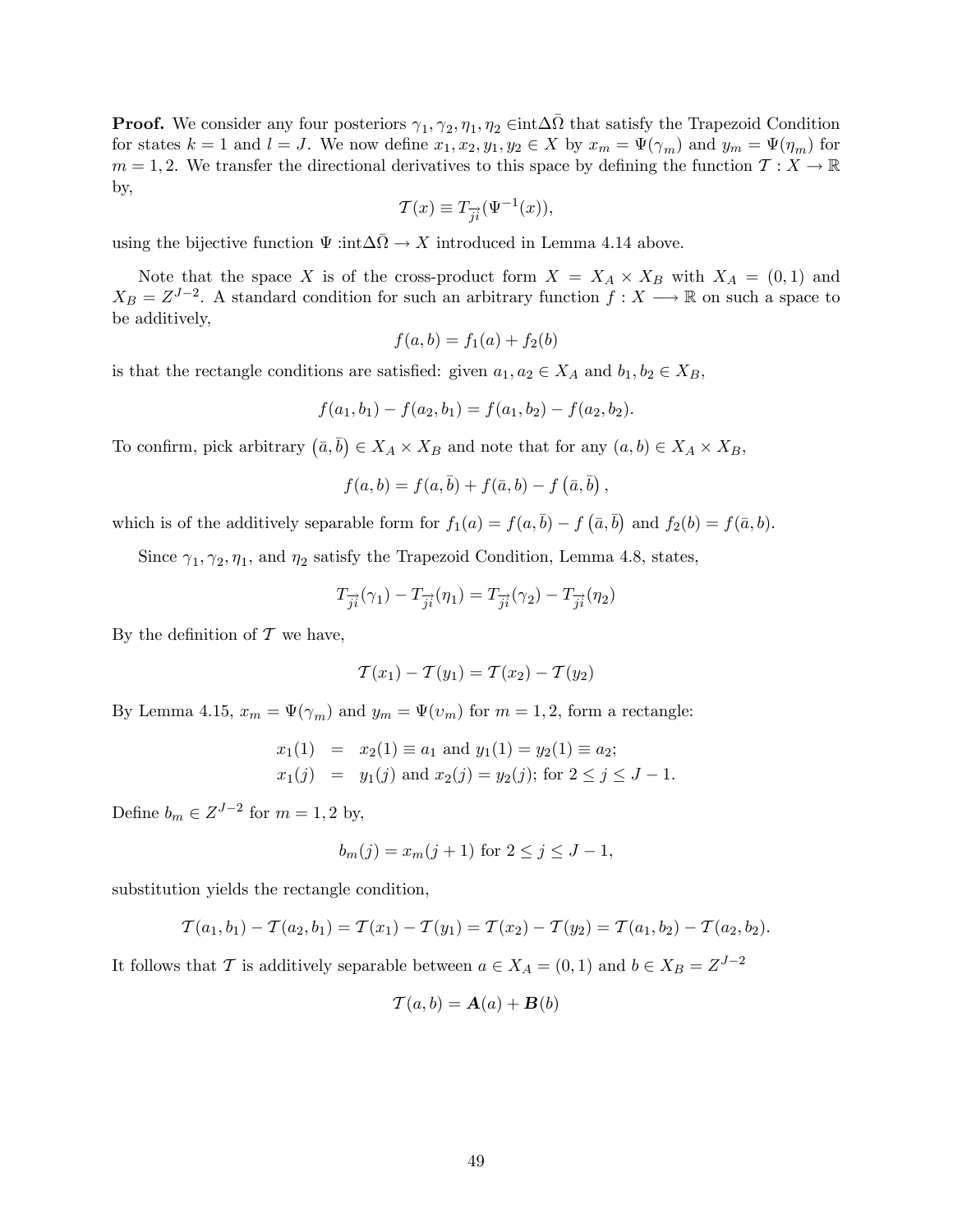In the final step, we use  $\Psi$  to move from  $\mathcal T$  to  $T_{\vec n}$ . Given  $x = \Psi(\gamma)$ ,

$$
T_{\overrightarrow{ji}}(\gamma) = \mathcal{T}(\Psi^{-1}(\gamma)) = \mathcal{T}(x) = \mathbf{A}(x(1)) + \mathbf{B}(x(2),..,x(J-1))
$$
  
=  $\mathbf{A}\left(\frac{\gamma(1)}{\gamma(1) + \gamma(J)}\right) + \mathbf{B}(\gamma(2),..,\gamma(J-1)),$ 

completing the proof.  $\blacksquare$ 

Strong Form Additive Separability In this section we establish a stronger form of additive separability relying on already established symmetry and differentiability properties of the  $T$  function.

**Lemma 4.17:** Suppose that K is invariant and uniformly posterior separable. If T is differentiable at  $\gamma \in \text{int}\Delta\bar{\Omega}$ , then, given  $1 \leq i \neq j \leq J$  there exists  $\mathbf{B} : \mathbb{R}^{J-2} \longrightarrow \mathbb{R}$  such that

$$
T_{(ji)}(\gamma) = \mathbf{B}(\gamma(2), \gamma(3), ..., \gamma(J-2), \gamma(J-1))
$$
\n(4.39)

**Proof.** We arbitrarily order states, fix states 1 and J, and consider distinct states  $2 \leq i \neq j \leq J-1$ . By Lemma 4.4, if T is differentiable at  $\gamma$  then  $T_{(ji)}(\gamma)$  exists. We set  $i = 2$  and  $j = 3$ . Given the symmetry of  $T$  (Lemma 4.1), this is without loss of generality.

Applying Lemma 4.16,

$$
T_{(32)}(\gamma) = \mathbf{A}\left(\frac{\gamma(1)}{\gamma(1)+\gamma(J)}\right) + \mathbf{B}\left(\gamma(2),\gamma(3),...,\gamma(J-2),\gamma(J-1)\right).
$$

By Lemma 4.4, we also know that,

$$
T_{(23)}(\gamma) = -T_{(32)}(\gamma) = -\mathbf{A}\left(\frac{\gamma(1)}{\gamma(1) + \gamma(J)}\right) - \mathbf{B}\left(\gamma(2), \gamma(3), ..., \gamma(J-2), \gamma(J-1)\right). \tag{4.40}
$$

Define the mapping  $\sigma : \{1, ..., J\} \longrightarrow \{1, ..., J\}$  that permutes elements 2 and 3:

$$
\sigma(k) = \begin{cases} 3 \text{ if } k = 2; \\ 2 \text{ if } k = 3; \\ k \text{ otherwise.} \end{cases}
$$

Defining  $\gamma^{\sigma} \in \text{int} \Delta \bar{\Omega}$  as the correspondingly permuted posterior,  $\gamma^{\sigma}(j) = \gamma(\sigma^{-1}(j))$ . Lemma 4.5 then states that, since  $T_{(ji)}(\gamma)$  exists,

$$
T_{(23)}(\gamma)=T_{(32)}(\gamma^\sigma)
$$

Directly by Lemma 4.16,

$$
T_{(32)}(\gamma^{\sigma}) = \mathbf{A}\left(\frac{\gamma^{\sigma}(1)}{\gamma^{\sigma}(1) + \gamma^{\sigma}(J)}\right) + \mathbf{B}\left(\gamma^{\sigma}(2), \gamma^{\sigma}(3), ..., \gamma^{\sigma}(J-2), \gamma^{\sigma}(J-1)\right)
$$

$$
= \mathbf{A}\left(\frac{\gamma(1)}{\gamma(1) + \gamma(J)}\right) + \mathbf{B}\left(\gamma(3), \gamma(2), ..., \gamma(J-2), \gamma(J-1)\right). \tag{4.41}
$$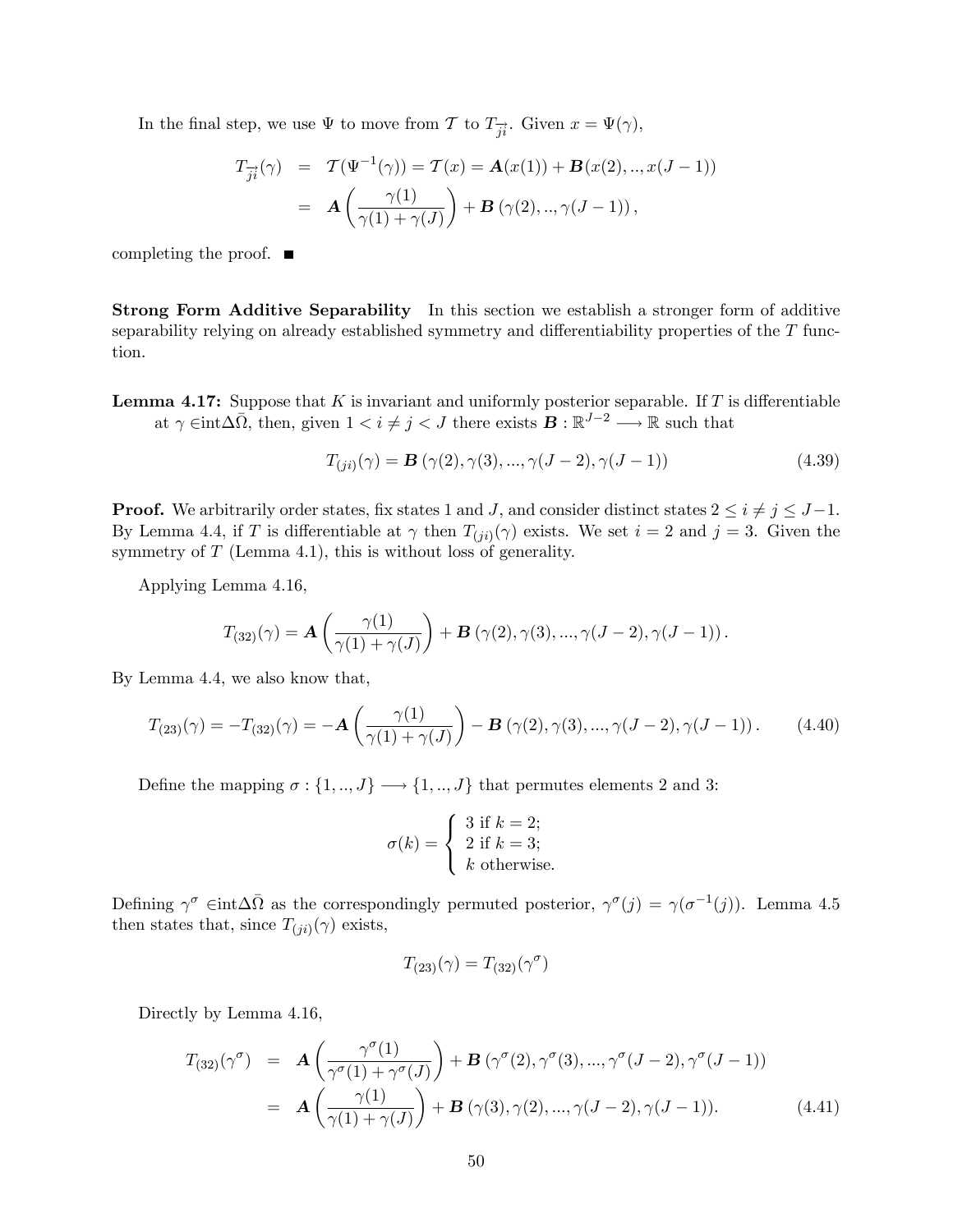Since both equal  $T_{(23)}(\gamma)$  we know that the right-hand sides of (4.40) and (4.41) are equal,

$$
2\mathbf{A}\left(\frac{\gamma(1)}{\gamma(1)+\gamma(J)}\right) = -\mathbf{B}\left(\gamma(2),\gamma(3),...,\gamma(J-2),\gamma(J-1)\right) - \mathbf{B}\left(\gamma(3),\gamma(2),...,\gamma(J-2),\gamma(J-1)\right)
$$
\n(4.42)

By assumption  $T_{(32)}(\gamma)$  exists so that by Lemma 4.13 it also exists for all  $\eta$  such that  $\eta(2)/\eta(3) =$  $\gamma(2)/\gamma(3)$ , including all at which,

$$
\rho \equiv \frac{\eta(1)}{\eta(1) + \eta(J)} > 0
$$

takes arbitrary values while  $\eta(k) = \gamma(k)$  for all  $k \neq 1, J$ , which by construction differ from i, j. Hence (4.42) must hold for all  $\rho > 0$ . Since the right-hand side of the equation is independent of  $\rho$ ,  $\mathbf{A}(\rho)$  is independent of  $\rho$ ,

$$
\mathbf{A}\left( \rho\right) =\bar{\mathbf{A}}\in\mathbb{R}.
$$

Hence we can add  $\overline{A}$  to  $B$  and normalize to  $A(x) = 0$ , completing the proof.  $\blacksquare$ 

In the proceeding, there has been no guarantee that there is a single  $\bf{B}$  that works for all pairs of states. In the next lemma we further restrict the functional dependence of the two-sided directional derivative, and in the process show that there exists a single function  $\vec{B}$  that characterizes this derivative.

**Lemma 4.18:** Suppose that  $K$  is invariant and uniformly posterior separable. Then there exists  $\bar{\mathbf{B}}:(0,1)\times(0,1)\to\mathbb{R}$  such that, given  $\gamma\in\text{int}\Delta\bar{\Omega}$ , and states  $1\leq i\neq j\leq J$ ,

$$
T_{(ji)}(\gamma) = \bar{\mathbf{B}}(\gamma(i), \gamma(j)).\tag{4.43}
$$

**Proof.** Given arbitrarily fixed states 1 and J with  $J \geq 4$ , Lemma 4.17 establishes that if we consider distinct states  $i = 2$  and  $j = 3$ , there exists  $\mathbf{B} : \mathbb{R}^{J-2} \longrightarrow \mathbb{R}$  such that

$$
T_{(32)}(\gamma) = \mathbf{B}(\gamma(2), \gamma(3), ..., \gamma(J-2), \gamma(J-1))
$$

if T is differentiable at  $\gamma$ . If  $J = 4$ , then **B** has only two arguments and is of the desired form,

$$
T_{(ji)}(\bar{\gamma}) = \mathbf{B}\left(\bar{\gamma}(i), \bar{\gamma}(j)\right) \equiv \mathbf{B}\left(\bar{\gamma}(2), \bar{\gamma}(3)\right) \equiv \mathbf{\bar{B}}\left(\bar{\gamma}(2), \bar{\gamma}(3)\right).
$$

By the symmetry Lemma 4.5, this same function applies regardless of how we label states, completing the proof for  $J = 4$ .

$$
T_{(ji)}(\bar{\gamma}) = \bar{\mathbf{B}}(\bar{\gamma}(i), \bar{\gamma}(j))
$$

If  $J > 4$  we again arbitrarily fixed states 1 and J, and consider state  $s \neq i, j$  with  $2 \leq s \leq J-1$ . Hence by Lemma 4.17 and Lemma 4.5, we can transpose posteriors 1 and s without changing the form of the function, so that,

$$
T_{(ji)}(\gamma) = \mathbf{B}(\gamma(2), \dots, \gamma(s-1), \gamma(1), \gamma(s+1), \dots, \gamma(J-2), \gamma(J-1)).
$$
\n(4.44)

Raising  $\gamma(s)$  and reducing  $\gamma(J)$  has no effect on the right hand side of (4.44), hence no effect on the RHS of (4.39) so that  $\mathbf{B}(\gamma(2), \gamma(3), ..., \gamma(J-2), \gamma(J-1))$  is independent of  $\gamma(s)$ . Proceeding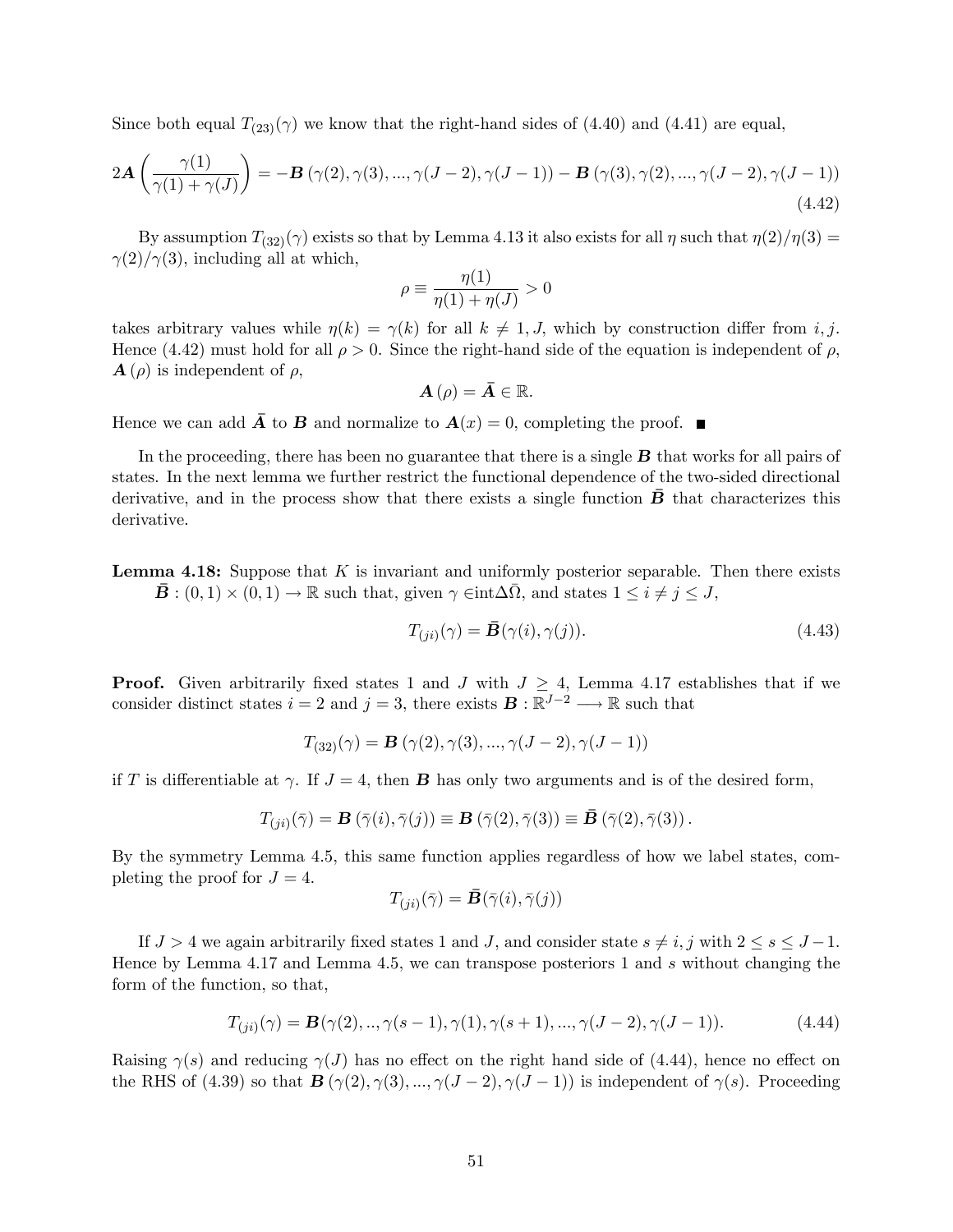in this matter for all  $s \neq \{i, j\}$ , we have

$$
T_{(ji)}(\gamma) = \bar{\mathbf{B}}(\gamma(i), \gamma(j)),
$$

where  $\vec{B}(\gamma(i), \gamma(i))$  is the common value. To complete the proof, note again that by the symmetry of T (Lemma 4.1), the same function applies regardless of how we label the states, completing the proof.  $\blacksquare$ 

Note that the function  $\bar{\mathbf{B}}(\gamma(i), \gamma(j))$  is pinned down only for  $\gamma$  at which T is differentiable and not the full domain  $(0,1) \times (0,1)$ . However we know that it is pinned down on a dense subset of this space, so that it is natural to think of using a limit operation to Öll out the function. The next Lemma establishes that this can be done in an unambiguous manner, and characterizes the one-sided directional derivative.

**Lemma 4.19:** There exists  $\vec{\mathbf{B}}$  :  $(0,1) \times (0,1) \rightarrow \mathbb{R}$  such that, given  $\gamma \in \text{int} \Delta \bar{\Omega}$ ,

$$
T_{\vec{j}\vec{i}}(\gamma) = \vec{B}(\gamma(i), \gamma(j)). \tag{4.45}
$$

**Proof.** Where  $T_{(ji)}(\gamma)$ , exists, Lemma 4.4 shows that it is equal to  $T_{\overrightarrow{ji}}(\gamma)$ . Hence the function defined in (4.43) is of the appropriate form for all  $\gamma$  at which T is differentiable. What is left is to establish that we can define  $\bar{\mathbf{B}}(\gamma(i), \gamma(j))$  that equals  $T_{\vec{i}}(\gamma)$  on  $\gamma$  at which T is not differentiable.

Consider  $\gamma$  at which T is not differentiable, and consider any sequence  $\{\gamma_n\}_{n=1}^{\infty}$  with  $\gamma_n$  $\gamma + \epsilon_n(e_i - e_j)$  such that  $T_{(ji)}(\gamma_n)$  exists for all n and  $\epsilon_n \downarrow 0$ . To see that such a sequence must exist, let  $Y(\gamma, i, j) = \{x \in \mathbb{R}^J | x(k) = \gamma(k) \text{ for all } k \neq i, j\}$ .  $Y(\gamma, i, j)$  is a convex set, and  $T^{Y(\gamma,i,j)}$  :int $\Delta \Omega Y(\gamma,i,j) \to \mathbb{R}$  is the restriction of T to  $Y(\gamma,i,j)\cap \text{int}\Delta \overline{\Omega}$ . Lemma 4.11 states that  $T^{Y(\gamma,i,j)}$  is almost everywhere differentiable in the relative interior of  $\text{int}\Delta \Omega Y(\gamma,i,j)$ , and that  $T^{Y(\gamma,i,j)}_{(ij)} = T_{(ji)}$ . We can therefore select the sequence  $\{\gamma_n\}_{n=1}^{\infty}$  from  $\text{int}\Delta\Omega Y(\gamma,i,j)$ .

As  $T_{(ji)}(\gamma_n)$  exists, Lemma 4.18 implies,

$$
T_{(ji)}(\gamma_n) = \bar{\mathbf{B}}(\gamma_n(i), \gamma_n(j)).
$$

Lemma 4.10 then ensures that,

$$
\lim_{n \to \infty} T_{\overrightarrow{ji}}(\gamma + \epsilon_n(e_i - e_j)) = T_{\overrightarrow{ji}}(\gamma).
$$

We therefore define  $\bar{\mathbf{B}}(\gamma)$  for  $\gamma$  at which T is not differentiable as,

$$
\bar{\mathbf{B}}(\gamma) \equiv \lim_{n \to \infty} \bar{\mathbf{B}}(\gamma_n(i), \gamma_n(j)) = T_{\overrightarrow{j_i}}(\gamma), \tag{4.46}
$$

By construction we know that  $T_{\vec{i}}(\gamma) = \vec{B}(\gamma)$  on the full domain, and that it is of the form  $\bar{\mathbf{B}}(\gamma(i),\gamma(j))$  on  $\gamma$  at which T is differentiable. Equation (4.46) implies that  $\bar{\mathbf{B}}(\gamma)$  takes the form  $\bar{\mathbf{B}}(\gamma(i),\gamma(j))$  at points of non-differentiability, completing the proof of (4.45) and with it the Lemma.  $\blacksquare$ 

Note that the function  $\bar{\mathbf{B}}$  :  $(0,1) \times (0,1) \to \mathbb{R}$  as introduced above allows for certain jumps at posteriors at the two sided directional derivatives fail to exist. In further characterizing the implications of Invariance under Compression, such cases will be ruled out.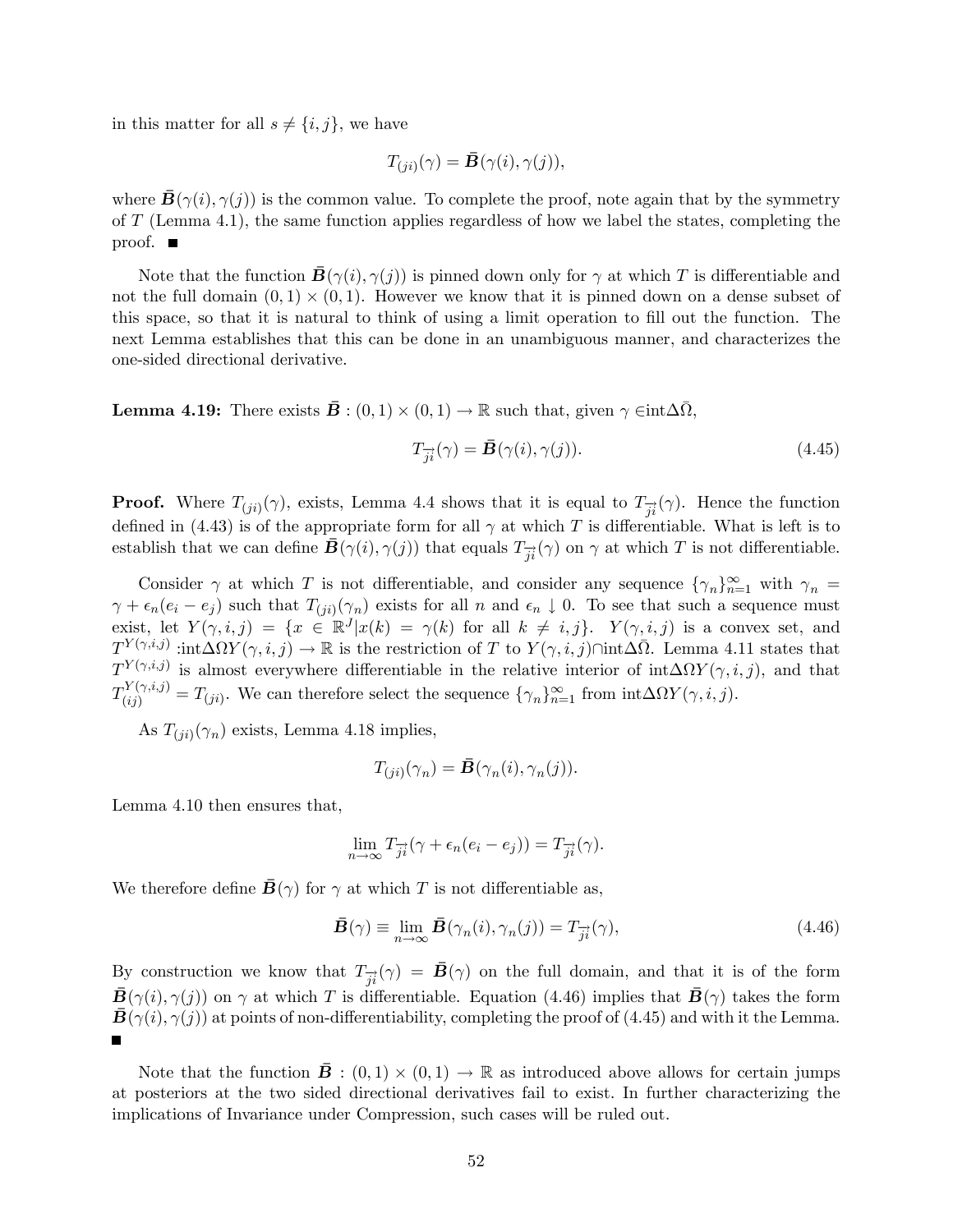Full Additive Separability We have now established that directional derivatives at any posterior depends only on the probabilities of the two involved states. We now establish that the corresponding function can be defined based on a fixed function of each probability alone. This is what we refer to as full additive separability. The result is connected with a triangular pattern in two-sided directional derivatives. If  $T_{(ji)}(\gamma)$ ,  $T_{(ik)}(\gamma)$ ,  $T_{(jk)}(\gamma)$  all exist then they are interdependent,

$$
T_{(ji)}(\gamma) = T_{(jk)}(\gamma) + T_{(ki)}(\gamma).
$$
\n(4.47)

In the next lemma we show that this relationship rests only on existence of any two of these three two-sided directional derivatives. The lemma also uses the negative inverse feature of these directional derivatives to point to the method for identifying the appropriate form of the function that generates the sought after representation.

**Lemma 4.20** Given  $\gamma \in \text{int } \Delta \overline{\Omega}$ , suppose that there exist three distinct indices  $1 \leq i, j, k \leq J$  such that  $T_{(ki)}(\gamma)$  and  $T_{(kj)}(\gamma)$  both exist. Then  $T_{(ji)}(\gamma)$  exists and,

$$
T_{(ji)}(\gamma) = \bar{\mathbf{B}}(\gamma(i), \gamma(k)) - \bar{\mathbf{B}}(\gamma(j), \gamma(k)). \tag{4.48}
$$

**Proof.** Given Lemma 4.1, we may take  $i = 1$ ,  $j = 2$  and  $k = 3$  without loss of generality.

Given  $\gamma \in \text{int} \Delta \overline{\Omega}$ , define the set X, as the set of positive pairs  $(x_1, x_1)$  that sum to something less than the sum of  $\gamma(1)$ ,  $\gamma(2)$  and  $\gamma(3)$ ,

$$
X \equiv \left\{ x \in \mathbb{R}^2 | x_1, x_2 > 0 \text{ and } x_1 + x_2 < \sum_{l=\{1,2,3\}} \gamma(l) \right\}.
$$
 (4.49)

Define  $\eta(x) \in \text{int} \Delta \overline{\Omega}$ , as the vector that has  $x_1$  and  $x_2$  as its first arguments and agrees with  $\gamma$  for all arguments greater than three:

$$
[\eta(x)](l) = \begin{cases} x_1 \text{ if } l = 1; \\ x_2 \text{ if } l = 2; \\ \sum_{l = \{1,2,3\}} \gamma(l) - x_1 - x_2 \text{ if } l = 3; \\ \gamma(l) \text{ otherwise} \end{cases}
$$
(4.50)

Finally, define  $H: X \to \mathbb{R}$  by

$$
H(x) = T(\eta(x))\tag{4.51}
$$

Note that

$$
\eta\left(\gamma(1),\gamma(2)\right)=\gamma
$$

Note also that, given  $T_{(32)}(\gamma)$  exists,

$$
T_{(32)}(\gamma) = \lim_{\epsilon \to 0} \frac{T(\gamma + \epsilon(e_2 - e_3)) - T(\gamma)}{\epsilon} = \lim_{\epsilon \to 0} \frac{T(\eta(\gamma(1), \gamma(2) + \epsilon)) - T(\eta(\gamma(1), \gamma(2)))}{\epsilon}
$$
  
= 
$$
\lim_{\epsilon \to 0} \frac{H(\gamma(1), \gamma(2) + \epsilon) - H(\gamma(1), \gamma(2))}{\epsilon}
$$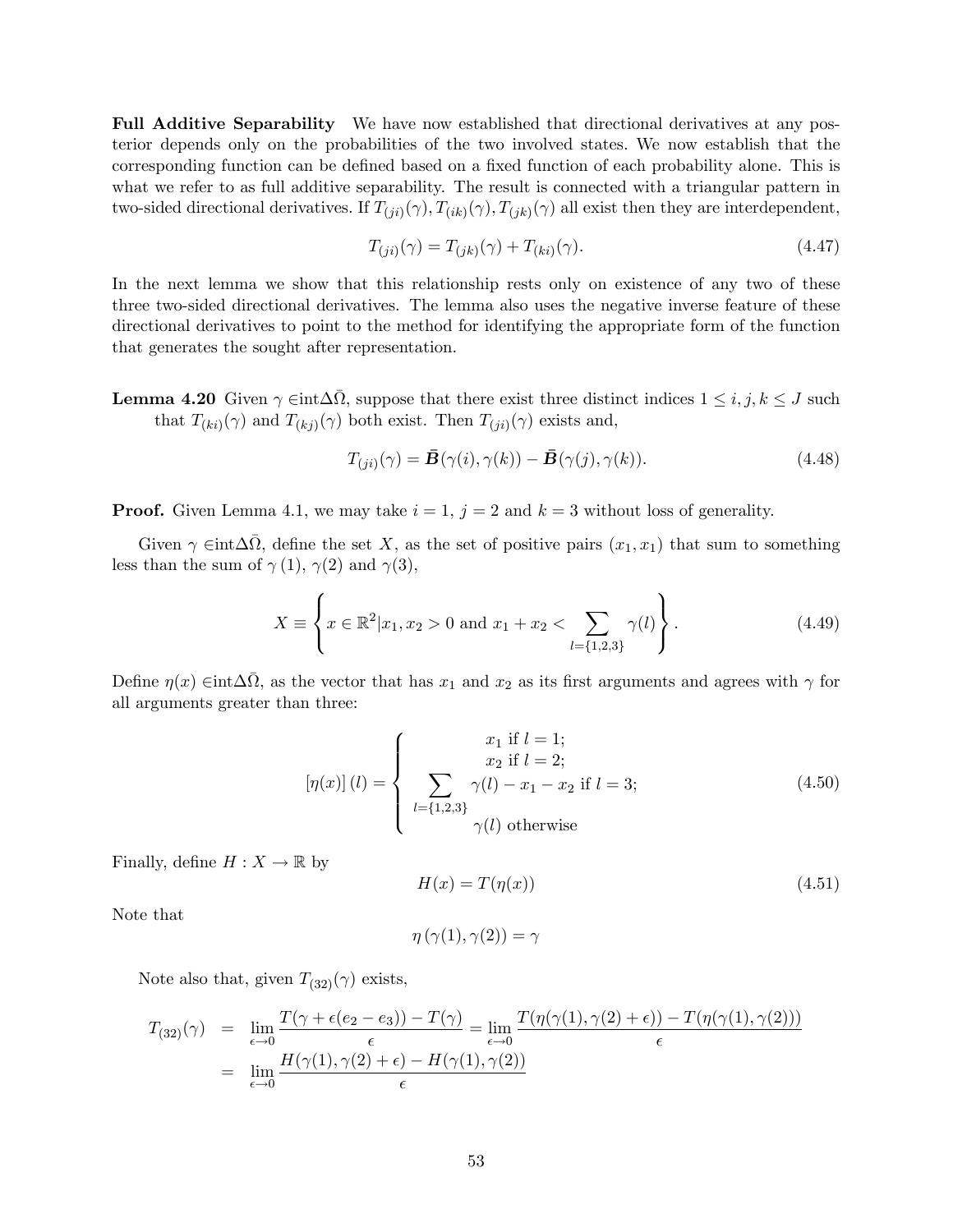Hence,

$$
T_{(32)}(\gamma) = \frac{\partial}{\partial \gamma(2)} H(\gamma(1), \gamma(2)). \tag{4.52}
$$

Analogously,

$$
T_{(31)}(\gamma) = \frac{\partial}{\partial \gamma(1)} H_1(\gamma(1), \gamma(2)).
$$

Since both partials exist, note from Rockafellar [1970] Theorem 25.1 that  $H$  is differentiable at  $(\gamma(1), \gamma(2))$  and from Theorem 25.2 that the directional derivative function  $H'(\gamma(1), \gamma(2)|y)$  is linear in direction  $y \in \mathbb{R}^2$ . Hence the directional derivative in direction  $e_1 - e_2$  is the difference between the partials,

$$
H'(\gamma(1), \gamma(2)|e_1 - e_2) = \frac{\partial}{\partial \gamma(1)} H_1(\gamma(1), \gamma(2)) - \frac{\partial}{\partial \gamma(2)} H(\gamma(1), \gamma(2)) = T_{(31)}(\gamma) - T_{(32)}(\gamma). \tag{4.53}
$$

To complete the proof of (4.48), note directly from the definitions that  $H'(\gamma|e_2 - e_1)$  is equal to  $T_{(ji)}(\gamma),$ 

$$
H'(\gamma(1), \gamma(2)|e_1 - e_2) = \lim_{\epsilon \to 0} \frac{H(\gamma(1) + \epsilon, \gamma(2) - \epsilon) - H(\gamma(1), \gamma(2))}{\epsilon}
$$
  
= 
$$
\lim_{\epsilon \to 0} \frac{T(\gamma + \epsilon(e_1 - e_2)) - T(\gamma)}{\epsilon} \equiv T_{(21)}(\gamma)
$$
 (4.54)

Setting the right-hand sides of (4.53) and (4.54) to equality establishes that

$$
T_{(ji)}(\gamma) = T_{(ki)}(\gamma) - T_{(kj)}(\gamma).
$$

In light of Lemma 4.19 this completes the proof of  $(4.48)$ .

Lemma 4.20 points the way to a possible method for expressing  $T_{(ji)}(\gamma)$  in a fully additively separable manner. Since  $T_{(ji)}(\gamma) = \bar{\mathbf{B}}(\gamma(i), \gamma(k)) - \bar{\mathbf{B}}(\gamma(j), \gamma(k))$  and  $T_{(ji)}(\gamma)$  only depends on  $\gamma(i)$ and  $\gamma(j)$ , it should be possible to fix  $\gamma(k)$  and write

$$
T_{(ji)}(\gamma) = \bar{\boldsymbol{B}}(\gamma(i),\bar{x}) - \bar{\boldsymbol{B}}(\gamma(j),\bar{x})
$$

so that  $T_{(ji)}(\gamma)$  is additively separable in  $\gamma(i)$  and  $\gamma(j)$ . The complication in establishing this form of additive separability is that the requirement that  $\bar{x} < 1 - \gamma(i) - \gamma(j)$  means that that no single  $\bar{x}$  works for all  $\gamma \in \text{int} \Delta \bar{\Omega}$ . In the following, we establish additive separability on a subset of  $\text{int} \Delta \bar{\Omega}$ and then drive the value of  $\bar{x}$  down to zero to establish additive separability on the whole of int $\Delta\bar{\Omega}$ .

**Lemma 4.21:** Given  $\epsilon \in (0, 0.5)$ , there exists  $x(\epsilon) \in \left(\frac{\epsilon}{8}\right)$  $\frac{\epsilon}{8}, \frac{\epsilon}{4}$  $\frac{\epsilon}{4}$  and a full measure set  $I(\epsilon) \subset (0, 1 - \epsilon)$ such that, for any distinct states  $1 \leq i, k \leq J$ , given  $\gamma \in \text{int} \Delta \overline{\Omega}$  with  $\gamma(k) = x(\epsilon), T_{(ik)}(\gamma)$ exists whenever  $\gamma(i) \in I(\epsilon)$ .

**Proof.** Pick distinct states  $1 \leq i, k \leq J$  and  $\epsilon \in (0, 0.5)$ . Let  $Y(k, \epsilon) = \{z \in \mathbb{R}^J | z(k) \in (\frac{\epsilon}{8}) \}$  $\frac{\epsilon}{8}, \frac{\epsilon}{4}$  $\frac{\epsilon}{4}$ } denote the set of vectors in  $\mathbb{R}^J$  for which  $z(k) \in \left(\frac{\epsilon}{4}\right)$  $\frac{\epsilon}{4}, \frac{\epsilon}{2}$  $\frac{\epsilon}{2}$ ) and focus on posteriors with  $\gamma(k)$  so restricted,

$$
\text{int}\Delta\bar{\Omega}Y(k,\epsilon) = \left\{\gamma \in \text{int}\Delta\bar{\Omega}|\gamma(k) \in \left(\frac{\epsilon}{8}, \frac{\epsilon}{4}\right)\right\}.\tag{4.55}
$$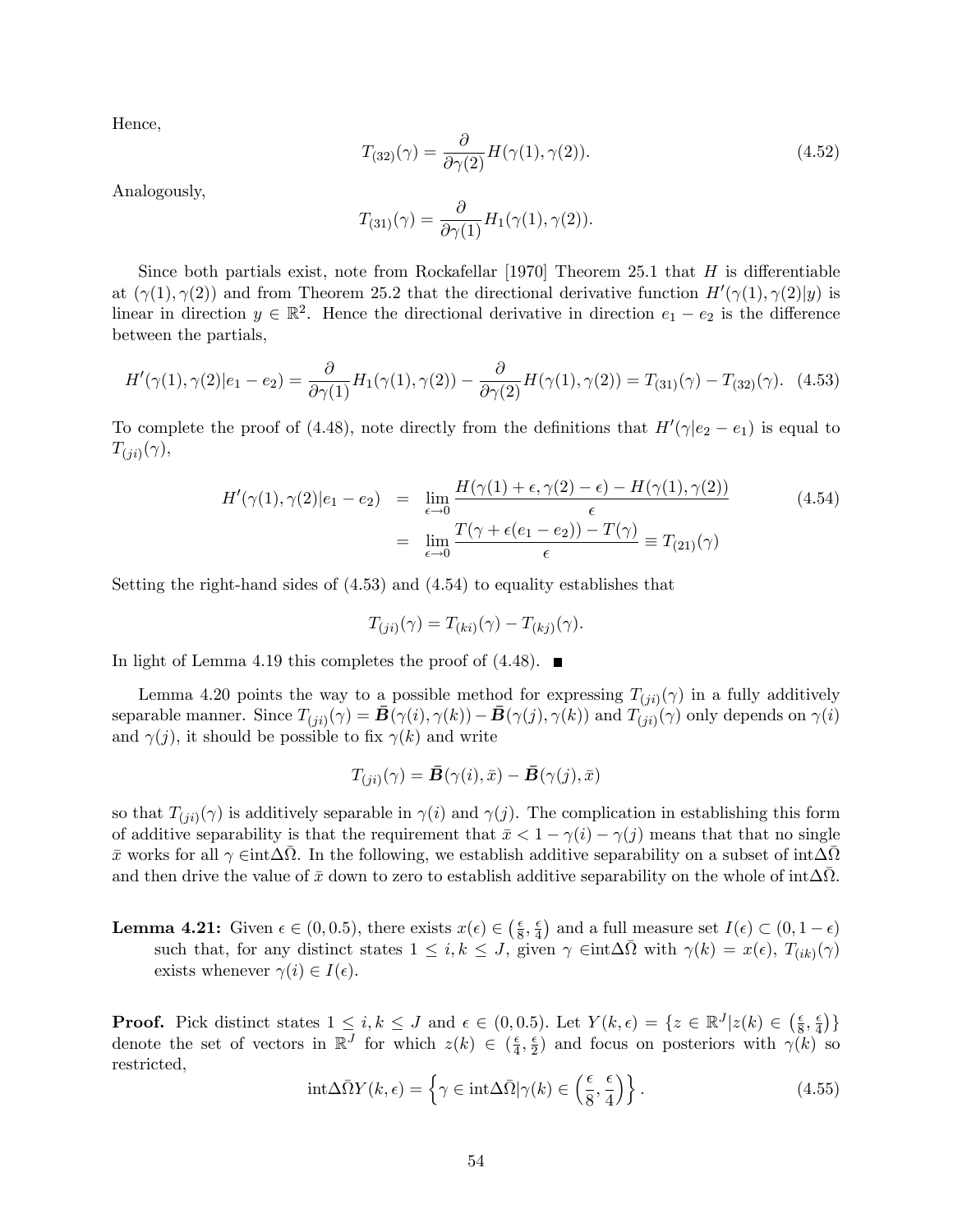Per the general prescription, define the restricted function  $T^{Y(k,\epsilon)}$  :int $\Delta \Omega Y(k,\epsilon) \to \mathbb{R}$ , and note for arbitrary indices  $1 \leq j \neq l \leq J$ ,

$$
T^{Y(k,\epsilon)}_{\overrightarrow{l}\overrightarrow{j}}(\gamma)=T_{\overrightarrow{l}\overrightarrow{j}}(\gamma),
$$

given that there is suitable variation of the posterior in all directions.

By Lemma 4.11 we know that  $T^{Y(k,\epsilon)}$  is almost every differentiable in the relative interior of  $\Delta \Omega Y(k,\epsilon)$ . At any point of differentiability of  $T^{Y(k,\epsilon)}$ , we know by Lemma 4.4 that all two-sided directional derivatives exists. Hence, we know that  $T_{(ik)}(\gamma)$  exists for almost all  $\gamma \in \text{int} \Delta \Omega Y(k, \epsilon)$ . But we already know from Lemma 4.19 that such existence can only depend on the values  $\gamma(i)$  and  $\gamma(k)$ , so that existence is ensured on a full measure subset of the corresponding domain defined by:

$$
\gamma(k) \in \left(\frac{\epsilon}{8}, \frac{\epsilon}{4}\right)
$$
 and  $\gamma(i) \in (0, 1 - \gamma(k)).$ 

Now fix  $x \in \left(\frac{\epsilon}{8}\right)$  $\frac{\epsilon}{8}, \frac{\epsilon}{4}$  $\frac{\epsilon}{4}$ ) and define

$$
I(x) = \{ y \in (0, 1-x) | T_{(ik)}(\gamma) \text{ exists when } \gamma(k) = x \text{ and } \gamma(i) = y \} \subset (0, 1-x). \tag{4.56}
$$

Note that the union of these sets across  $x \in \left(\frac{\epsilon}{8}\right)$  $\frac{\epsilon}{8}, \frac{\epsilon}{4}$  $\frac{\epsilon}{4}$ ) is precisely the set of  $\gamma \in \text{int}\Delta \Omega Y(k,\epsilon)$ on which  $T_{(ik)}(\gamma)$  exists, which we know to have the same measure as the relative interior of  $\int \mathrm{int} \Delta \Omega Y(k, \epsilon)$ . This means that there exists  $x(\epsilon) \in (\frac{\epsilon}{8})$  $\frac{\epsilon}{8}, \frac{\epsilon}{4}$  $\frac{\epsilon}{4}$ ) such that the measure of  $I(x(\epsilon))$  is  $1 - x(\epsilon)$ . As  $x(\epsilon) \in \left(\frac{\epsilon}{8}\right)$  $\frac{\epsilon}{8}, \frac{\epsilon}{4}$  $\frac{\epsilon}{4}$ , take  $I(\epsilon) = I(x(\epsilon)) \cap (1, 1 - \epsilon)$ . This completes the proof.

We now show how to define an appropriate fully additively separable function of the form we seek for any given  $\epsilon \in (0, 0.5)$ .

**Lemma 4.22:** Given  $\epsilon \in (0, 0.5)$  and there exists a dense subset  $I(\epsilon) \subset (0, 1 - \epsilon)$  and a function  $f^{\epsilon}: I(\epsilon) \to \mathbb{R}$  such that,

$$
T_{(ji)}(\gamma) = f^{\epsilon}(\gamma(i)) - f^{\epsilon}(\gamma(j)), \qquad (4.57)
$$

for all  $\gamma \in \text{int} \Delta \bar{\Omega}$  such that  $\gamma(i), \gamma(j) \in I(\epsilon)$  and  $\gamma(i) + \gamma(j) < 1 - \epsilon$ .

**Proof.** Given  $\epsilon \in (0, 0.5)$ , fix  $x(\epsilon) \in \left(\frac{\epsilon}{8}\right)$  $\frac{\epsilon}{8}, \frac{\epsilon}{4}$  $\frac{\epsilon}{4}$  and the dense subset  $I(\epsilon)$  of  $(0, 1 - \epsilon)$  so that the conditions of the Lemma 4.21 are satisfied. Now consider  $int \Delta \bar{\Omega}(\epsilon)$ , the set of posteriors for which Lemma 4.21 tells us that both  $T_{(ik)}(\gamma)$  and  $T_{(jk)}(\gamma)$  are well-defined,

$$
\mathrm{int} \Delta \bar{\Omega}(\epsilon) = \left\{ \gamma \in \mathrm{int} \Delta \bar{\Omega} | \gamma(i), \gamma(j) \in I(\epsilon), \gamma(k) = x(\epsilon) \right\},\,
$$

Since both  $T_{(ik)}(\gamma)$  and  $T_{(jk)}(\gamma)$  exist on  $int\Delta\bar{\Omega}(\epsilon)$ , by Lemma 4.21,

$$
T_{(ji)}(\gamma) = \bar{\mathbf{B}}(\gamma(i), x(k)) - \bar{\mathbf{B}}(\gamma(j), x(k)).
$$
\n(4.58)

for  $\gamma \in \text{int} \Delta \bar{\Omega}(\epsilon)$ . We define the candidate function,

$$
f^{\epsilon}(\gamma) = \bar{\mathbf{B}}(\gamma(i), x(\epsilon)).
$$

The Lemma requires one more step, which is to remove the condition that  $\gamma(k) = x(\epsilon)$ , which is absent in the conditions of the Lemma. The key observation here is that according to Lemma 4.18,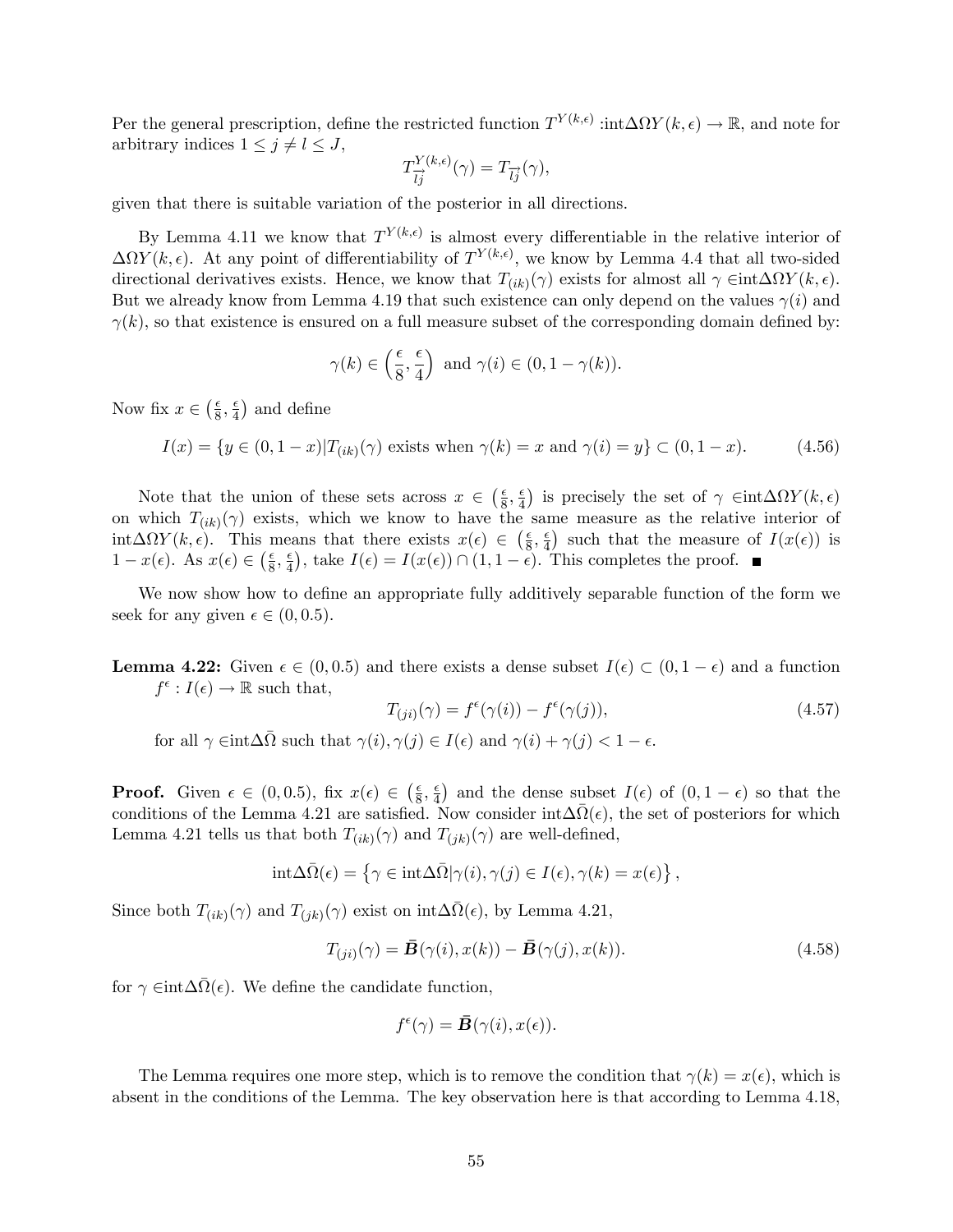$T_{(ji)}(\gamma)$  depends only on  $\gamma(i)$  and  $\gamma(j)$ . Hence given  $\gamma'$  such that  $\gamma'(i) = \gamma(i)$  and  $\gamma'(j) = \gamma(i)$ ,

$$
T_{(ji)}(\gamma') = T_{(ji)}(\gamma) = f^{\varepsilon}(\gamma(i)) - f^{\varepsilon}(\gamma(j)).
$$

Hence the characterization applies to all  $\gamma \in \text{int}\Delta\overline{\Omega}$  such that  $\gamma(i), \gamma(j) \in I(\epsilon)$  and  $\gamma(i) + \gamma(j) < 1 - \epsilon$ as required.

**Lemma 4.23:** There exists  $f: \overline{I} \to \mathbb{R}$  with  $\overline{I} \subset (0,1)$  of full measure such that for all  $\gamma \in \text{int}\Delta\overline{\Omega}$ with  $\gamma(i), \gamma(j) \in \overline{I}, T_{(ji)}(\gamma)$  exists and,

$$
T_{(ji)}(\gamma) = f(\gamma(i)) - f(\gamma(j))\tag{4.59}
$$

**Proof.** We construct a diminishing sequence  $\{\epsilon(n)\}_{n=1}^{\infty} > 0$  with  $\epsilon(n+1) < \epsilon(n)$  by setting  $\epsilon(1) \in (0.0.5)$  and thereupon successively halving,

$$
\epsilon(n+1) = \frac{\epsilon(n)}{2},
$$

on  $n > 1$ . For each n, Lemma 4.21 states that there exists  $x(n) \in \left(\frac{\epsilon(n)}{8}\right)$  $\frac{\epsilon(n)}{8}, \frac{\epsilon(n)}{4}$ 4 ) and a set  $I(n) \subset$  $(0, 1-\epsilon(n))$  which is dense in  $(0, 1-\epsilon(n))$  such that  $T_{(ji)}$  exists whenever  $\gamma(j) = x(n)$  and  $\gamma(i) \in I(n)$ .

We now show that  $I(n) \subset I(n + 1)$ . Since  $I(n)$  is dense in  $(0, 1 - \epsilon(n))$  and  $I(n + 1)$  is dense in  $(0, 1 - \epsilon(n + 1))$  and  $(0, 1 - \epsilon(n)) \subset (0, 1 - \epsilon(n + 1)), I(n) \cap I(n + 1)$  is not empty. Consider  $y \in I(n) \cap I(n+1)$  and choose  $\eta$  such that  $\gamma(i) = y, \gamma(j) = x(n)$ . That this is possible follows from the fact that

$$
y + x(n) + x(n+1) < y + \frac{\epsilon(n)}{4} + \frac{\epsilon(n+1)}{4} \le y + \frac{\epsilon(n)}{4} + \frac{\epsilon(n)}{8} < 1
$$

Since  $\gamma(i) \in I(n)$ ,  $T_{(ii)}$  exists, and since  $\gamma(i) \in I(n+1)$ ,  $T_{(ki)}$  exists. It follows from Lemma 4.20, that  $T_{(kj)}$  exists. Now consider any  $y \in I(n)$ , and consider  $\eta$  such that  $\gamma(i) = y$ ,  $\gamma(j) = x(n)$ , and  $\gamma(k) = x(n+1)$ . Since  $\gamma(i) \in I(n)$ ,  $T_{(ii)}$  exists, and since  $T_{(ki)}$  exists, it follows from Lemma 4.20, that  $T_{(ki)}$  exists. Hence  $y \in I(n + 1)$ .

By Lemma 4.22,

$$
T_{(ji)}(\gamma) = \bar{\mathbf{B}}(\gamma(i), x(n)) - \bar{\mathbf{B}}(\gamma(j), x(n))
$$

for all  $\gamma$  such that  $\gamma(i), \gamma(j) \in I(n)$ . Fix  $z \in I(1)$ , since  $I(n) \subset I(n+1)$ ,  $z \in I(n)$ . For  $\gamma(i) \in I(n)$ , define

$$
\mathbf{G}^n(\gamma(i)) = \mathbf{\bar{B}}(\gamma(i), x(n)) - \mathbf{\bar{B}}(z, x(n))
$$

It follows that

$$
T_{(ji)}(\gamma) = \overline{\mathbf{B}}(\gamma(i), x(n)) - \overline{\mathbf{B}}(\gamma(j), x(n))
$$
  
=  $\overline{\mathbf{B}}(\gamma(i), x(n)) - \overline{\mathbf{B}}(z, x(n)) - \overline{\mathbf{B}}(\gamma(j), x(n)) + \overline{\mathbf{B}}(z, x(n))$   
=  $\mathbf{G}^{(n)}(\gamma(i)) - \mathbf{G}^{(n)}(\gamma(j))$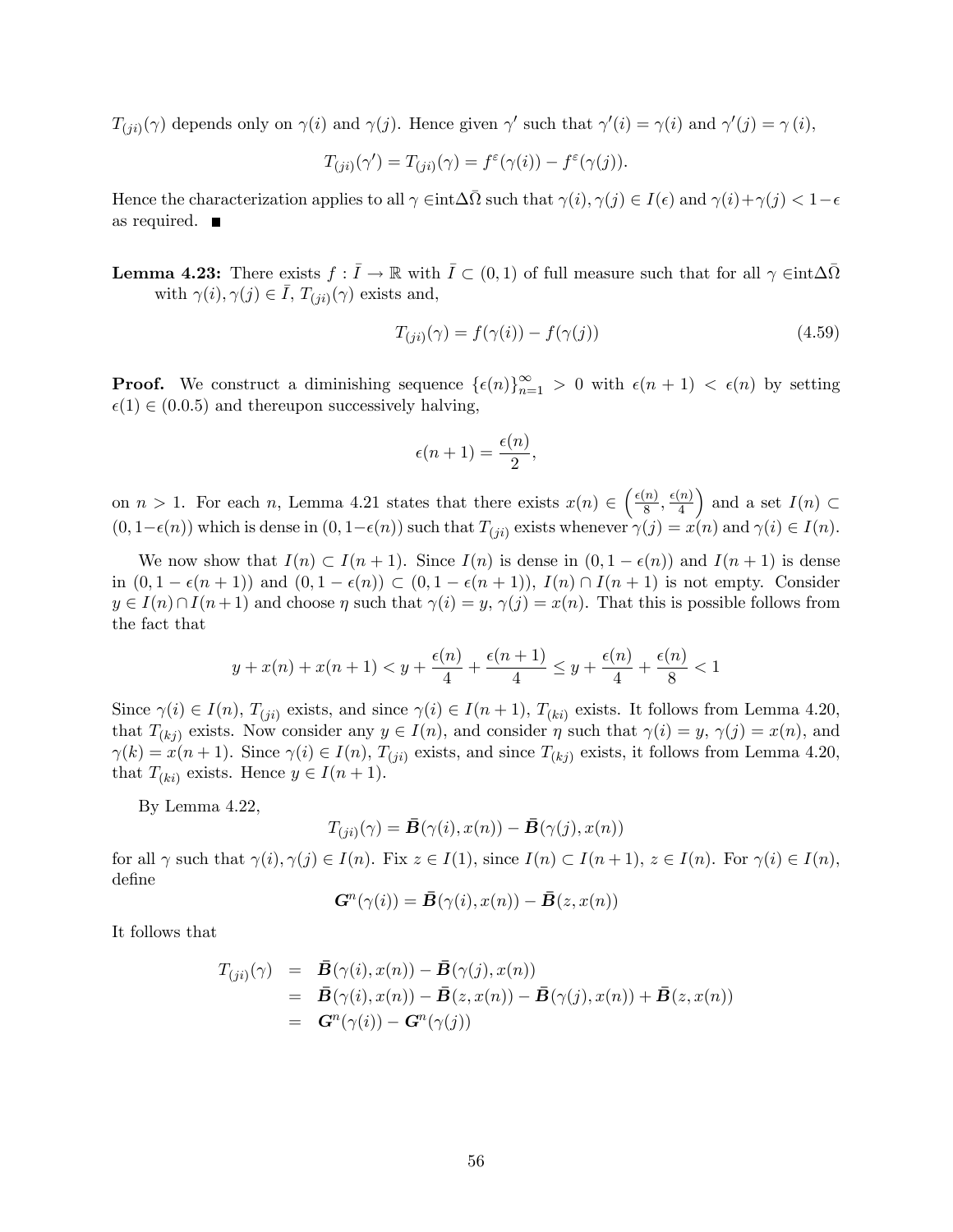We now compare  $\mathbf{G}^n(\gamma(i))$  to  $\mathbf{G}^{n+1}(\gamma(i))$ . Consider  $\gamma(i) \in I(n) \subset I(n+1)$ ,

$$
G^{n+1}(\gamma(i)) = \bar{B}(\gamma(i), x(n+1)) - \bar{B}(z, x(n+1))
$$
  
=  $\bar{B}(\gamma(i), x(n)) - \bar{B}(x(n+1), x(n)) - \bar{B}(z, x(n)) + \bar{B}(x(n+1), x(n))$   
=  $\bar{B}(\gamma(i), x(n)) - \bar{B}(z, x(n))$   
=  $G^n(\gamma(i))$ 

where the second equality follows from Lemma 4.20 applied to  $\tilde{\gamma}$  with  $\tilde{\gamma}(i) = x(n+1), \tilde{\gamma}(j) = x(n)$ and  $\tilde{\gamma}(k) = \gamma(i)$ :

$$
T_{(ji)}(\tilde{\gamma}) = \bar{\mathbf{B}}(x(n+1), x(n)) = \bar{\mathbf{B}}(x(n+1), \gamma(i)) - \bar{\mathbf{B}}(x(n), \gamma(i)) = -\bar{\mathbf{B}}(\gamma(i), x(n+1)) + \bar{\mathbf{B}}(\gamma(i), x(n))
$$

and similarly for z in place of  $\gamma(i)$ .

Hence we can define a limit function  $f: \bigcup_{n=1}^{\infty} I(n) \to \mathbb{R}$  unambiguously by taking any  $x \in$  $\bigcup_{n=1}^{\infty} I(n)$ , selecting a particular  $\bar{n}$  such that  $x \in I(\bar{n})$ , and defining,

$$
f(x) = \mathbf{G}^{\bar{n}}(x).
$$

By Lemma 4.22, we know that with  $\gamma(i), \gamma(j) \in I(n)$ , a dense subset of  $(0, 1 - \epsilon(n))$ , (4.59) holds,

$$
T_{(ji)}(\gamma) = f(\gamma(i)) - f(\gamma(j)).\tag{4.60}
$$

Since  $\lim_{n\to\infty} \epsilon(n) = \lim_{n\to\infty} \epsilon(n) = 0$ , note that

$$
\bar{I}\equiv \cup_{n=1}^{\infty} I(n)
$$

is a dense subset of  $(0, 1)$ , establishing the Lemma.

**Lemma 4.24:** The function  $f: \overline{I} \longrightarrow \mathbb{R}$  defined in Lemma 4.23 for which (4.59) holds is nondecreasing, and can be extended to a function  $f : (0,1) \longrightarrow \mathbb{R}$  that is non-decreasing.

**Proof.** We pick arbitrary  $x, x + \epsilon \in \bigcup_{n=1}^{\infty} I(n) = \overline{I}$  with  $\epsilon > 0$  and show that  $f(x + \epsilon) \ge f(x)$ . Consider  $\gamma \in \text{int} \Delta \overline{\Omega}$  with  $\gamma(i) = x$  and  $\gamma(j) = x + \epsilon$ , by Lemma 4.23,

$$
T_{(ji)}(\gamma) = f(\gamma(i)) - f(\gamma(j)) = f(x) - f(x + \epsilon).
$$

If we now define  $\gamma' \in \text{int} \Delta \bar{\Omega}$  as,

$$
\gamma' = \gamma + \epsilon(e_i - e_j),
$$

Lemma 4.23 implies that,

$$
T_{(ji)}(\gamma') = f(\gamma'(i)) - f(\gamma'(j)) = f(x + \epsilon) - f(x).
$$

By the monotonicity lemma, Lemma 4.9,  $\gamma' = \gamma + \epsilon(e_i - e_j)$  for  $\epsilon > 0$  implies  $T_{(ji)}(\gamma') \ge T_{(ji)}(\gamma)$ , which translates to,

$$
f(x+\epsilon) - f(x) \ge f(x) - f(x+\epsilon),
$$

which directly implies  $f(x + \epsilon) \ge f(x)$ , completing the proof that f is non-decreasing on  $\overline{I}$ .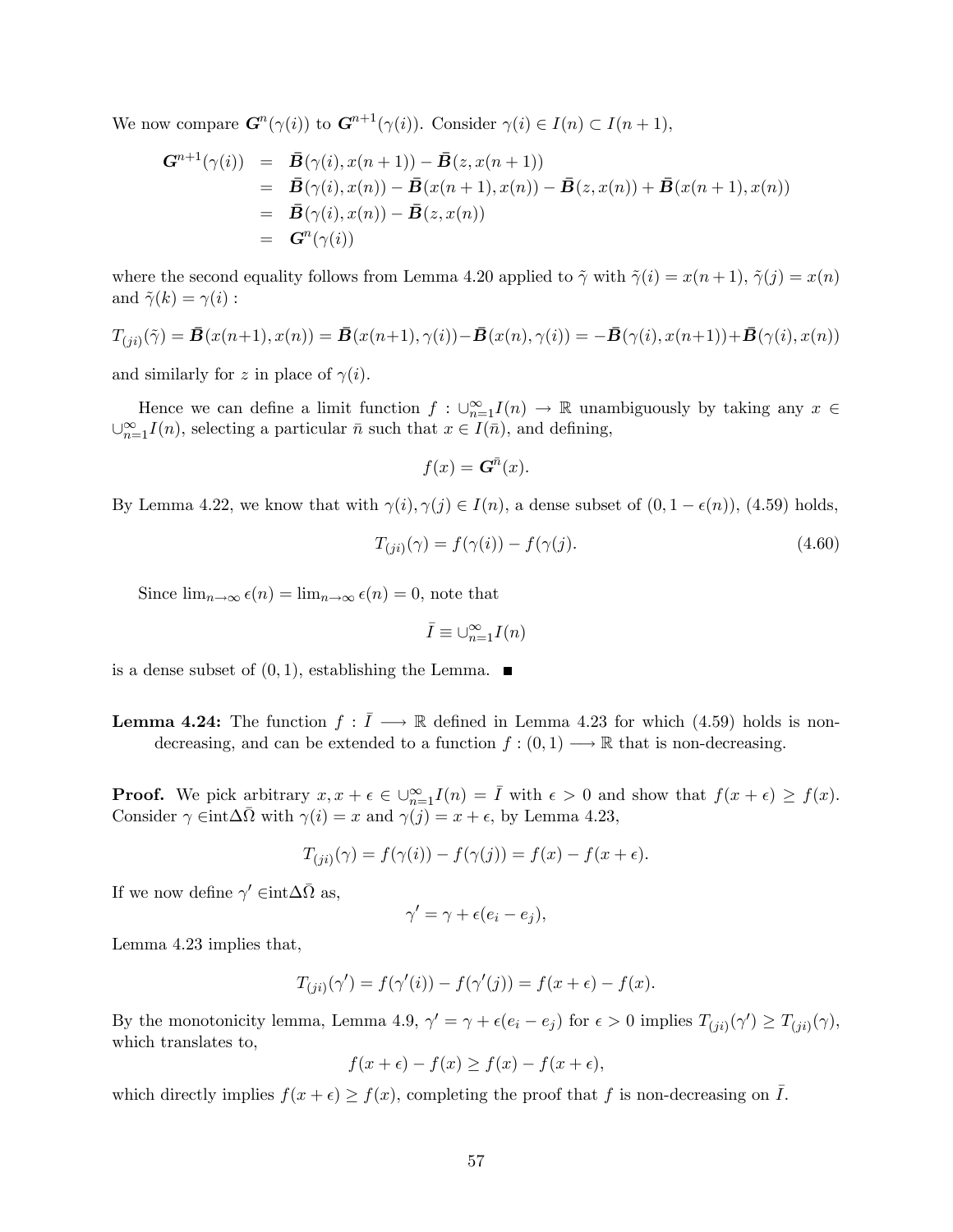To complete the proof, pick  $x \in I \setminus (0, 1)$ . Since  $I \subset (0, 1)$  is of full measure in  $(0, 1)$ , we can find sequence  $\{x(n)\}_{n=1}^{\infty} > x$  with  $x(n+1) < x(n)$  and  $\lim_{n\to\infty} x(n) = x$  such that  $x(n) \in \overline{I}$ . We define  $f(x)$  as the corresponding limit,

$$
f(x) = \lim_{n \to \infty} f(x(n))
$$

Since we have just shown  $f$  to be non-decreasing, the limit is well-defined, and also non-decreasing.  $\blacksquare$ 

We now show a connection between continuity properties of  $f$  and existence of two-sided directional derivatives.

**Lemma 4.25:** Given  $\eta \in \text{int}\Delta\bar{\Omega}$ ,  $T_{(ji)}(\eta)$  exists if and only if  $f(\gamma(i)) - f(\gamma(j))$  is continuous at  $\eta$ .

**Proof.** Consider  $\eta \in \text{int}\Delta\bar{\Omega}$ . Pick distinct states  $1 \leq i, j \leq J$  and define

$$
Y(\eta, i, j) = \{ \gamma \in \mathbb{R}^J | \gamma(k) = \eta(k), k \neq i, j \}.
$$

Note  $Y(\eta, i, j)$  is convex set. Per the general prescription, define the restricted function  $T^{Y(\eta, i, j)}$ . By Lemma 4.11 this function is differentiable almost everywhere in the relative interior of the restricted domain  $int \Delta \Omega Y(\eta, i, j)$ . Hence the directional derivative in the only relevant direction,

$$
T_{(ji)}^{Y(k,\epsilon)}(\gamma) = T_{(ji)}(\gamma),
$$

exists almost everywhere. Hence we can find sequences approaching from  $\eta$  both corresponding directions. We now select  $\{\epsilon(n)\}_{n=1}^{\infty} > 0$  with  $\lim_{n \to \infty} \epsilon(n) = 0$  such that given  $\gamma_n = \eta + \epsilon(n)(e_i - e_j)$ ,  $T_{(ji)}(\gamma_n)$  exists. We select also  $\{\epsilon'(n)\}_{n=1}^{\infty} < 0$  with  $\lim_{n\to\infty} \epsilon'(n) = 0$  such that, defining  $\gamma'_n =$  $\eta + \epsilon'(n)(e_i - e_j), T_{(ji)}(\gamma'_n)$  exists.

Since  $T$  is convex we know that the one-sided directional derivatives are monotonically increasing,

$$
\lim_{n \to \infty} T_{(ji)}(\gamma'_n) \le -T_{\overrightarrow{j}}(\eta) \le T_{\overrightarrow{j}}(\eta) \le \lim_{n \to \infty} T_{(ji)}(\gamma_n). \tag{4.61}
$$

We now use Lemma 4.23 to substitute in (4.61) at all  $\gamma_n$  and  $\gamma'_n$  since  $T_{(ji)}(\circ)$  is well-defined at these points, to arrive at,

$$
T_{(ji)}(\gamma_n) = f(\eta(i) + \epsilon_n) - f(\eta(j) - \epsilon_n);
$$
  
\n
$$
T_{(ji)}(\gamma'_n) = f(\eta(i) + \epsilon'_n) - f(\eta(j) - \epsilon'_n);
$$

Now suppose that  $f(\gamma(i)) - f(\gamma(j))$  is continuous at  $\eta$ . In this case,

$$
\lim_{n \to \infty} [f(\eta(i) + \epsilon'_n) - f(\eta(j) - \epsilon'_n)] = \lim_{n \to \infty} [f(\eta(i) + \epsilon_n) - f(\eta(j) - \epsilon_n)],
$$

so that correspondingly,

$$
\lim_{n \to \infty} T_{(ji)}(\gamma'_n) = \lim_{n \to \infty} T_{(ji)}(\gamma_n),
$$

hence by  $(4.61)$ ,

$$
-T_{\overrightarrow{ji}}(\eta)=T_{\overrightarrow{ji}}(\eta),
$$

establishing through Lemma 4.4 that  $T_{(ji)}(\eta)$  exists.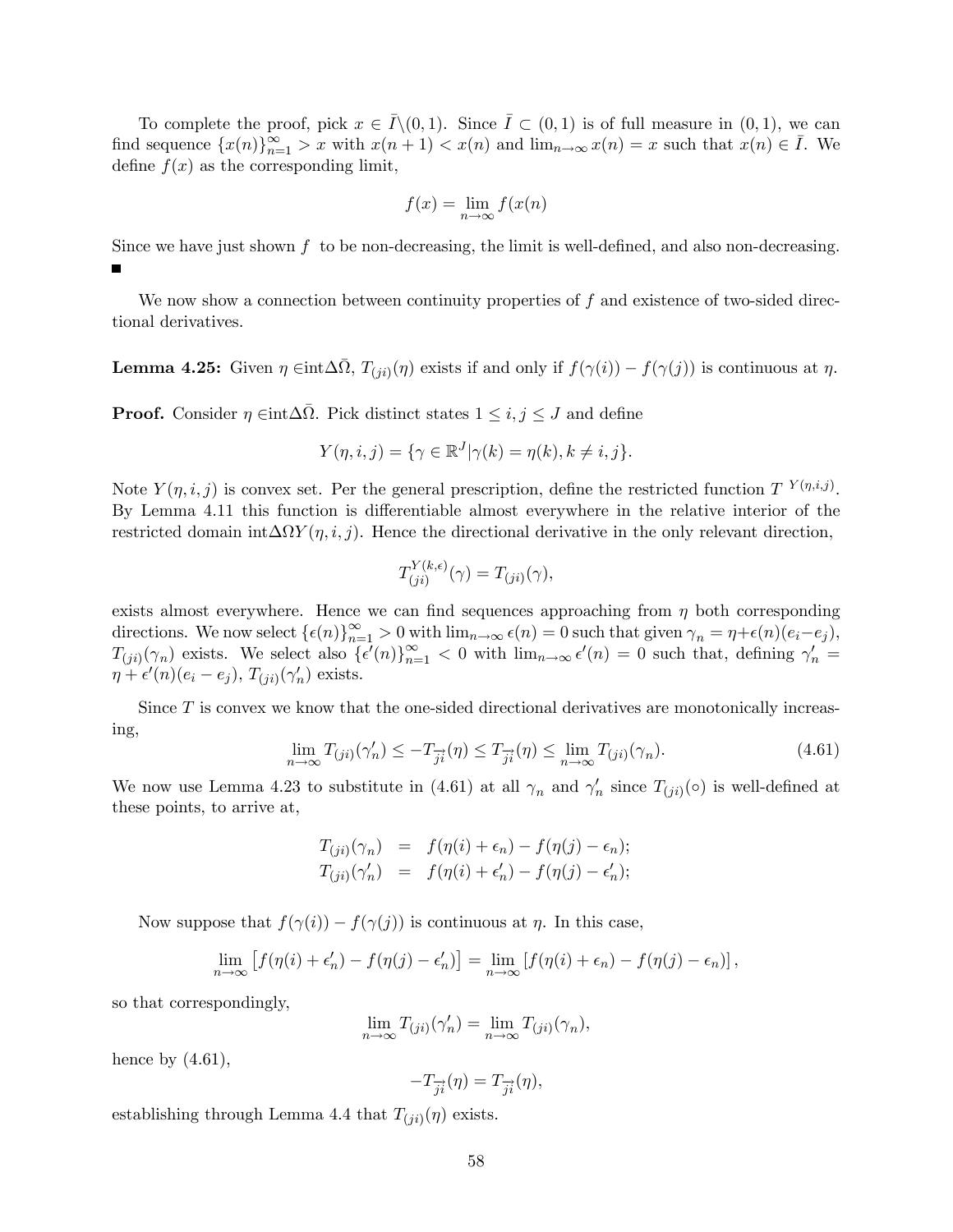Suppose conversely that  $T_{(ji)}(\eta)$  does not exist. In this case we know by Lemma 4.4 that  $T_{\overrightarrow{ii}}(\eta) < T_{\overrightarrow{ii}}(\eta)$ , so that by (4.61),

$$
\lim_{n \to \infty} T_{(ji)}(\gamma_n) = \lim_{n \to \infty} f(\eta(i) + \epsilon'_n) - f(\eta(j) - \epsilon'_n) < \lim_{n \to \infty} T_{(ji)}(\gamma_n) = \lim_{n \to \infty} f(\eta(i) + \epsilon_n) - f(\eta(j) - \epsilon_n),
$$

establishing that  $f(\gamma(i)) - f(\gamma(j))$  is discontinuous at  $\eta$ , and completing the proof.

#### Existence of Directional Derivatives

**Lemma 4.26:** Given  $\eta$  and given  $\alpha = \frac{\eta(k)}{\eta(l)}$  $\frac{\eta(k)}{\eta(l)}$ , if  $T_{(kl)}(\eta)$  exists then T is differentiable for almost all  $\gamma \in \Gamma_{kl}(\alpha)$ .

**Proof.** Consider  $\eta \in \text{int} \Delta \bar{\Omega}$  such that  $T_{(kl)}(\eta)$  exists and set  $\alpha = \frac{\eta(k)}{\eta(l)}$  $\frac{\eta(k)}{\eta(l)}$ . Since  $\Gamma_{kl}(\alpha)$  is convex,  $T^{\Gamma_{kl}(\alpha)}$ almost everywhere differentiable on the relative interior of  $\Gamma_{kl}(\alpha)$  by Lemma 4.11. At points of differentiability, we know from Lemma 4.4 that  $T_{(ji)}(\gamma) = T_{(ii)}^{\Gamma_{kl}(\alpha)}$  $\int_{(ji)}^{\text{L}} k l(\alpha)}(\gamma)$  exists provided  $\Gamma_{kl}(\alpha)$  contains a line segment through  $\gamma$  in direction  $(e_i - e_j)$ , By definition of  $\Gamma_{kl}(\alpha)$ , this holds for all directions except that defined by the pair of states  $(lk)$  whose posterior belief ratio is held fixed through the set.

Consider  $\gamma \in \Gamma_{kl}(\alpha)$  at which  $T^{\Gamma_{kl}(\alpha)}$  is differentiable. As  $T_{(kl)}(\eta)$  exists, Lemma 4.13 implies that  $T_{(kl)}(\gamma)$  also exists. Hence at all such  $\gamma$ , we know that all 2-sided directional derivatives exist. Following precisely the steps in Lemma 4.20, we can remove an arbitrary state  $k \neq i, j$  from the domain and construct set X as in (4.49), then define  $\eta(x) \in \text{int} \Delta \overline{\Omega}$  on  $x \in X$  as in (4.50) and function  $H(x)$  on X by (4.51), whose partial derivatives are precisely the directional derivatives  $T_{(km)}(\gamma),$ 

$$
T_{(km)}(\gamma) = H_1(\gamma(m), \gamma(i)),
$$

all  $m \neq k$ .

Since all partials of this function therefore exist, we note from Rockafellar [1970] Theorem 25.2 that  $H(\gamma)$  is differentiable at  $\gamma$  and that the directional derivative function  $H'(\gamma|y)$  is linear in direction  $y \in \mathbb{R}^2$ . Re-application of Rockafellar [1970] Theorem 25.2 implies that T is differentiable at  $\gamma$ , completing the proof.  $\blacksquare$ 

**Lemma 4.27:**  $T_{(ji)}(\gamma)$  exists for all  $i, j$  and  $\gamma \in \text{int}\Delta\bar{\Omega}$ .

**Proof.** The proof is by contradiction. Consider a posterior  $\eta$  at which  $T_{(ji)}(\eta)$  does not exist. It follows from Lemma 4.25 that  $f(\eta(i)) - f(\eta(j))$  is discontinuous at this point:

$$
\lim_{\epsilon \uparrow 0} f(\eta(i) + \epsilon) - f(\eta(j) + \epsilon) \le \lim_{\epsilon \downarrow 0} f(\eta(i) + \epsilon) - f(\eta(j) + \epsilon)
$$

Without loss of generality, suppose that it is  $f(\eta(i))$  that is discontinuous.

Since f is monotonic,  $f(\gamma(j))$  is continuous for almost all  $\gamma(j) \in (0, 1 - \eta(i))$  (Rudin [1976], Theorem 4.30). The discontinuity of f at  $\eta(i)$  and the continuity of f almost everywhere else implies that  $f(\eta(i)) - f(\gamma(j))$  is discontinuous in the direction (*ji*) for almost all  $\gamma(j) \in (0, 1 \eta(i)$ ). Hence by Lemma 4.25,  $T_{(ji)}(\gamma)$  does not exist for almost all  $\gamma$  such that  $\gamma(i) = \eta(i)$  and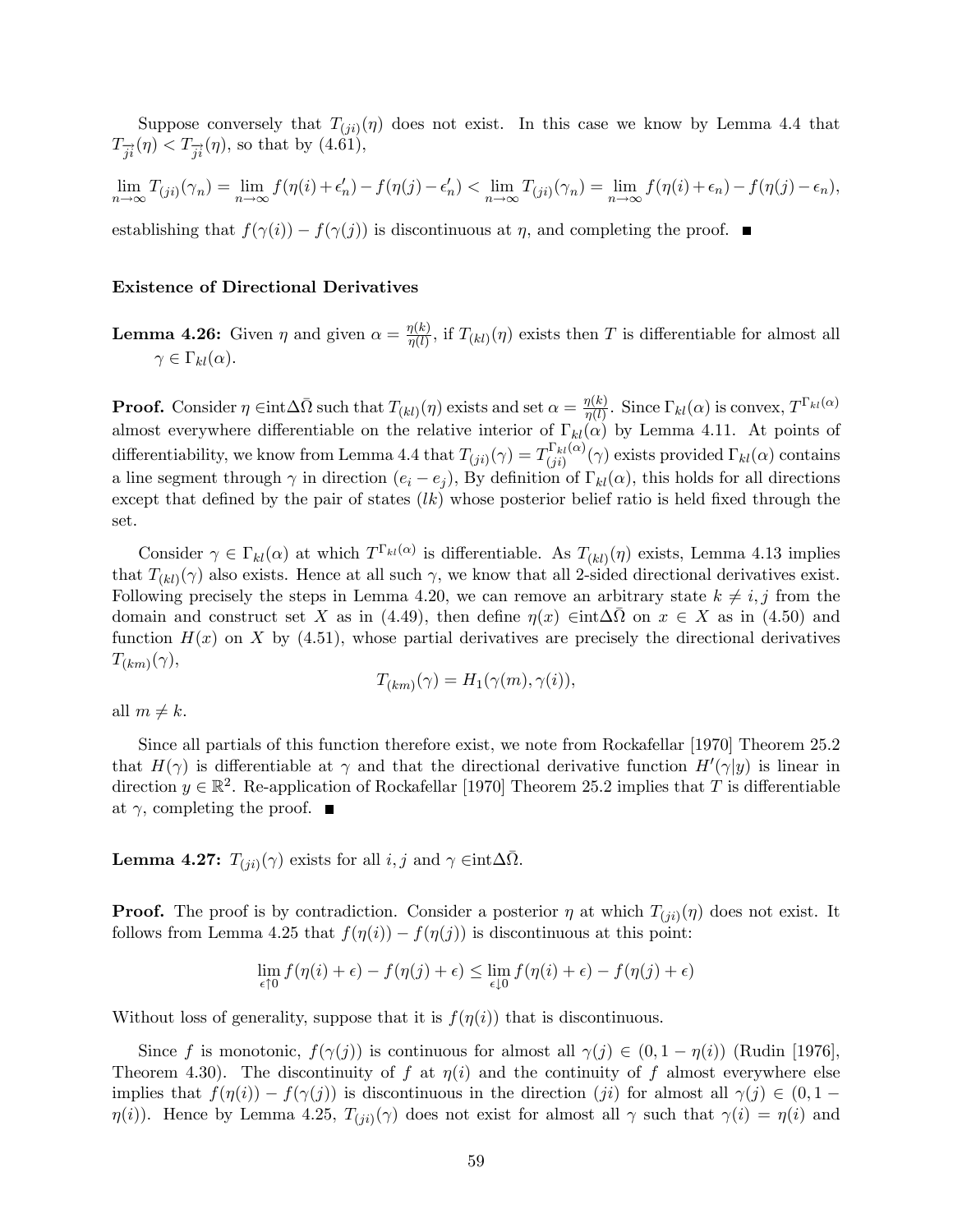$\gamma(j) \in (0, 1 - \eta(i))$ . It follows that for almost all  $\alpha \in \left(\frac{\eta(i)}{1 - \eta(i)}\right)$  $\frac{\eta(i)}{1-\eta(i)}, \infty$ , there exists  $\gamma \in \Gamma_{ji}^{\alpha}$  such that  $T_{(ji)}(\gamma)$  does not exist. But by Lemma 4.13, if  $T_{(ji)}(\gamma)$  exists for any  $\eta \in \Gamma_{ji}^{\alpha}$ , then  $T_{(ji)}(\gamma)$  exists for all  $\gamma \in \Gamma^{\alpha}_{ji}$ . Hence for almost all  $\alpha \in \left(\frac{\eta^{(i)}}{1-\eta^{(i)}}\right)$  $\frac{\eta(i)}{1-\eta(i)},\infty$ ,  $T_{(ji)}(\gamma)$  does not exist for any  $\gamma \in \Gamma_{ji}^{\alpha}$ . But  $\left\{\gamma|\gamma \in \Gamma_{ji}(\alpha), \alpha \in \left(\frac{\eta(i)}{1-\eta(i)}\right)\right\}$  $\left\{\frac{\eta(i)}{1-\eta(i)},\infty\right\}\}$  is a set of positive measure and T is differentiable almost everywhere. This contradiction establishes the result.

**Lemma 4.28:** T is continuously differentiable on  $\gamma \in \text{int} \Delta \bar{\Omega}$  and  $f(\gamma(j))$  is continuous on  $\text{int} \Delta \bar{\Omega}$ 

**Proof.** Lemma 4.27 establishes that the directional derivatives  $T_{(ji)}(\gamma)$  exist for all  $(ji)$  and all  $\gamma$   $\in$ int $\Delta\overline{\Omega}$ . It follows from Rockafellar [1970] Theorem 25.2 that T is differentiable and from Rockafellar [1970] Corollary 25.5.1 that T is continuously differentiable on  $\gamma$   $\in$  int $\Delta\overline{\Omega}$ . Since  $T_{(ji)}(\gamma) = f(\gamma(i)) - f(\gamma(j))$ , the continuity of f follows.

#### 4.2.4 Invariance

We can use the arguments in Lemma 3 of Hebert and La<sup>7</sup>O (2020) to show that if the cost function K is differentiable invariant and posterior-separable, then  $T_{\mu}(\gamma)$  is invariant where

$$
K(\mu, Q) = \sum_{\gamma \in \text{supp } Q} Q(\gamma) T_{\mu}(\gamma)
$$

First, given  $\overline{\Omega}$ ,  $\mu \in {\rm int}(\text{supp }\overline{\Omega})$  and  $\{\overline{\Omega}_z\}_{z=1,...Z}$ , we define the operator.  $\nu_{\overline{\Omega}_z,\mu} : \Delta\overline{\Omega} \to \Delta\overline{\Omega}$  as follows. Given  $\gamma \in \Delta\overline{\Omega}$  construct  $\gamma' = \nu_{\overline{\Omega}_z,\mu}(\gamma)$  as the probability distribution that satisfies the following two conditions:

- 1. For all  $\bar{\Omega}_z, \gamma(\bar{\Omega}_z) = \gamma'(\bar{\Omega}_z)$
- 2. For all  $\omega \in \bar{\Omega}_z$ ,  $\gamma'(\omega|\bar{\Omega}) = \mu(\omega|\bar{\Omega}_z)$

Given  $\nu_{\bar{\Omega}_z,\mu}$ , we define the invariance of  $T_{\mu}(\gamma)$ .

**Definition 9**  $T_{\mu}(\gamma)$  is **invariant** if for all finite sets of states,  $\overline{\Omega} \subset \Omega$ , all partitions of  $\overline{\Omega}$ ,  $\{\bar{\Omega}_z\}_{z=1,...Z}$ , all pairs of priors  $\mu$  and  $\mu'$  that place equal probability on each partition subset, and all posteriors  $\gamma \in \Delta \bar{\Omega}$ :

$$
T_{\mu}(\gamma) \geq T_{\mu}(\nu_{\bar{\Omega}_z,\mu}(\gamma))
$$

and

$$
T_{\mu}(\nu_{\bar{\Omega}_z,\mu}(\gamma)) = T_{\mu'}(\nu_{\bar{\Omega}_z,\mu'}(\gamma)).
$$

We now have the following lemma.

**Lemma 4.29:** Suppose that  $K$  is invariant posterior-separable such that

$$
K(\mu, Q) = \sum_{\gamma \in \text{supp } Q} Q(\gamma) T_{\mu}(\gamma)
$$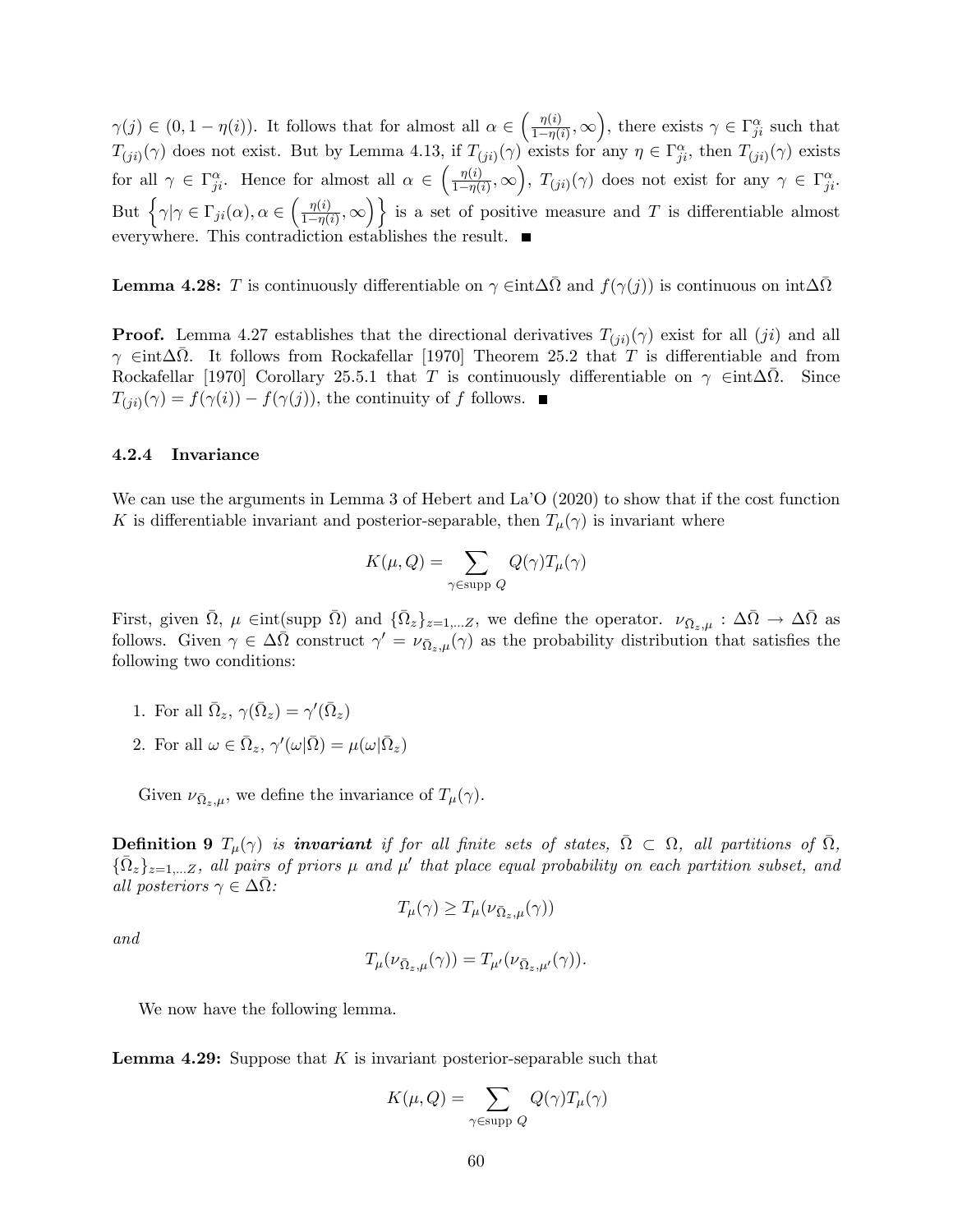and that  $T_{\mu}(\gamma)$  is differentiable. Then  $T_{\mu}(\gamma)$  is invariant.

**Proof.** Fix a finite set of states  $\overline{\Omega} \subset \Omega$ , a partition  $\{\overline{\Omega}_z\}$  of  $\overline{\Omega}$ , a pair of priors  $\mu$  and  $\mu'$  that place equal probability on each partition subset, and a posterior  $\gamma \in \Delta\overline{\Omega}$ . We wish to show that:

$$
T_{\mu}(\gamma) \ge T_{\mu}(\nu_{\{\bar{\Omega}_z\},\mu}(\gamma))\tag{4.62}
$$

and

$$
T_{\mu}(\nu_{\{\bar{\Omega}_z\},\mu}(\gamma)) = T_{\mu'}(\nu_{\{\bar{\Omega}_z\},\mu'}(\gamma)).
$$
\n(4.63)

We begin by establishing monotonicity (4.62). Suppose, for now, that  $\mu \in \text{int} \Delta \overline{\Omega}$ . Consider two information structures:

$$
Q_{\varepsilon}(\gamma) = \varepsilon
$$
  

$$
Q_{\varepsilon} \left( \mu - \frac{\varepsilon}{1 - \varepsilon} (\gamma - \mu) \right) = 1 - \varepsilon
$$

and

$$
\hat{Q}_{\varepsilon}(\nu_{\{\bar{\Omega}_{z}\},\mu}\gamma) = \varepsilon
$$

$$
\hat{Q}_{\varepsilon}(\nu_{\{\bar{\Omega}_{z}\},\mu}\gamma) - \frac{\varepsilon}{1-\varepsilon}(\mu - \nu_{\{\bar{\Omega}_{z}\},\mu}\gamma)\bigg) = 1-\varepsilon
$$

Note that  $\hat{Q} = \nu_{\{\bar{\Omega}_z\},\mu} Q$ .

At  $\varepsilon = 0$ , neither  $Q_0$  and  $\hat{Q}_0$  involves any learning and both sets of posteriors are equal to the prior, so that

$$
K(Q_0, \mu) = K(\hat{Q}_0, \mu) = 0
$$

Since  $K$  is invariant

$$
K(Q_{\varepsilon}, \mu) \geq K(\hat{Q}_{\varepsilon}, \mu)
$$

It follows that

$$
\frac{d}{d\varepsilon} \left[ K(Q_{\varepsilon}, \mu) - K(\hat{Q}_{\varepsilon}, \mu) \right]_{\varepsilon = 0} \ge 0
$$

Note that

$$
\frac{d}{d\varepsilon} \left[ K(Q_{\varepsilon}, \mu) \right]_{\varepsilon=0} = \frac{d}{d\varepsilon} \left[ \varepsilon T_{\mu}(\gamma) + (1 - \varepsilon) T_{\mu} \left( \mu - \frac{\varepsilon}{1 - \varepsilon} (\gamma - \mu) \right) \right]_{\varepsilon=0}
$$
\n
$$
= \left[ T_{\mu}(\gamma) - T_{\mu}(\mu) + (1 - \varepsilon) \frac{d}{d\varepsilon} T_{\mu} \left( \mu - \frac{\varepsilon}{1 - \varepsilon} (\gamma - \mu) \right) \right]_{\varepsilon=0}
$$
\n
$$
= T_{\mu}(\gamma)
$$

where the last equality follows from the observations that  $T_{\mu}(\mu) = 0$  and since  $T_{\mu}(\gamma)$  is positive, the directional derivatives are all zero at  $T(\mu)$ . Similarly  $\frac{d}{d\varepsilon} \left[ K(\mu, \hat{Q}_{\varepsilon}) \right]$  $_{\varepsilon=0} = T_{\mu}(\nu_{\{\bar{\Omega}_z\},\mu}\gamma)$ . Together we have,

$$
T_{\mu}(\gamma) - T_{\mu}(\nu_{\{\bar{\Omega}_z\},\mu}\gamma) \ge 0
$$

as desired.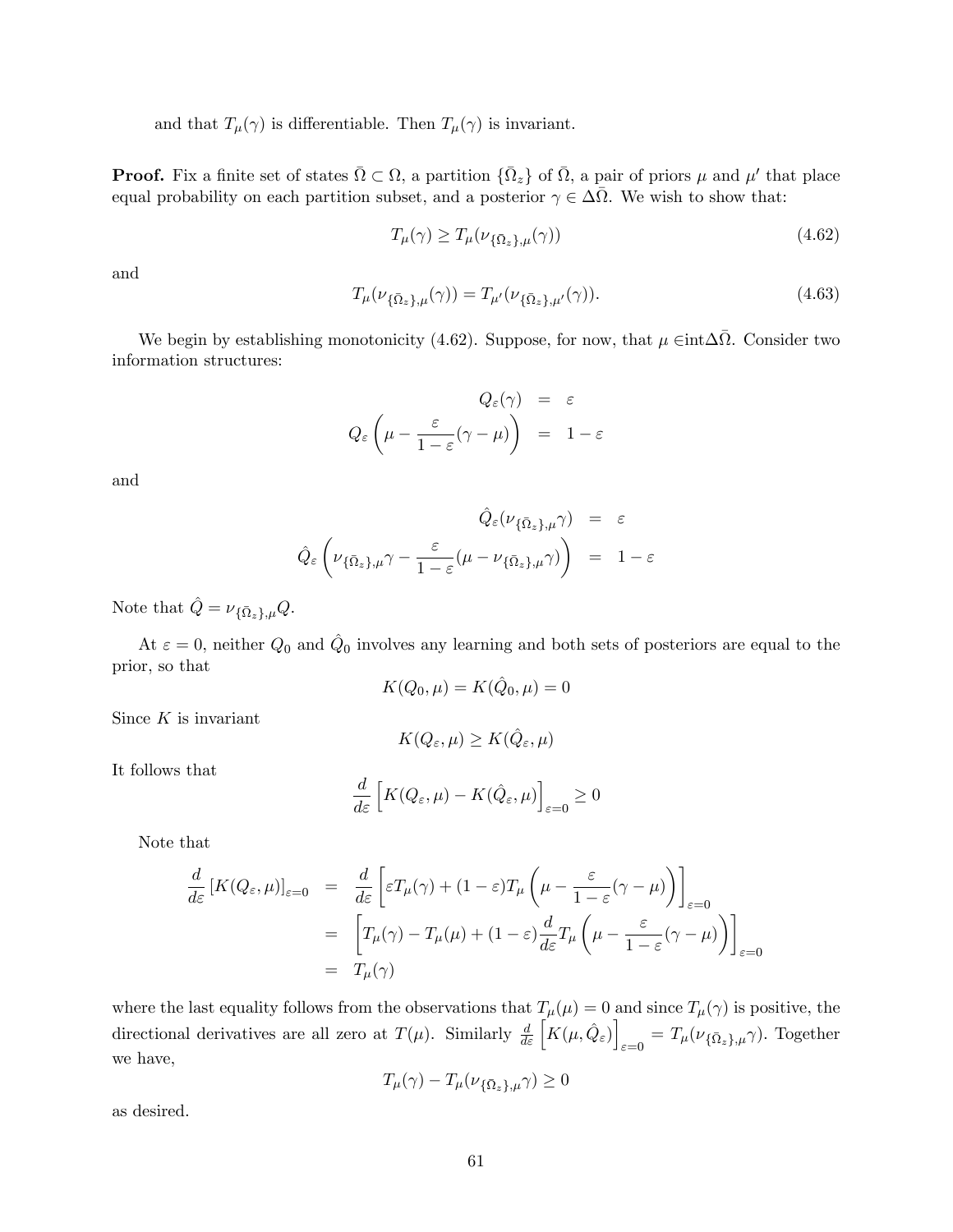If  $\mu \in \partial \bar{\Omega}$ , then we repeat the argument with  $\bar{\Omega}' = \text{supp } \mu$ .

d  $d\varepsilon$ 

 $\left[K(\mu_2, \hat{Q}_{\varepsilon,2})\right]$ 

Now consider (4.62). Consider  $\mu_1$  and  $\mu_2$  which place equal probabilities on each subset  $\bar{\Omega}_z$ ,  $\mu_1(\bar{\Omega}_z) = \mu_2(\bar{\Omega}_z)$ . Consider the information structures.

$$
\hat{Q}_{\varepsilon,x}(\nu_{\{\bar{\Omega}_z\},\mu_x}\gamma) = \varepsilon
$$
  

$$
\hat{Q}_{\varepsilon,x}\left(\mu_x - \frac{\varepsilon}{1-\varepsilon}(\nu_{\{\bar{\Omega}_z\},\mu_x}\gamma - \nu_{\{\bar{\Omega}_z\},\mu_x}\mu)\right) = 1-\varepsilon
$$

for  $x = 1, 2$ . Since K is invariant

$$
K(\mu_1,\hat{Q}_{\varepsilon,1})=K(\mu_2,\hat{Q}_{\varepsilon,2})
$$

for all  $\varepsilon$ . Hence

$$
\frac{d}{d\varepsilon} \left[ K(\mu_1, \hat{Q}_{\varepsilon,1}) - K(\mu_2, \hat{Q}_{\varepsilon,2}) \right]_{\varepsilon=0} = 0
$$

Following the above logic

$$
\frac{d}{d\varepsilon} \left[ K(\mu_1, \hat{Q}_{\varepsilon,1}) \right]_{\varepsilon=0} = T_{\mu_1}(\nu_{\{\bar{\Omega}_z\}, \mu_1} \gamma)
$$

and

It follows that

$$
T_{\mu_1}(\nu_{\{\bar{\Omega}_z\},\mu_1}\gamma)=T_{\mu_2}(\nu_{\{\bar{\Omega}_z\},\mu_2}\gamma)
$$

 $\sigma_{\varepsilon=0} = T_{\mu_2}(\nu_{\{\bar{\Omega}_z\},\mu_2}\gamma)$ 

as required.

#### 4.2.5 A Bregman divergence

There is a relationship between posterior-separable attention costs functions and divergences. A divergence is a weak notion of the distance between probability distributions. Given an arbitrary state space S, a divergence  $D(p||q)$  is a function from  $\int \Delta S \times \int \Delta S$  to  $\bar{\mathbb{R}}$  satisfying  $D(p||q) \geq 0$ and  $D(q||q) = 0$ . As  $T_{\mu}(\gamma) \ge 0$  and  $T_{\mu}(\mu)$ ,  $T_{\mu}(\gamma)$  defines a divergence on supp  $\mu$ .

Fix  $\bar{\Omega}$  and consider  $\mu \in \text{int}\Delta\bar{\Omega}$ . Let  $D_B(\gamma||\mu)$  map  $\text{int}\Delta\bar{\Omega}\times\text{int}\Delta\bar{\Omega}$  into  $\bar{\mathbb{R}}$  be defined as follows. Given  $\mu, \gamma \in \Delta \text{int} \overline{\Omega}$ 

$$
D_B(\gamma||\mu) = T_{\mu}(\gamma) = T_{\overline{\Omega}}(\gamma) - T_{\overline{\Omega}}(\mu) + \nabla T_{\overline{\Omega}}(\mu) \cdot (\gamma - \mu)
$$

Note that at this point we may apply Lemma 4.28 and assume that  $T_{\overline{\Omega}}$  is differentiable so that  $\nabla T_{\overline{\Omega}}(\mu)$  is the gradient vector.  $D_B(\gamma||\mu)$  is a Bregman divergence. Since  $D_B(\gamma||\mu)$  is an invariant and differentiable Bregman divergence. The result of Jiao, et al. [2014] implies that  $D_B(\gamma||\mu)$  is the Kullback-Leibler divergence.<sup>3</sup>

<sup>&</sup>lt;sup>3</sup>In the working paper Caplin, Dean and Leahy [2017], we present an alternative proof that the Shannon cost function is the only posterior-separable cost function that satisfies the two Axioms, Locally Invariant Posteriors and Invariance under Compression.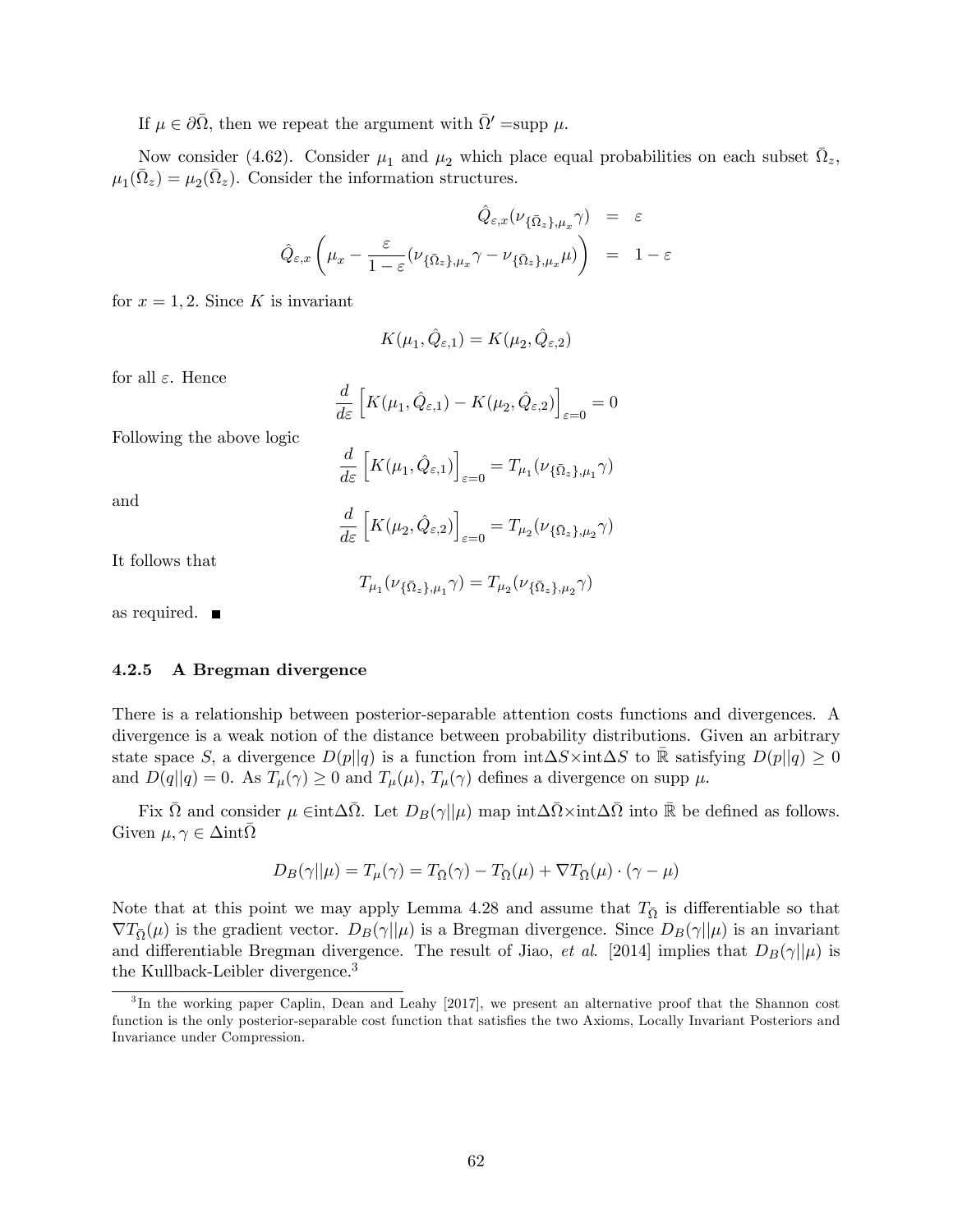#### 4.2.6 A single cost function

To this point we have fixed the state space  $\overline{\Omega}$  and shown that for decision problems  $(\mu, A)$  with supp  $\mu = \bar{\Omega}$ , the cost function is the expected Kullback-Leibler divergence with a parameter  $\kappa$  that may depend on  $\overline{\Omega}$ . We complete the proof by by showing that  $\kappa$  is independent of  $\overline{\Omega}$ .

First, note that the Symmetric Cost Lemma (Lemma 3.2) implies that the cost function has the same form for all state spaces with equal cardinality, so that  $\kappa$  is equalized for all  $\bar{\Omega}$  with cardinality J.

Now consider  $\bar{\Omega}_1$  and  $\bar{\Omega}_2$  with  $\bar{\Omega}_2 = \bar{\Omega}_1 \cup \bar{\omega}$ . If  $\bar{\Omega}_1$  has cardinality J, then  $\bar{\Omega}_2$  has cardinality  $J + 1$ . Suppose  $J \geq 2$ . Consider an arbitrary decision problem  $(\mu_1, A)$  such that supp  $\mu_1 = \overline{\Omega}_1$ . Suppose that for all  $\omega_1, \omega_2 \in \overline{\Omega}_1$ , the payoff profiles  $A(\omega_1) \neq A(\omega_2)$ . So that  $(\mu_1, A)$  is a basic form of itself,  $(\mu_1, A) \in \mathcal{B}(\mu_1, A)$ . Suppose further that there exists  $\omega' \in \overline{\Omega}_1$  such that  $A(\overline{\omega}) = A(\omega')$  and  $\mu_2(\bar{\omega}) + \mu_2(\omega') = \mu_1(\omega')$  so that  $(\mu_1, A)$  is a basic form of  $(\mu_1, A)$ ,  $(\mu_1, A) \in \mathcal{B}(\mu_2, A)$ .

Since  $K$  is invariant, the data generated by  $K$  satisfies Invariance under Compression.

Consider  $(Q_1, q_1) \in \hat{\Lambda}(\mu_1, A)$ . Invariance under Compression implies the existence of  $(Q_2, q_2) \in$  $\hat{\Lambda}(\mu_2, A)$  such that  $P_{(Q_2,q_2|\mu_2,A)}(a|\omega) = P_{(Q_1,q_1|\mu_1,A)}(a|\omega)$  for all  $\omega \in \bar{\Omega}_1$  where  $P_{(Q_1,q_1|\mu_1,A)}(a|\omega)$  is the state dependent stochastic choice data generated by the policy  $(Q_1, q_1)$  in the problem  $(\mu_1, A)$ . As  $\mu_1(\omega) = \mu_2(\omega)$  for all  $\omega \in \overline{\Omega}_1 \backslash \omega'$ , Bayes rule implies

$$
\gamma_1^a(\omega) = \frac{P_{(Q_1, q_1 | \mu_1, A)}(a | \omega) \mu_1(\omega)}{P(a)} = \frac{P_{(Q_2, q_2 | \mu_2, A)}(a | \omega) \mu_2(\omega)}{P(a)} = \gamma_2^a(\omega)
$$
(4.64)

for all  $\omega \in \bar{\Omega}_1 \setminus \omega'$  where  $\gamma_1^a$  is the posterior such that  $q_1(a|\gamma) > 0$  and  $\gamma_2^a$  is the posterior such that  $q_2(a|\gamma) > 0$ . Note that since  $J \geq 2$ ,  $\overline{\Omega}_1 \backslash \omega'$  is not empty.

Proposition 2 in Caplin, Dean and Leahy [2019] shows that if  $P_{(Q_1,q_1|\mu_1,A)}(a) > 0$  and  $P_{(Q_1,q_1|\mu_1,A)}(b) >$ 0, then

$$
\frac{\exp(a(\omega)/\kappa^J)}{\exp(b(\omega)/\kappa^J)} = \frac{\gamma_1^a(\omega)}{\gamma_1^b(\omega)}
$$
\n(4.65)

for all  $\omega \in \overline{\Omega}_1$ . Here  $\kappa^J$  is the parameter associated with decision problems of cardinality J. Similarly,

$$
\frac{\exp(a(\omega)/\kappa^{J+1})}{\exp(b(\omega)/\kappa^{J+1})} = \frac{\gamma_2^a(\omega)}{\gamma_2^b(\omega)}
$$
\n(4.66)

for all  $\omega \in \bar{\Omega}_2$ .

Combining (4.64), (4.65), and (4.66) yields:

$$
\frac{\exp(a(\omega)/\kappa^J)}{\exp(b(\omega)/\kappa^{J_1})} = \frac{\exp(a(\omega)/\kappa^{J+1})}{\exp(b(\omega)/\kappa^{J+1})}
$$
\n(4.67)

for all  $\omega \in \overline{\Omega}_1 \setminus \omega'$ . As the original decision problem  $(\mu_1, A)$  was arbitrary, this equation holds for arbitrary  $a(\omega)$  and  $b(\omega)$  and, in particular, for  $a(\omega) \neq b(\omega)$ . Rearrainging, (4.67) when  $a(\omega) \neq b(\omega)$ , yields:

$$
\kappa^{J_1} = \kappa^{J+1}
$$

Hence  $\kappa$  is equal for all decision problems with cardinality  $J \geq 2$ . This completes the proof.